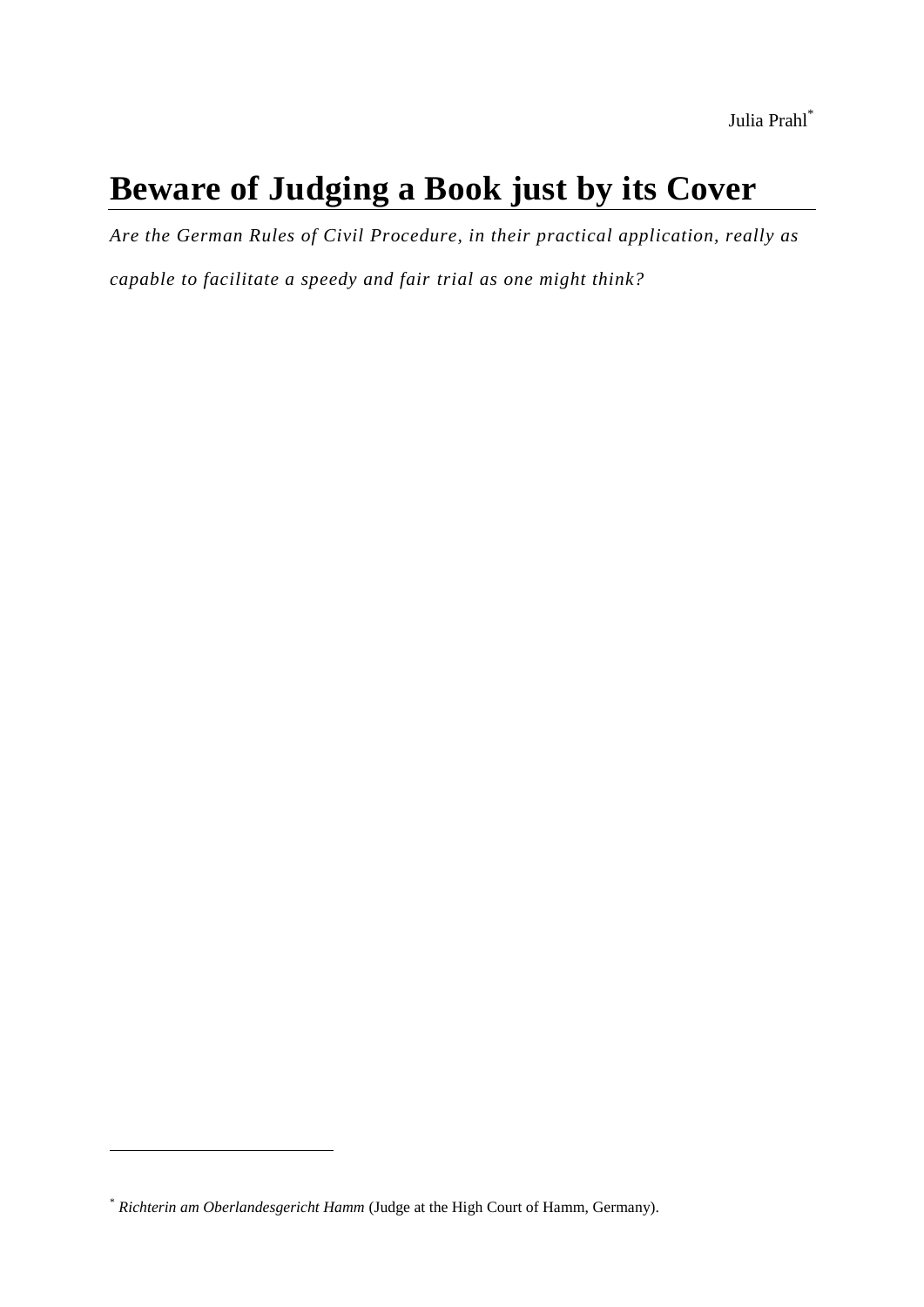### **Table of Contents**

| 1.                                                                            |  |
|-------------------------------------------------------------------------------|--|
|                                                                               |  |
|                                                                               |  |
|                                                                               |  |
| d) Anspruch auf rechtliches Gehör (constitutional right to be heard)  12      |  |
| 2.                                                                            |  |
|                                                                               |  |
|                                                                               |  |
|                                                                               |  |
|                                                                               |  |
|                                                                               |  |
|                                                                               |  |
|                                                                               |  |
| Summary of American Academic Literature on the Comparison of German and<br>3. |  |
|                                                                               |  |
|                                                                               |  |
|                                                                               |  |
|                                                                               |  |
| 1.                                                                            |  |
| 2.                                                                            |  |
| a) Anspruch auf rechtliches Gehör (constitutional right to be heard) 38       |  |
|                                                                               |  |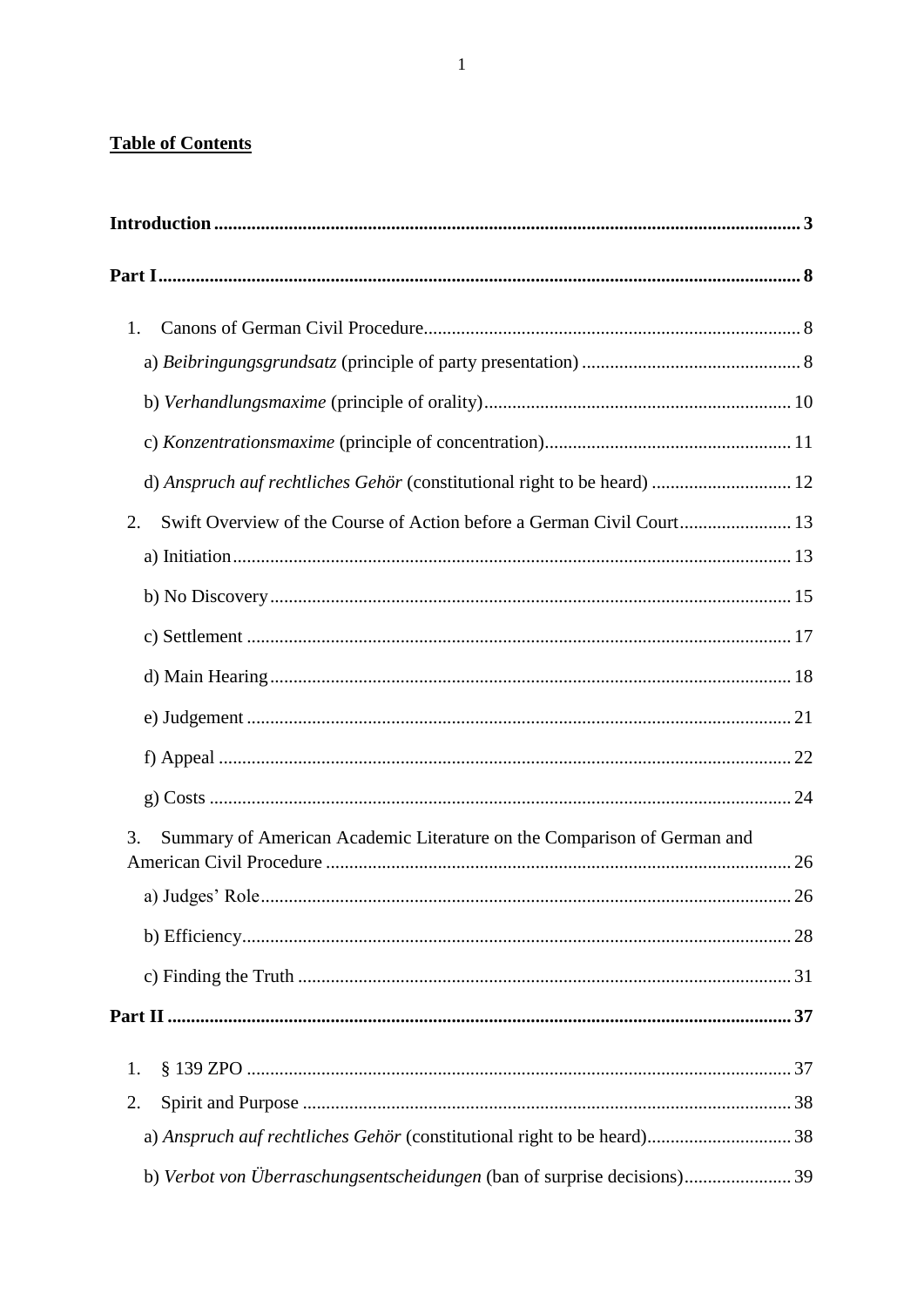|    | 3. |  |
|----|----|--|
|    |    |  |
|    |    |  |
|    | 4. |  |
|    | 5. |  |
|    |    |  |
|    | 1. |  |
| 2. |    |  |
| 3. |    |  |
| 4. |    |  |
|    |    |  |
|    |    |  |
|    |    |  |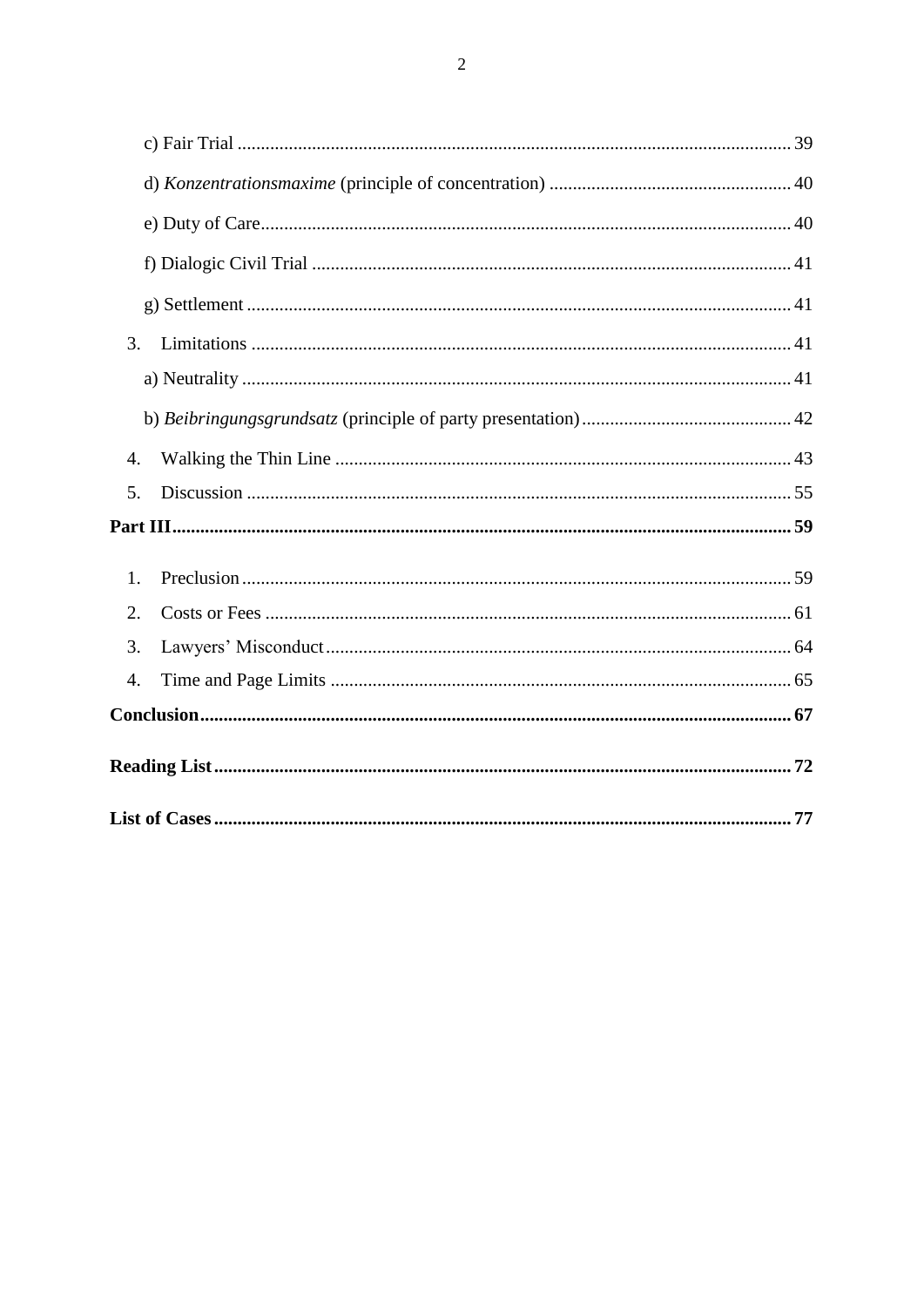## <span id="page-3-0"></span>**Introduction**

When reading about German Rules of Civil Procedure in American literature, one regularly comes across John H. Langbein's famous article "The German Advantage in Civil Procedure" from 1985.<sup>1</sup> Similarly, James R. Maxeiner asserts in *The Atlantic* in 2012 "What America Can Learn From Germany's Justice System".<sup>2</sup> Both paint a picture of a very efficient, consistent, predictable and equitable system of civil procedure in Germany.

But as Ronald J. Allen, Stefan Köck, Kurt Riecherberg and D. Toby Rosen have aptly pointed out, "it would be useful to know how the process actually works",<sup>3</sup> before drawing any conclusions as to a possible superiority of one system.<sup>4</sup> Similarly, Holmes remarked about a foreign legal system, "When we contemplate such a system from the outside it seems like a wall of stone, every part even with all the others.... But to one brought up within it, varying emphasis, tacit assumptions, unwritten practices, a thousand influences gained only from life, may give to the different parts wholly new values that logic and grammar never could have got from the books."<sup>5</sup>

Therefore, this paper is not going to be another general comparison of the German and the American system of civil procedure -- other scholars have done that comprehensively and conclusively.<sup>6</sup> Rather, I want to take a look under the cover of the *Zivilprozessordnung*, the

<sup>&</sup>lt;sup>1</sup> John H. Langbein, "The German Advantage in Civil Procedure", 52 University of Chicago L. Rev. 823 (1985) [hereafter cited as Langbein, *German Advantage*].

<sup>&</sup>lt;sup>2</sup> James R. Maxeiner, *"What America Can Learn From Germany's Justice System"*, The Atlantic, June 7<sup>,</sup> 2012.

<sup>3</sup> Ronald J. Allen, Stefan Köck, Kurt Riecherberg, D. Toby Rosen, *"The German Advantage In Civil Procedure: A Plea For More Details And Fewer Generalities In Comparative Scholarship"*, 82 Nw. U. L. Rev. 705, 730*n*118 (1988).

<sup>4</sup> *Id.* at 726.

<sup>5</sup> *Diaz v. Gonzalez, 261 U.S. 102, 106 (1923)*) (cited form Benjamin Kaplan *"Civil Procedure – Reflections on the Comparison of Systems"*, 9 Buff. L. Rev. 409, 415 (1959-1960)).

 $6$  I will reference to those publications extensively in the footnotes throughout this paper.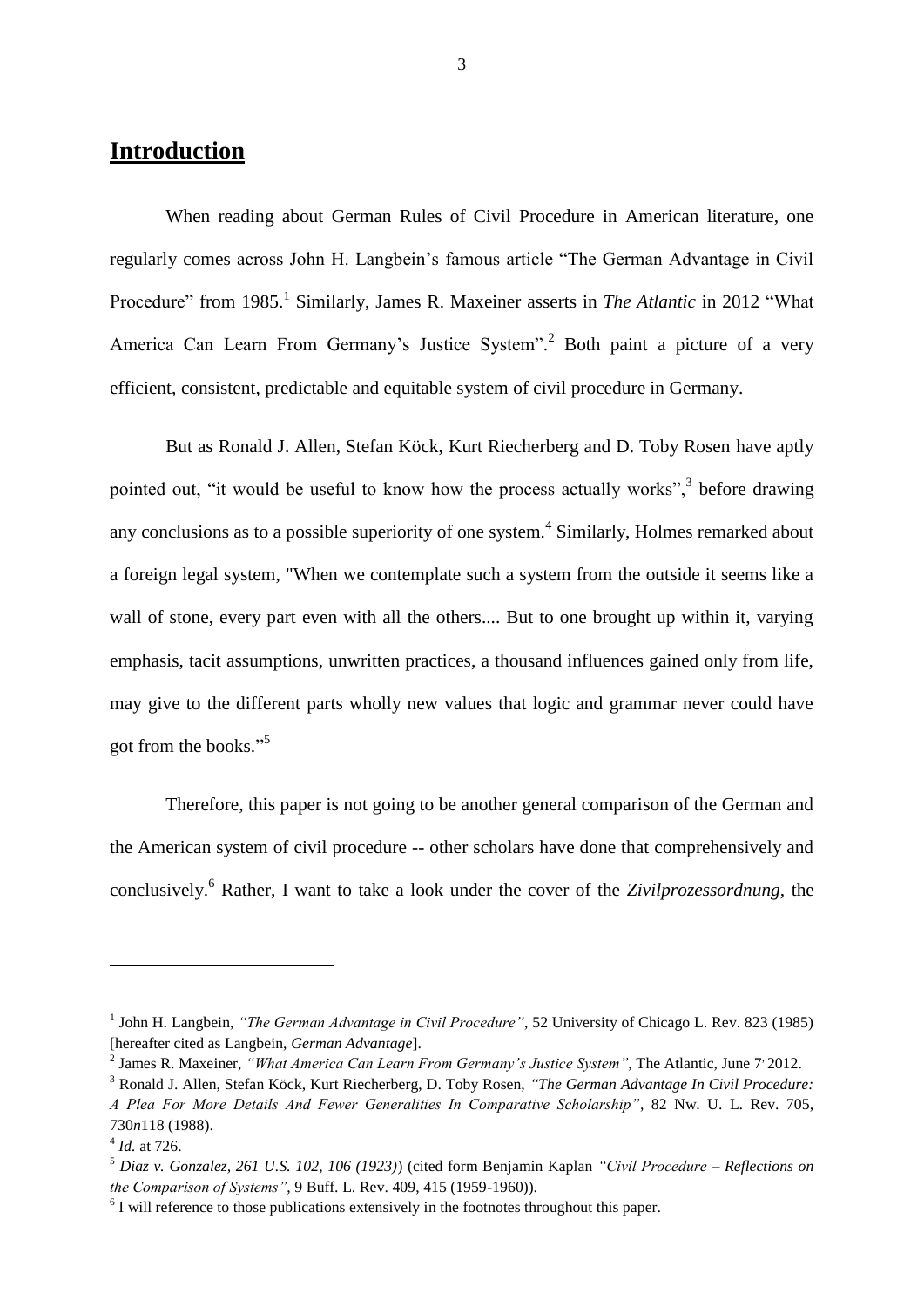German Code of Civil Procedure<sup>7</sup> and, thereby, encourage readers to reconsider some of the arguments exchanged in American literature when comparing the German and the American system of civil procedure.

I have observed that very little has been written in English on changes in the German law of civil procedure due to the last comprehensive reform of the Code of Civil Procedure which was passed in 2001 and enacted in  $2002$ .<sup>8</sup> But some of these changes might already induce a rethinking of assumed advantages of the German system, especially with regards to appellate proceedings.

Moreover, since I am an active judge, instead of just presenting the current German Rules of Civil Procedure in theory, I intend to take a closer look at the actual practical work of German judges in civil trials, specifically at their impact on the substantive as well as the formal course of a case.

When looking at the German Rules of Civil Procedure from the outside, especially from the point of view of a jurist working in an Anglo-American legal system, it stands out that, on a variety of grounds, German courts essentially govern the course of the proceedings. A German judge "*operates* the judicial machinery of his system", whereas the American judge "*presides* over his dominion". <sup>9</sup> Not only are German judges the ones determining which evidence is to be taken and acting as examiner-in-chiefs in the hearing of evidence. The law also imposes an extensive duty of care on judges for the parties' substantive conduct of the

<sup>7</sup> Official translation by the Federal Ministry of Justice: [http://www.gesetze-im](http://www.gesetze-im-internet.de/englisch_zpo/englisch_zpo.html)[internet.de/englisch\\_zpo/englisch\\_zpo.html.](http://www.gesetze-im-internet.de/englisch_zpo/englisch_zpo.html)

<sup>8</sup> *Gesetz zur Reform des Zivilprozesses* (*Bundesgesetzblatt* (BGBl.) I 2001, Nr. 40, S. 1887 ff.).

<sup>9</sup> Samuel R. Gross, *"The American Advantage: The Value of Inefficient Litigation"* 85 Mich. L. Rev. 734, 752 (1987).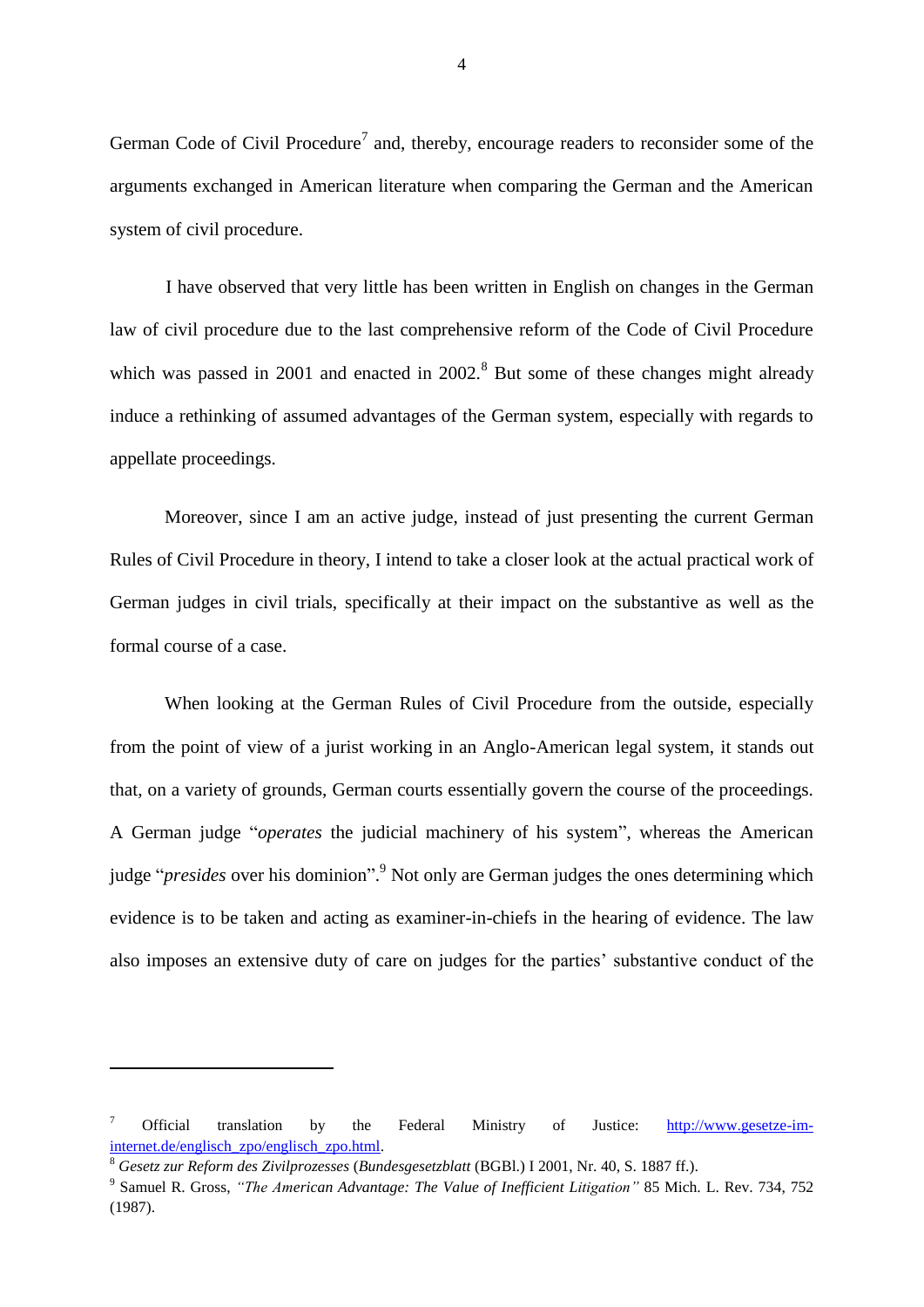case before German civil courts. The most significant provision in this regard is  $\S 139$  ZPO.<sup>10</sup> It is a pivotal rule of German civil procedure and provides the court's *Hinweispflicht* (obligation to give notices and advice to the parties).<sup>11</sup> As I will explain more closely in this paper,<sup>12</sup> especially by giving common practical examples for its actual application,  $\S$  139 ZPO is of considerable relevance to the daily work of German civil judges and, as such, often a double edged sword. Granting the court such an extensive power to manage the substantive conduct of a civil case can help focus and expedite proceedings, but also imposes a large share of accountability for the outcome of a lawsuit on judges and sometimes actually hinders them in effectively resolving the case.

Compared to this extensive substantive managing power, German judges have comparatively few options to govern the formal conduct of the participants of a civil lawsuit. Albeit, judging solely from the text of the law, there are at least some rules for German judges to influence the formal demeanor of the parties during the proceedings, e.g. by sanctioning negligent and tardy conduct. They are, however, all exclusively directed at the parties of the case, never their lawyers. And taking into account the practical application of these provisions, it turns out they are, in reality, of rather limited significance in German courts.

Though I don't aim to answer the question, "What America Can Learn From Germany's Justice System" or whether the German civil procedure actually has an advantage over the American one, I rather intend to deliver an "insight into the book", i.e. the German Code of Civil Procedure. I am going to illustrate how the German procedure actually works in practice; how the practical application of the German procedural rules, especially § 139 ZPO,

 $10 - Zivilprozessordnung$  (Code of Civil Procedure); in German law, sections of statutes are called "paragraphs" and abbreviated as "§"; subsections are put in roman numerals behind the number of the section.

 $11$  All translations from the German in this paper are the author's.

<sup>12</sup> See *infra* Part II.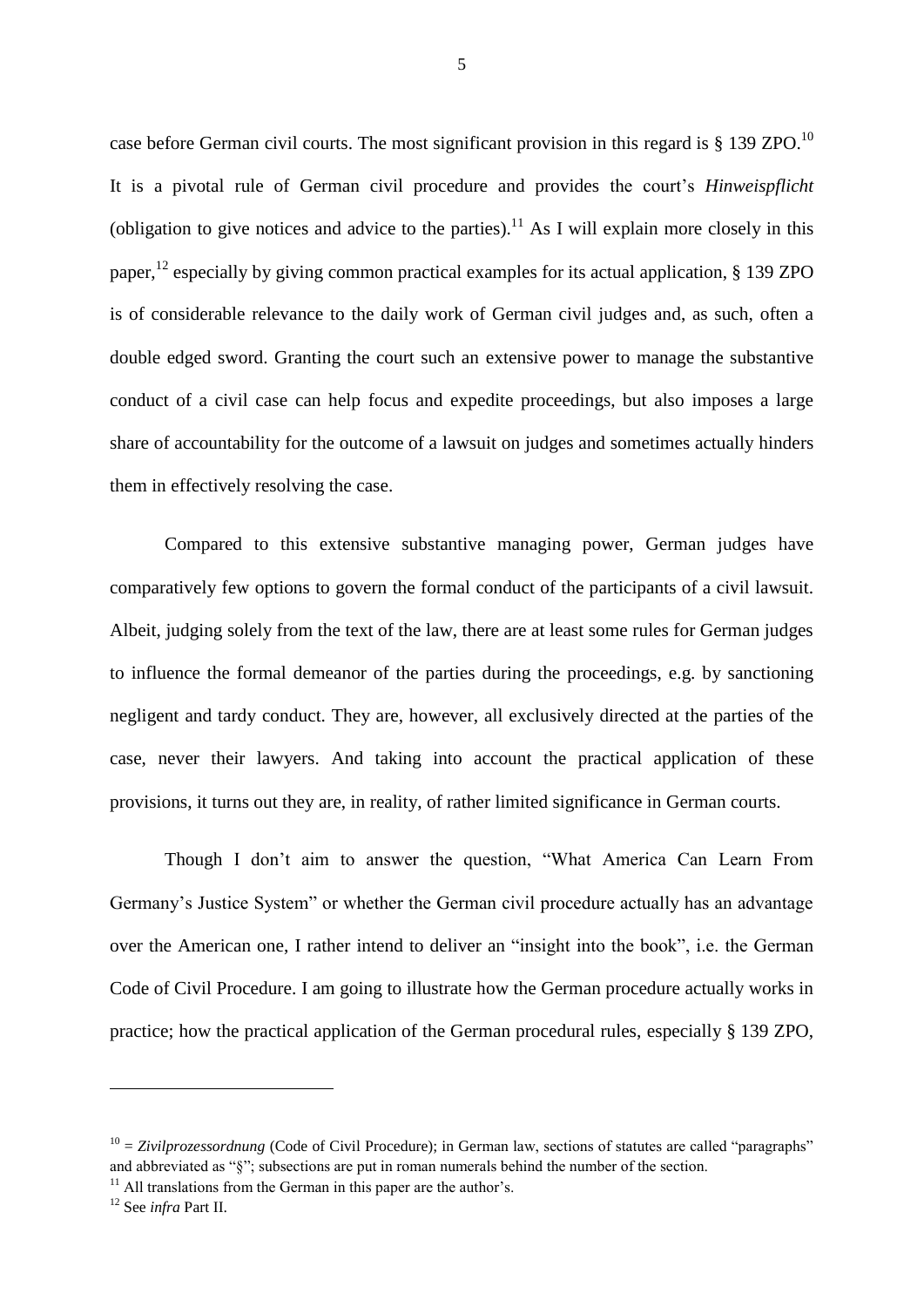in fact sometimes contradicts the legal intention of ensuring a speedy and fair resolution of a civil lawsuit; and how the, in practice, limited application of the already rare statutory measures to influence the formal conduct of a case might not support the image of the German Code of Civil Procedure as a particularly efficient system either.

I, thereby, want to give readers the necessary insight for them to be able to reconsider, whether the German ZPO in its practical appliance actually measures up to the expectation of facilitating an efficient, consistent, predictable and equitable system of civil procedure. Because, in my option, only if one understands how the "process actually works", one can seriously try to answer this question. Therefore, one should beware of judging a book just by its cover.

To be put in the position to really understand the spirit and purpose of the German system of civil procedure and § 139 ZPO, Part I of this paper will 1. present the general principles underlying the German Code of Civil Procedure, 2. give a swift overview of how regular civil cases are generally dealt with before a German court -- highlighting the, in practice, most important changes of the ZPO since 2002 and pointing out the most significant practical differences to the American civil system, and 3. summarize the comparison of the German and the American systems of civil procedure in previous American academic literature, particularly regarding the aspects of both systems that are generally assessed as beneficial or adverse to a well-functioning civil judiciary.

Part II will, then, focus on § 139 ZPO, the pivotal provision for the substantive managing capacity of German civil judges. I will present 1. the statute, 2. the spirit and purpose of the provision, 3. the limits to the statute's application, 4. practical problems and questions when applying  $\S$  139 ZPO, and 5, discuss the 'two edges of the sword' that  $\S$  139 ZPO is.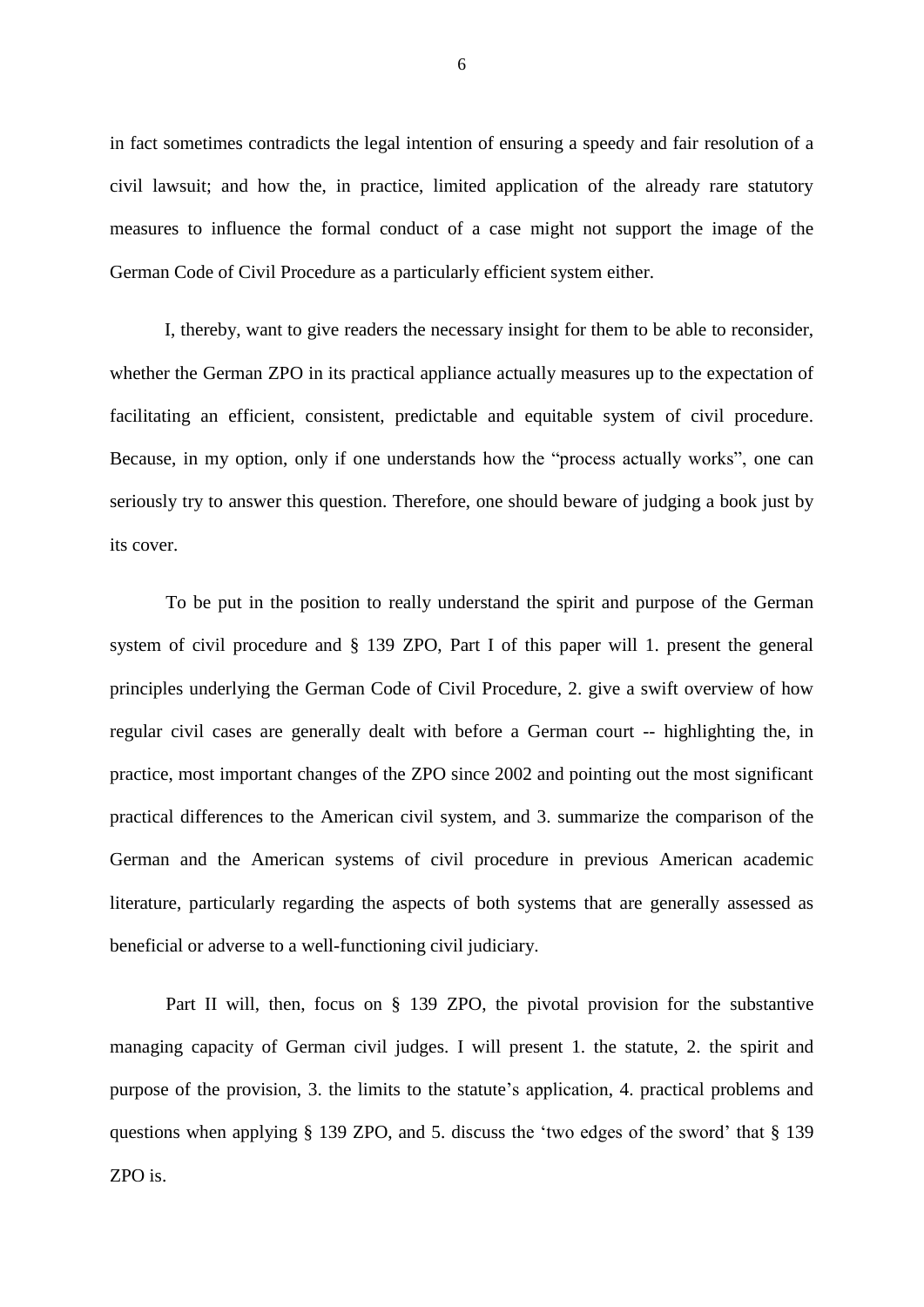Part III will show the different statutory measures to influence the formal conduct of the case, i.e. to sanction parties violating their duty to state the facts of the case comprehensively, truthfully (§ 138 I ZPO) and in a timely manner (§ 282 I ZPO). But it will also present the legal limitations of these regulations as well as their restricted application and therefore minor practical relevance in German civil courts.

Finally, I will conclude.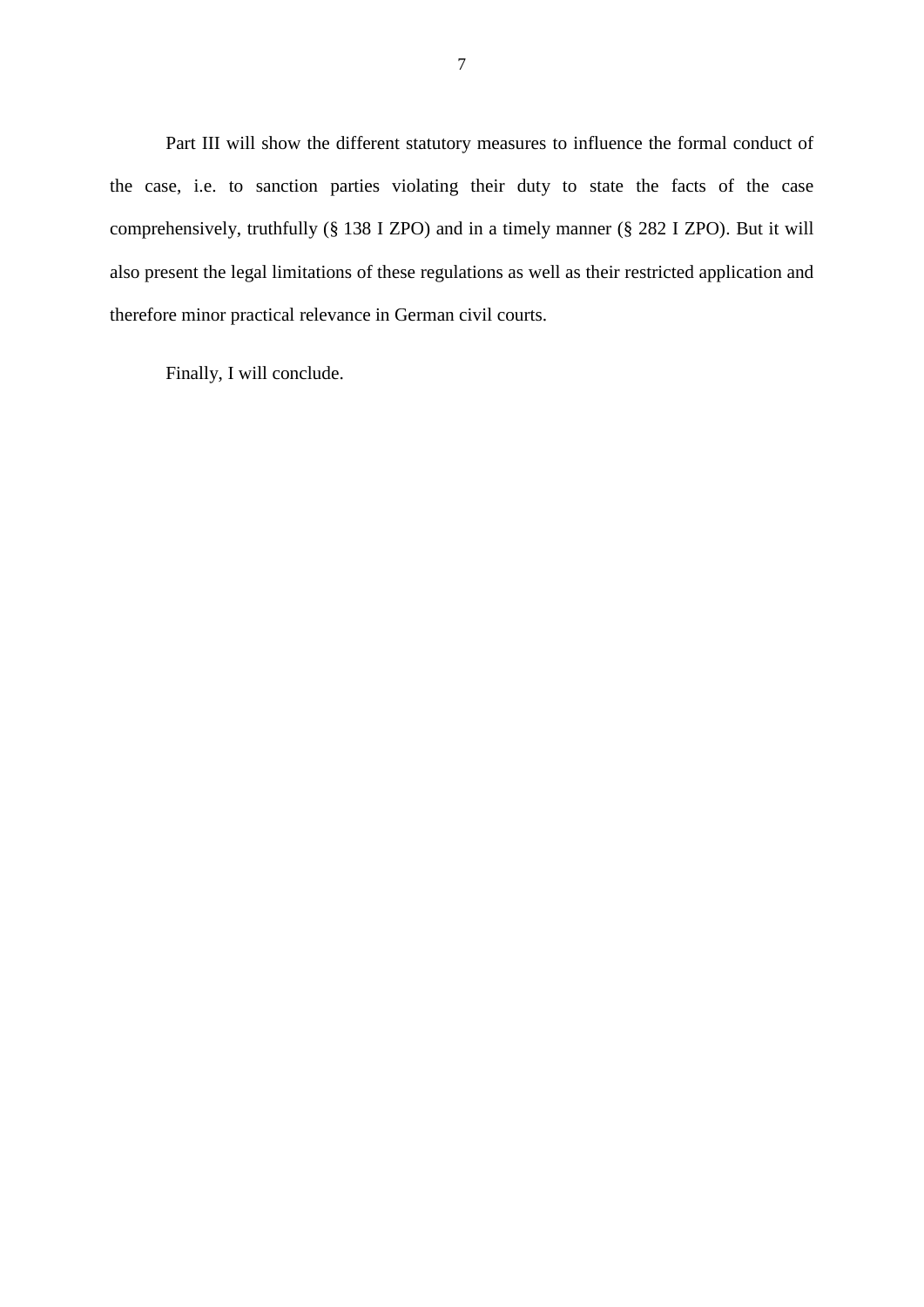## <span id="page-8-0"></span>**Part I**

#### <span id="page-8-1"></span>1. Canons of German Civil Procedure

To better grasp the *Zivilprozessordnung* (ZPO -- German Code of Civil Procedure) it is helpful to understand some basic principles of German civil procedure.

#### <span id="page-8-2"></span>a) *Beibringungsgrundsatz* (principle of party presentation)

Probably the most important canon of German civil procedure is the *Dispositionsmaxime* (maxim of disposition), also called *Beibringungsgrundsatz* (principle of party presentation). This principle provides that litigating parties have the right as well as the duty to bring forward the necessary information and materials on which the court must base its decision.<sup>13</sup> Thus, the plaintiff, by her<sup>14</sup> factual allegations supporting her claim, and the defendant, by her factual allegations relating to her defense, determine the scope of the litigation with respect to the facts.<sup>15</sup> It is exclusively for the parties and their lawyers to identify the facts they think will support the claim or defense, to make the appropriate factual allegations,<sup>16</sup> and to adduce the means of proof upon which each party intends to rely.<sup>17</sup> So the parties control the issues presented for the decision and they also select the evidence to be considered.

Hence, it is a general misunderstanding, if the German system of civil procedure is regularly described as an "inquisitorial" system, since German judges act as examiner-in-

<sup>13</sup> Michael Halberstam, *"The American Advantage in Civil Procedure? An Autopsy of the Deutsche Telekom Litigation"*, Buffalo Legal Studies Research Paper Series, Paper No. 2015-021, to be published (available at: [http://ssrn.com/abstract=2576453\)](http://ssrn.com/abstract=2576453) 29 (2015).

 $14$  In this paper I have used to female pronoun for reasons of brevity and clarity of expression. This is, however, naturally meant to include the male counterpart, too.

 $15$  Allen, et al. (note 3), at 722.

<sup>&</sup>lt;sup>16</sup> Hein Kötz, *"Civil Justice Systems in Europe And The United States"*, 1 Duke L. CICLOPs 1, 6 (2009).

 $17$  Allen, et al. (note 3), at 723.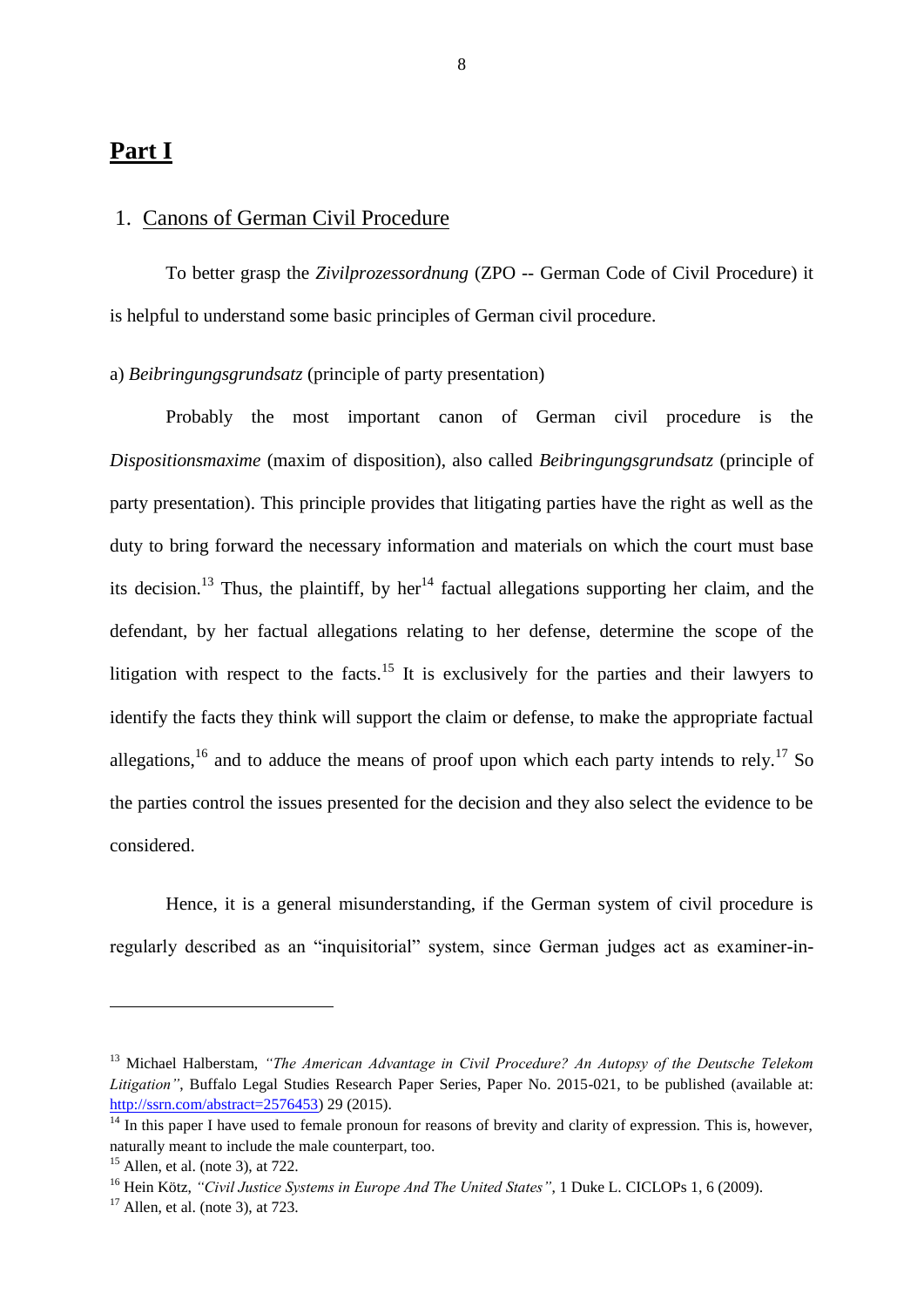chiefs in taking the evidence.<sup>18</sup> Due to the *Beibringungsgrundsatz* the German civil procedure is as much an adversarial system as the American one is, because it lies exclusively in the hands and therefore the responsibility of the parties to provide the facts of the case and the means of evidence to the court.

Judges have to respect the autonomy of the parties to determine what evidence is submitted for consideration,<sup>19</sup> since the enforcement of legal rights is left to the self-interest of those concerned.<sup>20</sup> The structure of the civil process does not allow the court to call any witness unless a litigant has expressly named her in the proceeding by identifying specific facts of which the witness is alleged to have knowledge (§ 373 ZPO).<sup>21</sup> Hence, German judges do not have an inquisitorial responsibility to determine the truth, but are required to confine their consideration to facts from those sources which have been brought forward or identified by the parties.<sup>22</sup> The duty to advance materials dictates that the parties' failure to proffer evidence necessary for their case will result in defeat.<sup>23</sup>

Facts not in dispute between the parties are beyond judicial scrutiny, nor can judges do anything about a fact alleged by one party and not *substantiiert bestritten* (specifically challenged)<sup>24</sup> by the opponent.<sup>25</sup> No formal admissions are required under German law for this principle to apply. Judges must take any unchallenged fact as established. Even if they

<sup>18</sup> See Oscar G. Chase, *"American "Exceptionalism" and Comparative Procedure"*, New York University School of Law, Public Law and Legal Theory Working Paper Series Research Paper No. 39 (available at: [http://papers.ssrn.com/sol3/papers.cfm?abstract\\_id=306759\)](http://papers.ssrn.com/sol3/papers.cfm?abstract_id=306759) 15 (2002).

 $19$  Halberstam (note 13), at 30.

<sup>20</sup> Arthur Taylor von Mehren, *"Some Comparative Reflections On First Instance Civil Procedure: Recent Reforms In German Civil Procedure And In The Federal Rules"*, 63 Notre Dame L. Rev. 609, 610 (1988).

<sup>21</sup> Herbert L. Bernstein, *"Whose Advantage After All?: A Comment on the Comparison of Civil Justice Systems"*, 21 U.C. Davis L. Rev. 587, 592 (1987-1988).

<sup>22</sup> Peter L. Murry & Rolf Stürner, *"German Civil Justice"*, 2004, p. 158.

 $^{23}$  Halberstam (note 13), at 29-30 -- citing HUANG, INTRODUCING DISCOVERY INTO CIVIL LAW 22 (2007).

 $24$  See  $8$  138 II ZPO.

<sup>&</sup>lt;sup>25</sup> Exempt are only facts of general knowledge.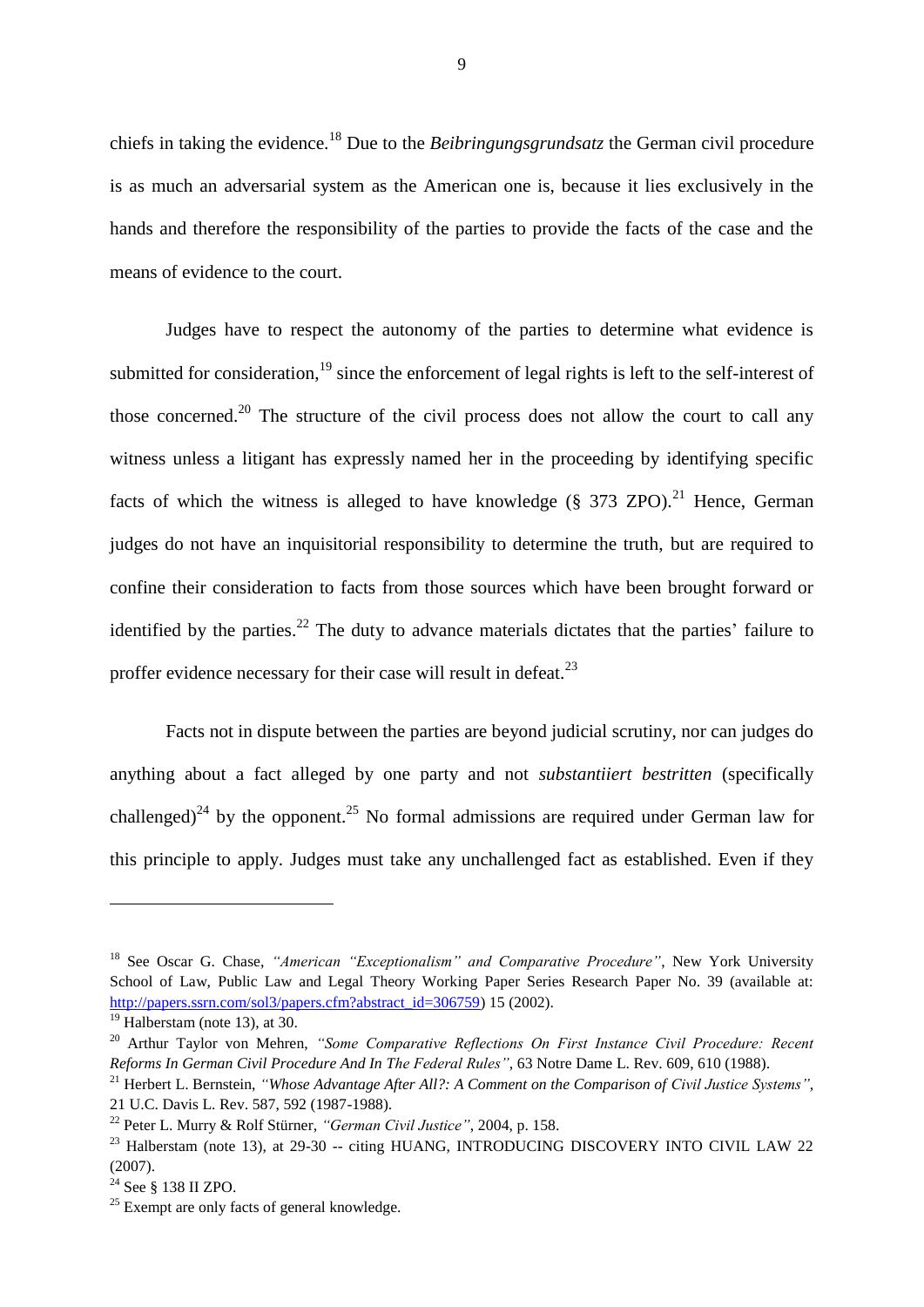believe the facts presented by the parties to be untrue, they have no power to unearth what they think might be the truth by introducing independent evidence.<sup>26</sup> The principle applicable to uncontroverted facts in civil procedure is called *Prinzip der formellen Wahrheit* (principle of formal truth).<sup>27</sup> It is contrasted with the *Prinzip der materiellen Wahrheit* (principle of substantive truth) in German criminal procedure which enables judges to disregard any admissions and confessions.<sup>28</sup>

The *Beibringungsgrundsatz* also involves the duty to substantiate (*Substantiierungspflicht*). § 138 I ZPO requires parties to state the facts comprehensively and truthfully.<sup>29</sup> Pursuant to this requirement the court may order further proof-taking only where a party can generally describe the facts that the evidence is intended to prove. The substantiation requirement is intended to prevent parties from using the court to "probe" or "fish" for evidence of which the parties have no specific knowledge. $30$ 

German procedure does not, however, require the parties or their attorneys to say anything about the law at all. German procedure goes by the principle of "da mihi factum, dabo tibi ius"--"give me the facts and I will give you the law."<sup>31</sup>

#### <span id="page-10-0"></span>b) *Verhandlungsmaxime* (principle of orality)

Though much of the proceedings are actually conducted in writing, the German Code of Civil Procedure is founded on the *Mündlichkeitsprinzip* or *Verhandlungsmaxime* (principle

 $26$  Kötz (note 16), at 6.

<sup>&</sup>lt;sup>27</sup> Bernstein (note 21), at 591-92; see also Kötz (note 16), at 7.

 $28$  Bernstein (note 21), at 591-92.

<sup>29</sup> Dr. Michael Bohlander, *"The German Advantage Revisited: An Inside View Of German Civil Procedure In The Nineties"*, 13 Tul. Eur. & Civ. L.F. 25, 33 (1998) [hereafter cited as Bohlander, *German Advantage Revisited*].

<sup>30</sup> John C. Reitz, *"Why We Probably Cannot Adopt The German Advantage In Civil Procedure"*, 75 Iowa L. Rev. 987, 1001-02 (1990).

<sup>31</sup> Bohlander, *German Advantage Revisited* (note 29), at 35; Benjamin Kaplan, Arthur T. von Mehren, Rudolf Schaefer *"Phases of German Civil Procedure I"*, 71 Harv. L. Rev. 1193, 1216/17 (1958) [hereafter cited as Kaplan, et al., *Civil Procedure I*].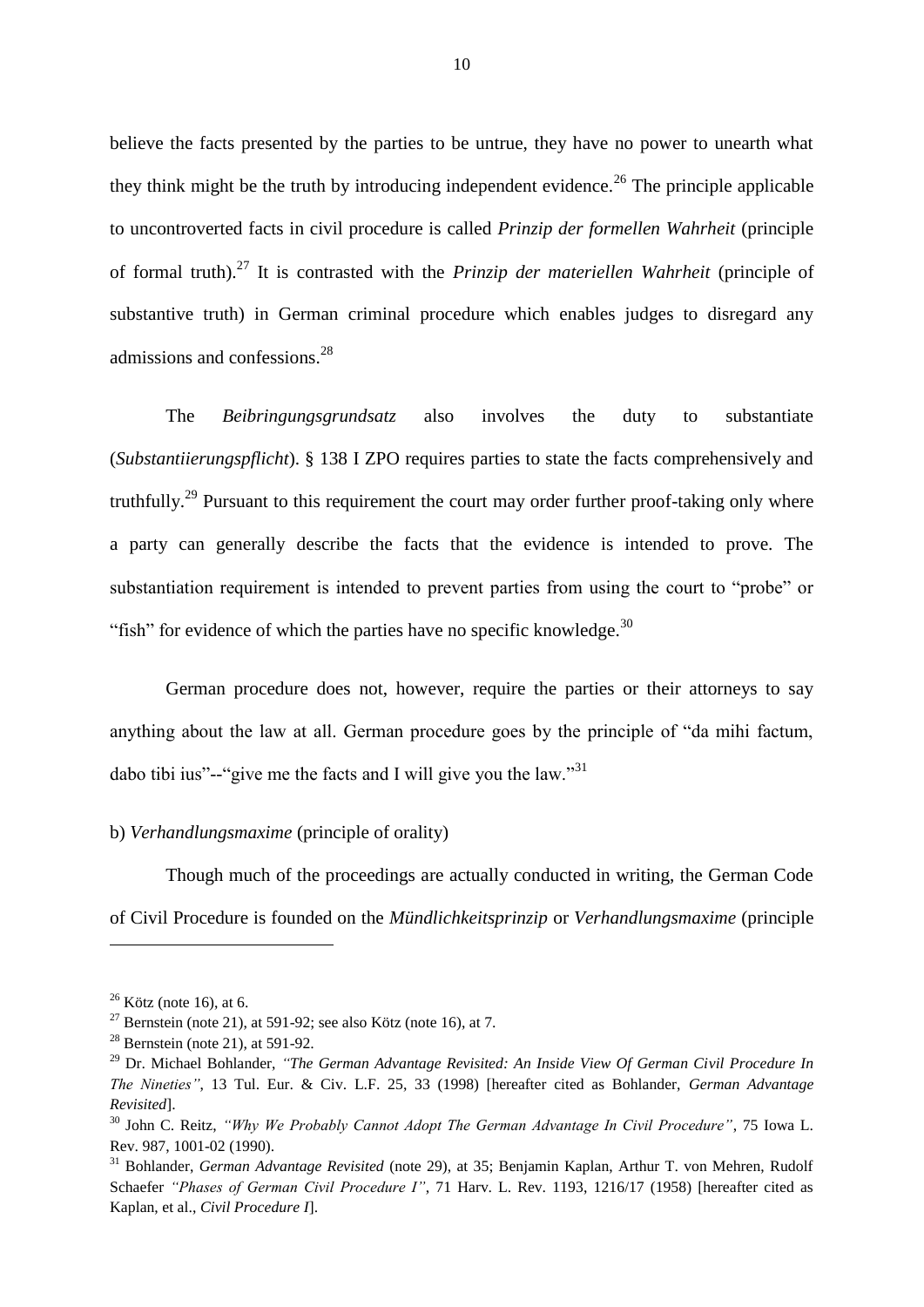of orality).<sup>32</sup> Orality means that the regular (though not the only) means of party communication with the court is supposed to be by oral statement in open court.<sup>33</sup> Strictly speaking, written pleadings, briefs, and similar exchanges between the parties are only means of preparation for the oral hearing. Yet over the years and again with the last major reform of the ZPO in  $2002^{34}$  the emphasis on orality has become less pronounced. It has become more common for attorneys and judges to incorporate the assertions of the pleadings and briefs into the oral discussion by reference. Under certain circumstances parties can agree to forego oral proceedings.<sup>35</sup> And, also under certain circumstances, decisions by the *Berufungsgericht* (first court of appeal) can be issued without an oral hearing in a written court order.<sup>36</sup>

#### <span id="page-11-0"></span>c) *Konzentrationsmaxime* (principle of concentration)

Another substantial canon of German civil procedure is the *Konzentrationsmaxime*, which can be translated as the "principle of concentration", but not equated with the rule of concentrated trial in Anglo-American law. The *Konzentrationsmaxime* expresses nothing more than the general efficiency value that the court should handle the case as rapidly as possible, and, where possible, in a single hearing.<sup>37</sup> Thus, this canon correlates with the *Beschleunigungsgrundsatz* (principle of expedition).

But not only courts are obligated to expedite proceedings. Parties also have a *Prozessförderungspflicht* (duty to facilitate the lawsuit) as § 282 I ZPO requires them to submit to the court their means of challenge or defense as promptly as it corresponds to a

 $32$  See § 128 I ZPO: The parties argue the legal issues in dispute orally before the court.

<sup>33</sup> William B. Fisch *"Recent Developments in West German Civil Procedure"*, 6 Hastings Int'l & Comp. L. Rev. 221, 223-24 (1982-1983).

<sup>34</sup> *Gesetz zur Reform des Zivilprozesses* (BGBl. I 2001, Nr. 40, S. 1887 ff.).

<sup>35</sup> Murray/Stürner (note 22), at 185; see § 128 II ZPO.

<sup>36</sup> § 522 II ZPO; See *infra* Part I 2. f).

<sup>37</sup> § 272 I ZPO; see *infra* Part II 2. a); Langbein, *German Advantage* (note 1), at 827*n*9; see § 272 I ZPO.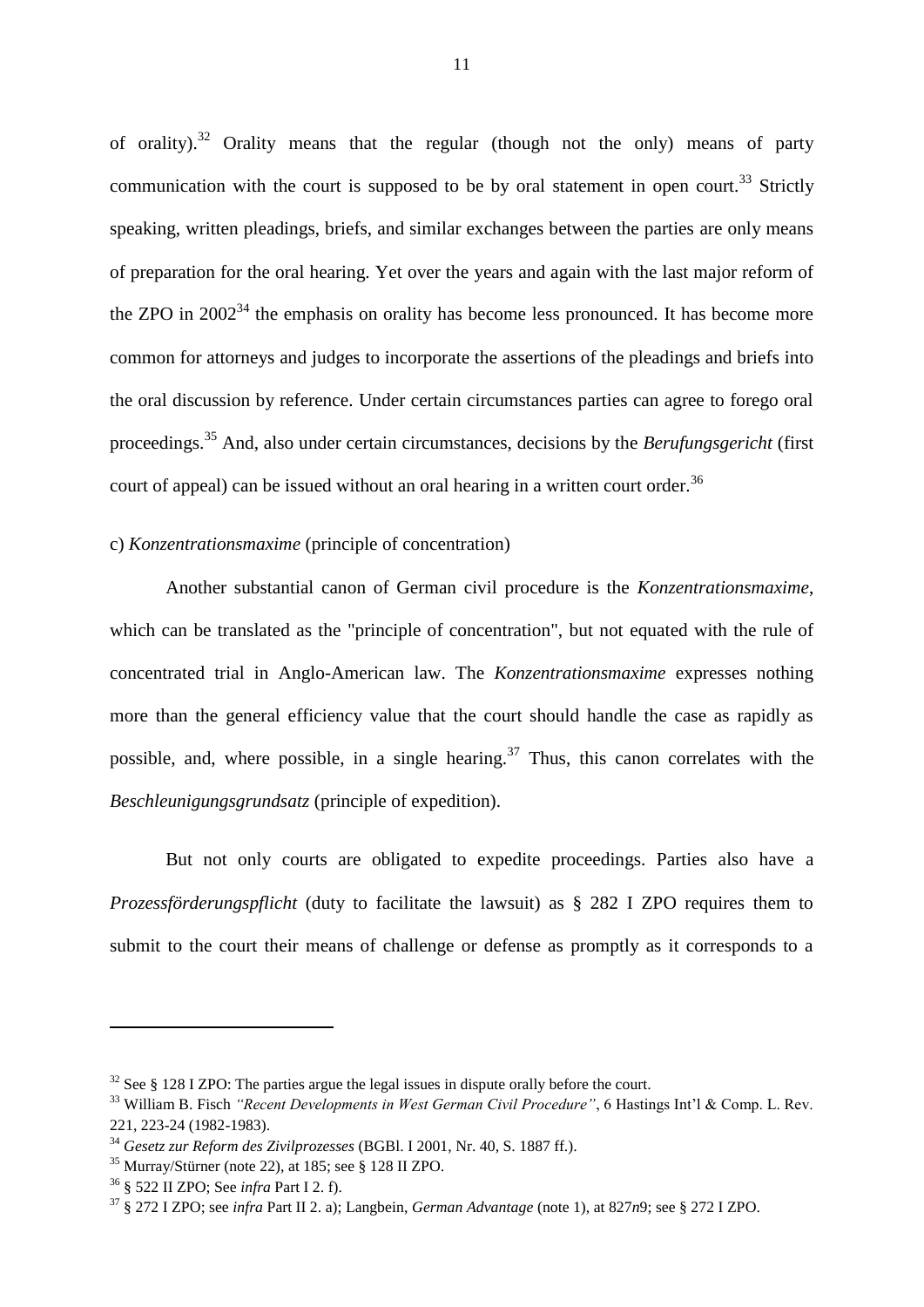diligent pursuit of the proceedings and serves to promote them.<sup>38</sup> The court can specify this obligation for a thorough and speedy conduct of the case by setting deadlines for motions and briefs to be entered within.<sup>39</sup>

#### <span id="page-12-0"></span>d) *Anspruch auf rechtliches Gehör* (constitutional right to be heard)

Last but not least, for the purposes of this paper, the *Anspruch auf rechtliches Gehör* (constitutional right to be heard) needs to be mentioned and explained. It is not only founded on the German Constitution,<sup>40</sup> but also on the European Convention of Human Rights.<sup>41</sup> This right to be heard seeks to guarantee fair proceedings between the parties and, as will be shown in this paper, underlies many of the requirements of the  $ZPO<sup>42</sup>$  However, it does not necessitate parties to actually be heard on every potential issue. It suffices if they have reasonable opportunity to take a position on the significant factual or legal propositions, either orally or in writing, before these aspects are used as basis for a judicial decision.<sup>43</sup>

The *Anspruch auf rechtliches Gehör* also requires judges to consider and address each significant contention of fact or law put forward by the parties. Otherwise their decision will be legally defective and, therefore, assailable.<sup>44</sup>

§ 139 ZPO is one of the most significant provisions embodying the right to be heard in German civil procedure. It provides the court's *Hinweispflicht* (obligation to give notices and advice) and will be explained and discussed in detail in Part II of this paper.

<sup>38</sup> Prof. Dr. h.c. Hanns Prütting, in *Münchener Kommentar zur ZPO*, 4th ed. (2013), § 282 para. 4.

<sup>39</sup> Dr. Klaus Bacher, in *Beck'scher Online-Kommentar ZPO*, 19th ed. (2015), § 282 para. 1; see § 273 II No. 1 und §§ 275-277 ZPO.

<sup>40</sup> Art. 103 I, 20 *Grundgesetz* (GG -- German Constitution).

 $41$  Art. 6 I ECHR.

 $42$  Murray/Stürner (note 22), at 188.

<sup>43</sup> *Id.* at 188*n*179.

<sup>44</sup> *Id.* at 188-89.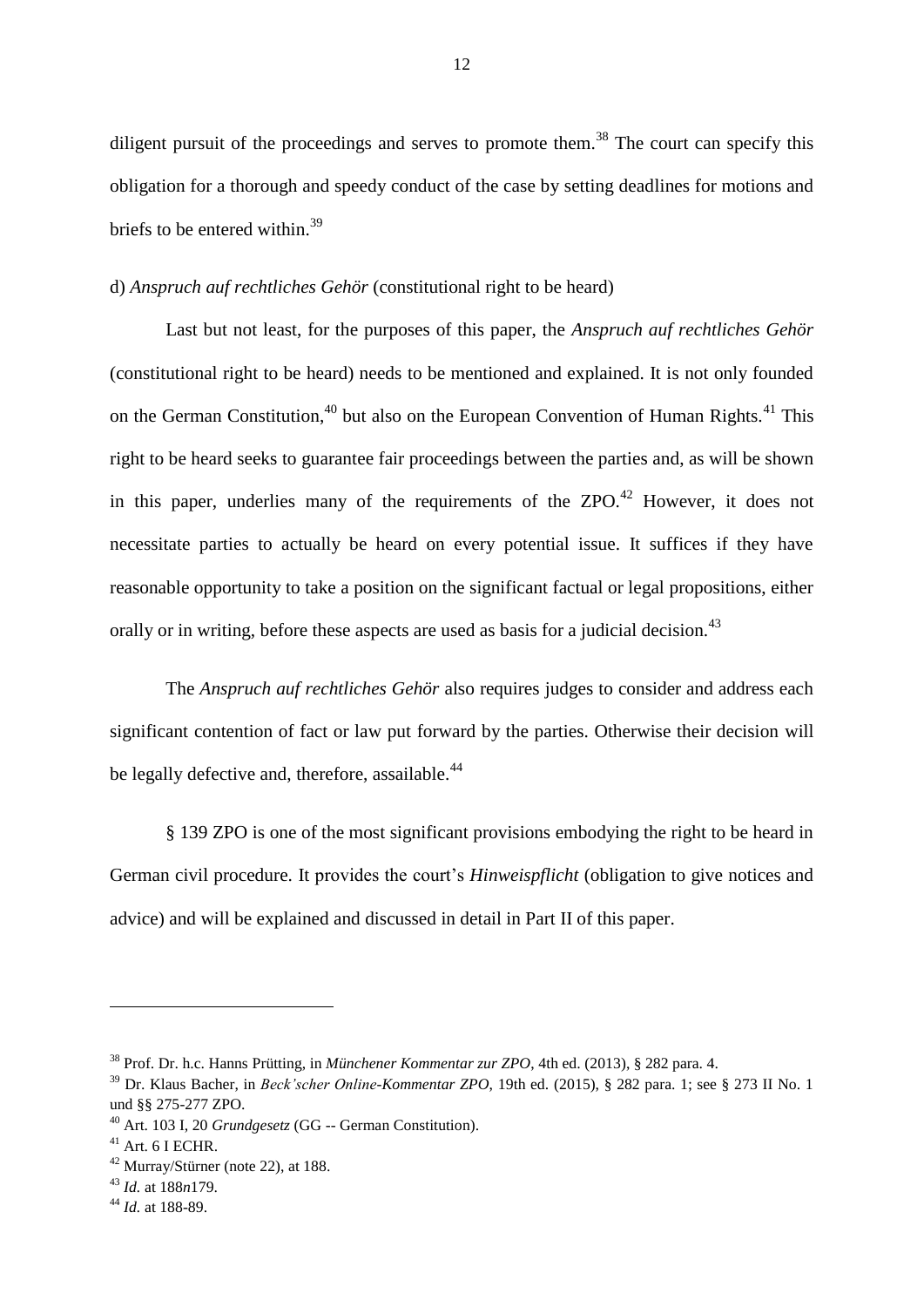## <span id="page-13-0"></span>2. Swift Overview of the Course of Action before a German Civil Court<sup>45</sup>

<span id="page-13-1"></span>a) Initiation

A lawsuit before a German court is commenced with a *Klageschrift* (written complaint) by the plaintiff or her lawyer<sup>46</sup>. This complaint narrates the key facts, may set forth a legal theory, and asks for a remedy in damages or specific relief.<sup>47</sup> It also specifies and confines the matter in dispute, as the court is actually bound by the plaintiff's relief sought. A final judgement may not grant more than the plaintiff has sought for in her complaint (§ 308 I 1 ZPO). 48

After this petition has been filed, the competent judge has to decide how to proceed with the case. Most civil cases before German courts are decided by judges sitting alone. This is a rule that has been further expanded by the reform of civil proceedings of 2002.

All cases before *Amtsgerichten* (Local Courts) that have jurisdiction over all disputes between landlords and tenants, family law cases and general civil cases with a monetary value of up to  $\epsilon$ 5,000 (§§ 23, 23a GVG)<sup>49</sup> are taken by a judge sitting alone (§ 22 I GVG). Other civil cases are tried before *Landgerichten* (Regional Courts), <sup>50</sup> where cases, as a rule, are also heard by a single judge (§ 348 I ZPO). The decision, however, lies with a *Kammer* (division consisting of three judges),<sup>51</sup> if the legal dispute is classified in certain fields of the law (§ 348) II ZPO), if it shows particular factual or legal difficulties, is of fundamental significance, or if

<sup>&</sup>lt;sup>45</sup> For a more comprehensive description of civil proceedings in a German court see particularly Langbein, *German Advantage* (note 1) and Giesela Rühl, *"Preparing Germany for the 21st Century: The Reform of the Code of Civil Procedure"*, 6 German L.J. 909 (2005).

<sup>46</sup> The general principle is that only the parties to first instance disputes before the *Landgericht* (Regional Court) must be represented by an attorney (§ 78 ZPO).

<sup>47</sup> § 253 ZPO.

 $48$  Murray/Stürner (note 22), at 156-57.

<sup>49</sup> *Gerichtsverfassungsgesetz* (GVG -- Courts Constitution Act). Official translation by the Federal Ministry of Justice: [http://www.gesetze-im-internet.de/englisch\\_gvg/index.html#gl\\_p0143.](http://www.gesetze-im-internet.de/englisch_gvg/index.html#gl_p0143)

 $50 \text{ }$ § 71 I GVG.

 $51$  § 59 I GVG.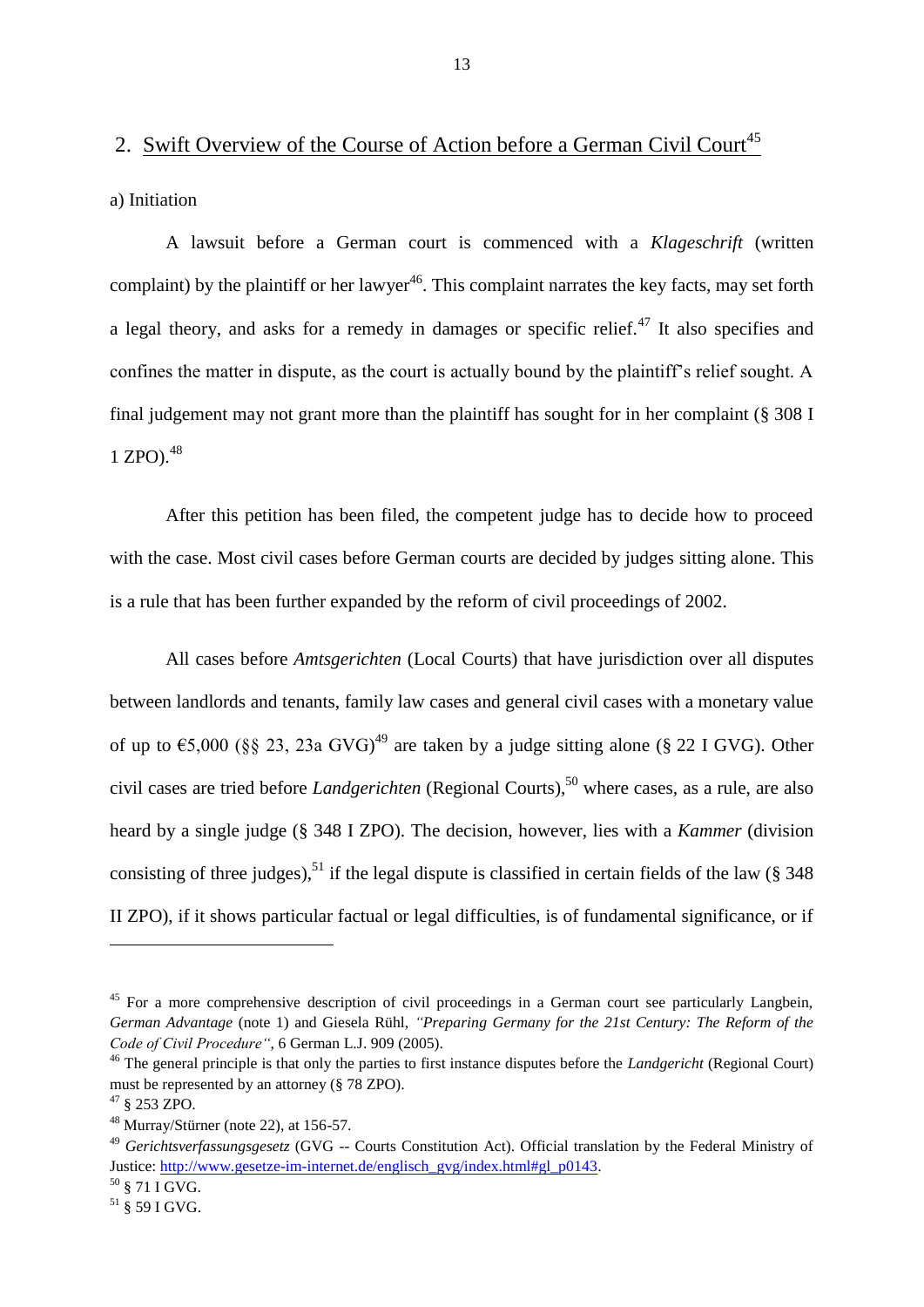such a decision is petitioned by the parties in congruent declarations (§ 348 III ZPO). Prior to 2002 cases were generally decided by the *Kammer* in civil cases before the Regional Court and could only be delegated to one of the three judges, if they showed no particular factual or legal difficulties and were of no fundamental significance. As shown above, this rule has been reversed as of 2002.

Following the abovementioned *Konzentrationsmaxime* (principle of concentration), § 272 I ZPO encourages the court to dispose of the case in a single hearing if circumstances permit. The provision reads: "Ordinarily*,* the case should be resolved in a single hearing (*Haupttermin* -- main hearing), comprehensively prepared."<sup>52</sup>

According to § 129 I ZPO, this main hearing is to be prepared by written pleadings by both parties (*vorbereitende Schriftsätze*). Each brief is to serve the purpose of informing the court as well as the opponent<sup>53</sup> to enable the latter to declare her position on all issues of fact or law and in particular to adduce the required means of proof for all disputed facts.<sup>54</sup>

The judge will review the written submissions prior to the hearing and thus be able to focus discussion on questions left unanswered by the written pleadings.<sup>55</sup> In aid of this comprehensive preparation, § 273 ZPO authorizes the court to take various steps in advance of the hearing, for example, requiring the parties to clarify positions, obtaining documents or summoning parties and witnesses to the hearing.<sup>56</sup> These measures are supposed to enable the court to dispose of the case within a single main hearing, if possible.<sup>57</sup>

<sup>52</sup> Langbein, *German Advantage* (note 1), at 826*n*9.

<sup>53</sup> Kaplan, et al., *Civil Procedure I* (note 31), at 1213.

<sup>54</sup> See § 130 ZPO.

 $55$  Halberstam (note 13), at 10.

<sup>56</sup> Langbein, *German Advantage* (note 1), at 826*n*9.

<sup>57</sup> Kaplan, et al., *Civil Procedure I* (note 31), at 1208.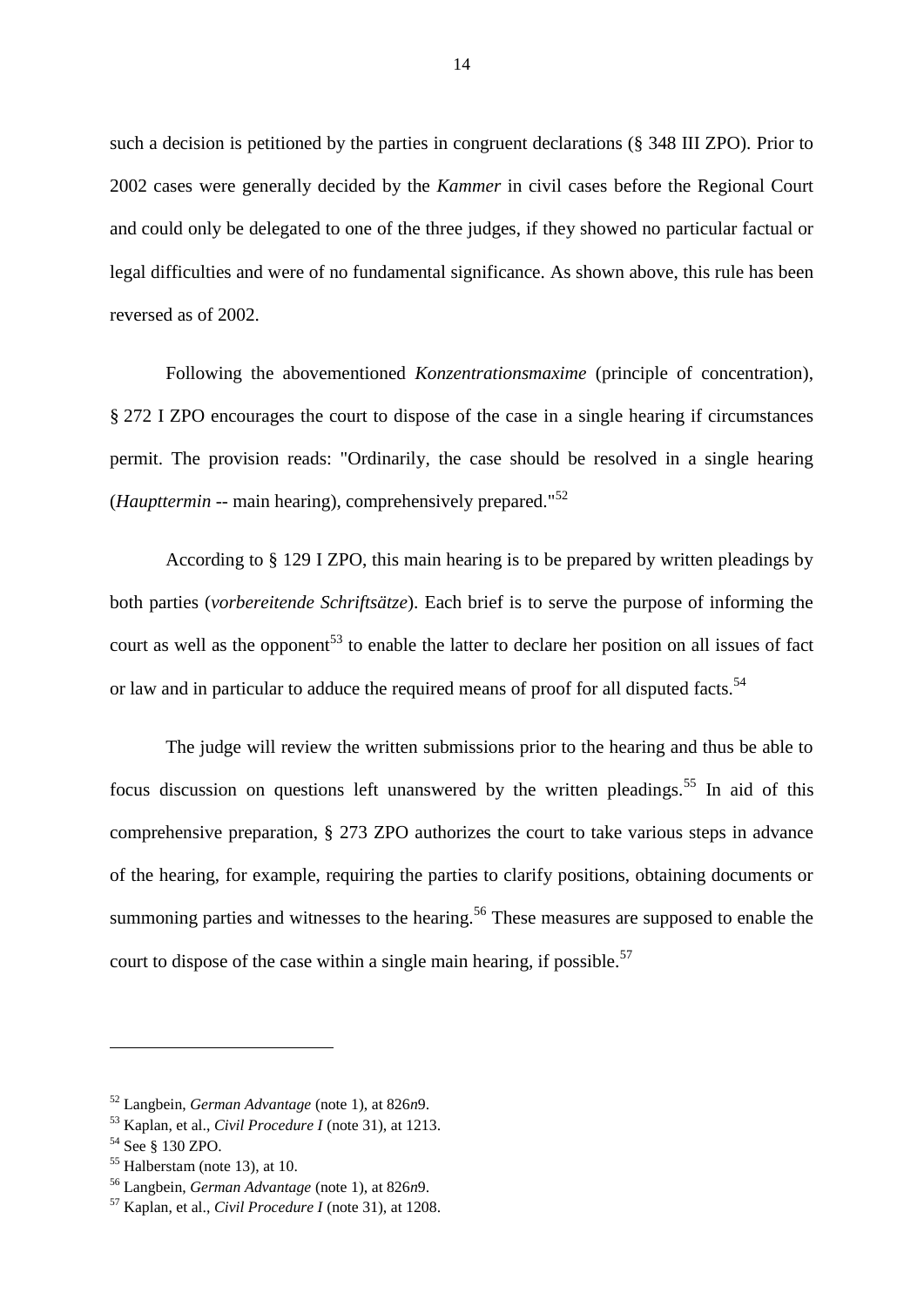<span id="page-15-0"></span>b) No Discovery

At this point it should be emphasized that in German civil procedure there is no litigant discovery. There is no specific phase of the litigation process dedicated to the exploration or collection of evidentiary materials; nor is there a general right to obtain relevant information in connection with the proceedings.<sup>58</sup> The German system remains relatively indifferent to possibilities for pretrial exchange of information and evidence between parties.<sup>59</sup>

Until recently, German law held the idea that no party has to help her opponent in her inquiry into the facts. To make it generally mandatory for parties to give each other information or to disclose all relevant data during court proceedings has been overwhelmingly rejected by German courts and the legal academy,<sup>60</sup> on the grounds of protection of privacy and business secrets, and in order to prevent trials from becoming a means of exerting pressure.<sup>61</sup> German law does try, however, to achieve a similar effect to a real inquiry into the facts with the help of the abovementioned duty to make substantiated statements about the facts of the case (§ 138 ZPO)<sup>62</sup> or by shifting of the burden of proof.<sup>63</sup> A system of equitably

<sup>58</sup> Halberstam (note 13), at 12.

 $59$  Fisch (note 33), at 280.

<sup>60</sup> *Bundesgerichtshof* (BGH -- Federal Supreme Court) *Neue Juristische Wochenschrift* (NJW) 128, 129 (1997); BGH *Neue Juristische Wochenschrift* (NJW) 3151 (1990). Germany, therefore, has declared that it will not execute Letters of Request issued for the purpose of obtaining pre-trial discovery of documents as known in Common Law countries (see Art. 23 of the 20. CONVENTION ON THE TAKING OF EVIDENCE ABROAD IN CIVIL OR COMMERCIAL MATTER and the § 7 HaagÜbkAG).

<sup>61</sup> Peter Gottwald, *"Civil Procedure Reform In Germany"*, 45 Am. J. Comp. L. 753, 760 (1997); see also *Bundestagsdrucksache* (BT-Drs.) 14/6036, S. 120.

<sup>62</sup> A so-called *sekundäre Behauptungslast* (secondary duty to substantiate) is imposed on the opponent, if the primarily obligated party stands outside the respective course of events and, therefore, has no further knowledge of them, while the opponent has this knowledge and further submissions by her are just and reasonable (BGH *Neue Juristische Wochenschrift Rechtsprechungs-Report* (NJW-RR) 1496, 1498-99 (2005); BGH *Neue Juristische Wochenschrift* (NJW) 2395, 2397 (2005); BGH *Neue Juristische Wochenschrift Rechtsprechungs-Report* (NJW-RR) 396, 399 (2001)).

<sup>63</sup> See for example § 630h *Bürgerliches Gesetzbuch* (BGB -- German Civil Code), which provides extensive presumptions for cause and liability in medical malpractice cases; the proof of exoneration then falls to the defendant.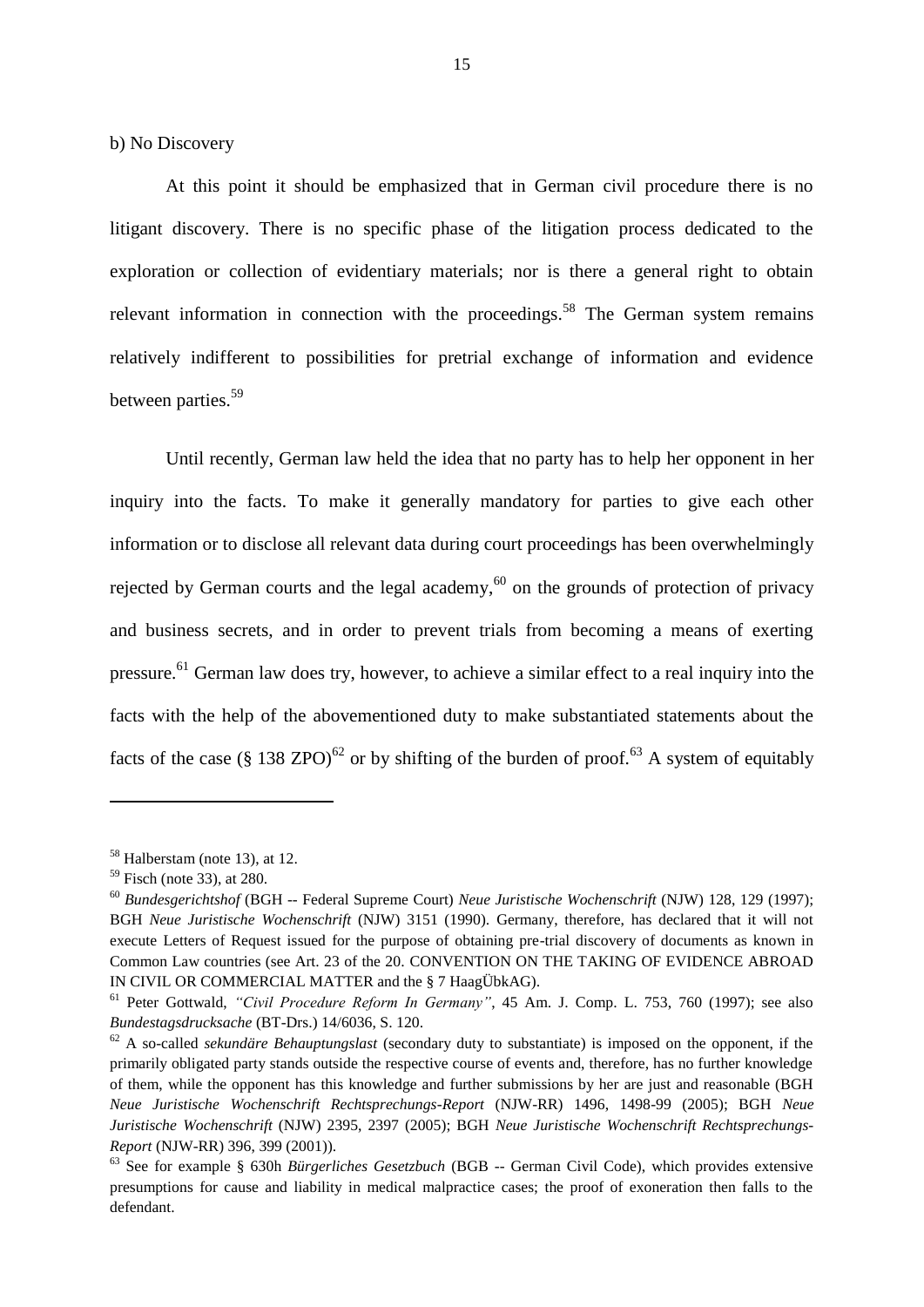balanced substantive law duties to provide information, and the sanctioning of refusals to give information when made in bad faith, has been established,  $64$  though the means generally remain limited.<sup>65</sup>

The parties are thus expected to rely on their personal knowledge and any materials in their possession, including police files and records of criminal proceedings, which may contain statements of persons who are likely to be called as witnesses in the civil litigation to make out their case.<sup>66</sup> It is, in this context, especially uncommon for counsel to contact and/or talk to potential witnesses before the trial. Germans have long had a canon of professional ethics either prohibiting or discouraging out-of-court contact with nonparty witnesses.<sup>67</sup> § 6 of the *Richtlinien der Bundesrechtsanwaltskammer für die Ausübung des Anwaltsberufs* (Recommendations of German Federal Bar Association Relating to the Exercise of the Legal Profession) from 1976<sup>68</sup> specifically provided that, out of court, lawyers may indeed interrogate persons who might be called as witnesses, with respect to their knowledge, when such is necessary for a dutiful clarification of the factual situation, advice, or representation. But the provision specifically concluded with the admonition that, in every case, even the

 $\overline{a}$ 

Official translation by the Federal Ministry of Justice: [http://www.gesetze-im](http://www.gesetze-im-internet.de/englisch_bgb/englisch_bgb.html#p2673)[internet.de/englisch\\_bgb/englisch\\_bgb.html#p2673.](http://www.gesetze-im-internet.de/englisch_bgb/englisch_bgb.html#p2673)

 $64$  Gottwald (note 61), at 760.

<sup>65</sup> Halberstam (note 13), at 12; for more details see Prof. Dr. Peter Arens, *"Zur Aufklärungspflicht der nicht beweisbelasteten Partei im Zivilprozess"*, *Zeitschrift für Zivilprozessrecht* (ZZP) 1 (1983).

<sup>66</sup> Kaplan, et al., *Civil Procedure I* (note 31), at 1200.

 $67$  Reitz (note 30), at 994.

 $68$  See Allen, et al. (note 3), at 721;

<sup>§ 6</sup> Questioning and Advising of Witnesses

<sup>(1)</sup> The lawyer may question persons out of court who might be considered witnesses, if this is necessary with a view to the obligation to provide for clarification of facts, advice or representation.

<sup>(2)</sup> The lawyer may inform these persons as regards their rights and duties as well as give advice to them.

<sup>(3)</sup> The lawyer is allowed to establish a record of such questioning and to have the person sign a declaration. Such a record may be used by the lawyer in order to confront the witness with these statements in a judicial or administrative proceeding. However, the lawyer may present the record itself only in exceptional cases to the court or the administrative agency, for example, in those cases where the witness is unable to testify in the pretrial discovery stage or during the proceedings. […]

<sup>(5)</sup> In any event, the appearance of undue influence is to be avoided.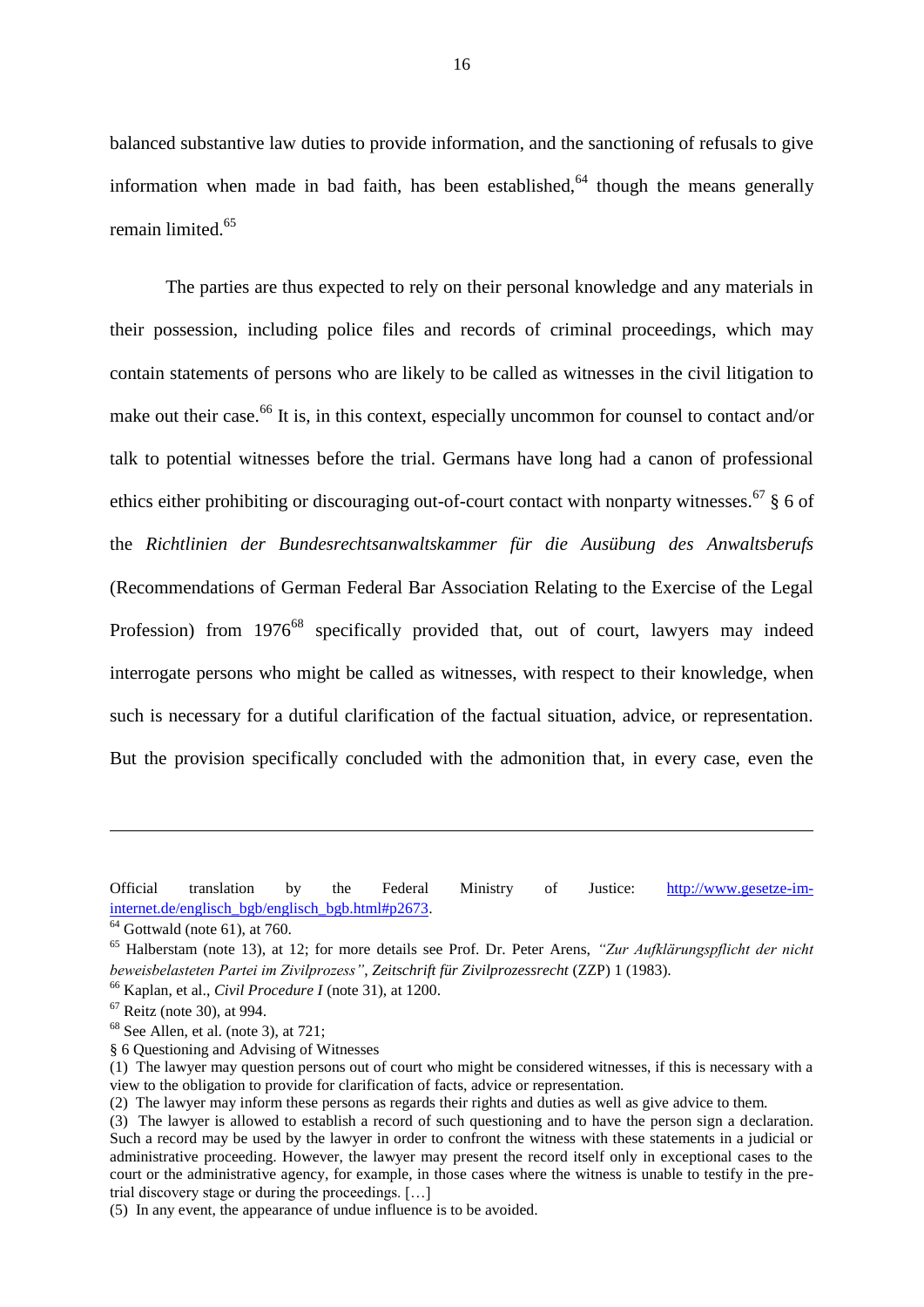appearance of undue influence is to be avoided. $69$  Even though this rule was dropped when new provisions on professional ethics were enacted in 1996, a lawyer not willing to follow this standard still has to take into account that German judges usually consider the reliability of the testimony of witnesses, who previously have discussed the case with counsel, or who have consorted unduly with a party, very critically.<sup>70</sup>

#### <span id="page-17-0"></span>c) Settlement

Settlement has always been a high priority in German civil justice.<sup>71</sup> The Code of Civil Procedure has long required civil courts to "be mindful of a compromise settlement of the dispute or particular issues at all stages of the lawsuit" ( $\S 278$  I ZPO).<sup>72</sup> The newly reformed Code of Civil Procedure even introduced the requirement of a formal *Güteverhandlung* (settlement conference) before the commencement of any oral proceedings in all civil cases unless there was a prior formal attempt to reach a settlement at an out-of-court *Gütestelle* (conciliation facility), or unless such a settlement conference "appears clearly futile" (§ 278 II ZPO).<sup>73</sup> This *Güteverhandlung* can be held as a separate meeting by the involved parties, but is commonly part of the main hearing. During this *Güteverhandlung* the court is to discuss with the parties the facts as well as the status of the dispute thus far, assessing all circumstances without any restrictions and asking questions wherever required. It is not uncommon, at this stage, for judges to propose specific settlement amounts and terms to be discussed by the parties and counsel.<sup>74</sup>  $\frac{1}{2}$  278 VI ZPO also authorizes judges to send a written settlement proposal to the parties. If both parties accept this proposal in writing, the judge can

 $69$  von Mehren (note 20), at 619; Kaplan (note 5), at 411.

<sup>70</sup> Kötz (note 16), at 5; Kaplan, et al., *Civil Procedure I* (note 31), at 1200-01; Reitz (note 30), at 994.

 $71$  Fisch (note 33), at 257.

 $72$  Murray/Stürner (note 22), at 245, 487.

<sup>73</sup> Murray/Stürner (note 22), at 246, 487-88.

<sup>74</sup> Bohlander, *German Advantage Revisited* (note 29), at 40; Murray/Stürner (note 22), at 260.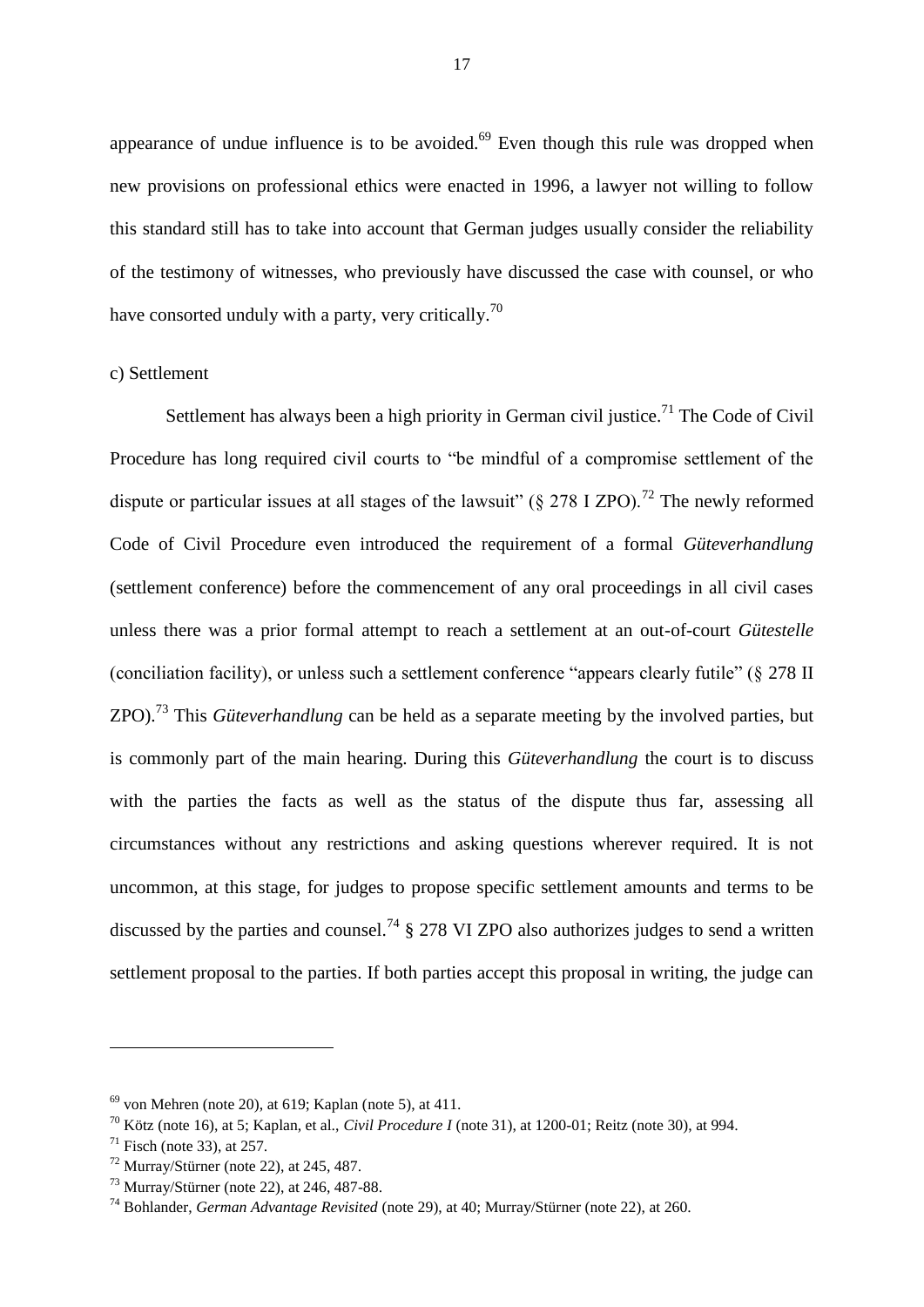document the resulting settlement by simple court order with the effect of an in-court settlement.<sup>75</sup>

Since July  $2012^{76}$  the German Code of Civil Procedure has also recognized in-court mediation as it authorizes judges to refer the parties to a *Güterichter* (conciliation judge) for the settlement conference, as well as for further attempts at resolving the dispute. *Güterichter* are appointed by the court as such and are not authorized to rule upon the given case at any time.

#### <span id="page-18-0"></span>d) Main Hearing

Once the judge is reasonably familiar with the issues of a case and any "pre-trial" (or rather pre-hearing) attempts for a settlement remained unsuccessful, she will summon the lawyers and -- on a regular basis -- the parties to the main hearing. She will also summon to this session witnesses or experts indicated by the parties, if proof has to be taken on disputed facts that she deems relevant for her decision. So the court determines the scope and the means of proof-taking. Evidence is only presented and heard as far as deemed relevant by the judge.

#### (1) Sequence

The sequence of the main hearing, as specified by §§ 137, 278, 279 ZPO, can generally be described as follows:<sup>77</sup>

- (a) call of the case and identification of participants present;
- (b) introduction and statement of the case by the presiding judge;
- (c) response of the parties, if any, to that statement;
- (d) discussion of the case among court, attorneys and parties;
- (e) consideration of possible settlement options; 78

<sup>75</sup> *Id.* at 247-48.

<sup>76</sup> *Gesetz zur Förderung der Mediation und anderer Verfahren der außergerichtlichen Konfliktbeilegung* (BGBl. I 2012, Nr. 35, S. 1577 ff.).

 $77$  See Fisch (note 33), at 254.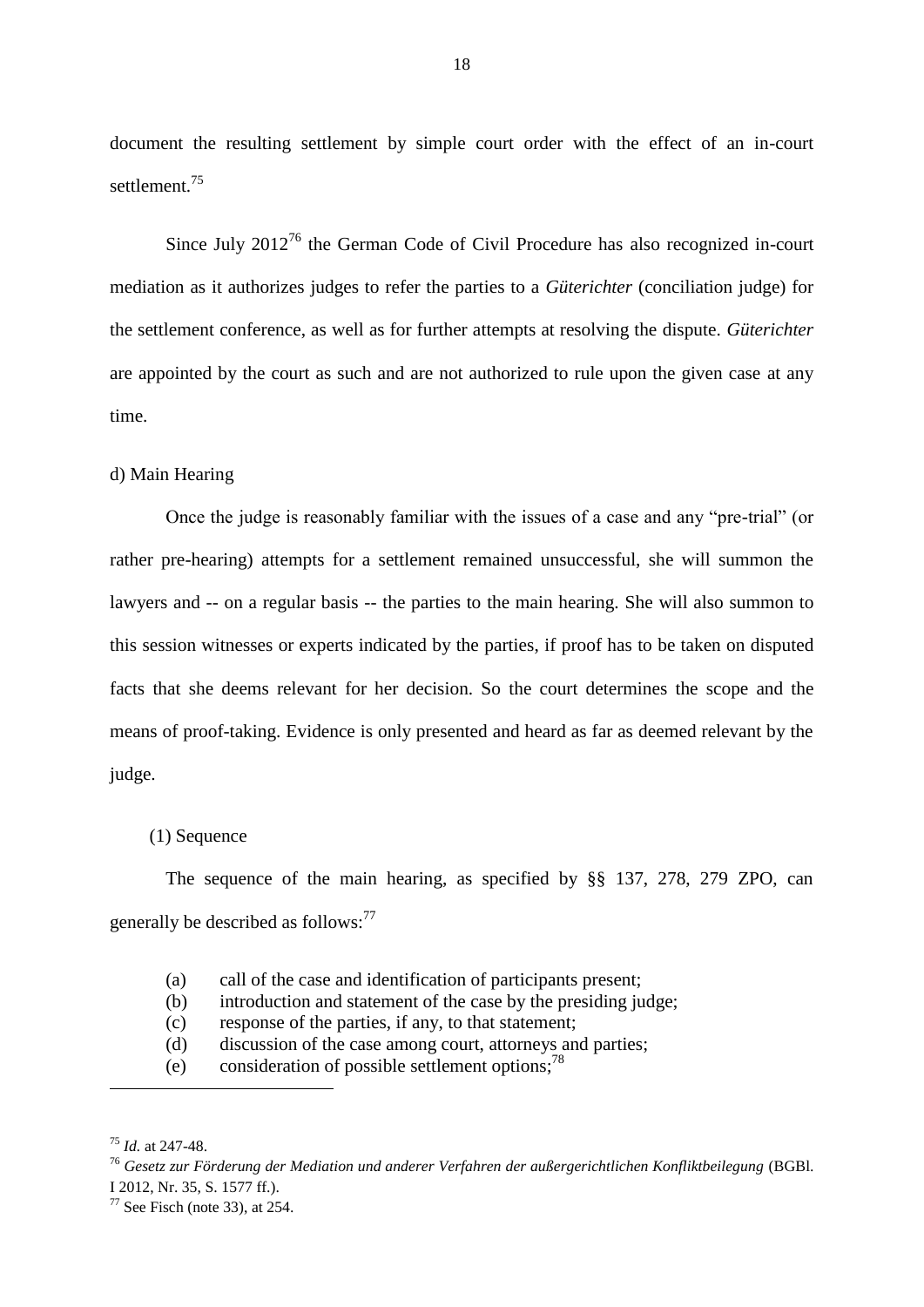- (f) proof-taking;
- (g) further discussion and argument with reference to the results of the prooftaking and, again, consideration of settlement options;
- (h) deliberation by the court; and
- (i) announcement of the judgement, or fixing of a subsequent date for the announcement, possibly with an interim deadline for additional written statements by the parties.<sup>79</sup>
- (2) Proof-taking

Judges do not only ask the relevant questions to the parties during the main hearing. The interrogation at proof-taking is also essentially conducted by the court.

For the questioning of witnesses § 396 ZPO provides that the witness is first to be invited to tell in narrative form, without undue interruption, what she knows about the matter on which she has been called. This is to be followed by questions designed to test, clarify, and amplify her story. But when the basic facts are already before the court, questioning oftentimes begins at once. Counsel and the parties are entitled to additional questions (§ 397  $ZPO$ ,  $80$  but they are generally not prominent as examiners. <sup>81</sup> Witnesses are not prepared in advance by the court, nor by counsel, and they do not all have to testify at a single hearing. There is no set order to a German trial -- nothing similar to the American sequence of plaintiff's case-in-chief, defendant's case, plaintiff's rebuttal and so forth.<sup>82</sup>

Parties can also rely on experts' opinions to prove their case in German courts. In the German system experts are, however, not witnesses when it comes to their specific expert knowledge, but court-appointed aides of the judge in finding her decision<sup>83</sup> and therefore selected and appointed by the court (§ 404 ZPO). However, they are paid for in advance by

 $\ddot{\phantom{a}}$ 

<sup>78</sup> This can actually take place at any point during the main hearing, but the *Güteverhandlung* has to take place at the latest before any evidence is heard in the case.

<sup>79</sup> See also Kaplan, et al., *Civil Procedure I* (note 31), at 1211-12.

<sup>80</sup> *Id.* at 1234-35; Kaplan (note 5), at 412; Kötz (note 16), at 3.

<sup>81</sup> Langbein, *German Advantage* (note 1), at 828; Reitz (note 30), at 993.

<sup>82</sup> Gross (note 9), at 735; see also Bohlander, *German Advantage Revisited* (note 29), at 43-44.

<sup>83</sup> *Id.* at 42; Kötz (note 16), at 4.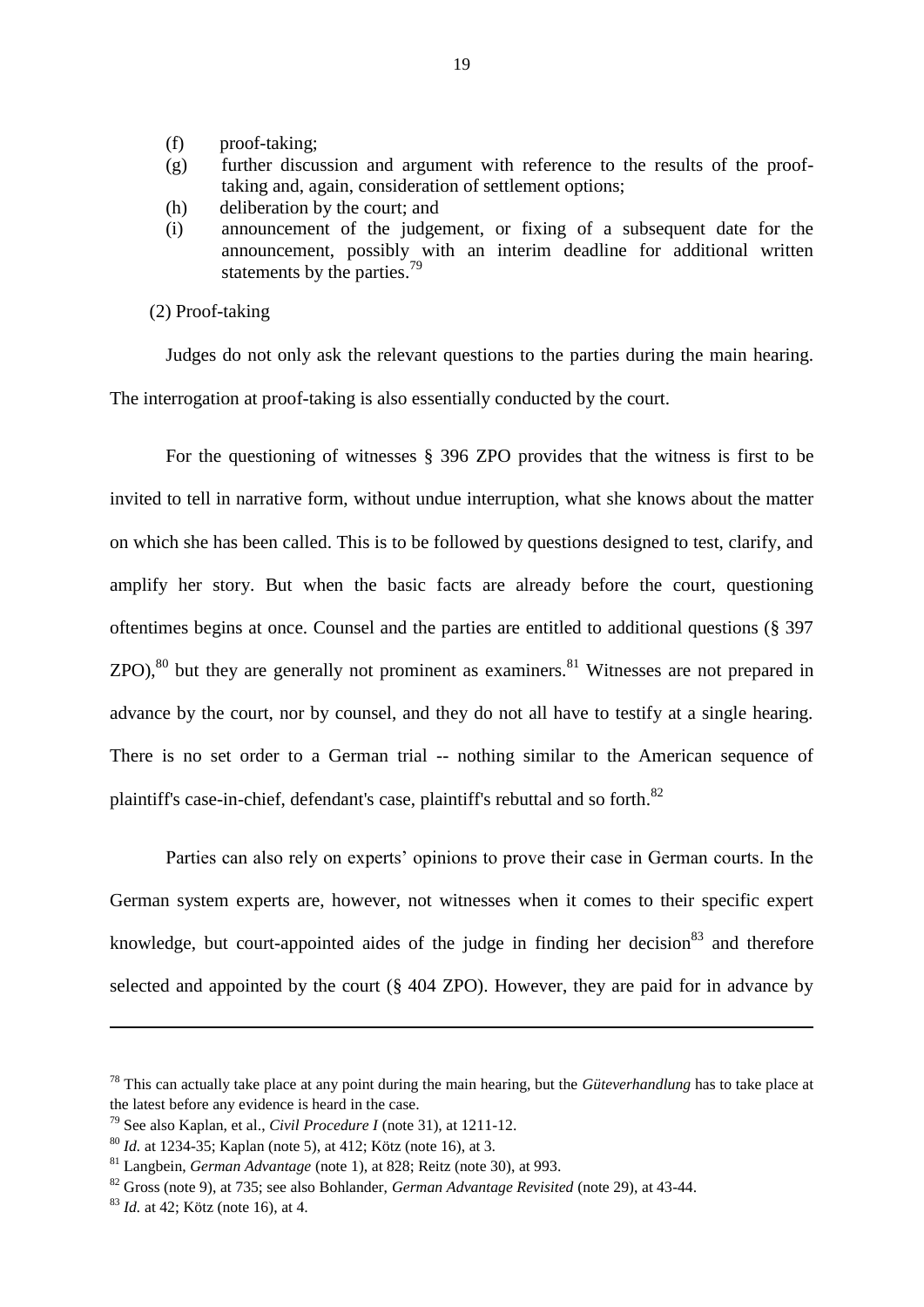the party, whose contention she is supposed to prove according to the burden of proof,  $84$  and eventually by the losing party.<sup>85</sup> The parties only adduce the hearing of an expert on certain facts as a means of proof, but they do not present a specific expert themselves. Experts usually prepare their findings in a written report and are regularly summoned to appear in person at the following hearing,<sup>86</sup> if additional questions by the court or the parties arise. In this respect, the rules applicable for the evidence provided by witnesses apply respectively to the evidence provided by experts (§ 402 ZPO).

#### (3) Record

The actual course of the hearing is to be kept in a record (§§ 159, 160 ZPO), which used to be taken by record clerks. But most judges nowadays use Dictaphones and the recordings are later transcribed into a written record of the hearing.<sup>87</sup>

Hence, the German system does not only give responsibility to the judges for determining the order of proof, providing for, calling, and carrying out the examination of witnesses and experts, but also for creating a compact -- not verbatim -- record of the witnesses' and experts' testimony by dictating summaries of that testimony into the transcript of the hearing.<sup>88</sup> If the case is appealed, these concise summaries constitute the record for the reviewing court.<sup>89</sup>

<sup>84</sup> Bohlander, *German Advantage Revisited* (note 29), at 42.

<sup>85</sup> Kötz (note 16), at 4; see more on the allocation of costs *infra* Part I 2. g).

<sup>86</sup> Bohlander, *German Advantage Revisited* (note 29), at 42.

<sup>87</sup> *Id.* at 44.

<sup>88</sup> See § 160 ZPO; Bohlander, *German Advantage Revisited* (note 29), at 44; Bradley Bryan, *"Justice And Advantage In Civil Procedure: Langbein's Conception Of Comparative Law And Procedural Justice In Question"*, 11 Tulsa J. Comp. & Int'l L. 521, 528 (2004); Kötz (note 16), at 3, 5-6; Langbein, *German Advantage* (note 1), at 828; Kaplan, et al., *Civil Procedure I* (note 31), at 1235-36.

<sup>89</sup> Langbein, *German Advantage* (note 1), at 828.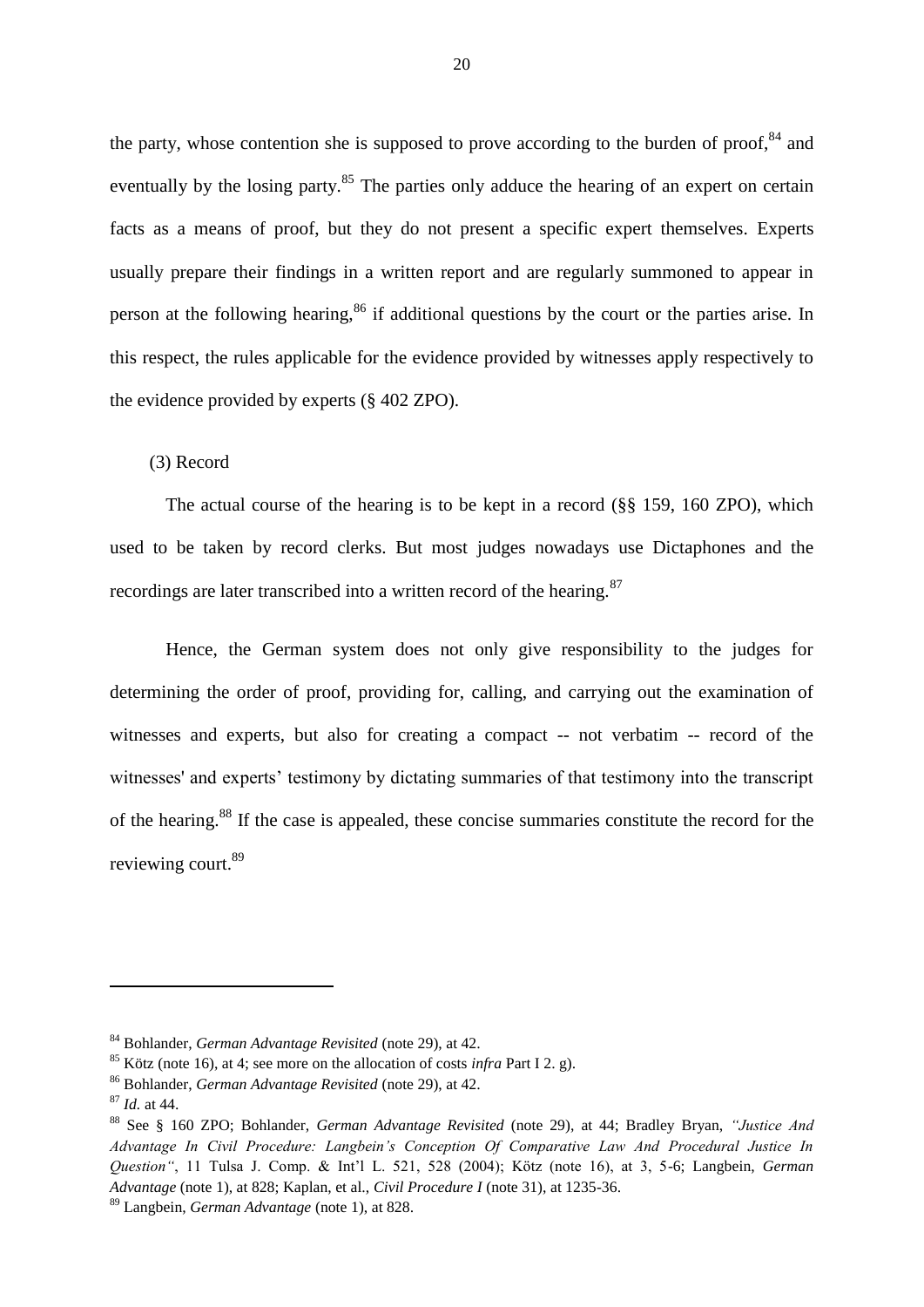<span id="page-21-0"></span>e) Judgement

1

After the main hearing, judges have to evaluate the factual and legal aspects of the case to come to a final decision. In particular, they have to ascertain whether the plaintiff or the defendant have proven the facts supporting their claim/defense. In doing so, they have to take into account the prevailing standards of the burden of proof originating from the substantive civil law. The general rule is that every party must offer the evidence and eventually prove all the facts which are necessary to justify their claim or defense.<sup>90</sup> The court has to decide, whether an assertion is to be deemed true or untrue, at its discretion and conviction, and taking into account the entire content of the hearings and the results obtained by the evidence taken (§ 286 I ZPO). A fact is generally held to be proved, if the judge has reached a "degree of personal certainty that silences any reasonable doubt";  $^{91}$  it is not enough for judges to believe the fact to be more likely true than not.

If new aspects have arisen in the main hearing or the court deems further proof-taking necessary for its decision, it will advise the parties accordingly and have them respond to this, if necessary in writing. Alternatively, it will set a date for a subsequent hearing to which it will again summon the lawyers and, if required, the parties, witnesses and/or experts. So even though § 272 I ZPO encourages judges to dispose of a case in a single hearing, the "trial" can actually consist of a series of hearings, as many as circumstances demand.<sup>92</sup>

<sup>90</sup> Bohlander, *German Advantage Revisited* (note 29), at 36-37; Arens (note 65), at 1.

<sup>91</sup> *"Eine von allen Zweifeln freie Überzeugung setzt das Gesetz nicht voraus. Auf die eigene Überzeugung des entscheidenden Richters kommt es an, auch wenn andere zweifeln oder eine andere Auffassung erlangt haben würden. Der Richter darf und muss sich aber in tatsächlich zweifelhaften Fällen mit einem für das praktische Leben brauchbaren Grad von Gewissheit begnügen, der den Zweifeln Schweigen gebietet, ohne sie völlig auszuschließen"* (The law does not require a conviction free of any doubt. It depends on the personal conviction of the deciding judge, even if others are in doubt or would have reached another judgement. The judge, however, may und must content herself in actually questionable cases with an in reality practical degree of certainty that silences reasonable doubt without completely eliminating them) (BGH *Neue Juristische Wochenschrift* (NJW) 946 (1970)); Kaplan, et al., *Civil Procedure I* (note 31), at 1245.

<sup>92</sup> Langbein, *German Advantage* (note 1), at 826; see Gross (note 9), at 735; Kötz (note 16), at 11.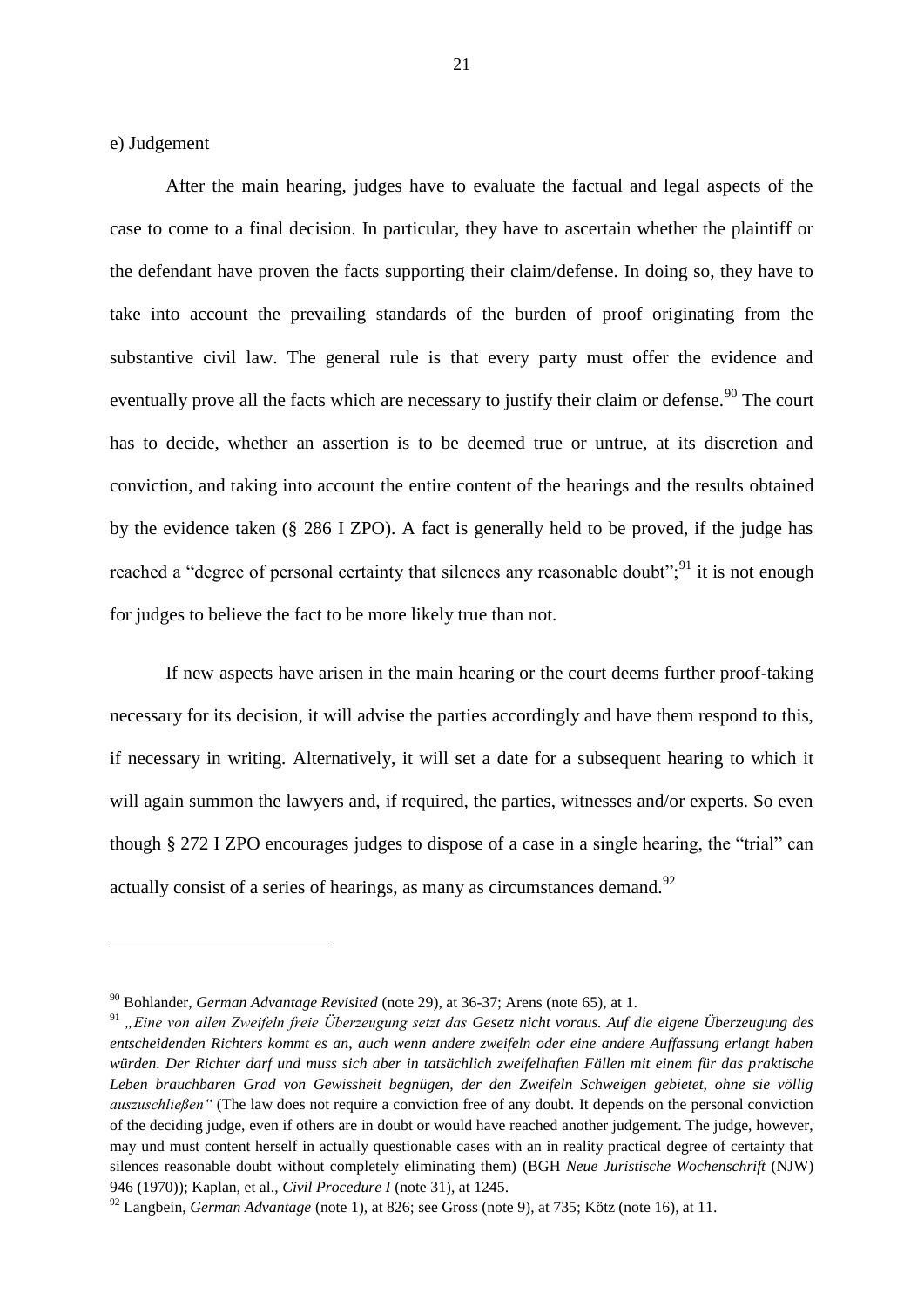If the court finds that all relevant aspects of a case have been argued sufficiently and all necessary and/or available proof has been taken, it will render its judgement. The mandate of the judgement usually consists of three parts: (1) Sentence as to the actual relief granted; (2) Sentence as to who has to bear the court costs and the attorney's fees, and (3) Sentence as to whether the judgement shall be subject to immediate execution.<sup>93</sup> The court's ruling always has to be put in writing and state the merits of the case as well as the legal reasons on which the decision is based (§ 313 ZPO), <sup>94</sup> so that the parties may decide if they want to appeal the decision or accept it.<sup>95</sup> There cannot be a public dissenting opinion or any published opinion other than the court's as embodied in the judgement.<sup>96</sup>

<span id="page-22-0"></span>f) Appeal

1

There are two levels of appeal in civil cases before German courts. At first, there is the *Berufung* (second instance appeal) to the *Landgericht* (Regional Court) or the *Oberlandesgericht* (High Court).<sup>97</sup> Then there is the *Revision* (review appeal or third instance appeal) to the *Bundesgerichtshof* (Federal Supreme Court).<sup>98</sup>

The *Revision* to the Federal Supreme Court has always been an appeal solely on law and procedure. Additionally, only cases are admissible to the Federal Supreme Court in which the legal matter is of fundamental significance, or the further development of the law or the interests in ensuring a unified legal practice require a decision to be handed down by the

<sup>93</sup> Murray/Stürner (note 22), at 334; Rühl (note 45), at 931*n*134.

<sup>94</sup> Murray/Stürner (note 22), at 334; see also Kaplan, et al., *Civil Procedure I* (note 31), at 1252 for further details; also Langbein, *German Advantage* (note 1), at 829-830 and 856, who claims the thoroughness of the German judgement to be "legendary".

<sup>95</sup> Bohlander, *German Advantage Revisited* (note 29), at 45.

<sup>96</sup> Kaplan, et al., *Civil Procedure I* (note 31), at 1251.

<sup>&</sup>lt;sup>97</sup> The jurisdiction of either the *Landgericht* or the *Oberlandesgericht* depends on whether the case was heard before the *Amtsgericht* (Local Court) or the *Landgericht* (Regional Court) in first instance; see §§ 23, 23a GVG [\(http://www.gesetze-im-internet.de/englisch\\_gvg/englisch\\_gvg.html#p0132\)](http://www.gesetze-im-internet.de/englisch_gvg/englisch_gvg.html#p0132); see *supra* Part I 2. a).

 $98$  See Murray/Stürner (note 22), at 369; Rühl (note 45), at 920.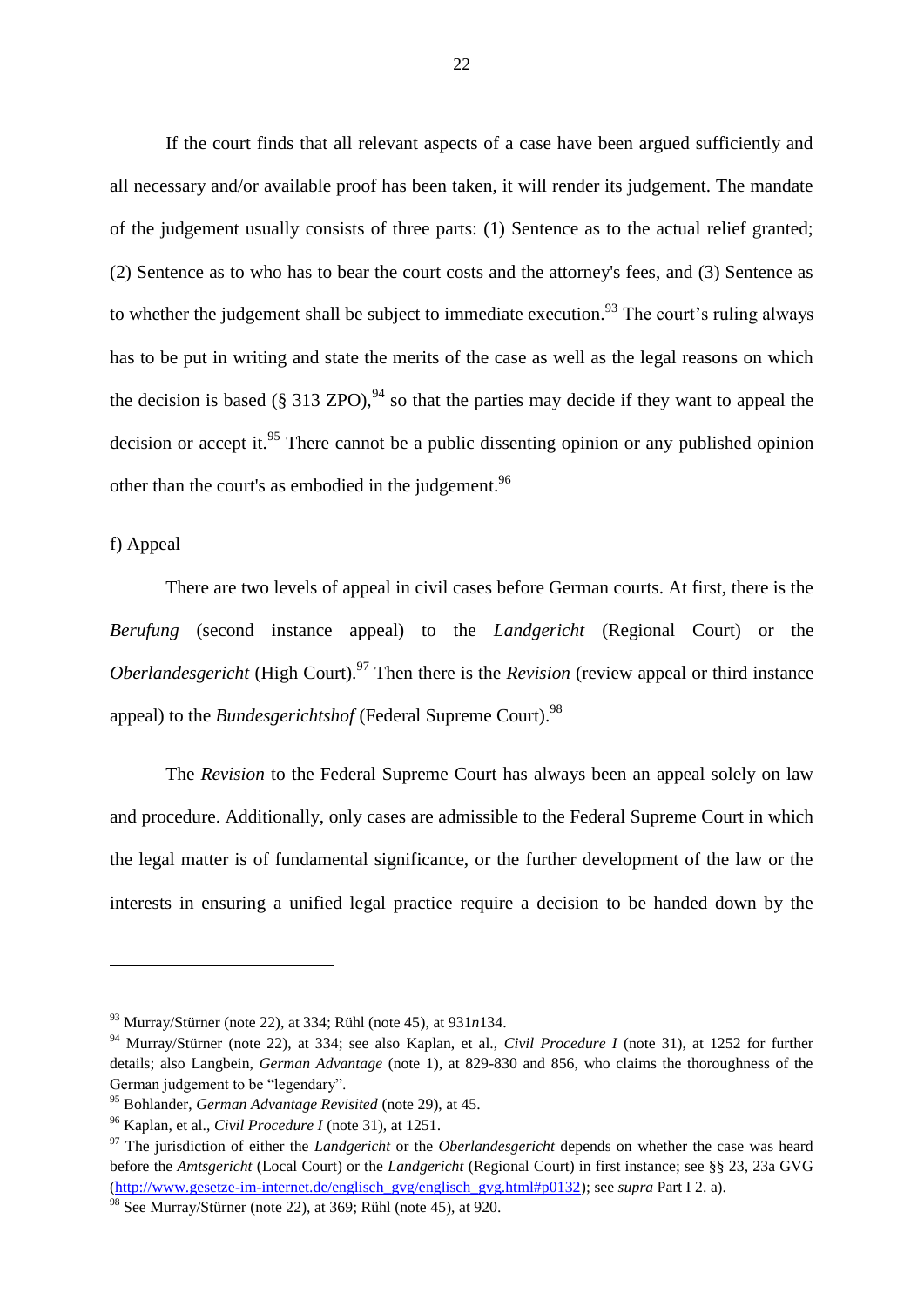Federal Supreme Court, and the appellate court therefore granted leave to appeal (§ 543 ZPO).

In contrast, the *Berufung*, the first level of appeal, used to involve review de novo, in which the appellate court was supposed to form its own view of the facts, both from the record and, if appropriate, by recalling witnesses and experts or summoning new ones.<sup>99</sup> It effectively gave the parties "a second bite at the apple". $100$ 

This is no longer valid. Since the comprehensive reform of the German civil procedure enacted in  $2002^{101}$  the first level of appeal also only involves a review for error.<sup>102</sup> The first appeal may now only be based on the objection that the decision has been based on a violation of the law, because a legal norm has not been applied or has not been applied properly (§ 546 ZPO), or that the facts the decision was based upon justify a different decision (§ 513 ZPO). So under the current standard of review, the first appellate court is required to accept factual findings of the first-instance court "unless specific indications give rise to doubts as to the court having correctly or completely established the facts relevant for its decision, and therefore indicate the necessity for a new determination of facts" ( $\delta$  529 I ZPO).<sup>103</sup> Furthermore, there are only very narrow exceptions as to when new means of challenge or defense can be admitted before the court of appeal (§ 531 ZPO). As a result of the limited reexamination of first instance fact findings as well as the restricted admission of new facts

<sup>99</sup> As described in Benjamin Kaplan, Arthur T. von Mehren, Rudolf Schaefer, *"Phases of German Civil Procedure II"*, 71 Harv. L. Rev. 1443, 1449 (1958) [hereafter cited as Kaplan, et al., *Civil Procedure II*]; Langbein, *German Advantage* (note 1), at 857; Bohlander, *German Advantage Revisited* (note 29), at 45-46; Reitz (note 30), at 989 and 1000; Halberstam (note 13), at 42.

 $100$  Murray/Stürner (note 22), at 373; Rühl (note 45), at 921-22.

<sup>101</sup> *Gesetz zur Reform des Zivilprozesses* (BGBl. I 2001, Nr. 40, S. 1887 ff.).

<sup>&</sup>lt;sup>102</sup> For a comprehensive account especially of the new laws on appellate remedies see Rühl (note 45), at 920 ff..

 $103$  Murray/Stürner (note 22), at 373; Rühl (note 45), at 922.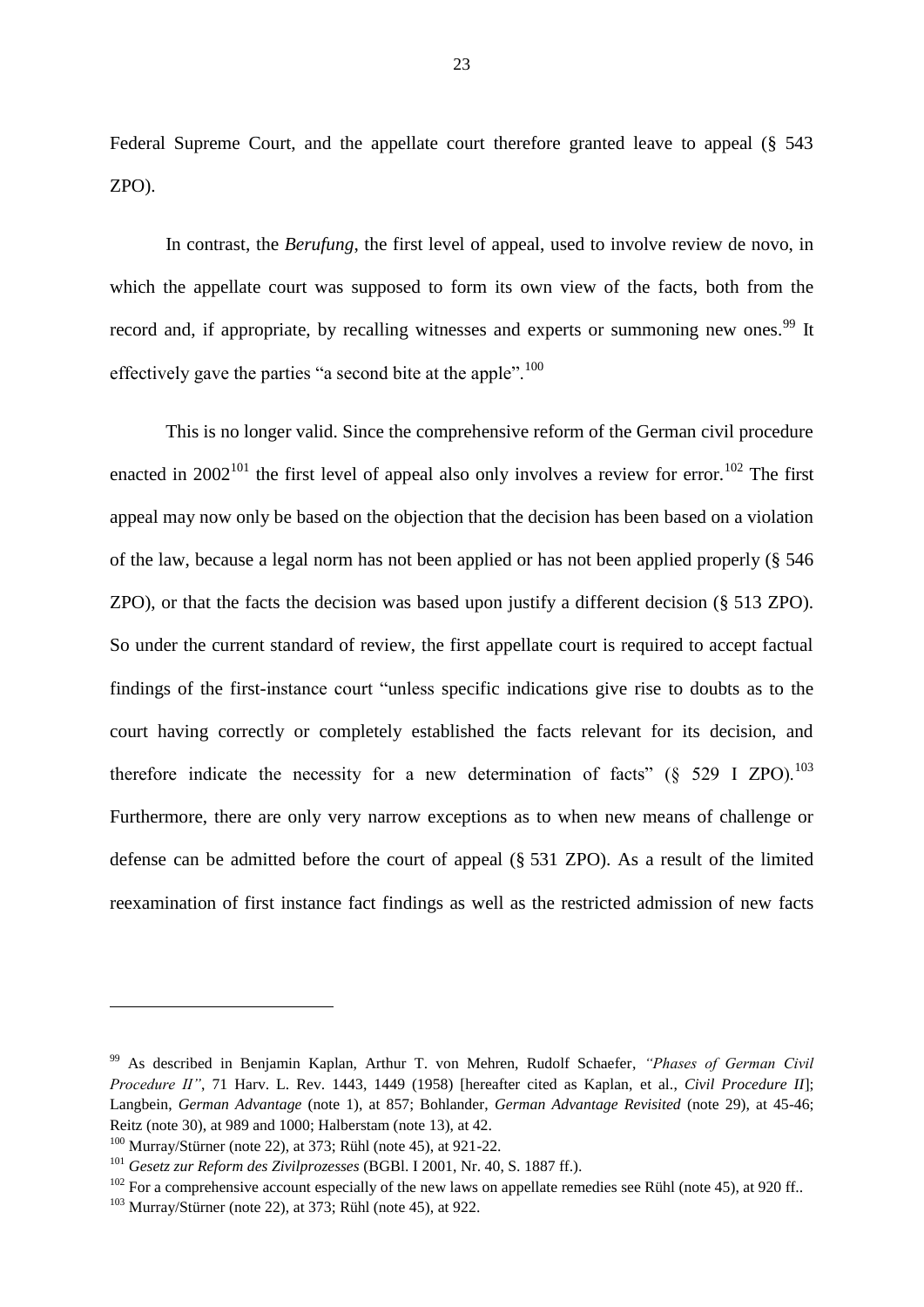and means of proof, the parties have to strive to present all relevant facts and accessible evidence at the first instance.<sup>104</sup>

Another fundamental change in the law of appellate remedies brought by the reform effective since 2002 concerns the modality of how to dispose of an appeal. Traditionally, the appellate court was only allowed to dismiss an appeal by simple court order without oral hearing, if the appeal was not filed correctly formally, e.g. not within due time (§ 522 I ZPO).<sup>105</sup> The reform law introduced an additional opportunity, if not obligation,<sup>106</sup> in § 522 II ZPO to dispose of an appeal by way of court order, if the court unanimously finds that (1) the appeal obviously has no chance of success, (2) the case does not raise an issue of fundamental significance and (3) neither the development of the law nor the preservation of a unified legal practice require a decision of the Federal Supreme Court.<sup>107</sup> However, before issuing such a court order, the court has to advise the parties as to its intention to dismiss the appeal according to § 522 II ZPO, give its reasons for the decision and grant the appellant the opportunity to respond. This is supposed to warrant the abovementioned constitutional right to be heard, even if the *Mündlichkeitsprinzip* (principle of orality) is no longer followed.

#### <span id="page-24-0"></span>g) Costs

Generally, costs of a civil lawsuit are dispensed by the loser-pays rule, § 91 I ZPO. Whoever has not prevailed in the dispute is to bear the entire costs of the lawsuit. This general rule applies to all court instances ( $\S 97$  ZPO).<sup>108</sup> If, however, both parties win and lose in part, § 92 I 1 ZPO provides allocation among the parties according to the quota of success and

<sup>104</sup> *Id.*.

<sup>105</sup> See § 517 ZPO.

<sup>106</sup> See BT-Drs. 17/6406, S. 9; *Oberlandesgericht* (OLG -- High Court) Köln *Monatsschrift für Deutsches Recht* (MDR) 1435, 1436 (2003).

 $107$  Rühl (note 45), at 929.

<sup>108</sup> Bohlander, *German Advantage Revisited* (note 29), at 40-41; Fisch (note 33), at 271; Kaplan (note 5), at 414.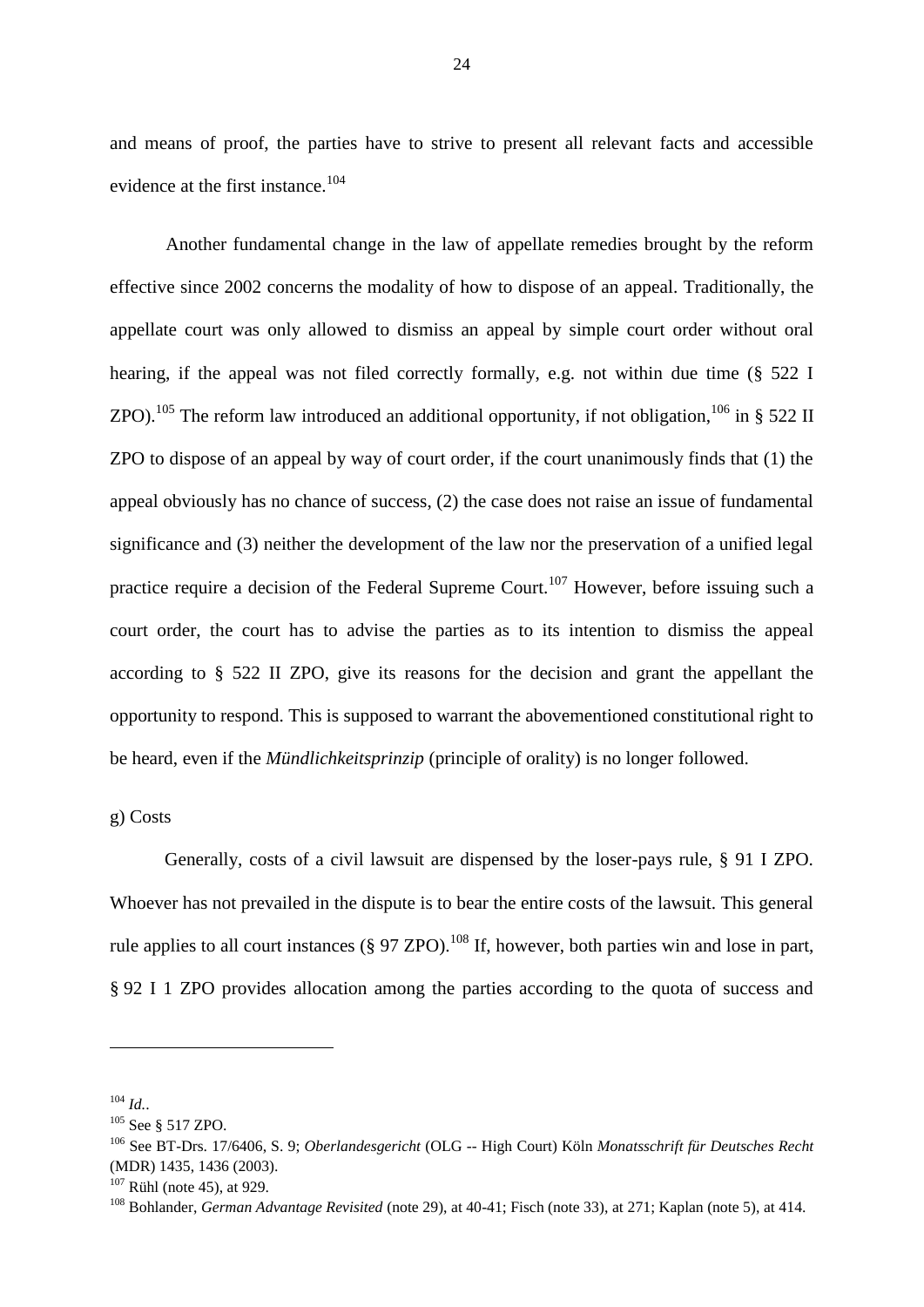failure to prove one's case.<sup>109</sup> The respective shares are determined by the court in its final judgement.

The court's sentence as to who has to bear the costs of the lawsuit includes the court costs as well as any costs for witnesses or experts, $110$  and in particular any costs incurred by the opponent. The two most important cost elements, general court fees and attorneys' fees, are fixed by statutory fee scales graduated by the value of the claim,  $111$  which has to be determined by the court, especially if the claim is nonpecuniary.<sup>112</sup> All fees are fixed by a combination of the amount in controversy and classes of procedural event (filing, hearing, settlement, and judgement). $^{113}$ 

The responsibility to reimburse the opponent extends to the expenses necessarily incurred by the winner, generally without regard to whether the loser had plausible or even excellent reason for initiating or defending the case.<sup>114</sup> Remuneration agreements between lawyer and client are, under certain conditions, admissible (§ 3a RVG). <sup>115</sup> Even contingency fees that were prohibited in Germany until July  $2008^{116}$  may now be agreed upon for individual cases (§ 4a RVG). But if the party entering into this kind of agreement succeeds in

 $\overline{a}$ 

<sup>109</sup> Bohlander, *German Advantage Revisited* (note 29), at 40-41 (1998), also for an example; Fisch (note 33), at 271.

<sup>110</sup> Payments of experts, interpreters and witnesses are regulated in the *Justizvergütungs- und entschädgingsgesetz* (Judicial Remuneration and Compensation Act). Witnesses e.g. receive compensation for travel expenses and loss of earnings caused by their appearance before the court. Experts are compensated at fixed hourly rates.

<sup>111</sup> Kaplan, et al., *Civil Procedure II* (note 99), at 1461.

<sup>112</sup> See §§ 3-9 ZPO; Kaplan, et al., *Civil Procedure II* (note 99), at 1465.

<sup>113</sup> See Annex 1 to § 3 II and Annex 2 to § 34 I 3 *Gerichtskostengesetz* (GKG -- Statue on Court Costs) as well as Annex 1 to § 2 II and Annex 2 to § 13 I *Rechtsanwaltsvergütungsgesetz* (RVG -- Law on the Remuneration of Attorneys); Fisch (note 33), at 278.

<sup>114</sup> Kaplan, et al., *Civil Procedure II* (note 99), at 1462. The only exception is provided in § 93 ZPO: If the defendant has not given cause for an action to be brought, the plaintiff shall bear the costs of the proceedings should the defendant immediately recognize the claim.

<sup>115</sup> *Rechtsanwaltsvergütungsgesetz* (RVG -- Law on the Renumeration of Attorneys).

<sup>116</sup> *Gesetz zur Neuregelung des Verbots der Vereinbarung von Erfolgshonoraren* (BGBl. I 2008, Nr. 23, S. 1000 ff.).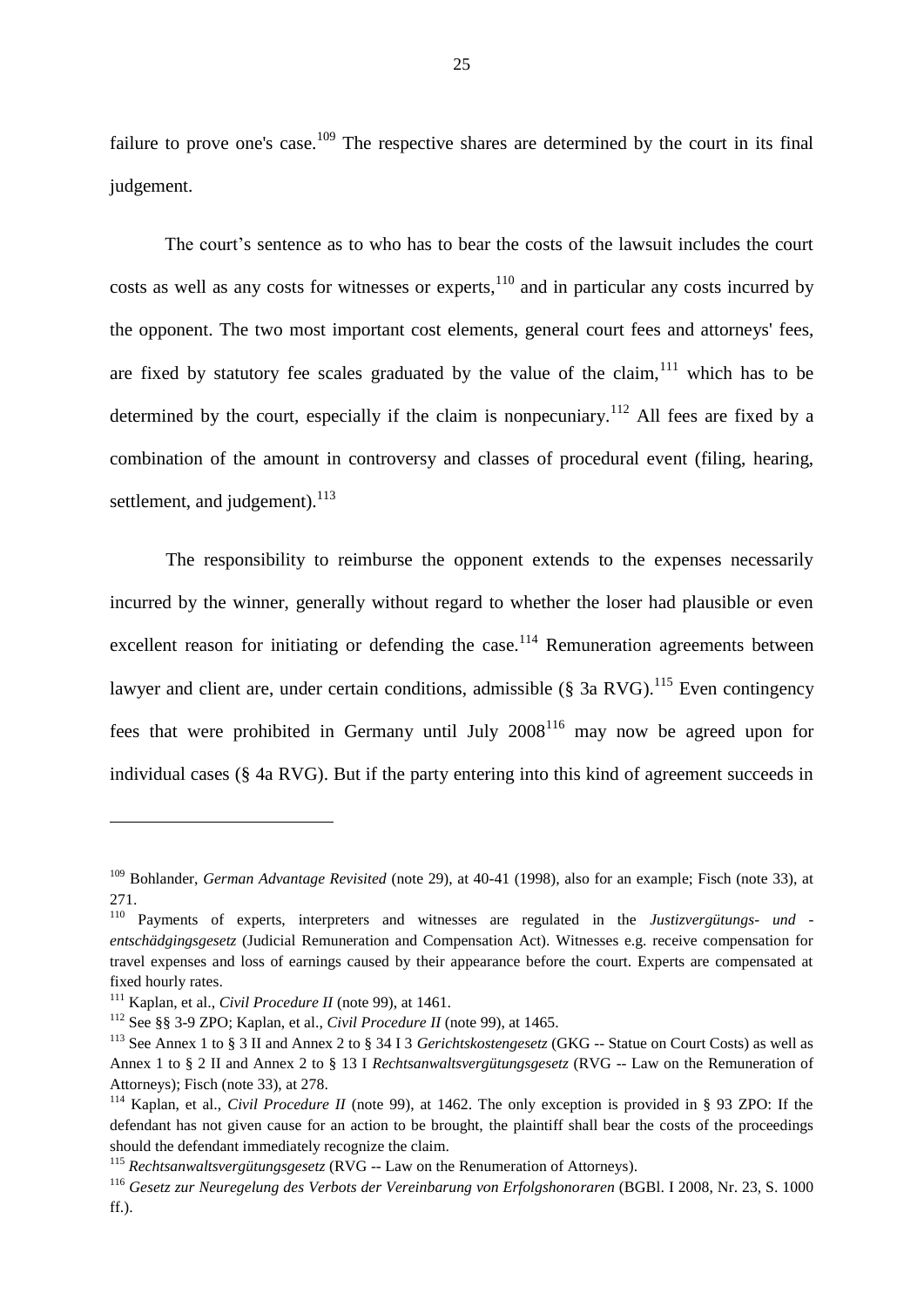the litigation, she will be reimbursed only according to the statutory tariff and will have to pay the remainder without reimbursement. $117$ 

For the sake of completeness it should be noted that Germany has a broad system of public legal aid. Everyone who is involved in a lawsuit, whether as plaintiff or as defendant, is entitled to state legal aid, if she is financially not able to bear the costs of the action (court costs as well as her lawyer's fees) entirely or in part, the action or defense offers sufficient prospects of success and does not seem frivolous ( $\S$  114 ZPO).<sup>118</sup> An application for legal aid is approved or denied by the court hearing the case (§ 127 I ZPO).

## <span id="page-26-0"></span>3. Summary of American Academic Literature on the Comparison of German and American Civil Procedure

Many authors have compared the systems of German and American civil procedure and have pointed out various characteristics of both, which some of them see as virtues, others as vices. While the considerations underlying both systems are similar, the values assigned to them differ considerably.<sup>119</sup>

#### <span id="page-26-1"></span>a) Judges' Role

The most obvious and at the same time most fundamental difference between both systems is the role of German and American judges hearing civil cases. Samuel R. Gross describes the German judge to "*operate(…)* the judicial machinery of his system", whereas the American judge "*presides* over his dominion".<sup>120</sup>

German civil procedure is a judge-driven system, and every reform of the law of civil procedure, up to the one in effect since 2002, as well as the legal practice of the higher

<sup>117</sup> Kaplan, et al., *Civil Procedure II* (note 99), at 1466.

<sup>&</sup>lt;sup>118</sup> See §§ 114 - 127a ZPO for more details; also Murray/Stürner (note 22), at 117 ff..

 $119$  Kaplan (note 5), at 431.

 $120$  Gross (note 9), at 752.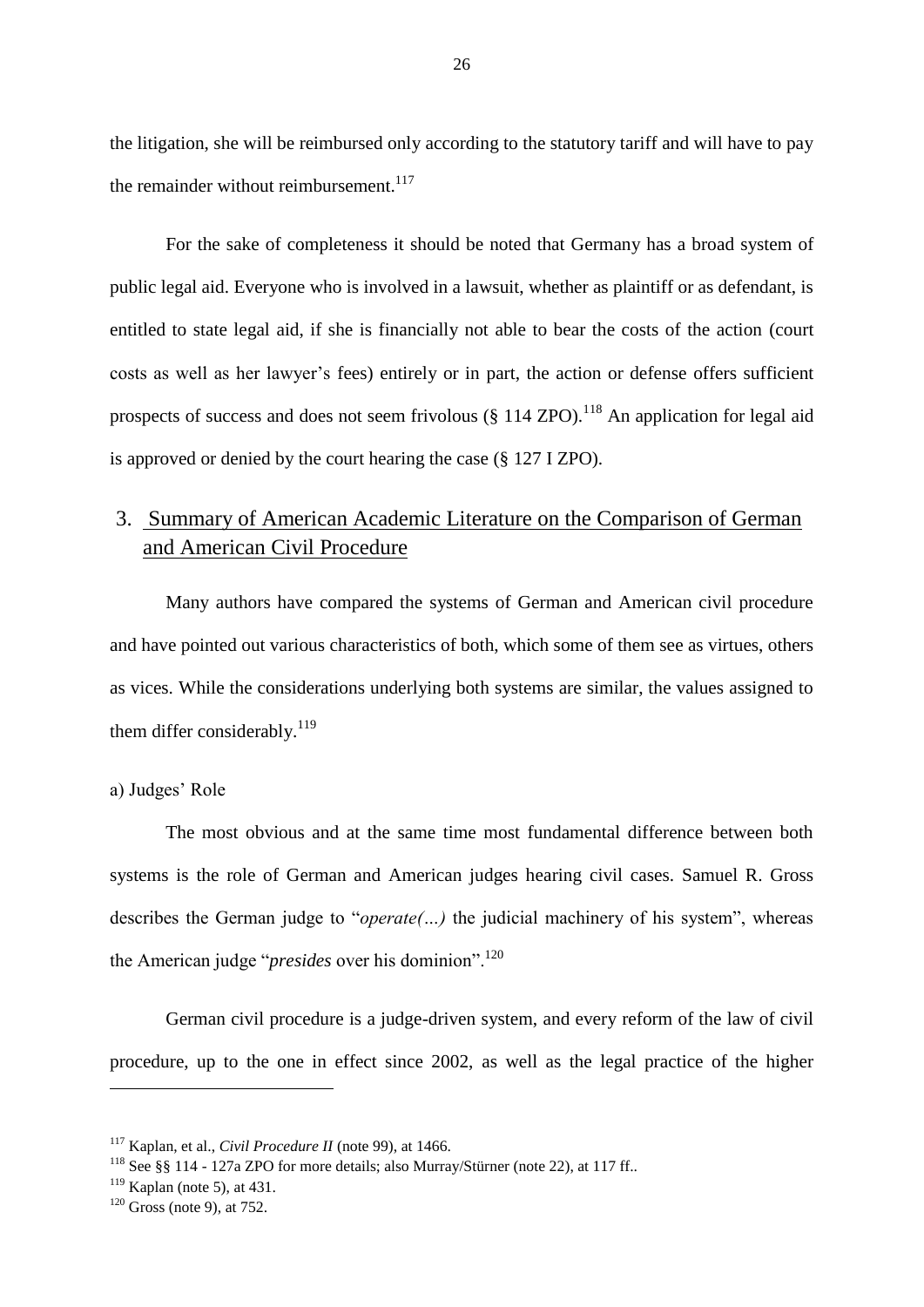courts<sup>121</sup> has reinforced that tendency. A number of functions which are performed principally by the lawyers or a court reporter in the United States are allocated to the judge in Germany, who "plays the central role in building the record".<sup>122</sup> The most important of these functions are: (1) determination of the trial agenda based on the parties' submissions,  $123$  including an order of proof, directing appearance of the parties and witnesses, and the presentation of documents; (2) examination of parties and witnesses, with lawyers performing only a secondary role; (3) production of the record of witnesses' and experts' testimonies, including questions and frequently rephrasing or reorganizing answers; and (4) direct communication with the parties, not only for factual assertions, but also to explore settlement possibilities. While German procedural theory continues to adhere to the *Beibringungsgrundsatz* (principle of party presentation) in civil cases, it is clear that this guarantees only judges' ultimate dependence on the raw material which the parties present. The opportunity of judges, as fact finders, to influence the form and organization of the material on which they must base their findings, and even to stimulate production of more material,  $124$  is much greater in the German than in the American system.<sup>125</sup>  $\S$  139 ZPO which will be subject of Part II of this paper also supports the power German judges have to actively influence the substantive course of a civil case.

Benjamin Kaplan, Arthur T. von Mehren and Rudolf Schaefer even go so far as to say that -- "with some stretch of the imagination" -- one could see in the German judge "a

<sup>&</sup>lt;sup>121</sup> Which will be explained in more detail in Part II of this paper, using  $\S$  139 ZPO as an example.

 $122$  Halberstam (note 13), at 42.

<sup>123</sup> See *supra* Part I 1. a).

 $124$  In addition to the general judicial duty to clarify through questioning, § 142 ZPO empowers the judge to require production of documents in a party's possession to which the party has referred or which relate to the matter in dispute, § 143 ZPO, to call up documents in the possession of public officials, § 144 I ZPO, to order a judicial view or call for an expert opinion (Fisch (note 33), at 280*n*367).

<sup>125</sup> Fisch (note 33), at 279-80; see also Ernst C. Stiefel, James R. Maxeiner, *"Civil Justice Reform In The United States – Opportunity For Learning From 'Civilized' European Procedure Instead Of Continued Isolation?"*, 42 Am. J. Comp. L. 147, 157 (1994).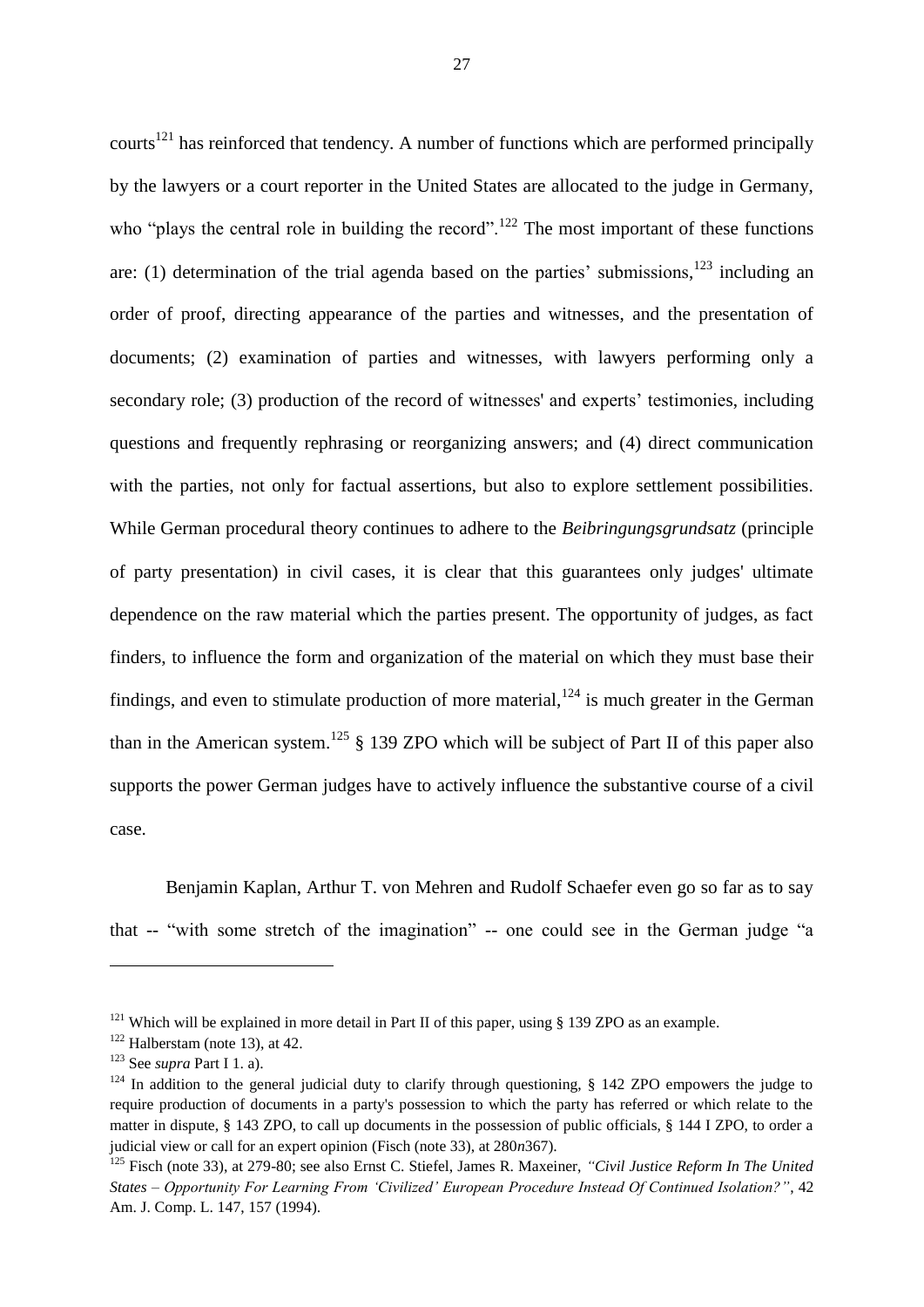common image of the paterfamilias, also endowed […] with some of the characteristics of a bureaucrat. Charged with responsibility for finding just solutions to the quarrels brought before him, having a large measure of power and considerable willingness to exercise it, the German judge sits high and exalted over the parties, dominating the courtroom scene. At the same time he is constantly descending to the level of the litigants, as an examiner, patient or hectoring, as counselor and adviser and as an insistent promoter of settlements".<sup>126</sup>

The German judge acts in cooperation with counsel "of somewhat muted adversary zeal".<sup>127</sup> In contrast, the American system exploits the free-wheeling energies of counsel and places them in adversary confrontation before a detached judge.<sup>128</sup> By setting judges above the fray, this adversary system is said to enhance their prestige and autonomy, and to make them more effective as guarantors of individual rights.<sup>129</sup> Each side prepares its own case for presentation to the court. The judge remains passive, there is no judicial preparation of the case, the parties' lawyers serve as principal examiners, and there are verbatim transcripts of testimony.<sup>130</sup>

#### <span id="page-28-0"></span>b) Efficiency

Due to these specific features, the American system of civil procedure is oftentimes criticized as being expensive and ineffective. In 1984, the then Chief Justice of the United States, Warren Burger, warned the ABA convention that the American system was "too costly, too painful, too destructive, too inefficient for a truly civilized people".<sup>131</sup>

But there are also various aspects argued as "advantages of inefficiency".

1

<sup>130</sup> Stiefel/Maxeiner (note 125), at 157.

<sup>126</sup> Kaplan, et al., *Civil Procedure II* (note 99), at 1472.

 $127$  Kaplan (note 5), at 431.

<sup>128</sup> *Id.* at 431-32.

 $129$  Gross (note 9), at 746.

<sup>&</sup>lt;sup>131</sup> Address, February 13, 1984, quoted in 52 U.S. Law Week 2471 (February 28, 1984), cited from Stiefel/Maxeiner (note 125), at 148.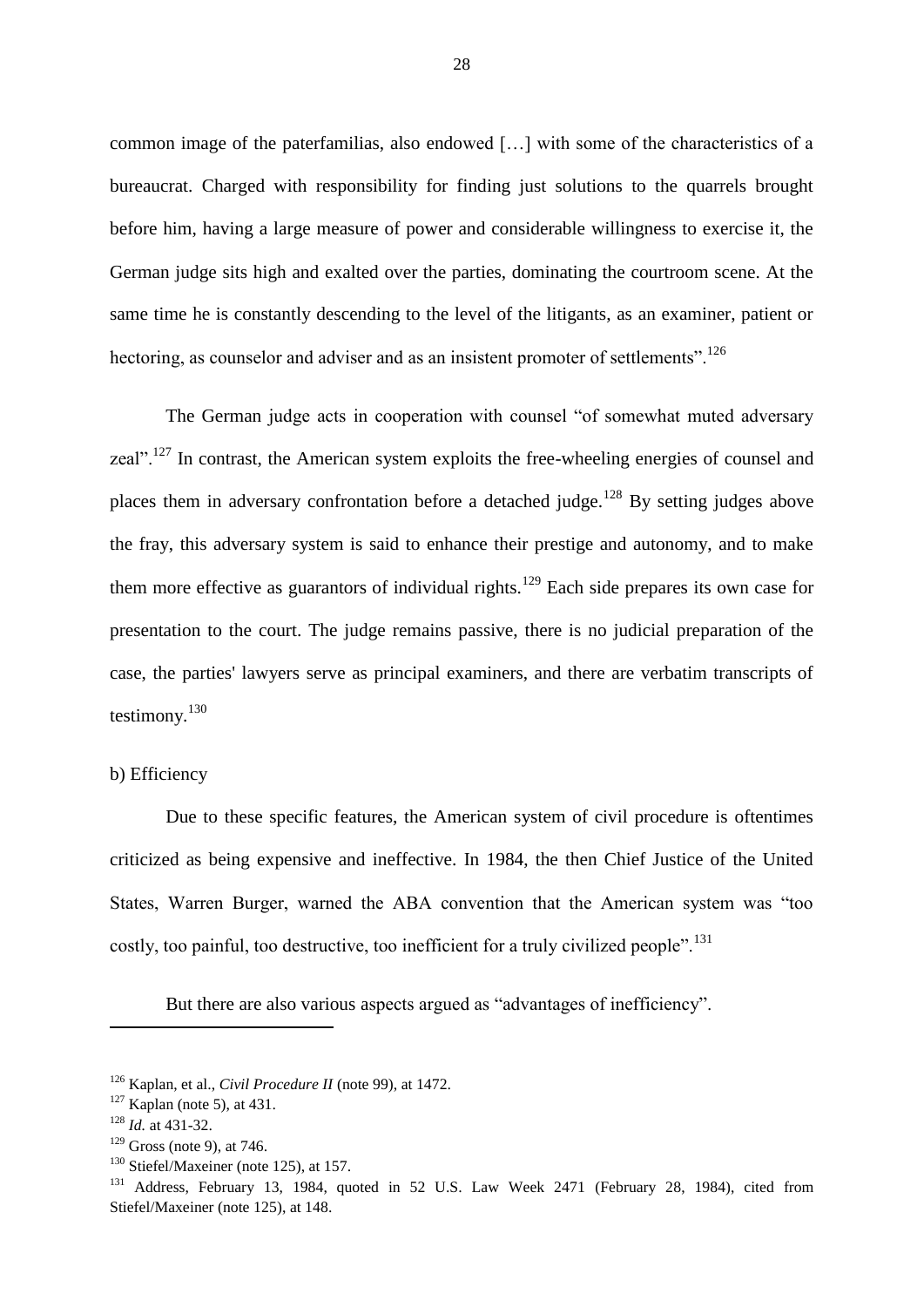(1)

The Anglo-American adversarial method of litigation is defended on the ground that it is uniquely respectful of the autonomy of the individual.<sup>132</sup> Indeed, by making "legal medicine" expensive and unpalatable", "the danger that it will be overused" is reduced and, therefore, individual autonomy and privacy in contrast to "coercive state intervention in private conduct" is promoted.<sup>133</sup> In other words, inefficiency limits the effectiveness, the "penetration" of formal legal rules, and creates room for divergent results and for patterns of behavior based on non-legal norms.<sup>134</sup>

(2)

The inefficiency in a system of adjudication is also said to be an advantage, since it deters litigation and, therefore, conserves resources; fewer court cases cost less to handle.<sup>135</sup>

Others, however, counter this position and argue that the American civil justice system does not lead to a "conservation of resources" by deterring litigation. Rather than saving costs it merely externalizes them, since the American-style contract generates more costs at the drafting stage in an attempt to avoid litigation. This, obviously, increases the costs of doing business in all fairly important instances, so the business community and the consumer in general subsidize the relatively small number of transactions in which serious performance problems arise. $136$ 

 $132$  Gross (note 9), at 745; Chase (note 18), at 15.

 $133$  Gross (note 9), at 753.

<sup>134</sup> *Id.* at 754.

<sup>135</sup> *Id.* at 752.

 $136$  Bernstein (note 21), at 596.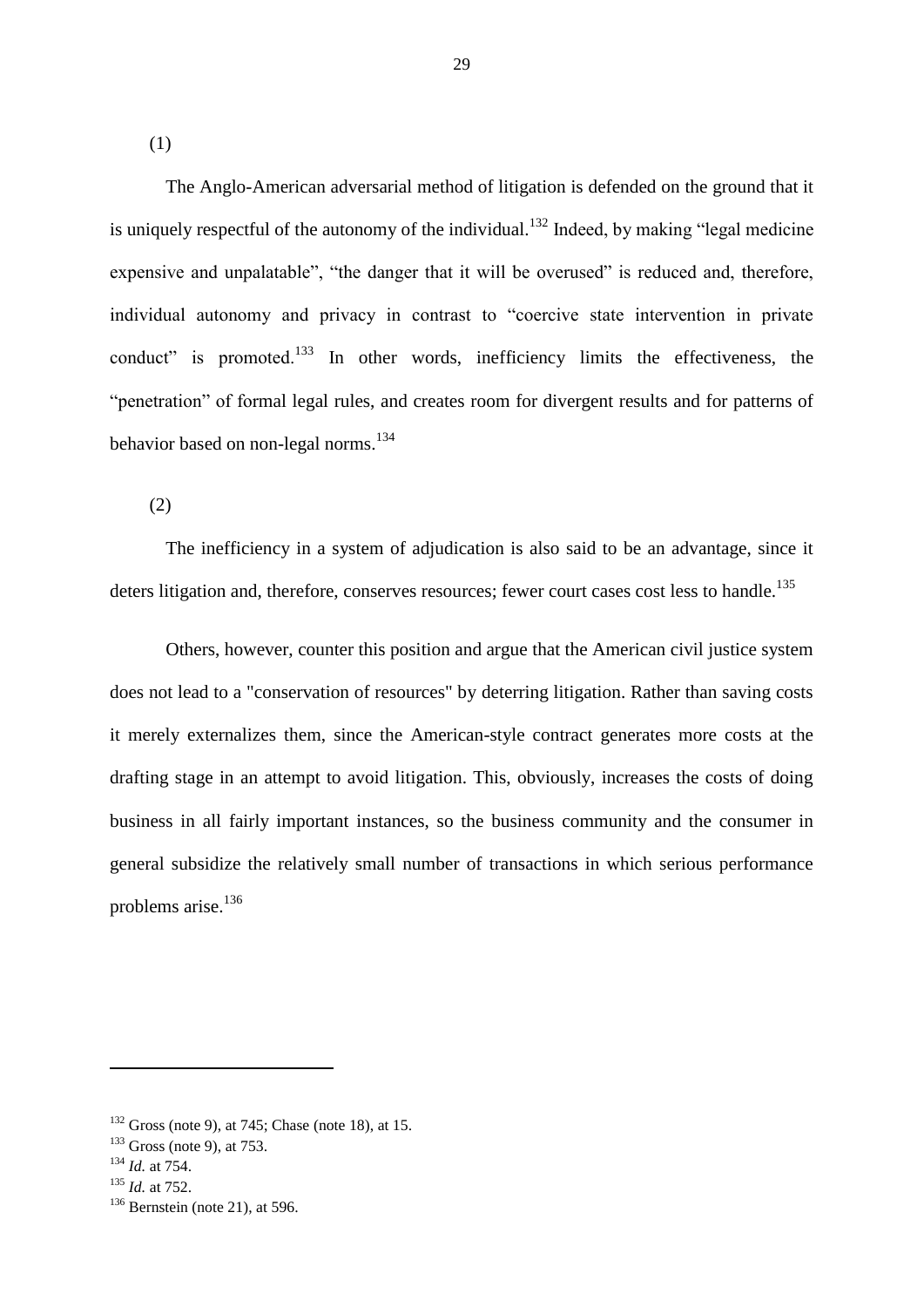(3)

Furthermore, it is debatable if and to what extend the American system of civil procedure is actually inefficient, especially when it comes to the so-called "Big Cases".

While the German system depends crucially on an efficient judicial bureaucracy, with high standards for training and performance,<sup>137</sup> the American system is rather built on specialization: each actor is trained for a single role, so each task can be performed by that set of actors who have been assigned to the appropriate role and who have received the proper training.<sup>138</sup> This might not only lead to a higher standard of quality, but the separation and specialization of tasks, and especially the outsourcing of discovery to a team of litigation attorneys for each party, can lead to a far more speedy resolution of disputes, and may even be necessary to process the large amounts of information required in "Big Cases", e.g. to investigate wrongdoing by large organizations with tens of thousands of employees and thousands of offices and properties. Large projects require specialization and teamwork, which also renders them more efficient, whereas in complex cases a single German judge (or even a panel of three judges) may simply become overwhelmed<sup>139</sup> and unable to handle the so-called "Big Case."<sup>140</sup>

(4)

Last but not least, it is argued that the existence of the discovery stage in the American civil procedure actually enhances the search for the actual truth, since there are the various impediments<sup>141</sup> to obtaining evidence in the German system.<sup>142</sup> Additionally, there are certain

 $137$  Gross (note 9), at 749-50.

<sup>138</sup> *Id.* at 748-49.

 $139$  Halberstam (note 13), at 43.

<sup>140</sup> *Id.* at 41.

<sup>141</sup> See *supra* Part I 2. b).

 $142$  Allen, et al. (note 3), at 735.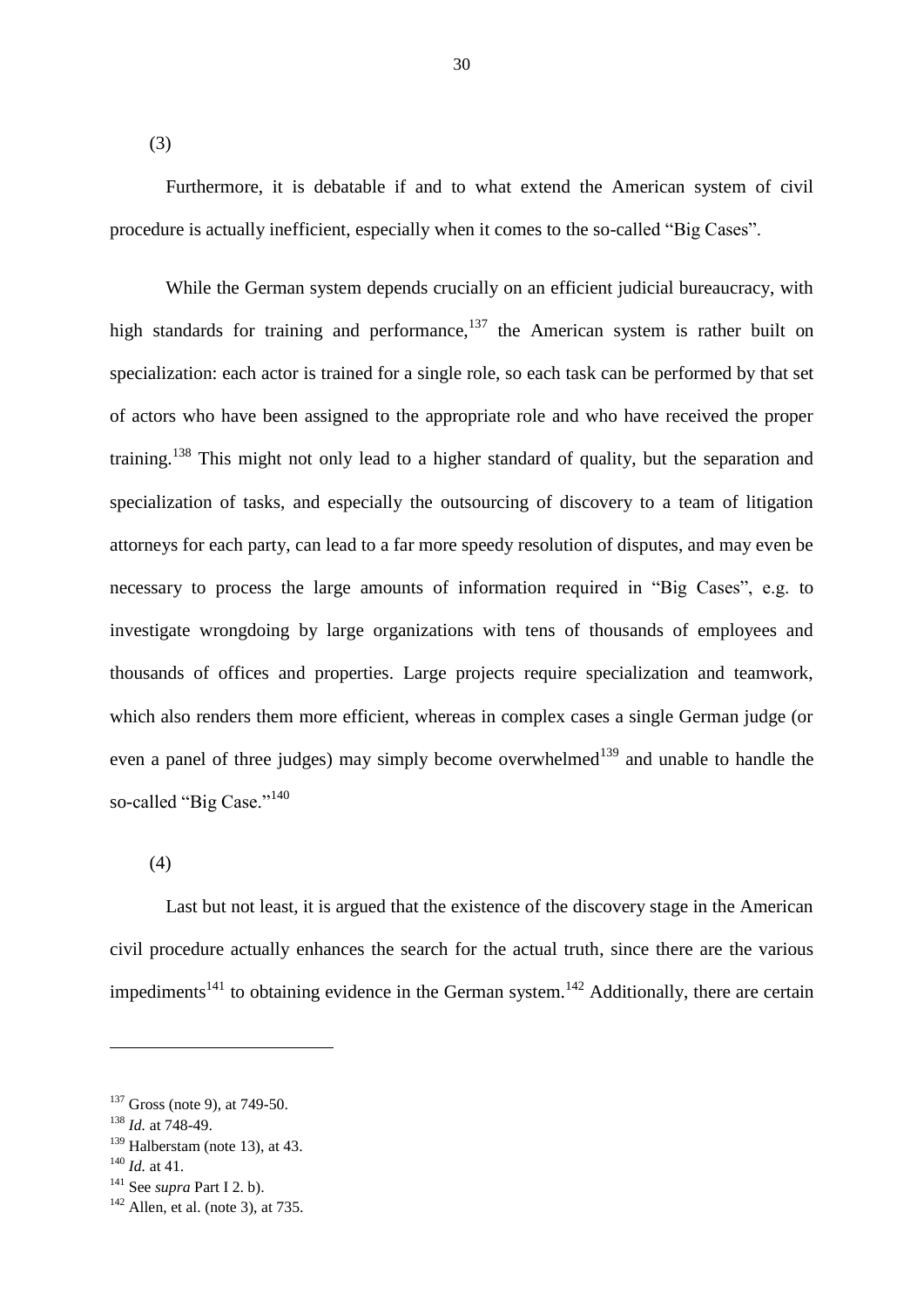risks immanent to the examination of witnesses as conducted in German courts. One might say, for example, that the technique of inviting witnesses to tell their story in narrative form and without undue interruption provides an incentive, in the interest of presenting a conclusive, logically coherent, and convincing story, to fill in gaps by half‐ truths or fiction. Experience also shows that witnesses aim to please, as it may be, even the court. So it has to be taken into account that witnesses might tend to try to give the answer they assume the court expects them to give. Furthermore, judges, in acting as chief‐examiners of the witnesses, may sooner or later appear to favor one side over the other, which might unduly influence their line of questioning.<sup>143</sup> The former law on appellate proceedings, though, was argued to serve as a safeguard, since the prevailing review de novo standard gave the parties "a second bite at the apple".<sup>144</sup> This review standard was also argued to be sustainable due to the overall economy and speed of the entire proof process at the trial court level.<sup>145</sup>

#### <span id="page-31-0"></span>c) Finding the Truth

(1)

Yet, specifically this last aspect is discussed controversially and vehemently and some see the question of ascertaining the truth as a particularly strong feature of the German system of civil procedure.

The lawyer-dominated system of civil procedure in the U.S. is criticized for its incentives to distort evidence;<sup>146</sup> partisanship is said to have potential "to pollute the sources of truth".<sup>147</sup> The many steps of partisan interview and preparation, pretrial deposition,

 $143$  Kötz (note 16), at 4-5.

<sup>144</sup> See Langbein, *German Advantage* (note 1), at 857; Murray/Stürner (note 22), at 373; Rühl (note 45), at 921- 22.

<sup>145</sup> Langbein, *German Advantage* (note 1), at 857; Reitz (note 30), at 898; Halberstam (note 13), at 42.

<sup>146</sup> Langbein, *German Advantage* (note 1), at 823.

<sup>147</sup> *Id.* at 842, even saying that "coaching […] disgraces our civil justice" (*Id.* at 862).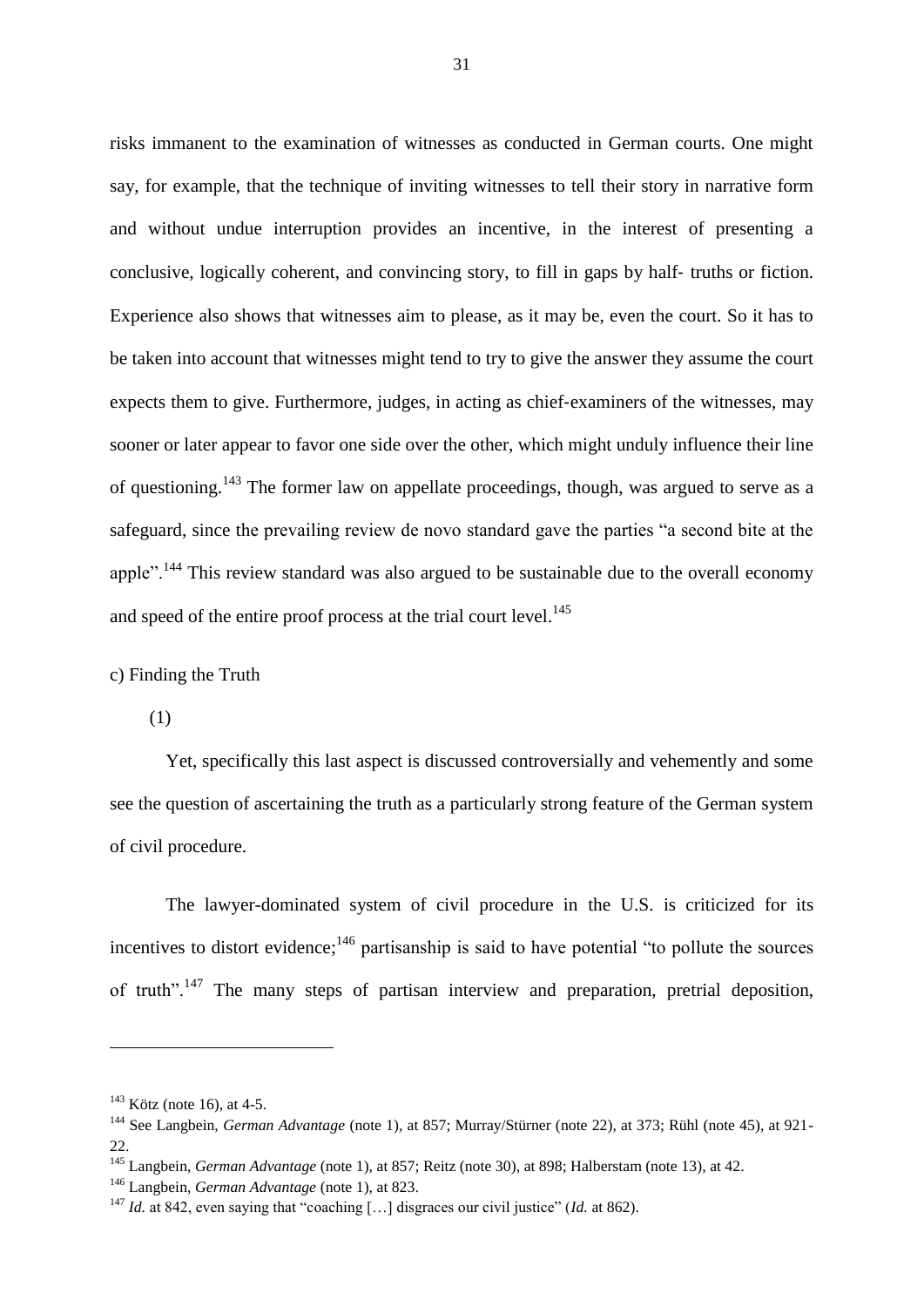preparation for trial, and examination and cross-examination of witnesses at trial take their toll in expense and irritation<sup>148</sup> and allow too much latitude for bullying and other truthdefeating strategies.<sup>149</sup> Especially cross-examination is not only frequently truth-defeating or ineffectual, it is also described as being "tedious, repetitive, time-wasting, and insulting".<sup>150</sup> Additionally the "battle of opposing experts"<sup>151</sup> leads to a systematic distrust and devaluation of expertise, since experts are party-selected and party-paid and therefore vulnerable to attacks on credibility and bias regardless of the merits of their testimony.<sup>152</sup>

In the German system judges rather than the parties or their attorneys take the main responsibility for gathering and sifting evidence, although the lawyers exercise a "watchful eye" over the court's work.<sup>153</sup> Supposedly, judicial control of the evidentiary process greatly reduces, if not eliminates, the attorneys' opportunities to coach witnesses prior to trial, bully or confuse them during their testimony,<sup>154</sup> which enhances the accuracy of the proof-taking.<sup>155</sup> Furthermore, since judges question the witnesses directly, they can focus the interview on the issues at stake in the lawsuit purposefully, looking to clarify unanswered questions relevant to their decision.<sup>156</sup> Additionally, following the German rules of civil procedure, witnesses are ordinarily examined only once.<sup>157</sup>

With regards to experts, the "essential insight" of German civil procedure is thought to be: "Credible expertise must be neutral expertise".<sup>158</sup> In Germany, expert witnesses are

<sup>148</sup> *Id.* at 829.

<sup>149</sup> *Id.* at 833.

<sup>150</sup> *Id.* at 834*n*31.

<sup>151</sup> *Id.* at 835.

<sup>152</sup> *Id.* at 836; Reitz (note 30), at 989.

<sup>153</sup> Langbein, *German Advantage* (note 1), at 826.

<sup>154</sup> Reitz (note 30), at 989.

<sup>155</sup> John H. Langbein, *"Trashing The German Advantage"*, 82 Nw. U. L. Rev. 763, 766 (1988).

 $156$  Halberstam (note 13), at 10.

<sup>157</sup> Langbein, *German Advantage* (note 1), at 829.

<sup>158</sup> *Id.* at 837.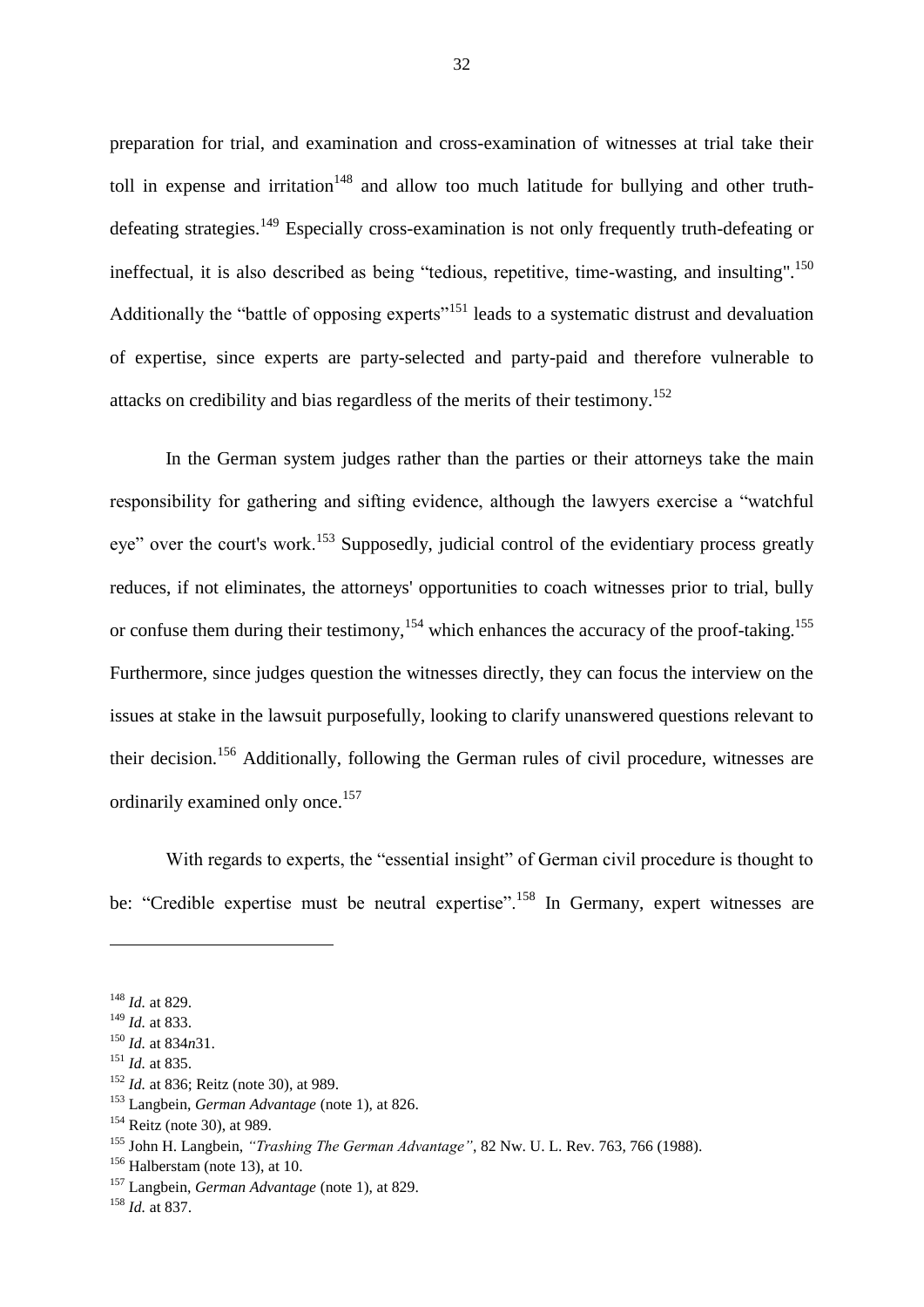neutral third parties called by the court and paid by the losing party after the trial,  $159$  so no "battle of the experts" can arise. The responsibility for selecting and informing experts is placed upon the court, although -- as with regards to the entire process of proof-taking -- with important protections for party interests.<sup>160</sup> German attorneys can protect their clients' interests by suggesting witnesses to be called, asking follow-up questions to the witnesses after the judges have finished their interrogation, objecting to the judges' summation of the witnesses' testimony, commenting on the court-appointed expert's report, and offering other experts to challenge the opinion of the court-appointed one.<sup>161</sup>

Yet, when considering the benefits of a judge-driven system of civil procedure, one also has to take into account that, making judges do most of the work, clearly imposes a greater burden on judicial resources and has to result in employing more judges.<sup>162</sup>

(2)

The German system of civil procedure is also credited with its consistency.

Following the professional and hierarchical nature of the German system -- the use of professional judges (rather than hired advocates and ad hoc juries) to gather and to evaluate evidence, the requirement of detailed written judgements, and the (former) scope of review on appeal<sup>163</sup> -- supposedly leads to a higher predictability of the outcome of a dispute.

This can add to the social value of legal judgements by reducing present and prospective litigants' uncertainty about the likely outcomes of litigation, thereby reducing the

<sup>159</sup> Reitz (note 30), at 989.

<sup>160</sup> Langbein, *German Advantage* (note 1), at 837.

 $161$  Reitz (note 30), at 989.

 $162$  Halberstam (note 13), at 42.

 $163$  Gross (note 9), at 741.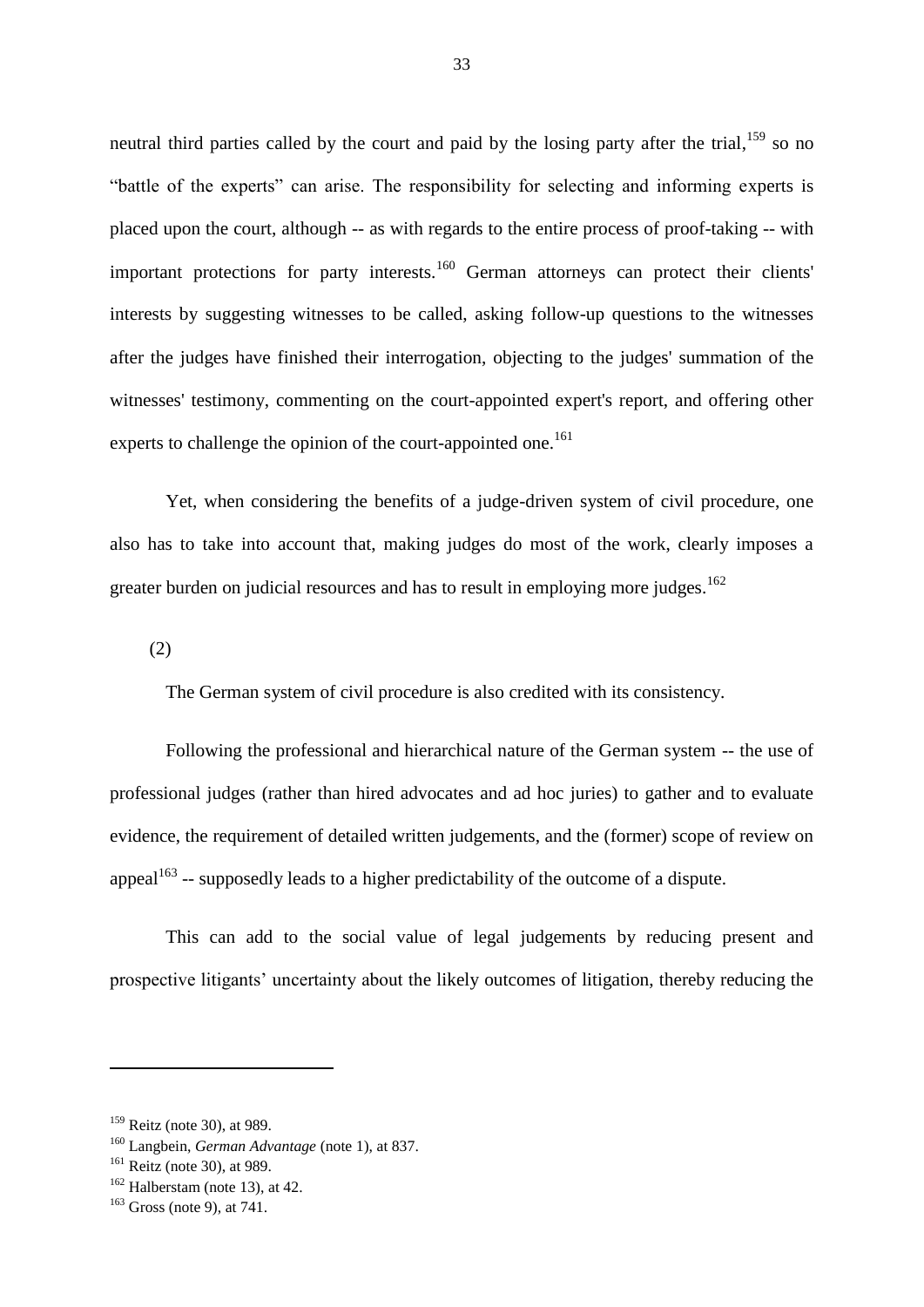costs associated with uncertainty, and increasing the proportion and the consistency of out-ofcourt settlements.<sup>164</sup>

(3)

A civil action before a German court is said to be quicker and less expensive, <sup>165</sup> especially with regards to the "average dispute"<sup>166</sup> which involves a comparatively small amount of money, raises no major issue of public policy, and is merely a dispute between private parties about private rights.<sup>167</sup>

Because there is no pretrial discovery phase, fact-gathering occurs only once, and because the court establishes the sequence of fact-gathering according to criteria of relevance<sup>168</sup> without a fixed-sequence or single-continuous-trial rule, unnecessary investigation is thought to be minimized.<sup>169</sup> "Anyone who has had to wade through the longwinded narrative of American pretrial depositions and trial transcripts (which preserve every inconsequential utterance, every false start, every stammer) would see at once the economy of the German approach to taking and preserving evidence".<sup>170</sup> German judges dictate summaries of testimony, producing a more concise and usable record.<sup>171</sup>

On the other hand judgements of German courts are vastly more detailed than the enigmatic verdicts of common-law juries, specifying the factual findings and legal

<sup>164</sup> *Id.*

 $165$  Bernstein (note 21), at 594.

<sup>166</sup> Fisch (note 33), at 282; see also Halberstam (note 13), at 42.

 $167$  Kötz (note 16), at 15-16.

<sup>&</sup>lt;sup>168</sup> Contrasting markedly with the inclination of American litigators "to leave no stone unturned, provided, of course, they can charge by the stone." (Langbein, *German Advantage* (note 1), at 846).

<sup>&</sup>lt;sup>169</sup> Langbein, *German Advantage* (note 1), at 831; see also Gross (note 9), at 736, and Halberstam (note 13), at 10.

<sup>170</sup> Langbein, *German Advantage* (note 1), at 828.

 $171$  Gross (note 9), at 736.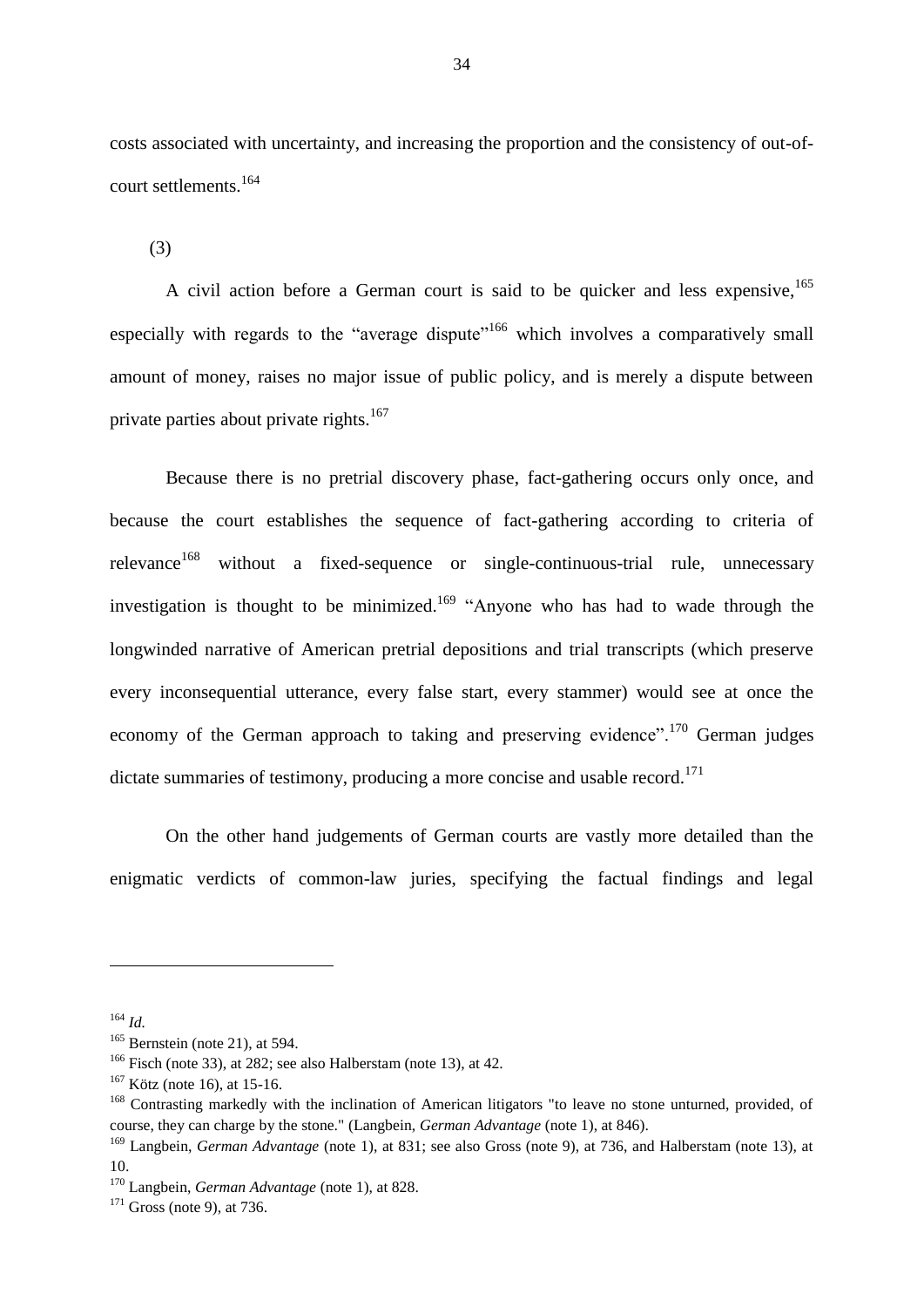conclusions on which the court's action is based.<sup>172</sup> Since it can take weeks to compose such a written verdict, this aspect again counters the general assumption of speediness of German civil courts.

(4)

The German rules of civil procedure are deemed to grant a comparatively easy access to a judge for consideration of the merits at a relatively early stage in the litigation.<sup>173</sup> Following the rules of civil procedure earlier presented, German judges are involved in the organization and course of the litigation from a very early point on. They are obligated to prepare the main hearing by requiring the parties to clarify positions, obtaining documents, summoning parties and witnesses to the hearing (§ 273 ZPO) and by being "mindful of a compromise settlement of the dispute or particular issues at all stages of the lawsuit" (§ 278 I ZPO). Therefore, parties can learn about the court's opinion on their case and its chances of success quite early.

(5)

Other authors see the "conference method", $174$  the discontinuous trial system in Germany, as beneficial. It lessens tension and theatrics, and it encourages settlement.<sup>175</sup> Surprise is not felt to be a substantial danger,  $176$  especially since, if new facts or relevant questions of fact arise during the main hearing or the interrogation of witnesses and experts, each party has to be given the opportunity to address the aspect further (§ 283 ZPO). Additionally, the court is not permitted to rest its decision on an aspect of fact or law that a party has overlooked or considered irrelevant, or that the court assesses differently from both

<sup>172</sup> *Id.*

<sup>&</sup>lt;sup>173</sup> Fisch (note 33), at 281.

 $174$  Kaplan (note 5), at 410.

<sup>175</sup> Langbein, *German Advantage* (note 1), at 831.

<sup>176</sup> Kaplan, et al., *Civil Procedure II* (note 99), at 1471.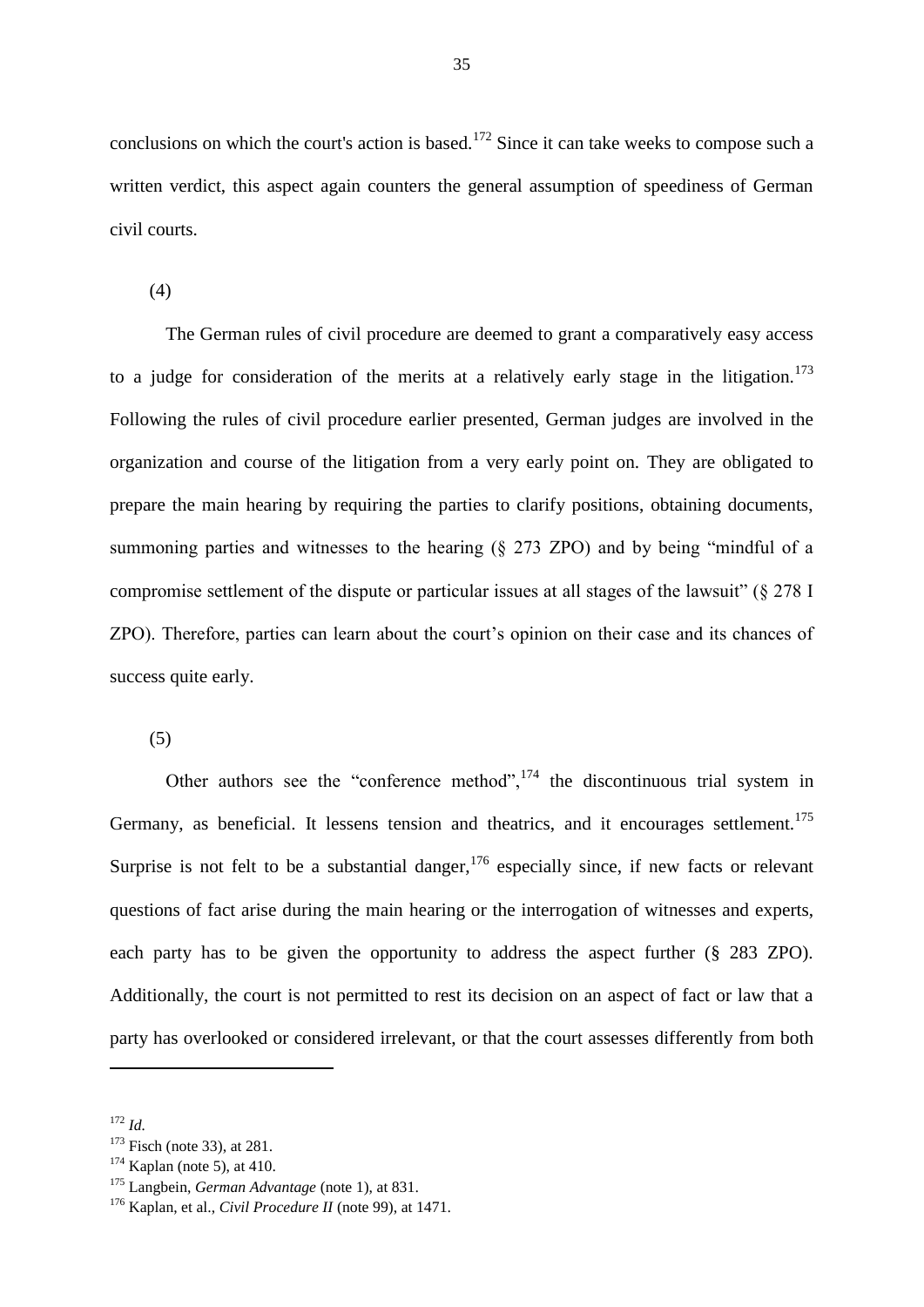parties, unless it has given them notice of this point and the opportunity to respond to it (§ 139 II ZPO).

But taking into account these rules that are directly relevant to the *Anspruch auf rechtliches Gehör* (constitutionally guaranteed right to be heard), one also has to concede that they can, in reality, seriously hinder the expedite resolution of a civil case before a German court.<sup>177</sup> Especially in more complex cases they regularly constitute the necessity of several, in theory even an unlimited number of hearings,  $178$  which can actually be quite timeconsuming,  $^{179}$  and has often been criticized on that ground.<sup>180</sup>

These actual problems, caused by the significance of the *Anspruch auf rechtliches Gehör* embodied especially by § 139 ZPO, the court's *Hinweispflicht* (obligation to give notices and advice), will be explained in detail in the following Part II of this paper.

 $177$  This will be explained in more detail in Part II of this paper.

<sup>&</sup>lt;sup>178</sup> However, means of challenge or defense submitted belatedly can be refused to be admitted, if their admittance would delay the resolution of the case and the delay is not sufficiently excused or is a result of gross negligence (see § 296 ZPO, *infra* Part III 1.).

 $179$  See von Mehren (note 20), at 614.

<sup>&</sup>lt;sup>180</sup> Allen, et al. (note 3), at 725-26.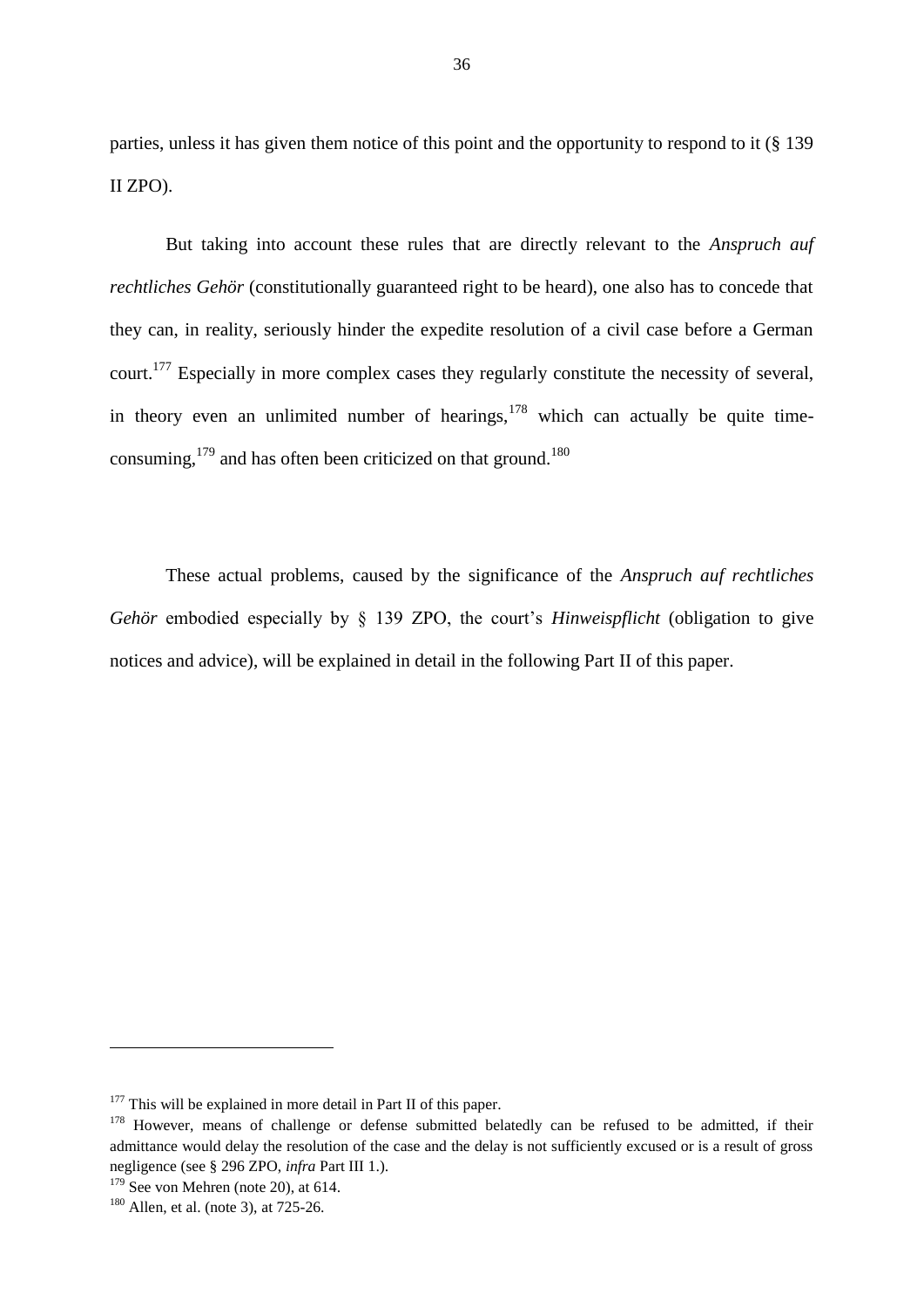# **Part II**

As Ronald J. Allen, Stefan Köck, Kurt Riecherberg and D. Toby Rosen aptly pointed out, "it would be useful to know how the process actually works",<sup>181</sup> before drawing any conclusions as to a possible superiority of one system.<sup>182</sup>

So using the example of § 139 ZPO I want to give a more practical insight into daily challenges of Germen judges working the German Code of Civil Procedure.<sup>183</sup>

## 1. § 139 ZPO

The provision reads:

## **Substantive conduct of a case**

(1) If necessary the court is to discuss the relevant facts and issues in dispute from a factual and legal perspective with the parties and to put questions to them. The court is to induce the parties to declare their positions timely and exhaustively concerning all significant facts, especially to further substantiate insufficient information to the asserted facts, to designate the means of proof, and to file the relevant petitions.

(2) The court is not permitted to rest its decision on an aspect of fact or law that a party has apparently overlooked or considered insignificant, and that does not merely concern a minor accessory claim, unless it has given the parties notice of this point and

<sup>181</sup> *Id.* at 730n118.

<sup>182</sup> *Id.* at 726.

<sup>&</sup>lt;sup>183</sup> For a detailed overview over the court's specific duties pursuant to § 139 ZPO see Murray/Stürner (note 22), at 166 ff..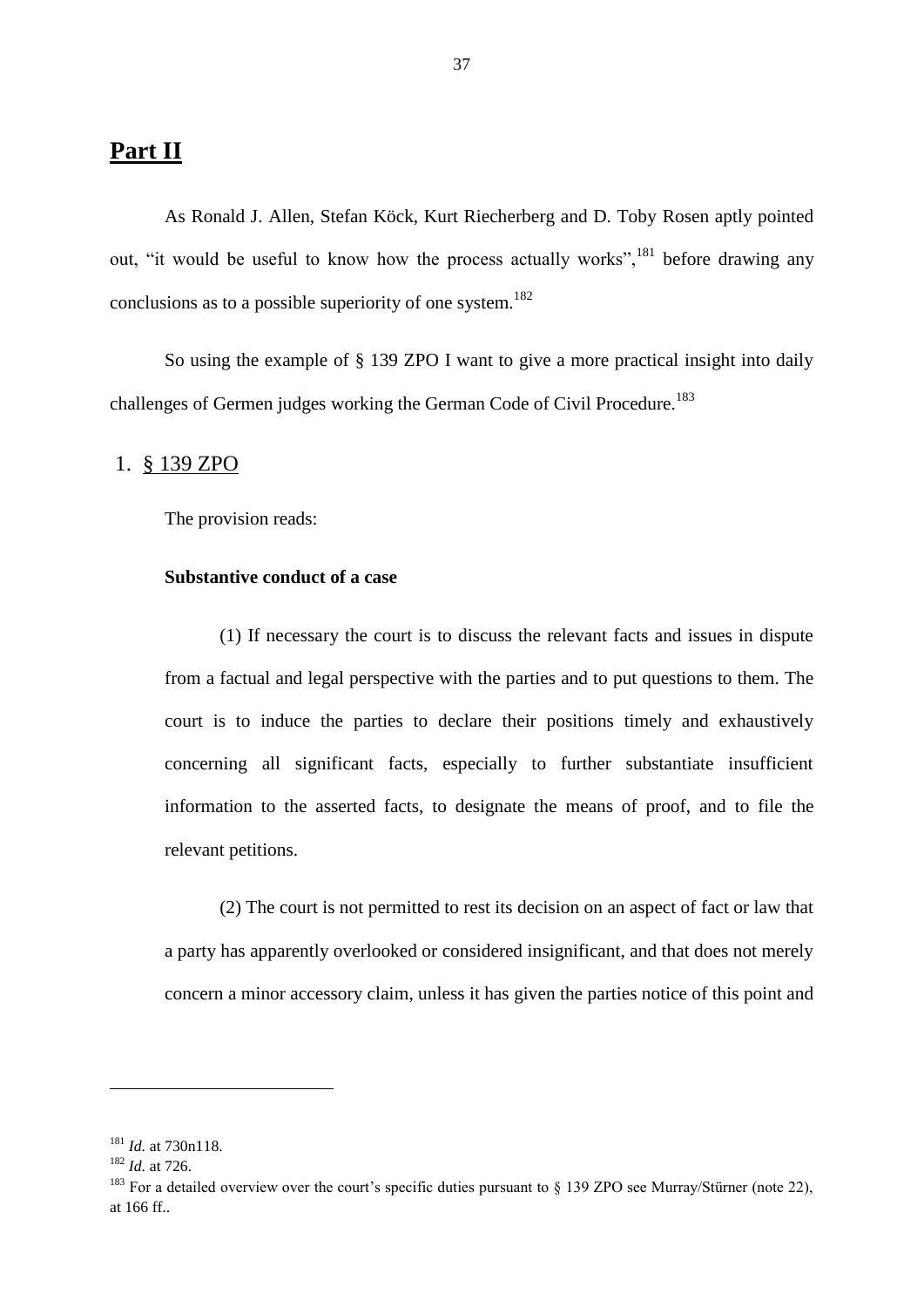given them the opportunity to respond to it. The same rule applies, if the court assesses an aspect of fact or law differently than both parties do.

(3) The court is to give the parties notice of any concerns it has with respect to aspects the court has to consider on its own motion.

(4) Notices according to this rule are to be given as early as possible and documented on the record. Their issuing can only be proven by the content of the record. Only the proof of forgery of the record is permissible to contradict its content.

(5) If a party is unable to promptly respond to a notice by the court, the court, on the motion of the party, shall set a time limit for further assertion by written brief.

## 2. Spirit and Purpose

1

§ 139 ZPO embodies the concept of courts' responsibility for the *materielle Prozessleitung* (substantive conduct of the case), <sup>184</sup> which also constitutes the courts' *Hinweispflicht* (obligation to give notices and advice). It is an important feature of German civil justice $185$  and serves a variety of purposes.

a) *Anspruch auf rechtliches Gehör* (constitutional right to be heard)

§ 139 ZPO is a key provision in the German law of civil procedure. It is especially based on and concretizes the constitutionally guaranteed *Anspruch auf rechtliches Gehör*

<sup>184</sup> Dr. Dirk von Selle, in *Beck'scher Online-Kommentar ZPO*, 19th ed. (2015), § 139 para. 1; "an enactment apostrophized (…) as the Magna Carta of German civil procedure" (Kaplan, et al., *Civil Procedure I* (note 31), at 1224).

<sup>185</sup> Murray/Stürner (note 22), at 166; Rühl (note 45), at 916.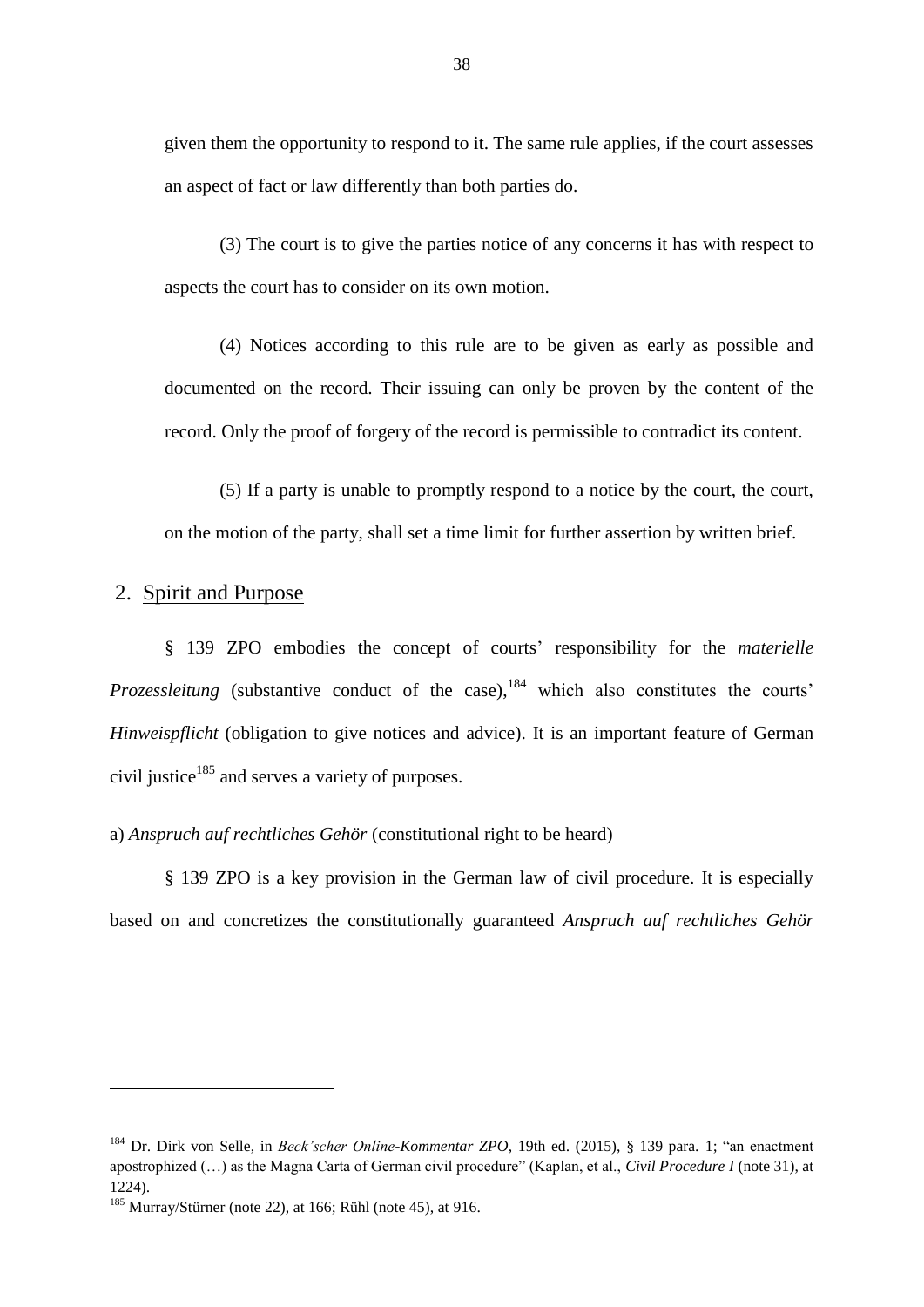(right to be heard).<sup>186</sup> It is, therefore, of considerable significance when dealing with common civil cases before a German court.

b) *Verbot von Überraschungsentscheidungen* (ban of surprise decisions)

The court is in breach of the right to be heard, if its decision comes as a surprise to either party. § 139 II ZPO is supposed to enforce the so-called *Verbot von Überraschungsentscheidungen* (ban of surprise decisions).<sup>187</sup> The court must not base its decision on an aspect of fact or law that any diligent and skillful party did not have to anticipate even when taking various judicial conceptions into account.<sup>188</sup> So the court has to advise the parties of its view of the case before ruling on it, to give the parties the opportunity to comment on that aspect and/or to align their judicial conduct with the court's view.

c) Fair Trial

**.** 

Furthermore, § 139 ZPO intends to provide for a fair trial, which is also constitutionally guaranteed in Germany (Art. 2 I, 20 III GG) and even codified in Art. 6 I 1 of the European Convention of Human Rights.<sup>189</sup> § 139 ZPO, in this context, ensures that neither mistakes nor differences in skills and diligence put one party at a disadvantage, and the *Grundsatz der Waffengleichheit* (principle of equality of arms) is served.<sup>190</sup>

<sup>186</sup> BGH *Neue Juristische Wochenschrift Rechtsprechungs-Report* (NJW-RR) 937 para. 4 (2006); von Selle (note 184), § 139 para. 5; Prof. Dr. Reinhold Greger, in *Zöller, Zivilprozessordnung*, 31st ed. (2016), § 139 para. 5.

<sup>187</sup> Kaplan, et al., *Civil Procedure I* (note 31), at 1227; Dr. Hartmut Rensen, *"Die Rechtsprechung des Bundesgerichtshofs zur Bedeutung gegnerischer Rügen nach der ZPO-Reform"*, *Monatsschrift für Deutsches Recht* (MDR) 1075, 1077 (2008).

<sup>188</sup> *Bundesverfassungsgericht* (BVerfG -- Federal Constitutional Court) *Neue Juristische Wochenschrift* (NJW) 2823, 2824 (1991); BVerfG *Neue Juristische Wochenschrift* (NJW) 2305, 2307 (1997); BGH *Neue Juristische Wochenschrift Rechtsprechungs-Report* (NJW-RR) 937 para. 4 (2006); von Selle (note 184), § 139 para. 6, 36.  $189$  von Selle (note 184), § 139 para. 5.1.

<sup>190</sup> Langbein, *German Advantage* (note 1), at 843; BVerfG *Neue Juristische Wochenschrift* (NJW) 1925, 1927 (1979); Prof. Dr. Claus Wagner, in *Münchener Kommentar zur ZPO*, 4th ed. (2013), § 139 para. 1, 39; von Selle (note 184), § 139 para. 8, 8.1.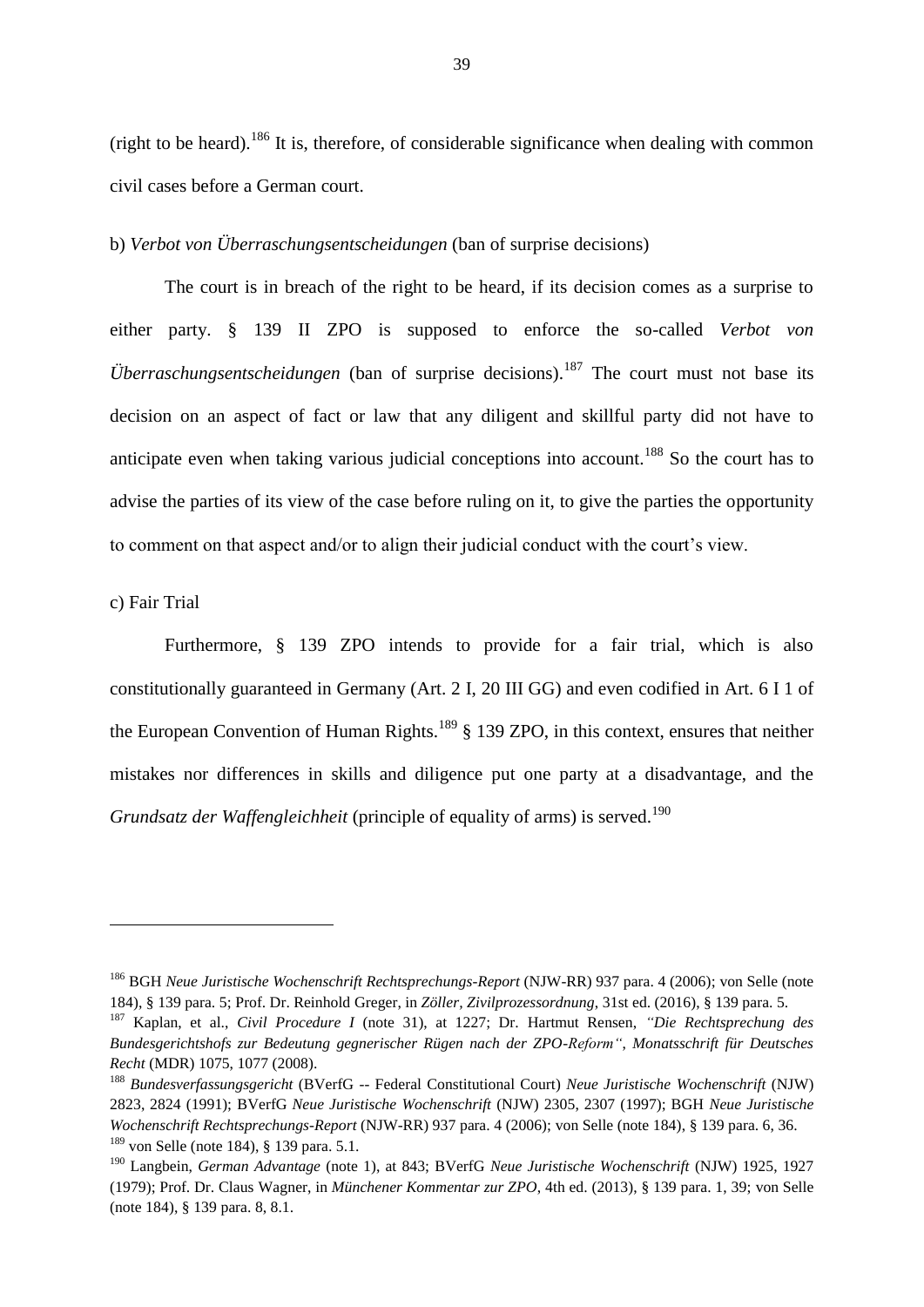d) *Konzentrationsmaxime* (principle of concentration)

By discussing the aspects of fact and law of a case openly and giving specific notices to the parties at an early stage, § 139 ZPO imposes a duty on the courts to clarify the cause and lead the parties toward full development of their respective positions.<sup>191</sup> Thereby, the subject-matter of the proceedings is supposed to be specified and focused to avoid unnecessary conflict, effort and expenditure of time.<sup>192</sup> In this respect,  $\S$  139 ZPO also serves the *Konzentrationsmaxime* (principle of concentration). It is assumed that only if the parties can actually trust the court to fulfill its function to govern the substantive conduct of the case, they will effectively be willing to restrict the lawsuit to the aspects that are actually relevant to the case.<sup>193</sup>

## e) Duty of Care

Particularly in the context of the last judicial reform in effect since 2002 the legislator emphasized the joint responsibility of the court for a "comprehensive factual and legal resolution of the matter".<sup>194</sup> Even though the earlier explained *Beibringungsgrundsatz* (principle of party presentation) generally leaves it to the parties to determine the scope of the dispute and to provide the court with the necessary facts and means of proof for its decision, § 139 ZPO imposes an additional duty of care and responsibility on the court to provide for a fair trial that excludes arbitrariness and that is solely aimed at ascertaining the truth.<sup>195</sup> So § 139 ZPO, when applied appropriately, does not penetrate the *Beibringungsgrundsatz* by introducing an inquisitorial element, but it adds to it an aspect of assistance by the court. It

 $191$  Kaplan (note 5), at 411.

 $192$  Greger (note 186), § 139 para. 1.

<sup>193</sup> BT-Drs. 14/4722, S. 61; von Selle (note 184), § 139 para. 4.1.

<sup>194</sup> BT-Drs. 14/4722 S. 77; Greger (note 186), § 139 para. 1.

<sup>195</sup> von Selle (note 184), § 139 para. 1; Greger (note 186), § 139 para. 1.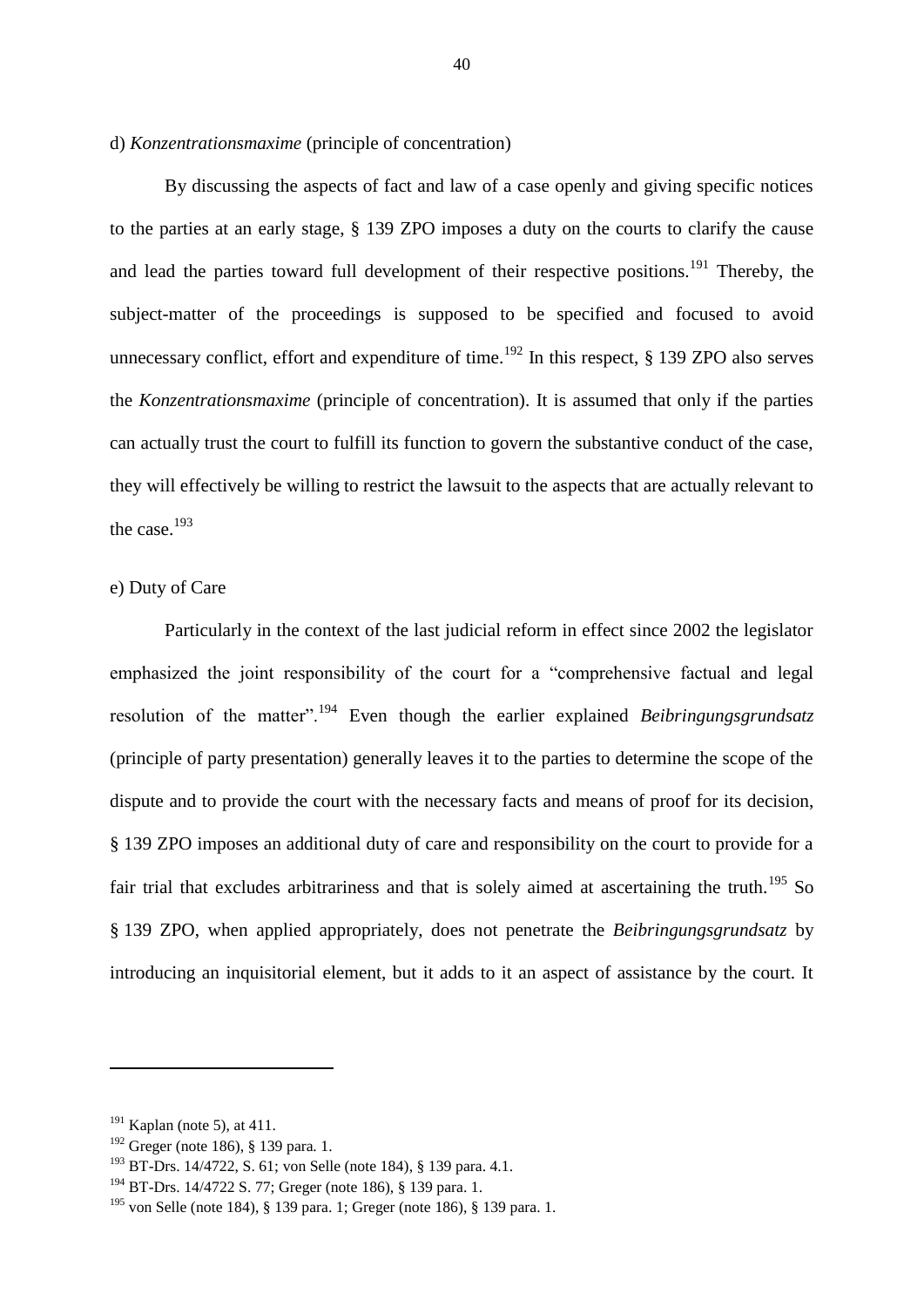still remains within the discretion of the parties, whether and how to react to notices by the court.<sup>196</sup>

#### f) Dialogic Civil Trial

§ 139 ZPO is, thereby, said to be based on a "model of a communicative or dialogic civil trial".<sup>197</sup> Both court and parties are supposed to "put their cards on the table".<sup>198</sup> § 139 ZPO entails a concept of work-sharing between counsel and court, <sup>199</sup> which is supposed to enhance the quality of judicial products overall.<sup>200</sup>

#### g) Settlement

Though this is not the original intention of the provision, in reality, the judges' obligation to give notices pursuant to § 139 ZPO can often provide valuable guidance and assistance to the parties in settlement negotiations.<sup>201</sup>

## 3. Limitations

As these remarks on the purpose of § 139 ZPO already indicate, the court's duty to govern the substantive conduct of a civil case is also subject to distinct limits.

### a) Neutrality

1

The judges' obligations within § 139 ZPO are obviously limited by their statutory duty to be neutral and impartial.<sup>202</sup> The court must not give up its equidistance to both parties and

<sup>196</sup> Kaplan, et al., *Civil Procedure I* (note 31), at 1227; Dr. Astrid Stadler, in *Musielak/Voit, ZPO*, 12th ed. (2015), § 139 para. 1.

<sup>197</sup> BT-Drs. 14/4722, S. 61 f., 77; BGH *Neue Juristische Wochenschrift* (NJW) 164 (2004); von Selle (note 184), § 139 para. 3; Stadler (note 196), § 139 para. 1; Prof. Dr. Rolf Stürner, *"Parteiherrschaft versus Richtermacht, Materielle Prozessleitung und Sachverhaltsaufklärung im Spannungsfeld zwischen Verhandlungsmaxime und Effizienz"*, *Zeitschrift für Zivilprozessrecht* (ZZP) 147, 153-54 (2010). <sup>198</sup> *Id.* at 154.

<sup>199</sup> Dr. Hans-Jörg Birk, "*Wer führt den Zivilprozess – der Anwalt oder der Richter"*, *Neue Juristische Wochenschrift* (NJW) 1489, 1496 (1985).

 $200$  Murray/Stürner (note 22), at 170.

<sup>201</sup> *Id.* at 260.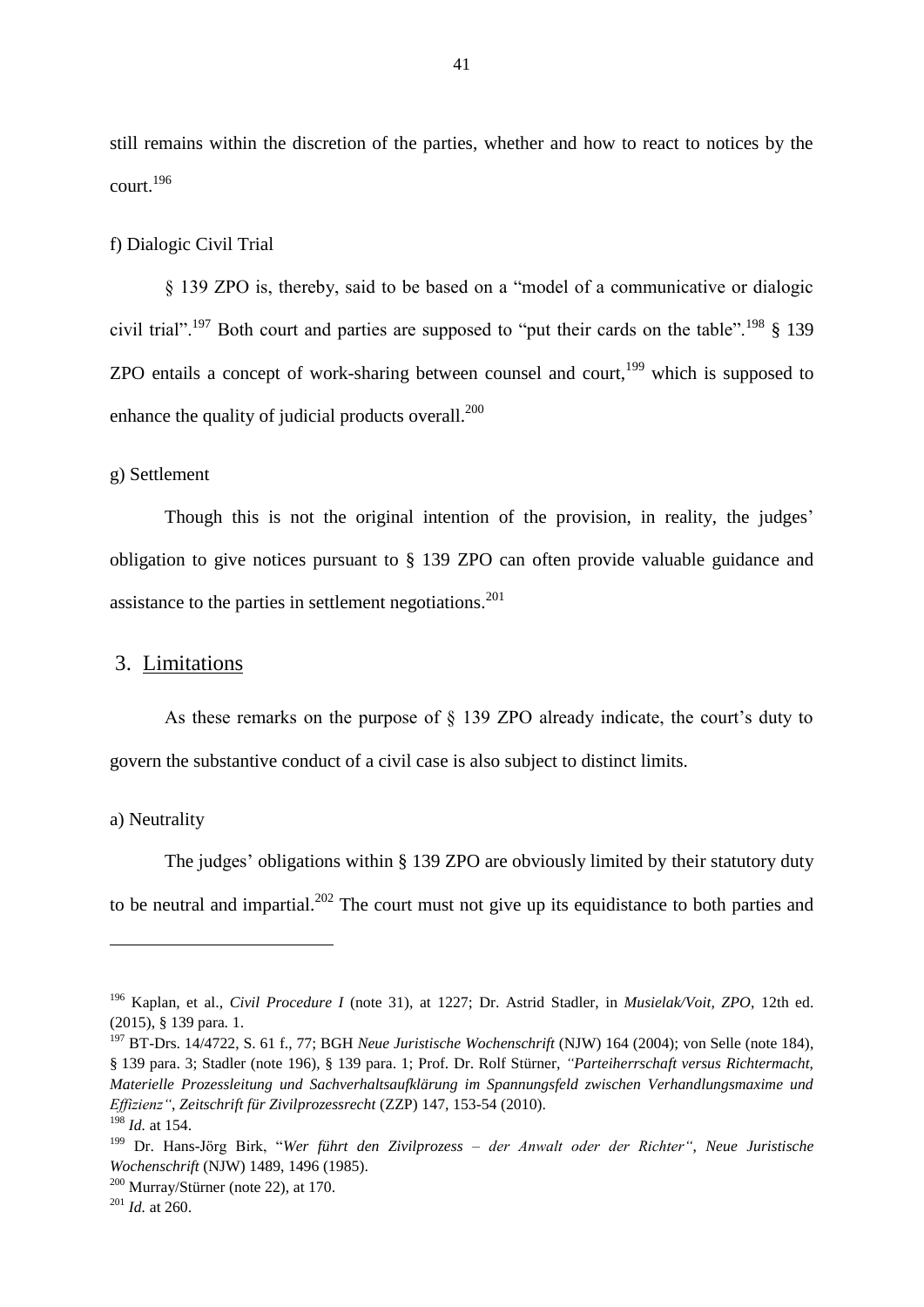become an advisor to only one of them.<sup>203</sup> Otherwise it runs the risk of being challenged on the grounds of bias. $204$ 

b) *Beibringungsgrundsatz* (principle of party presentation)

As already mentioned earlier, the *Beibringungsgrundsatz* (principle of party presentation) also puts a limit on the court's obligations within  $\frac{139 \text{ ZPO}}{205}$  While judges are bound by coinciding factual statements of both parties,  $206$  this does not apply to legal opinions, even if they are shared by the parties. But the court has to give the parties notice and the opportunity to respond to it, if it wants to decide the case based on a different legal opinion.<sup>207</sup>

However, responding to the *Beibringungsgrundsatz* the court must not broaden the matter in dispute by giving advice to the parties pursuant to § 139 ZPO. Judges are not allowed to hint either party to any additional means of challenge or defense.<sup>208</sup> A permissible notice within § 139 ZPO requires the means of challenge or defense to, at least suggestively, already be subject of the party's pleading.<sup>209</sup>

So the court's duty to give notices following § 139 ZPO may not be confused as an expression of inquisitorial responsibility for determining the general truth of the case at hand.

 $\overline{a}$ 

<sup>202</sup> BVerfG *Neue Juristische Wochenschrift* (NJW) 1123 (1967); BVerfG *Neue Juristische Wochenschrift* (NJW) 1925, 1927 (1979); OLG Rostock *Neue Juristische Wochenschrift Rechtsprechungs-Report* (NJW-RR) 576 (2002); Wagner (note 190), § 139 para. 10; Greger (note 186), § 139 para. 2; Stadler (note 196), § 139 para. 5.

<sup>203</sup> BGH *Neue Juristische Wochenschrift* (NJW) 164 (2004); von Selle (note 184), § 139 para. 8.

<sup>204</sup> BGH *Neue Juristische Wochenschrift* (NJW) 164 (2004); von Selle (note 184), § 139 para. 10.

<sup>205</sup> Greger (note 186), § 139 para. 2; Stadler (note 196), § 139 para. 22; von Selle (note 184), § 139 para. 8.

<sup>206</sup> See *supra* Part I 1. a).

<sup>&</sup>lt;sup>207</sup> Stadler (note 196), § 139 para. 22, 23; Murray/Stürner (note 22), at 170.

<sup>208</sup> BGH *Neue Juristische Wochenschrift* (NJW) 2890, 2892 (1999); BGH *Neue Juristische Wochenschrift* (NJW) 164, 165 (2004); OLG Hamm *Monatsschrift für Deutsches Recht* (MDR) 1121, 1122 (2013); von Selle (note 184), § 139 para. 9/16; Murray/Stürner (note 22), at 172.

<sup>209</sup> Kaplan, et al., *Civil Procedure I* (note 31), at 1228; BT-Drs. 14/4722, S. 77; von Selle (note 184), § 139 para. 15; Stadler (note 196), § 139 para. 5/9; Greger (note 186), § 139 para. 17.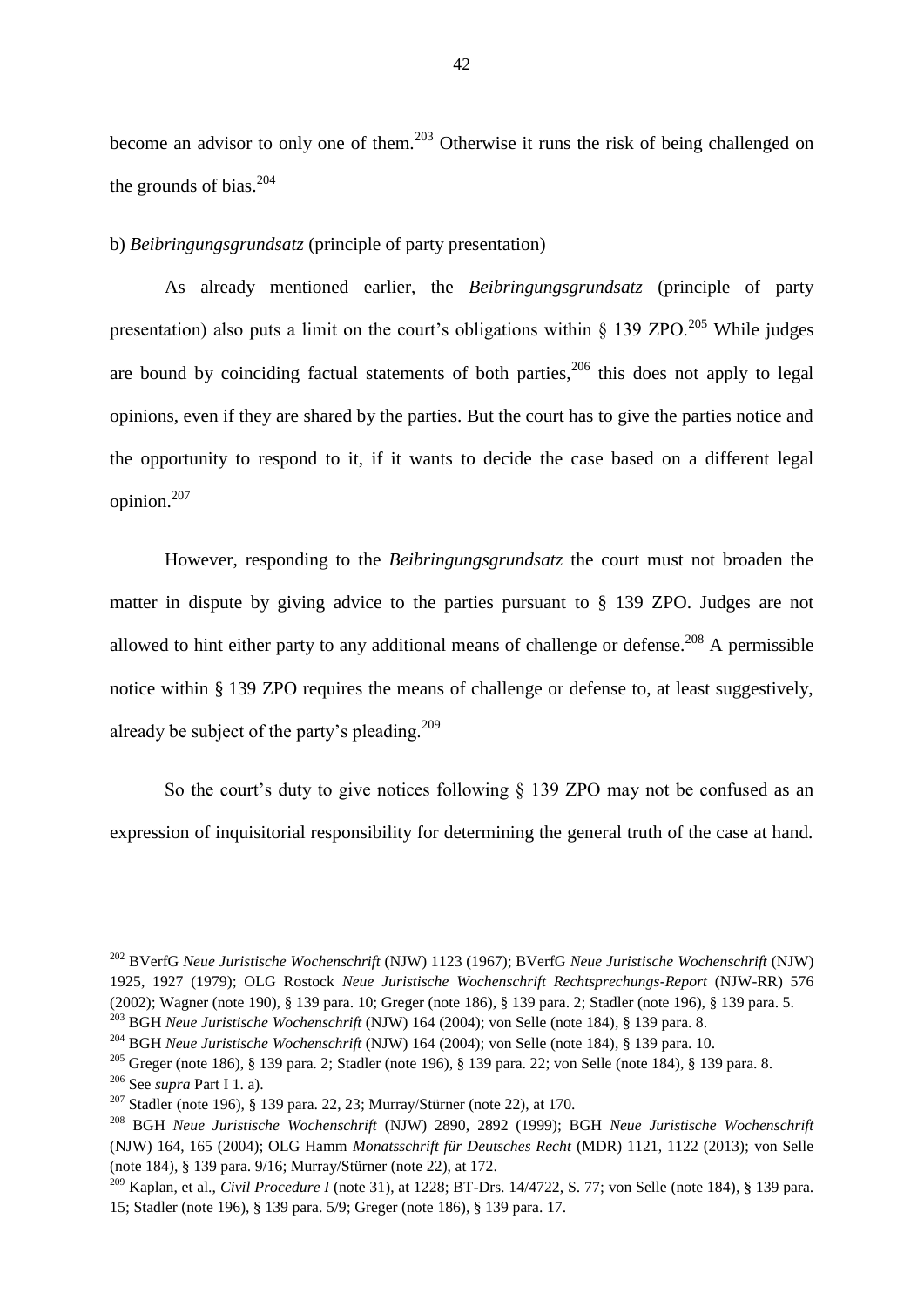It is more aptly characterized as requiring judges to assist and advise the parties in resolving their dispute according to  $\int$ aw.<sup>210</sup>

## 4. Walking the Thin Line

This short overview already shows the difficulty of where exactly to draw the line between permissible assistance and inadmissible partisanship by the court. Judges have to 'walk a very thin line' when applying  $\S 139$  ZPO.<sup>211</sup>

Additionally, due to the fundamental changes in the appellate law as of the judicial reform in 2002, which has not been subject to the majority of American literature on the German law of civil procedure, § 139 ZPO has been gaining even more significance.

As presented earlier in Part I of this paper, the first level of appeal no longer involves a review de novo, but may only be based on the objection that the decision has been based on a violation of the law, because a legal norm has not been applied or has not been applied properly (§ 546 ZPO), or that the facts the decision was based upon justify a different decision  $(§ 513 ZPO)<sup>212</sup>$  Additionally, new means of challenge or defense can only be raised in the second instance, if they were not asserted in the first instance proceedings due to a procedural error (§ 531 II 1, No. 2 ZPO). This specifically raises the significance of § 139 ZPO.<sup>213</sup>

The objection that the court of first instance failed to give the necessary notice under § 139 ZPO is regularly raised in an appeal, because a breach of § 139 ZPO constitutes a

 $210$  Murray/Stürner (note 22), at 167.

<sup>211</sup> von Selle (note 184), § 139 para. 8; Stadler (note 196), § 139 para. 5; Murray/Stürner (note 22), at 176.

<sup>212</sup> See *supra* Part I 2. f).

<sup>213</sup> BGH *Neue Juristische Wochenschrift Rechtsprechungs-Report* (NJW-RR) 213 (2005); BGH *Neue Juristische Wochenschrift* (NJW) 2152, 2153 (2004); von Selle (note 184), § 139 para. 57.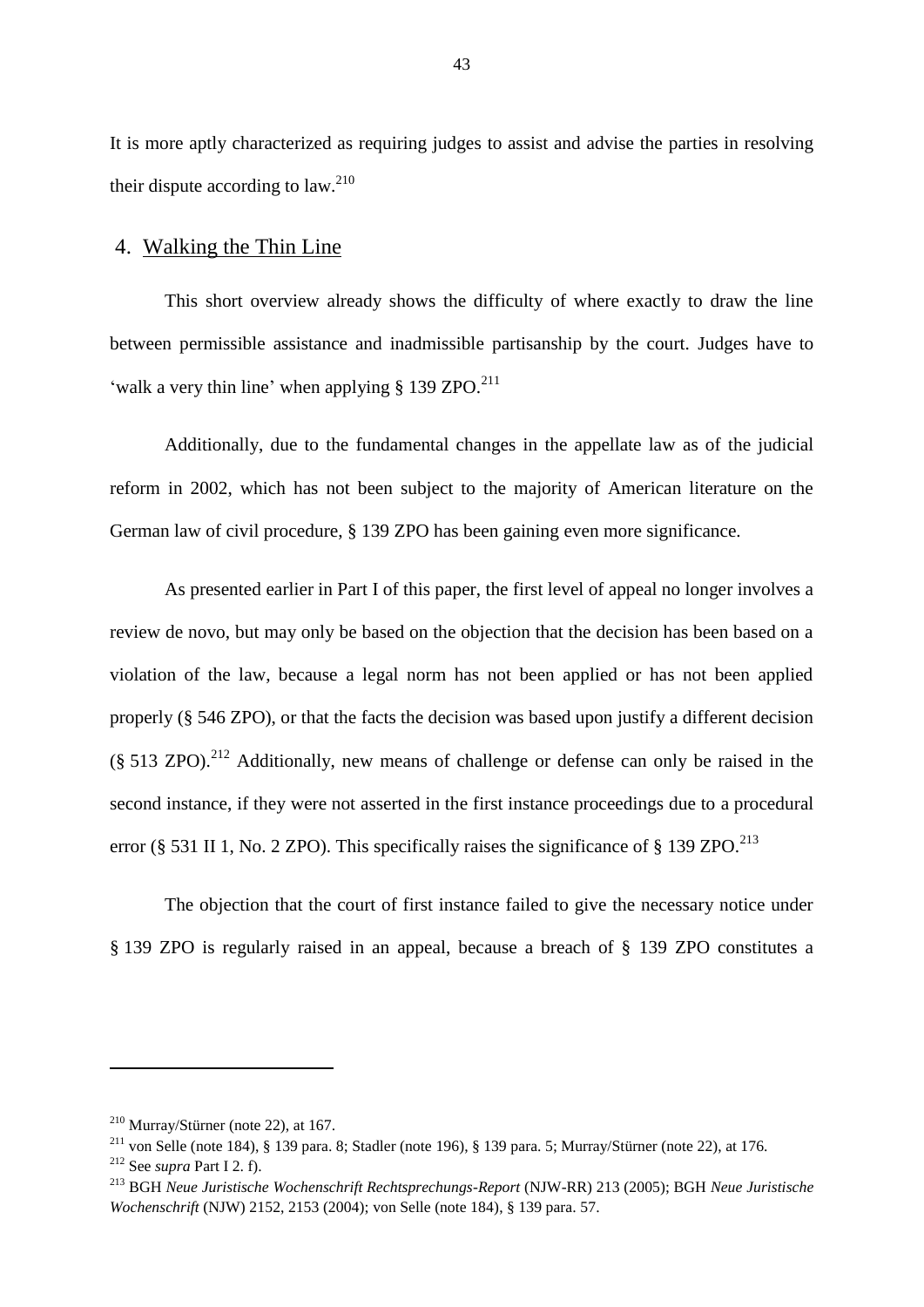procedural error.<sup>214</sup> So in practice, lawyers will be keen to claim or provoke a violation of § 139 ZPO to effectuate a new factual review and to facilitate the introduction of new factual assertions in the second instance.<sup>215</sup> However, the appellant then has to present specifically what statements she would have already introduced in the first instance had the court given her the necessary notice pursuant to  $\S$  139 ZPO,<sup>216</sup> and in what way these additional facts would have changed the outcome of the case in her favor.<sup>217</sup>

This, again, explains why § 139 ZPO is of major significance in the daily life of German civil judges. To illustrate how 'thin this line judges have to walk on every day' actually is and how regularly judges are confronted with the decision whether to give notice pursuant to § 139 ZPO, I want to raise some very practical questions based on everyday situations and examples.

It will not come as a surprise to say that there is no right or wrong answer to any of the following questions. I would assume that the manner in which judges deal with the different situations will most likely depend on their personality, their accustomed modus operandi and their experience with certain kinds of cases and/or specific parties or lawyers.<sup>218</sup>

a)

**.** 

At what stage of the proceedings does the court have to give the necessary notice?

<sup>214</sup> Bohlander, *German Advantage Revisited* (note 29), at 34; Kaplan, et al., *Civil Procedure I* (note 31), at 1228*n*146; Dr. Michael Stöber, *"Neues Berufungsvorbringen nach erstinstanzlicher Verletzung der richterlichen Hinweispflicht"*, *Neue Juristische Wochenschrift* (NJW) 3601, 3602 (2005); von Selle (note 184), § 139 para. 54; Wagner (note 190), § 139 para. 59; Murray/Stürner (note 22), at 175-76.

<sup>215</sup> Dr. Eckart Gottschalk, *"Der Zeuge N.N."*, *Neue Juristische Wochenschrift* (NJW) 2939, 2941 (2004); Stadler (note 196), § 139 para. 4.

<sup>216</sup> Kaplan, et al., *Civil Procedure I* (note 31), at 1228*n*146; BGH *Neue Juristische Wochenschrift Rechtsprechungs-Report* (NJW-RR) 511, 512 (2015); von Selle (note 184), § 139 para. 54; Greger (note 186), § 139 para. 20.

<sup>&</sup>lt;sup>217</sup> Wagner (note 190), § 139 para. 59; Murray/Stürner (note 22), at 176.

<sup>&</sup>lt;sup>218</sup> "The extent of leading is a resultant of a number of variable forces: the judge's temperament and imagination; his judgment of the capacity and energy of counsel; the complexity or novelty of the case; its importance to the parties or the public" (Kaplan, et al., *Civil Procedure I* (note 31), at 1228).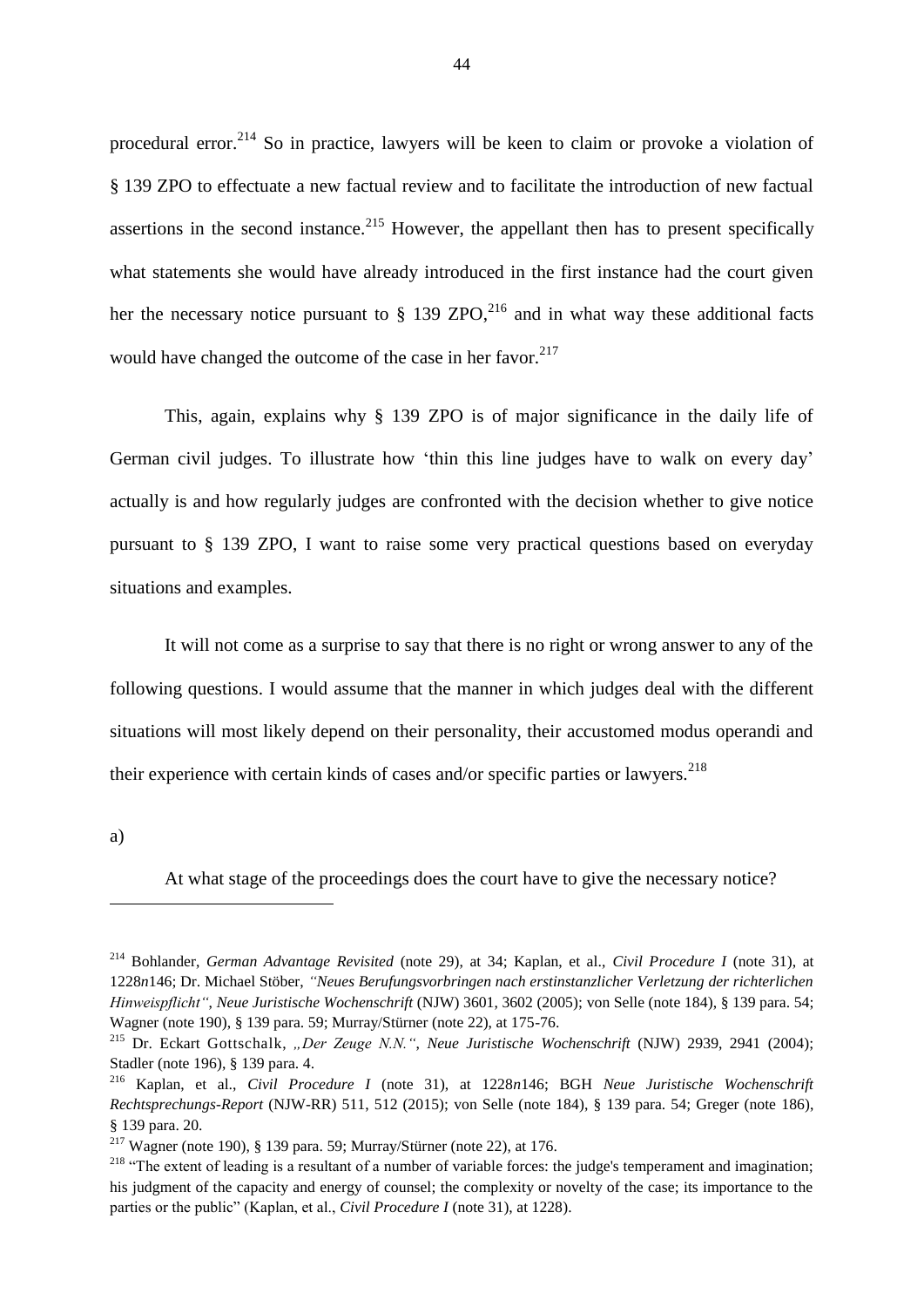#### *Example:*

The plaintiff claims in her initial written complaint that the parties have entered a valid contract which the defendant breached. The plaintiff does not give any further details as to when, where or how the parties entered said contract so the judge cannot asses on her own whether the contract is actually valid.

§ 139 IV 1 ZPO provides that notices by the court are to be given as early as possible.<sup>219</sup> The parties are to be given the opportunity to react upon the court's advice in due time before the main hearing.<sup>220</sup> Therefore, as the case may be, a notice might already have to be given before the defendant has even responded to the initial complaint.<sup>221</sup>

In the abovementioned model case, the court does not have the necessary facts to verify whether the parties have actually entered a valid contract which the plaintiff can base her claim on. But if this assertion is not contested, i.e. both parties agree on having entered a valid contract, the court does not need any more facts on this aspect to decide the case. So this raises the question: should the judge in the model case immediately give notice to the plaintiff that, if the defendant contests the statement of a valid contract, she will have to give more factual details as to when, where and how that contract was entered and maybe indicate means of proof? Or should she wait for the defendant's response to the claim and see whether the contention is actually contested or not, before deciding whether to give said notice? Judges that tend to choose the first alternative run the risk of being called 'overactive', assuming all factual assertions will be contested by the opposing party.<sup>222</sup> They might also be accused of

<sup>219</sup> This again is a specification of the *Konzentrationsmaxime* (principle of concentration); OLG Hamm *Neue Juristische Wochenschrift* (NJW) 2543, 2544 (2003).

<sup>220</sup> BGH *Zeitschrift für Baurecht* (BauR) 246 (2010); von Selle (note 184), § 139 para. 47; Greger (note 186), § 139 para. 11; Murray/Stürner (note 22), at 171.

<sup>221</sup> Wagner (note 190), § 139 para. 55.

<sup>222</sup> See Birk (note 199), at 1490; Allen, et al. (note 3), at 726*n*100.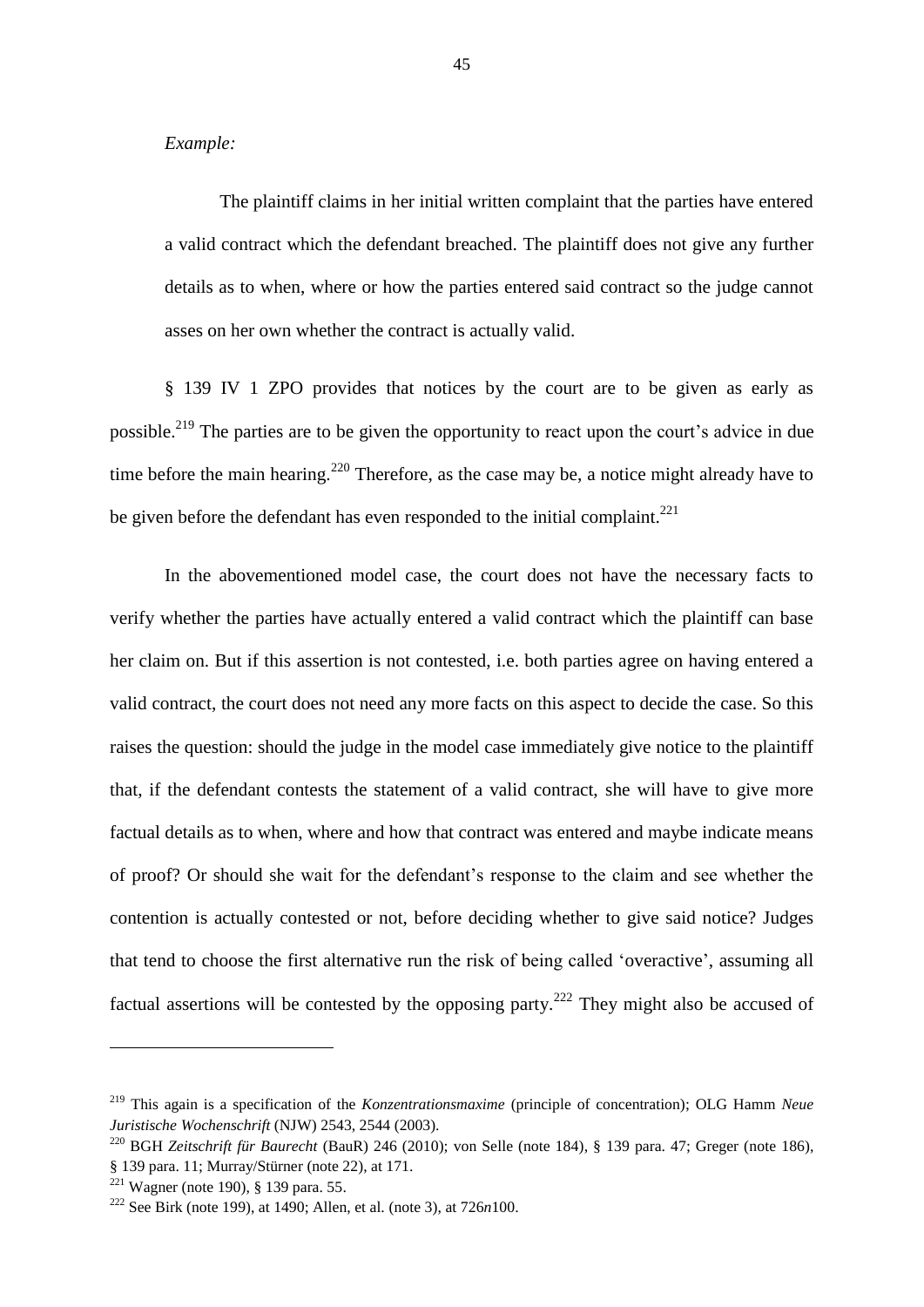'putting ideas into the defendant's head' by such an early notice, which judges must not do due to their obligation to be impartial. Such an early notice might also be said to contradict the *Konzentrationsmaxime* (principle of concentration): why give such an advice and make the plaintiff give more information and indicate means of proof, if the assertion eventually remains uncontested? On the other hand, giving said notice as soon as possible might, in the end, save time, because the plaintiff can already add to her claim, while the court waits for the defendant's answer to the complaint.

b)

 $\overline{\phantom{a}}$ 

If the parties are represented by lawyers,  $223$  is the court at all obligated to give advice pursuant § 139 ZPO? Or is there, perhaps, less of an obligation?

### *Example:*

The plaintiff sues the defendant for damages based on the assertion that the defendant dented her car during an incident that happened five years ago. The defendant, appearing before the court as pro se litigant, responds by denying to have dented the plaintiff's car and by arguing for it to not be fair to be sued because of something that supposedly happened such a long time ago. She does not explicitly refer to the statute of limitation, which would apply in the given case,  $2^{24}$  but which has to be formally pled under German law.

Does anything change, if the defendant is represented by a lawyer, but still does not explicitly plead the statute of limitation?

<sup>223</sup> Generally only before the *Landgericht* (Regional Court; § 78 ZPO); see *supra* Part I 2. a).

<sup>&</sup>lt;sup>224</sup> The standard limitation period in German civil law is three years (§ 195 *Bürgerliches Gesetzbuch* (BGB) --German Civil Code).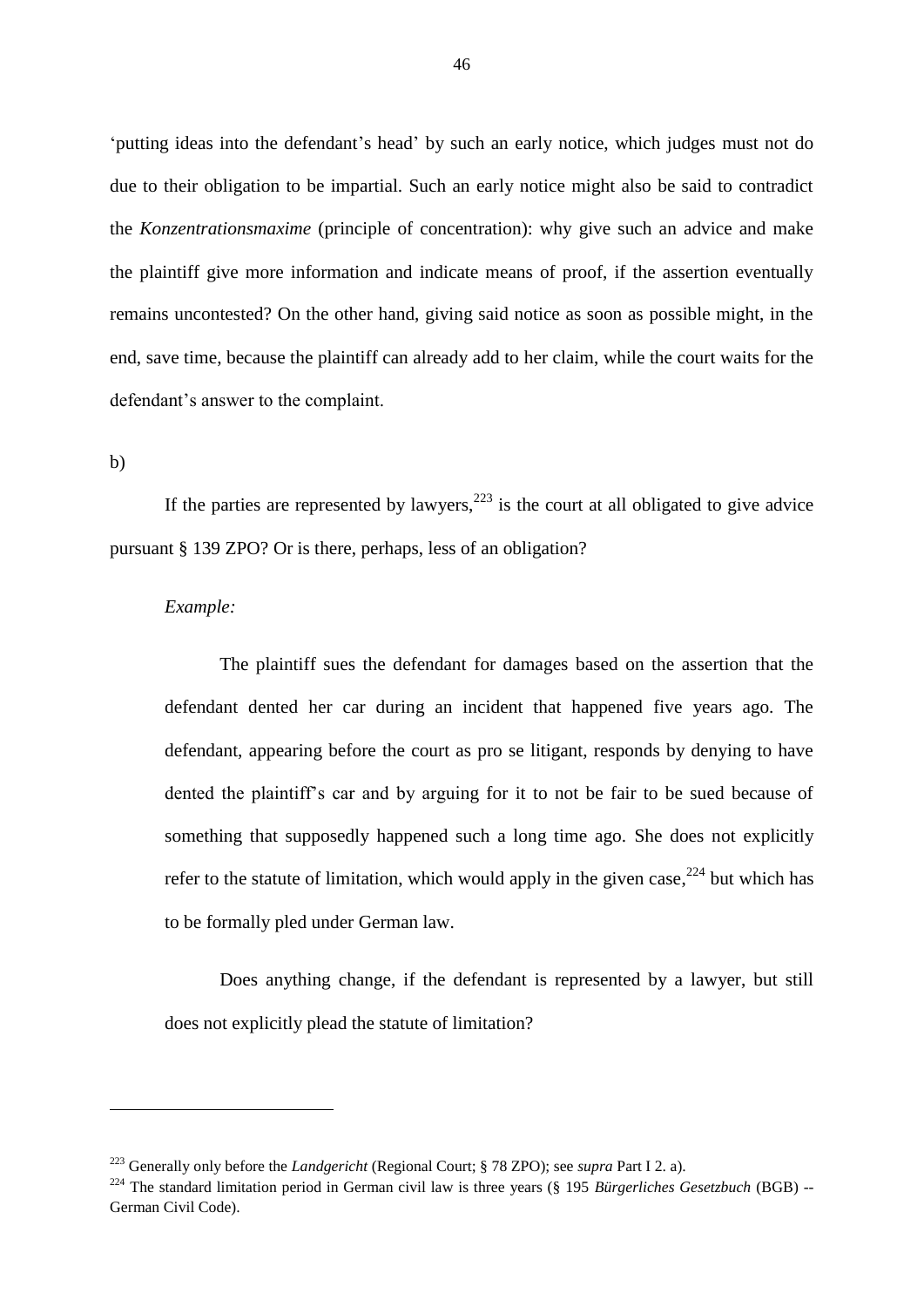In contrast to former legal practice, it is now generally assumed that § 139 ZPO applies in the same way, whether the parties are represented by an attorney or come before the court as pro se litigants.<sup>225</sup> But the intensity or extent of the notice may be reduced,<sup>226</sup> when parties are represented by lawyers, because, naturally, the court can expect more from a legally trained person than from a lay person.<sup>227</sup> § 139 ZPO shall, however, prevail unrestrictedly, if the attorney recognizably errs or assumes to have already offered sufficient statements for her client.<sup>228</sup> It is said to be irrelevant at this point, if the lawyer acts negligently,<sup>229</sup> though it is ultimately not the job of the judge to relieve the parties of the consequences of gross and persistent negligence or lack of competence of their counsel.<sup>230</sup> At the same time the court must, by all means, not become a legal advisor to a pro se litigant.<sup>231</sup>

This application of § 139 ZPO seems to rather contradict than serve the *Grundsatz der Waffengleichheit* (principle of equality of arms) and sure enough continuously challenges judges of Local Courts that have to deal with pro se litigants on a regular basis.<sup>232</sup> But one also has to take into account that it is the free choice of any party to decide for or against legal

 $\overline{\phantom{a}}$ 

<sup>225</sup> Bohlander, *German Advantage Revisited* (note 29), at 34; BGH *Neue Juristische Wochenschrift* (NJW) 3626, 3628 (2003); BGH *Neue Juristische Wochenschrift* (NJW) 3317, 3320 (2002); Dr. Egon Schneider, *"Entlastung der Gerichte – eine Sisyphusarbeit"*, *Monatsschrift für Deutsches Recht* (MDR) 865, 868 (1996); Wagner (note 190), § 139 para. 4.

<sup>226</sup> Stadler (note 196), § 139 para. 22; Greger (note 186), § 139 para. 2; Bohlander, *German Advantage Revisited* (note 29), at 34; Murray/Stürner (note 22), at 175.

<sup>&</sup>lt;sup>227</sup> von Selle (note 184), § 139 para. 45; Stadler (note 196), § 139 para. 22.

<sup>228</sup> BGH *Neue Juristische Wochenschrift Rechtsprechungs-Report* (NJW-RR) 524, 525 (2006); BGH *Neue Juristische Wochenschrift* (NJW) 3317, 3320 (2002); BGH *Neue Juristische Wochenschrift Rechtsprechungs-Report* (NJW-RR) 441 (1997); Dr. Reinhard Greger, "*Richterliche Hinweispflicht im Anwaltsprozess"*, *Neue Juristische Wochenschrift* (NJW) 1182 (1987).

<sup>&</sup>lt;sup>229</sup> Kaplan (note 5), at 411; von Selle (note 184), § 139 para. 17.

<sup>&</sup>lt;sup>230</sup> Wagner (note 190), § 139 para. 8; Murray/Stürner (note 22), at 167-68.

<sup>231</sup> OLG München *Neue Juristische Wochenschrift* (NJW) 60 (1994); Greger (note 186), § 139 para. 19.

 $^{232}$  Local Courts have jurisdiction over all disputes between landlords and tenants, family law cases and general civil cases with an amount in dispute of up to  $\epsilon$ 5,000 (§ 23 GVG) and parties generally do not have to be represented by a lawyer before the Local Court (§ 78 ZPO).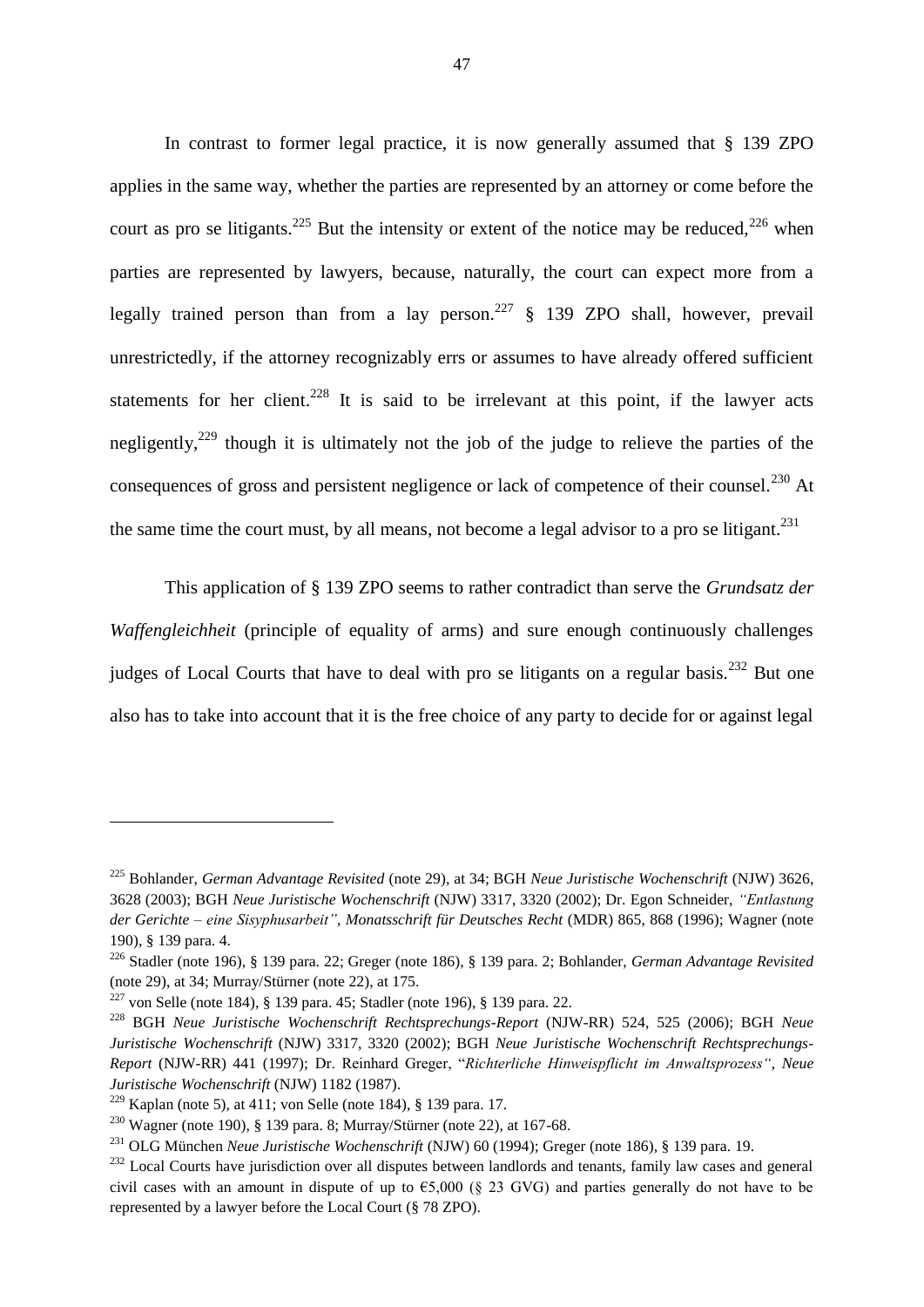representation or even a legal consultation, if they don't have to be represented by an attorney in court. $^{233}$ 

Having said that, § 139 ZPO is still supposed to balance possible 'structural inferiority' of a party and ensure a dispute 'at eye level',<sup>234</sup> though this leads to an inequality at the same time. Any kind of deficient submission by a party, whether caused by negligence or not, obligates the court to act upon § 139 ZPO.<sup>235</sup> Therefore a carelessly litigating party benefits from the court's assistance and differences in diligence by counsel are evened out.<sup>236</sup>

As to the given model case, it is again difficult to give a simple right-or-wrong answer. If the defendant is represented by a lawyer, it might be difficult to argue that she obviously overlooked the necessity to explicitly plead the statute of limitation, since this is quite basic legal knowledge and there might be a specific reason for her to not plead this defense.<sup>237</sup> But one might also argue that, especially since it is such basic legal knowledge, it can only be an obvious error not to plead the statute of limitation explicitly, especially since potential negligence is irrelevant in the context of § 139 ZPO.

Regarding a pro se defendant it might easily be assumed that she just does not know that she has to plead the statute of limitation explicitly and, since she has already brought up the issue of the potential incident having happened "a long time ago", one might argue the court having to advise her respectively according to § 139 ZPO. But, again, this can be seen as being problematic with regards to the abovementioned obligation of the court to not broaden the matter in dispute by giving notice to the parties pursuant to § 139 ZPO. The court

<sup>&</sup>lt;sup>233</sup> This is even more significant regarding the broad system of public legal aid in Germany (§§ 114 - 127a ZPO); see *supra* Part I 2. g).

<sup>234</sup> Dr. Reinhard Gaier, *"Der moderne liberale Zivilprozess"*, *Neue Juristische Wochenschrift* (NJW) 2871, 2872 (2013); von Selle (note 184), § 139 para. 8.1.

<sup>&</sup>lt;sup>235</sup> Wagner (note 190), § 139 para. 6; Stadler (note 196), § 139 para. 22; Greger (note 186), § 139 para. 6.

<sup>236</sup> von Selle (note 184), § 139 para. 8.1.

 $237$  It is possible to disclaim the right to plead the statute of limitation.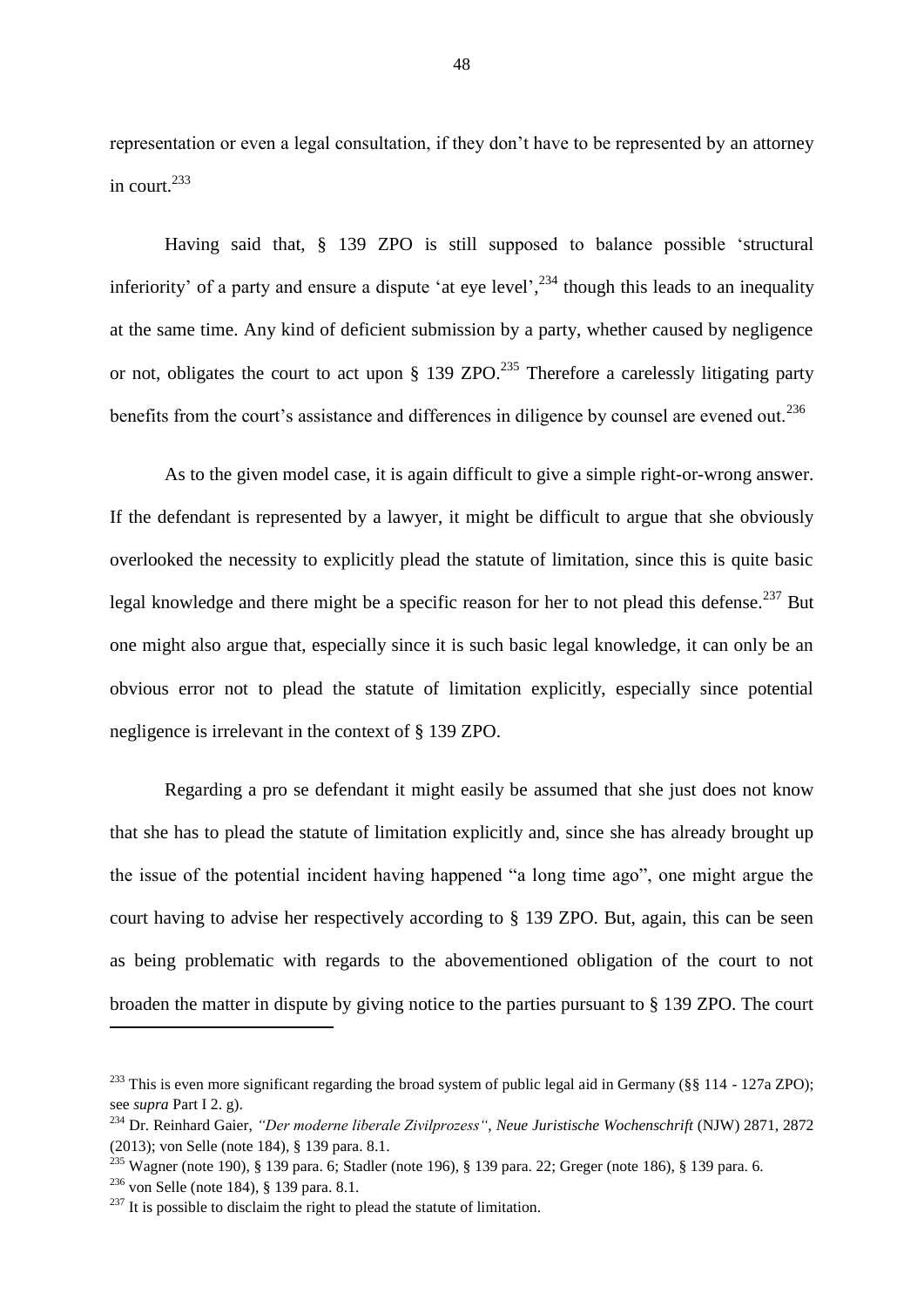is not to hint either party to any additional means of challenge or defense,<sup>238</sup> which the plea of the statute of limitation obviously is.

c)

At what point do judges have to assume their decision will come as a surprise to the parties? Does not every party have to take into account that someone else, might it be the opposing party or the court, will not share their legal opinion? Or that the court might follow the opponent's line of argument?<sup>239</sup>

It is, at least, generally agreed that the appellate court has to notify the appellee, if and why it intends to deviate from the initial decision and give sufficient time and opportunity to react to that.<sup>240</sup> In all other situations one will have to say again that the decision depends on the circumstances of the specific case and the modus operandi of the respective court.

#### d)

**.** 

Does the court have to give a party notice with regards to an aspect the opponent has already pointed out?

## *Example:*

The plaintiff sues the defendant for damages for pain and suffering due to medical malpractice. The defense argues in their response to the claim that the plaintiff has not given enough facts as to what kind of pain and suffering she supposedly

<sup>238</sup> See *supra* Part II 3. b).

<sup>239</sup> Respectively von Selle (note 184), § 139 para. 21.

<sup>240</sup> BGH *Neue Juristische Wochenschrift* (NJW) 363, 365 (2010); BGH *Neue Juristische Wochenschrift Rechtsprechungs-Report* (NJW-RR) 17 (2007); BVerfG *Neue Juristische Wochenschrift* (NJW) 2524 (2003); von Selle (note 184), § 139 para. 18, 24, 40; Wagner (note 190), § 139 para. 17; Stadler (note 196), § 139 para. 7, 14; Greger (note 186), § 139 para. 6.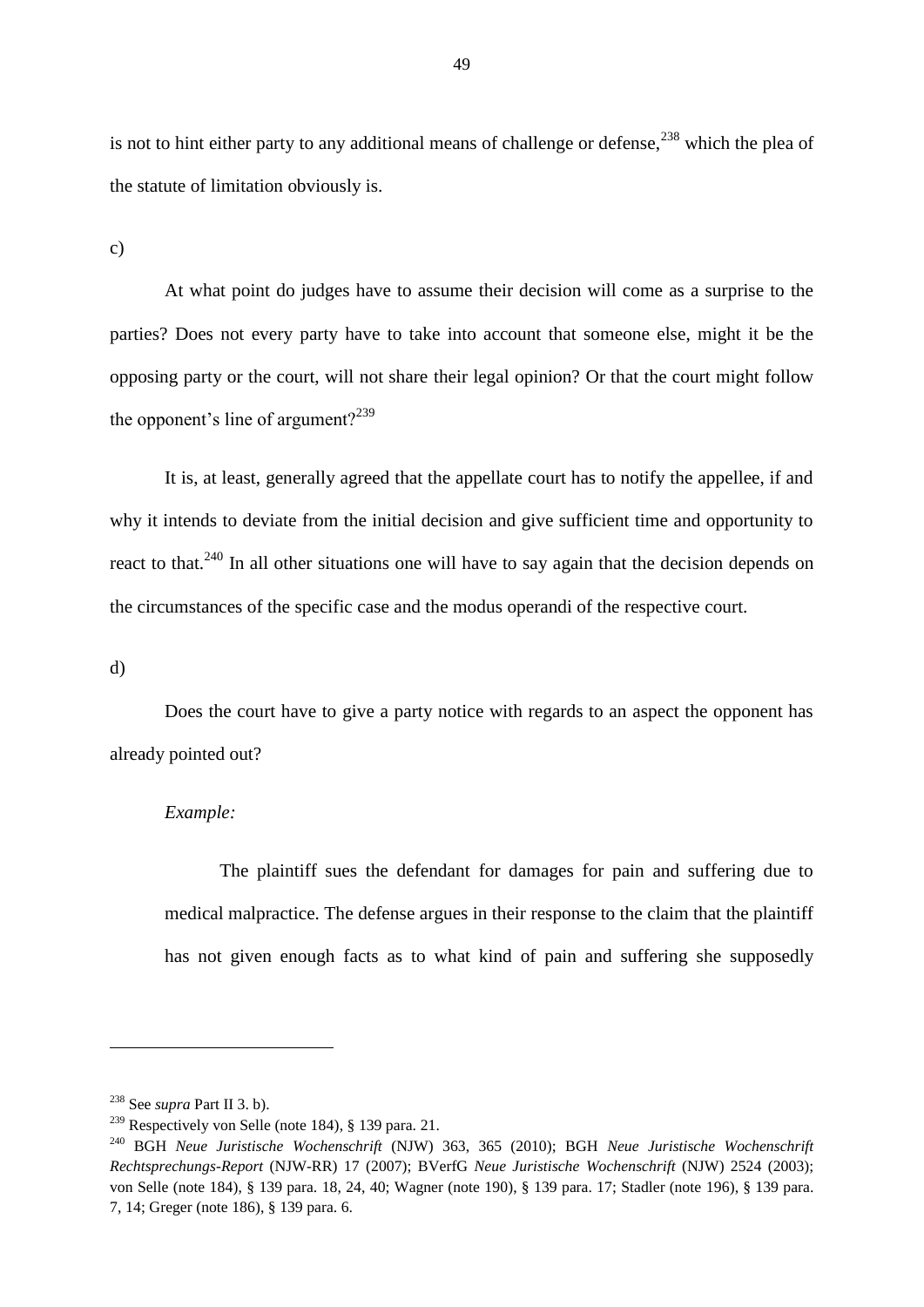sustained after the treatment; she did not satisfy her obligation to substantiate her claim sufficiently (§ 138 I ZPO).

Courts have ruled that judges can omit § 139 ZPO, if the party has been advised appropriately by the opponent, at least if that party is represented by a lawyer.<sup>241</sup> An additional notice by the court would be nothing more but a mere repetition of the opponent's information.<sup>242</sup> The court's obligation, however, is said to be revived, if the respective party evidently misinterpreted or ignored the opponent's advice.<sup>243</sup> Taking into account that  $\S$  139 ZPO applies regardless of a party's possible negligence, it is easy to imagine how difficult it can be to decide in a specific case whether the opponent's advice was already sufficient and/or whether the advised party has still apparently overlooked the aspect or considered it insignificant, especially since notices by the court are, according to experience, taken more seriously than statements by the opposing party.  $244$ 

e)

**.** 

What do judges have to do, if a party is obviously aware of its procedural obligation to do something – and then does not?

*Example:*

<sup>241</sup> BGH *Neue Juristische Wochenschrift Rechtsprechungs-Report* (NJW-RR) 70 (2010); BGH *Neue Juristische Wochenschrift Rechtsprechungs-Report* (NJW-RR) 581, 582 (2008); BGH *Neue Juristische Wochenschrift* (NJW) 759, 761 (2007); von Selle (note 184), § 139 para. 19; Wagner (note 190), § 139 para. 18; Greger (note 186), § 139 para. 6a; Murray/Stürner (note 22), at 169-70.

 $242$  Rensen (note 187), at 1077.

<sup>243</sup> BGH *Neue Juristische Wochenschrift Rechtsprechungs-Report* (NJW-RR) 1247, 1248 (2004); BGH *Neue Juristische Wochenschrift* (NJW) 2548, 2550 (2001); Stöber (note 214), at 3603; von Selle (note 184), § 139 para. 19.

 $244$  Rensen (note 187), at 1077-78.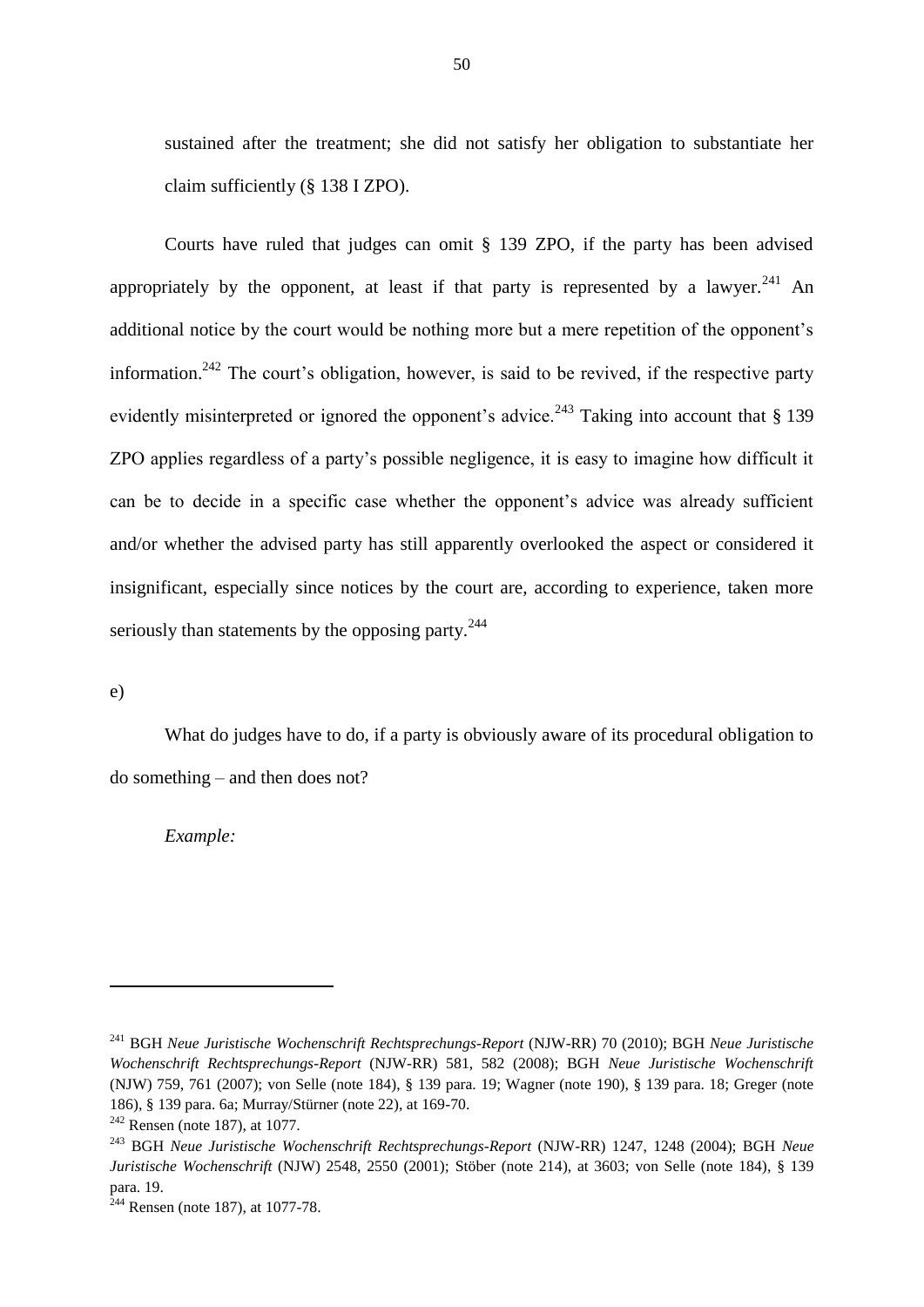To sufficiently nominate a person as a witness, the party is required to give the court that person's name and a valid address, where she can be subpoenaed.<sup>245</sup> If the lawyer does not have the witness's name and address yet before entering the brief, it is customary for her to indicate the witness as "N.N.".<sup>246</sup> But as the case proceeds the lawyer does not give that potential witness's name and address, even though her testimony is obviously relevant to the outcome of the case.

Does the court have to notify that lawyer respectively and give her (further) opportunity to nominate that witness correctly? Does § 139 ZPO really ask for such a notice?

While the Federal Supreme Court used to rather not see an obligation by the court to give notice and further opportunity to correctly indicate the witness already named as "N.N.",  $^{247}$  it has by now changed its opinion, at least in cases in which the witness has already been "sufficiently individualized".<sup>248</sup> In legal literature, this question is still discussed highly controversially.<sup>249</sup> In practice, however, I assume that most courts actually give the respective party notice and a deadline to indicate the full name and address of said witness, be it only to 'keep the appellate door shut'.<sup>250</sup>

f)

1

Similar to this matter is the question, if and when the court has to potentially repeat a notice under § 139 ZPO.

<sup>245</sup> § 373 ZPO; Dr. Michael Huber, in *Musielak/Voit, ZPO*, 12th ed. (2015), § 373 para. 10.

 $^{246}$  = Nomen nominandum (latin for , name hitherto unknown"; meaning "to be determined").

<sup>247</sup> BGH *Neue Juristische Wochenschrift* (NJW) 3077, 3080 (1987).

<sup>248</sup> BGH *Neue Juristische Wochenschrift* (NJW) 1926, 1927 (1993); BGH *Neue Juristische Wochenschrift*  (NJW) 2368, 2369 (1998).

 $249$  Gottschalk (note 215), at 2939.

<sup>250</sup> See Dr. Michael Bohlander, *"Der Richter als Störfaktor – Eine Polemik zu Egon Schneider, MDR 1996, 865 ff", Monatsschrift für Deutsches Recht* (MDR) 1093 (1996) [hereafter cited as Bohlander, *Störfaktor*].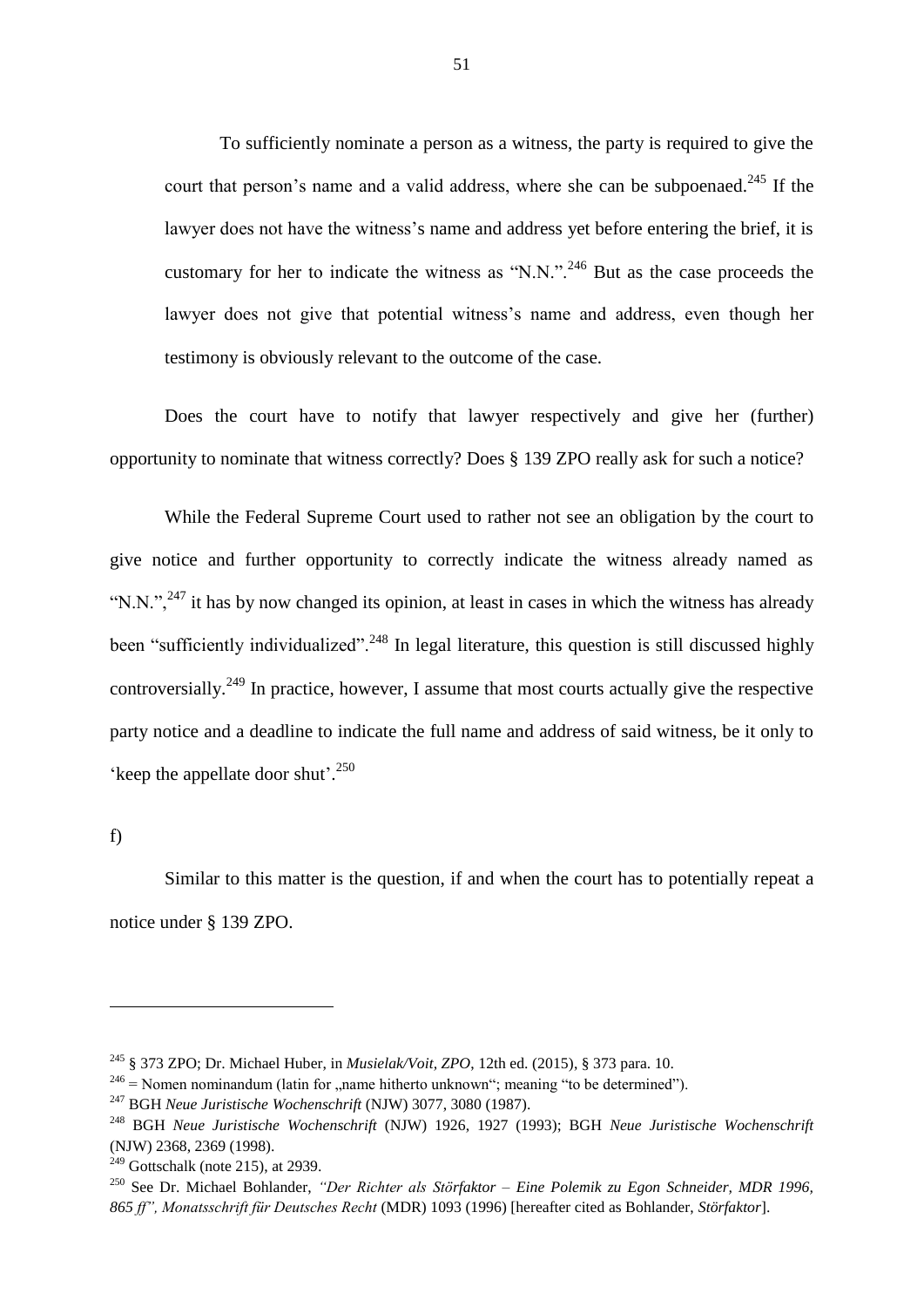In principle, judges need not repeat a notice, if they have already given clear and unambiguous advice on something.<sup>251</sup> Even if, ultimately, it is not the job of the court to relieve the parties of the consequences of gross and persistent negligence or lack of competence of their counsel, $^{252}$  the Federal Supreme Court, nevertheless, has ruled that, if the advised party still does not react appropriately to the notice and/or misunderstands it, the court will have to give another specific notice and the opportunity to further respond to it.<sup>253</sup> The same applies, if the court changes its view on something during the proceedings.<sup>254</sup>

In practice, it will again be difficult in particular cases to determine whether a notice has not been answered sufficiently by the party, because she assumes she has already done so, because she misunderstands it, or because she is simply not able to submit anything else.

g)

1

This leads to another general, but in practice very relevant question that is similarly difficult to answer.

Has a party not substantiated her claim any further, because she cannot do so, because she thinks she does not have to do so or because she evidently overlooked the entire aspect altogether?

The Federal Supreme Court has ruled in one of its decisions that the court has to induce the parties to declare their positions exhaustively, if certain statements are missing that

<sup>251</sup> BGH *Neue Juristische Wochenschrift* (NJW) 2036, 2037 (2008); von Selle (note 184), § 139 para. 46; Wagner (note 190), § 139 para. 20; Murray/Stürner (note 22), at 167.

<sup>&</sup>lt;sup>252</sup> Wagner (note 190), § 139 para. 8; Murray/Stürner (note 22), at 167-68.

<sup>253</sup> BGH *Neue Juristische Wochenschrift* (NJW) 3317, 3320 (2002); Wagner (note 190), § 139 para. 23; Stadler (note 196), § 139 para. 7.

<sup>254</sup> BGH *Neue Juristische Wochenschrift* (NJW) 2036, 2037 (2008); BGH *Neue Juristische Wochenschrift*  (NJW) 3317, 3320 (2002); Greger (note 186), § 139 para. 14d.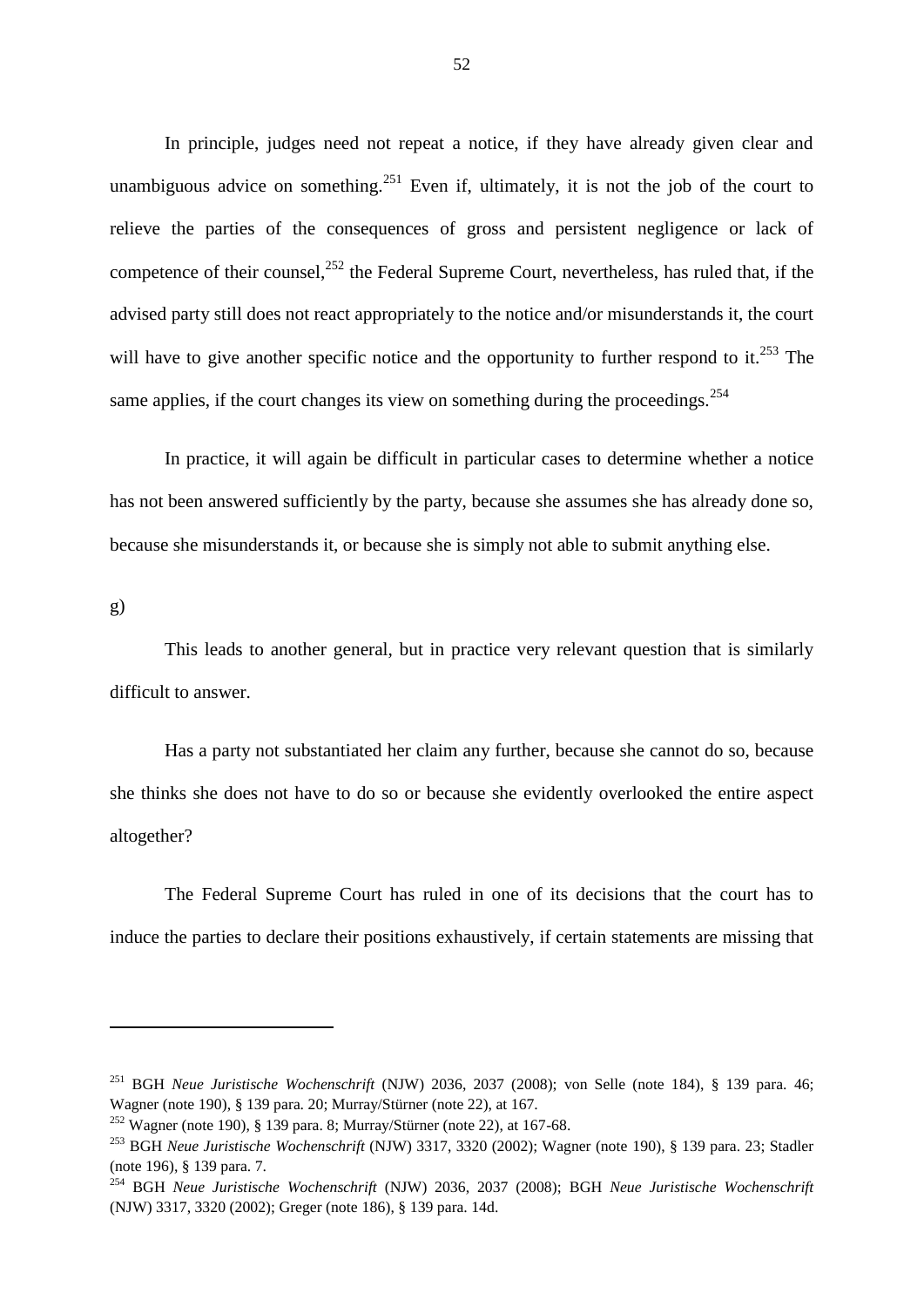can generally be expected in similar cases.<sup>255</sup> Only if the claim is missing any substance at all, further advice by the court becomes superfluous. $256$ 

In particular cases it can be quite challenging to assess whether a party has overlooked an aspect or does not substantiate her claim any further simply because she cannot do so. Practical experience shows, though, that in many cases parties actually do give the court all the facts they have for a case; and, if they do not, it is just because they cannot give any more facts. This might even be more valid as of the judicial reform in 2002, since new facts can only be entered on appeal under very limited conditions.<sup>257</sup>

But it might be risky for judges to rely on that experience, because a missed notice under  $\S$  139 ZPO can 'open the door' for an appeal.<sup>258</sup> On the other hand, giving too many advices pursuant to § 139 ZPO obviously contradicts the aim of a speedy and focused resolution of the case.

#### h)

1

Many lawyers have come up with the habit to enter into every written brief a general request similar to this:

"If the court deems necessary any further factual or legal submissions, we kindly ask for notice pursuant to  $\S$  139 ZPO."<sup>259</sup>

Does such a request change anything?

<sup>255</sup> BGH *Gewerblicher Rechtsschutz und Urheberrecht* (GRUR) 314, 317 (2010); von Selle (note 184), § 139 para. 25.

<sup>256</sup> BGH *Neue Juristische Wochenschrift* (NJW) 1708, 1710 (1982); OLG Düsseldorf *Neue Juristische Wochenschrift Rechtsprechungs-Report* (NJW-RR) 636 (1995); von Selle (note 184), § 139 para. 25.

 $257$  See Part I 2. f).

<sup>258</sup> See *supra* Part II 4. before a).

<sup>259</sup> Bohlander, *Störfaktor* (note 250), at 1093.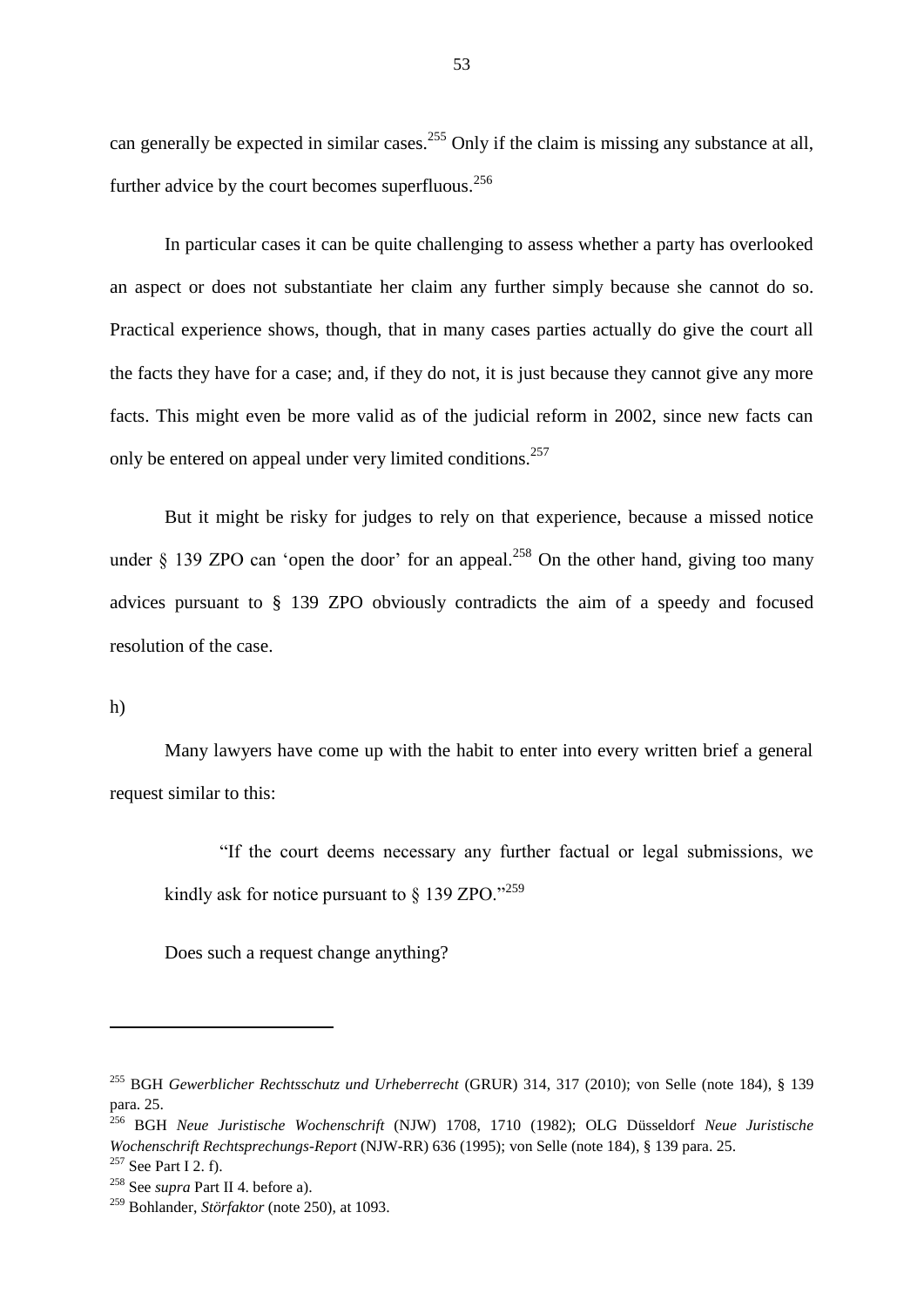It is generally assumed that a request put in such a set phrases has no influence on the court's obligations under  $\S$  139 ZPO.<sup>260</sup> Required advice has to be given anyway, further notices do not.<sup>261</sup> So one might say such a request never makes any sense and should normally be left out of briefs.

However, in practice, such a request can sometimes actually be quite sensible. In certain cases, further submissions on specific aspects of a case are only relevant if the court takes a certain view on a legal matter. To avoid unnecessary effort and costs by everybody involved in the proceedings it can make sense to ask the court for its opinion on the specific matter before giving all the facts that might, in the end, be completely irrelevant.

i)

Last but not least, it can sometimes be challenging to ascertain at what point a general discussion of the factual and legal matters during the main hearing becomes a formal notice pursuant to § 139 ZPO.

As explained earlier,  $262$  judges are obligated to discuss the factual and legal matters of the case openly with the parties during the main hearing. This, quite regularly, prompts the party that fears to lose her case to request a notice according to § 139 ZPO and enter a motion to be given the opportunity to comment further on that matter in a written brief (§ 139 V ZPO), be it to delay the decision, be it to try to obtain more information on an aspect of the case. The court, then, has to decide whether the judicial review actually included advice under § 139 ZPO, whether such a notice was actually in order and whether the party has to be given further opportunity to comment on that aspect in a written brief. The latter will basically

 $\overline{a}$ 

 $260$  von Selle (note 184), § 139 para. 45.

<sup>261</sup> Greger (note 186), § 139 para. 12a.

<sup>262</sup> See *supra* Part I 2. d) (1).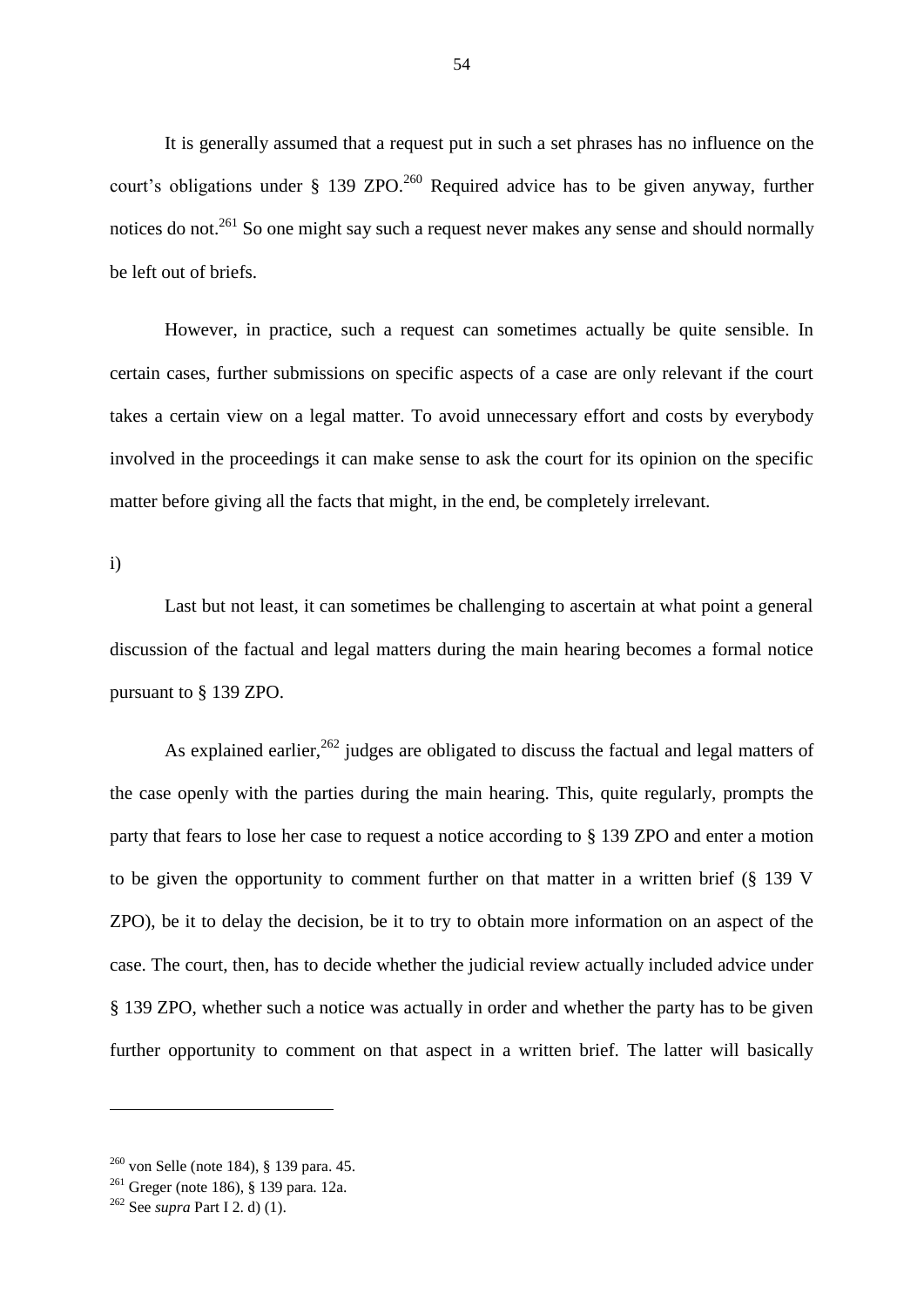always be necessary, if the matter does not concern an aspect of the case which is subject to personal perception by the party attending the hearing.<sup>263</sup>

If the court grants this additional opportunity to enter a written brief, the case cannot be ruled upon at the end of that hearing, which is generally the purpose of every main hearing (see  $\S 272$  I ZPO).<sup>264</sup> If the court denies the motion, it runs the risk to be overruled on an appeal for not having applied  $\S$  139 ZPO correctly.<sup>265</sup>

## 5. Discussion

Against the background of the constitutionally guaranteed right to be heard, the principle of equality of arms and the general aim of any trial to ascertain the truth of the matter to base a decision on, § 139 ZPO makes a lot of sense. All parties, whether they choose to be represented by an attorney or not, shall have the same chances before the court. Therefore, a possible lapse of diligence by a lawyer is supposed to be evened out by the court. But that, to me, is rather the theoretical point of view.

The abovementioned various questions and examples vividly show the difficulties in the practical application of § 139 ZPO. The explanation also shows how unpredictable judges' behavior regarding notices under § 139 ZPO can be. As the examples presented afore show, though, the appellate courts in their decisions have rather extended the scope of § 139 ZPO than limited it.

Still, from a judge's point of view, it sometimes seems beneficial to be able to steer the course of a case by giving notices under § 139 ZPO early on. It enables the court as well as the parties to focus the matter on those aspects the judge actually deems necessary for her

 $\overline{a}$ 

<sup>263</sup> von Selle (note 184), § 139 para. 48.

<sup>264</sup> See *supra* Part I 2. a).

<sup>265</sup> See *supra* Part II 4. before a).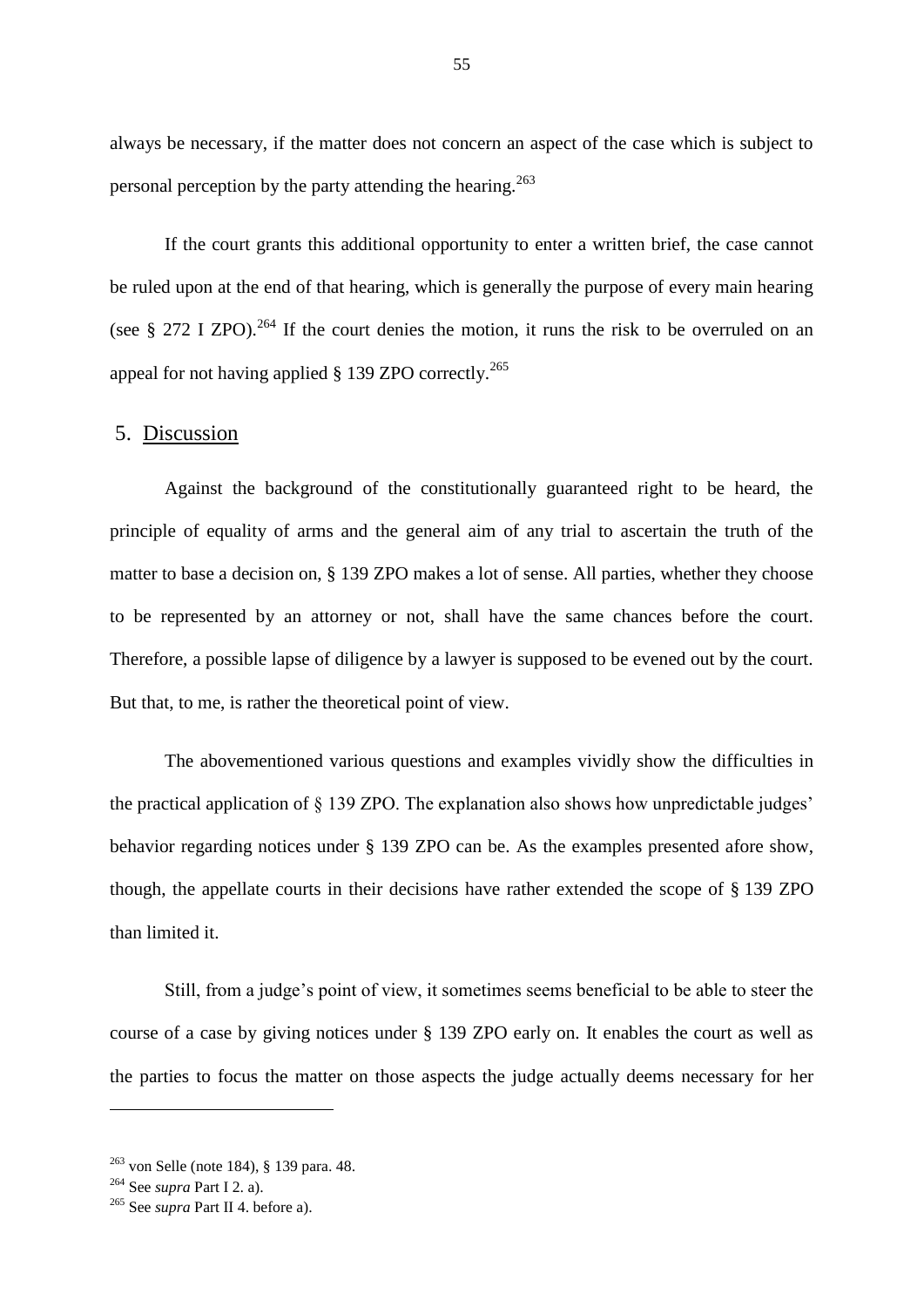decision and to leave out irrelevant issues. This can actually save a lot of time and effort and, thereby, expedite proceedings.

And yet, § 139 ZPO in reality puts a lot of responsibility on judges. They are not only to determine the necessary facts of the case and means of proof and, eventually, rule on the case. They are also obligated to keep track of what might come as a surprise to a party, what one party might have overlooked or deemed irrelevant to the case, what additional facts or means of proof a party might be able to give, to even out possible disparities in the representation of the parties and so forth. Accordingly, judges have to make sure to give all the necessary notices pursuant to § 139 ZPO and not give the parties a reason to appeal - without overdoing it and thereby procrastinating the resolution of the case. Also, judges must, at all times, still respect the *Beibringungsgrundsatz* (principle of party presentation) and, most of all, always stay impartial and neutral.

This seems a lot to put on a single person.<sup>266</sup>

It weighs even more if it is taken into account that the daily practice in German courts in the past years has shown that lawyers tend to rely more and more on the court's duty to give notices under § 139 ZPO. Though some lawyers criticize the abovementioned 'overactive judges' for taking matters too much into their hands or for sometimes even appearing to find proceedings to be "hindered by the participation of lawyers", $^{267}$  from a judge's point of view things often appear the other way around. So if Herbert L. Bernstein writes, "The process thus should be understood and described not as court-conducted, but as a

<sup>&</sup>lt;sup>266</sup> Most first instance civil cases are decided by single judges in Germany ( $\S$  22 GVG,  $\S$  348 I ZPO). Second instance cases as well as decision of specific areas of the law that come before the Regional Court (§ 348 I 2 ZPO) are generally decided by a panel of three judges. See *supra* Part I 2. a).

 $267$  Birk (note 199), at 1490.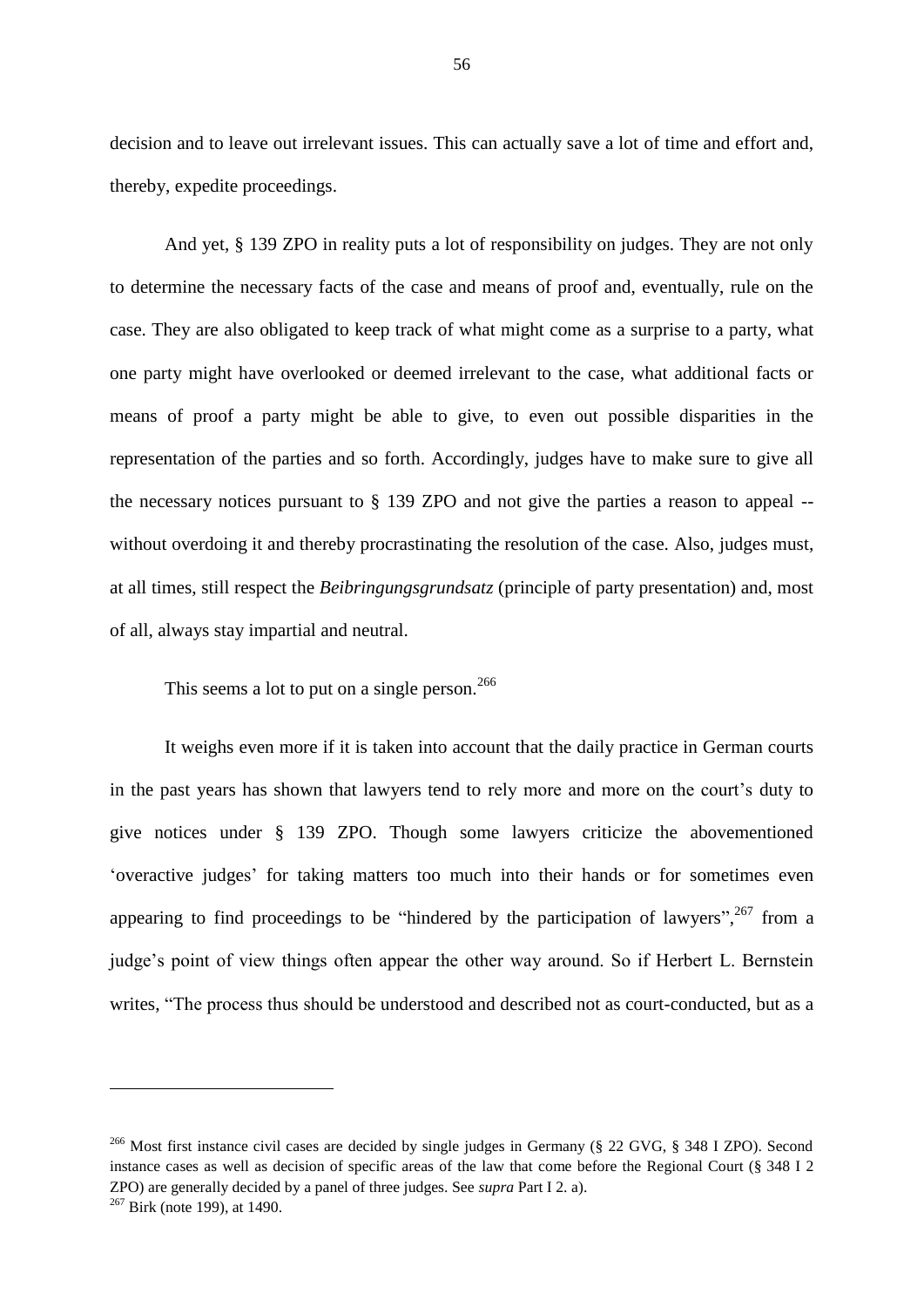process conducted jointly by the court on the one hand and by the parties and their attorneys on the other hand",<sup>268</sup> from practical experience, this seems like 'wishful thinking'.

Many judges feel that quite a lot of lawyers just present the mere basics of a case in "minimalist briefs" and then almost lean back to wait for the court to tell them, what else to do.<sup>269</sup> The reasons for such behavior can be versatile; lack of time, lack of qualification and lack of money are most likely only the most obvious ones.

Anyhow, in these cases judges are rather forced to take matters into their hands to advance and expedite proceedings. Consequently, many main hearings in civil cases rather resemble a 'one man show' of the judge than the intended event of a communicative or dialogic civil trial, and not only because the court acts as examiner-in-chief during the taking of evidence. This tendency has even been reinforced by the legal practice of the appellate courts to more broadly grant appeals because of an insufficient application of § 139 ZPO by lower courts.<sup>270</sup>

Not only does this raise the question of who does the lawyers' work.<sup>271</sup> Rather, this actual development runs contrary to the very basic principle of party presentation.<sup>272</sup> It also bears the risk of, at some point, impairing the quality of decisions by civil courts. Though the judicial education of judges in Germany is certainly sophisticated, comprehensive and thorough,<sup>273</sup> judges are humans and humans make mistakes. So the thought of sharing the accountability for ascertaining the truth and finding the most just and lawful decision based on that truth seems to be a lot more convincing than putting the lion's share of the

<sup>271</sup> *Id.* at 34; Bohlander, *Störfaktor* (note 250), at 1093.

 $268$  Bernstein (note 21), at 592.

<sup>269</sup> Allen, et al. (note 3), at 727; Bohlander, *German Advantage Revisited* (note 29), at 35-36; Bohlander, *Störfaktor* (note 250), at 1093.

<sup>270</sup> See also Bohlander, *German Advantage Revisited* (note 29), at 34 and 46.

<sup>272</sup> *Id.*.

<sup>273</sup> See Murray/Stürner (note 22), at 7-8 and 89 ff.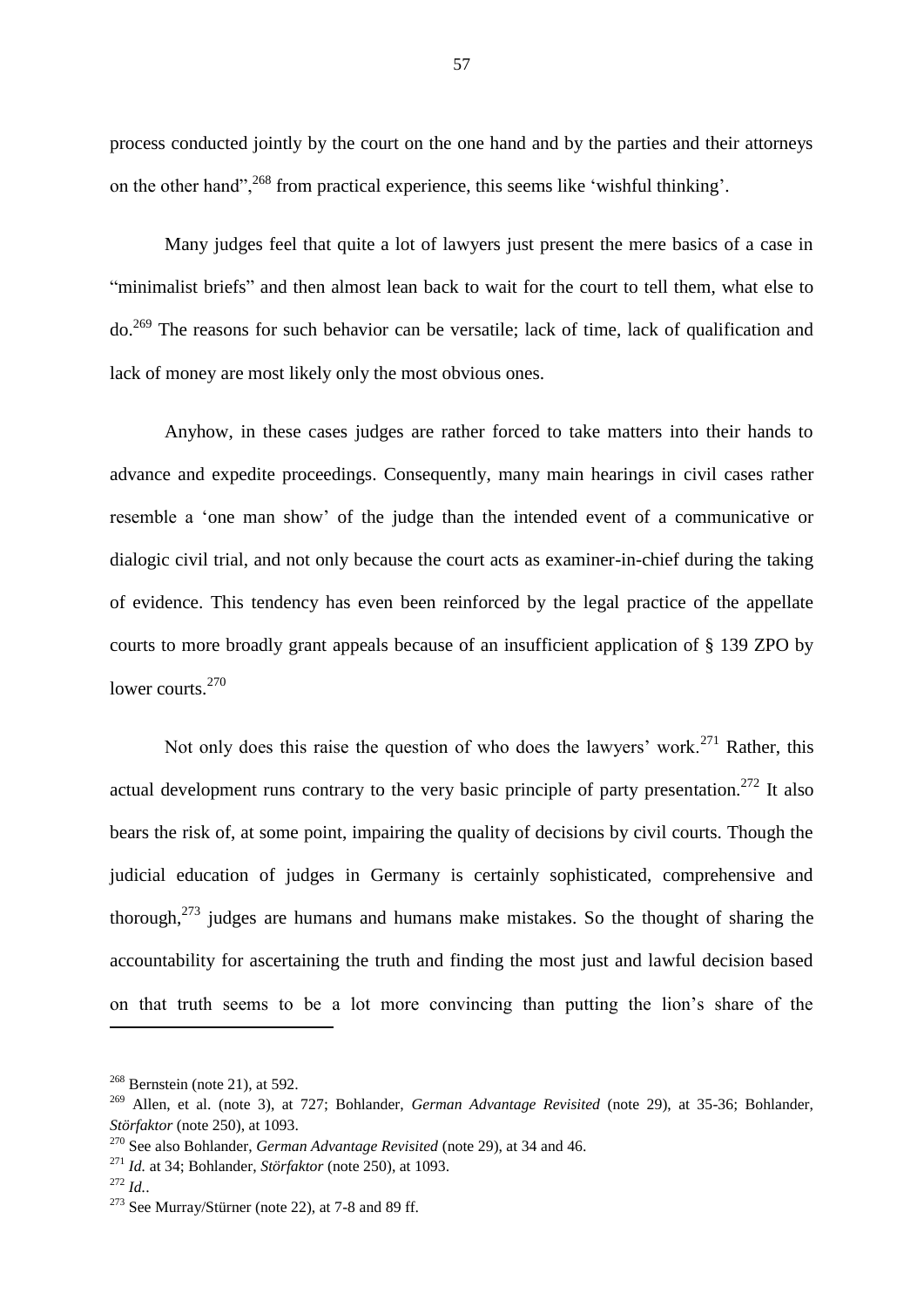responsibility on a single judge or even a panel of three judges. So, from my experience as a German judge, focusing on the fair trial canon and just having judges 'put their cards on the table', would serve more the actual purpose of § 139 ZPO and the right to be heard, than to have the court even out possible negligence or deficiency on either side of the parties and ensure 'equality of arms'. The latter, in my opinion, too easily crosses the line towards actually litigating the case for the parties.

Similarly, Peter L. Murray and Rolf Stürner compare the role of a German judge to that of a chess player playing against himself. "Or, more aptly, he must advise each player on the best available move. It is very hard to play this role effectively without overstepping the bounds one way or the other".<sup>274</sup>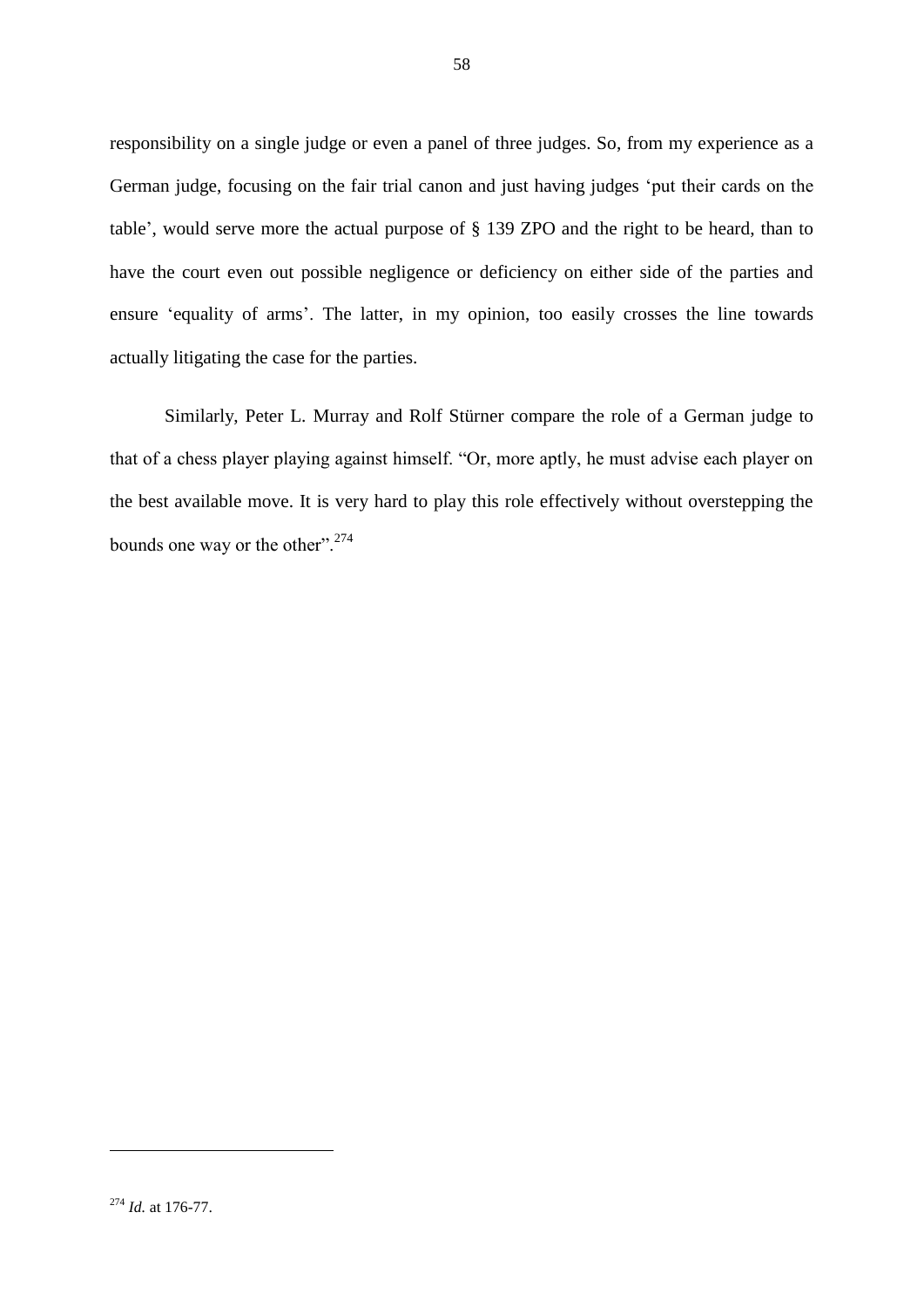# **Part III**

As relevant as German judges' impact on the substantive conduct of a case is in practice, as irrelevant is their influence on its formal course, especially with regards to counsels' conduct.

If and when parties violate their duty to state the facts comprehensively, truthfully (§ 138 I ZPO) and in a timely manner (§ 282 I ZPO), the German Code of Civil Procedure and other laws provide several remedies to sanction such misconduct.<sup>275</sup> But these remedies are of rather limited significance to the daily work of German civil law judges. The remedies most relevant are of substantive nature; the ones concerning the bearing of costs or fees are hardly ever applied in practice.

In particular, all available remedies are solely directed at the parties of the lawsuit, never their lawyers.

## 1. Preclusion

1

Though the court is authorized and obligated to set deadlines for the parties' briefs and motions to be entered,  $276$  these deadlines are, in practice, often a blunt sword.

In theory, material that has not been presented to the court within a set deadline, must be precluded unless the court is persuaded either that admission will not delay the proceedings

 $^{275}$  In consideration of the general topic of this paper, I am not taking criminal ramifications due to untruthful submissions in civil lawsuits into account. However, it should be mentioned that parties of a civil lawsuit before a German court -- unlike witnesses and experts -- are not under oath. Therefore, in theory, they would be allowed to lie before the court. But if they do, they can be charged for fraud before a criminal court (§ 263 *Strafgesetzbuch* (Criminal Code)).

<sup>276</sup> §§ 273 II No. 1; 275 I 1; III, IV; 276 I 2, III; 277; 139 V ZPO. See also Fisch (note 33), at 243-44 for more details.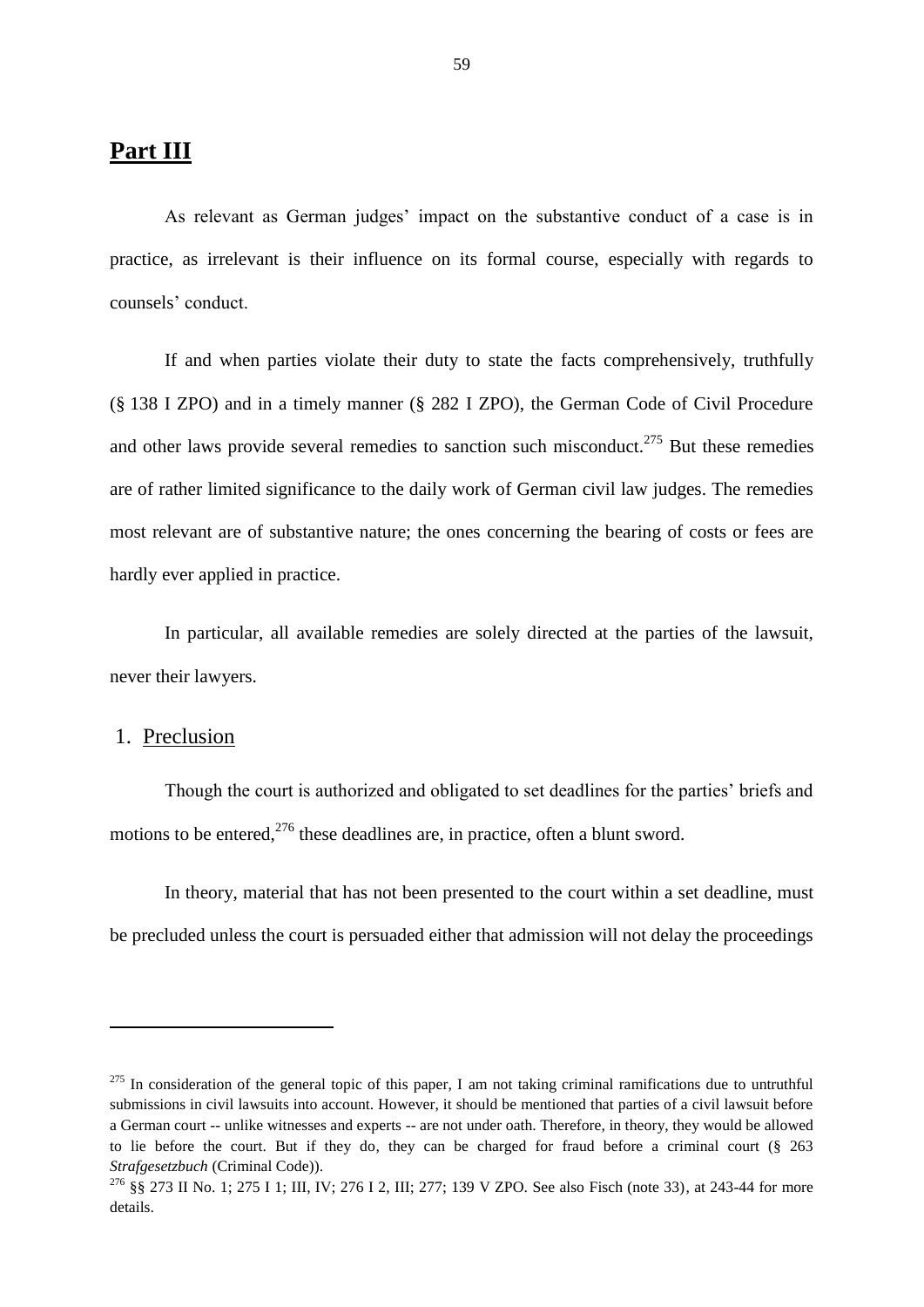or that the party's delay is adequately excused (§ 296 I ZPO).<sup>277</sup> Ordinary negligence or fault has been established as the standard for preclusion of material subject to a fixed deadline.<sup>278</sup> However, a violation of the parties' general duty to expedite proceedings (§ 282 ZPO) only entitles the court to preclude material, if its admission delayed proceedings and the tardiness was grossly negligent (§ 296 II ZPO).

But taking into account the constitutional right to be heard as well as the duty of care generally imposed on the court, especially by § 139 ZPO, the application of § 296 ZPO is actually quite cumbersome.

Since rules for preclusion are a direct limitation on the constitutional right to be heard,<sup>279</sup> every erroneous preclusion of relevant material presents a potential federal constitutional issue.<sup>280</sup> The *Bundesverfassungsgericht* (Federal Constitutional Court) has ruled that relevant material may only be precluded if the party had sufficient opportunity to comment on all relevant facts of the case and culpably did not use this opportunity, and if the party's negligent behavior was the only reason for the delay in the proceedings; otherwise the constitutional right to be heard is violated.<sup>281</sup> Due to the limitation of the constitutional right to be heard, the rules for preclusion are of exceptional character and have to be applied most conservatively.<sup>282</sup> So the court has to do everything in its power to avoid any delay before deciding to preclude any material. Furthermore, following § 139 ZPO, the court must first give notice to the respective party whose material it intends to preclude and the opportunity to

<sup>277</sup> *Id.* at 246.

<sup>&</sup>lt;sup>278</sup> Prütting (note 38), § 296 para. 133.

<sup>279</sup> *Id.*, § 296 para. 12.

<sup>280</sup> Fisch (note 33), at 251-52; BVerfG *Neue Juristische Wochenschrift* (NJW) 945, 946 (2000); BVerfG *Neue Juristische Wochenschrift* (NJW) 299 (1992); BVerfG *Neue Juristische Wochenschrift* (NJW) 2275, 2276 (1991); Huber (note 245), § 296 para. 39.

<sup>&</sup>lt;sup>281</sup> Prütting (note 38),  $\S$  296 para. 12.

<sup>282</sup> BVerfG *Neue Juristische Wochenschrift* (NJW) 945, 946 (2000).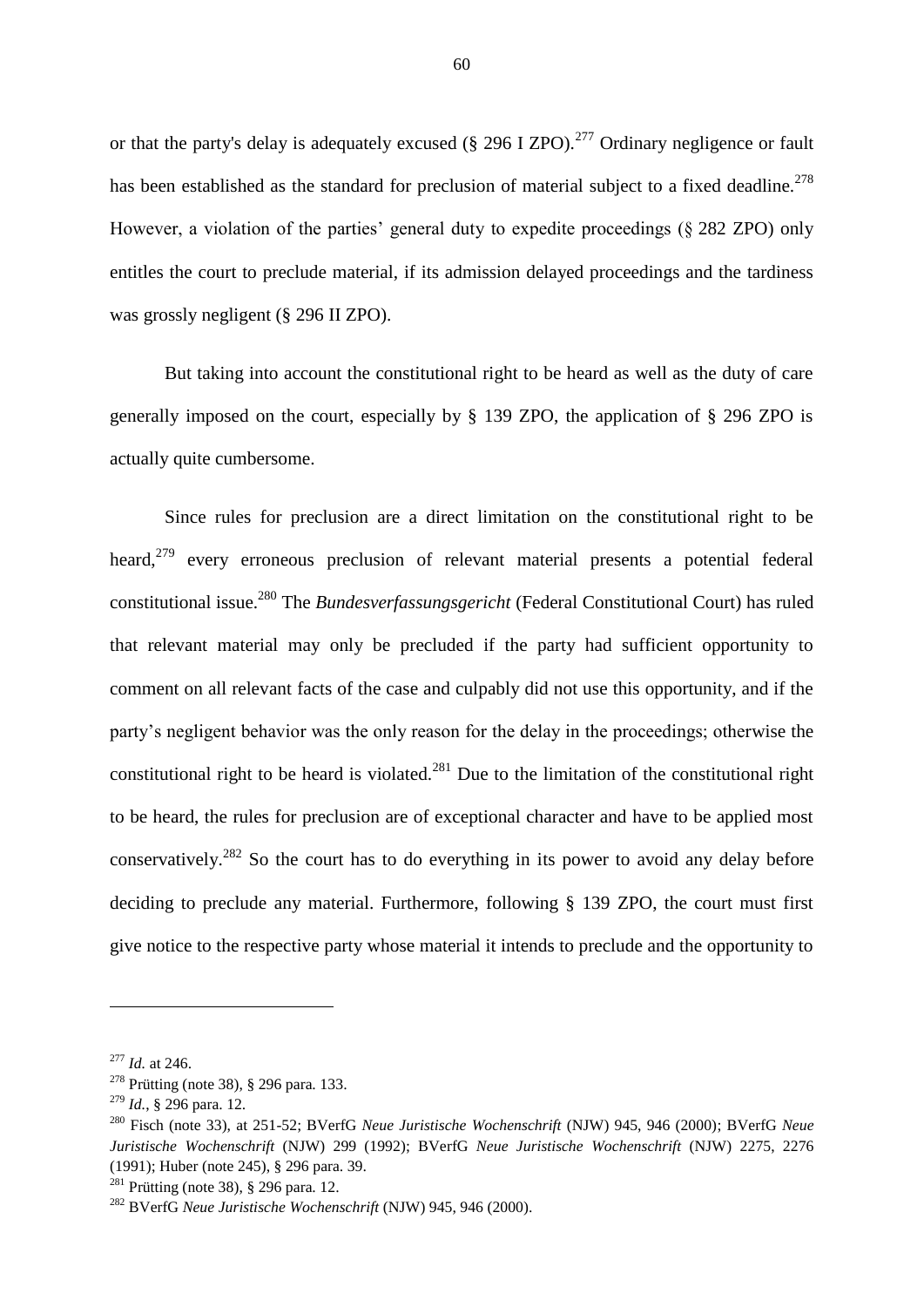respond to that.<sup>283</sup> Any violation of the court's duty of care and duty to facilitate proceedings as well as any formal defect in the setting or notification of deadlines will bar preclusion of late material.<sup>284</sup>

Finally, all this does not take into account that, in practice, most deadlines are and, due to the constitutional right to be heard, have to be extended regularly on request of the parties on grounds like schedule difficulties between party and counsel, temporary absence of counsel due to vacation or sickness or an overload of work on the part of the lawyer. Therefore, there are actually only very few cases in which parties' material is permissibly precluded under § 296 ZPO.

## 2. Costs or Fees

There are few exceptions to the abovementioned loser-pays-rule for allocating the costs of a civil lawsuit for violating the duty to state the facts comprehensively, truthfully (§ 138 I ZPO) and in a timely manner (§ 282 I ZPO).

§ 95 ZPO provides that parties shall bear the costs caused by their failure to attend a hearing or to meet a deadline, or by a hearing to be deferred or a deadline to be extended due to their negligence.<sup>285</sup> However, due to the abovementioned general cost structure, such separable costs can hardly ever be determined and are, therefore, in practice, virtually never allocated pursuant § 95 ZPO.<sup>286</sup> For similar reasons, § 96 ZPO is of barely more practical significance. Under § 96 ZPO, costs of means of challenge or defense brought to no avail may

<sup>283</sup> Huber (note 245), § 296 para. 35.

<sup>284</sup> Fisch (note 33), at 250; Prütting (note 38), § 296 para. 15; BVerfG *Neue Juristische Wochenschrift* (NJW) 945, 946 (2000).

<sup>285</sup> Mallory Völker, *"Wider die Präklusion im Familienverfahren – Ein Plädoyer für § 34 GKG"*, *Das Juristische Büro* (JurBüro) 567, 568 (2001) [§ 38 GKG used to be § 34 GKG].

<sup>286</sup> Andreas Schulz, in *Münchener Kommentar zur ZPO*, 4th ed. (2013), § 95 para. 1; Rolf Lackmann, in *Musielak/Voit, ZPO*, 12th ed. (2015), § 95 para. 1; Völker (note 285), at 568*n*28.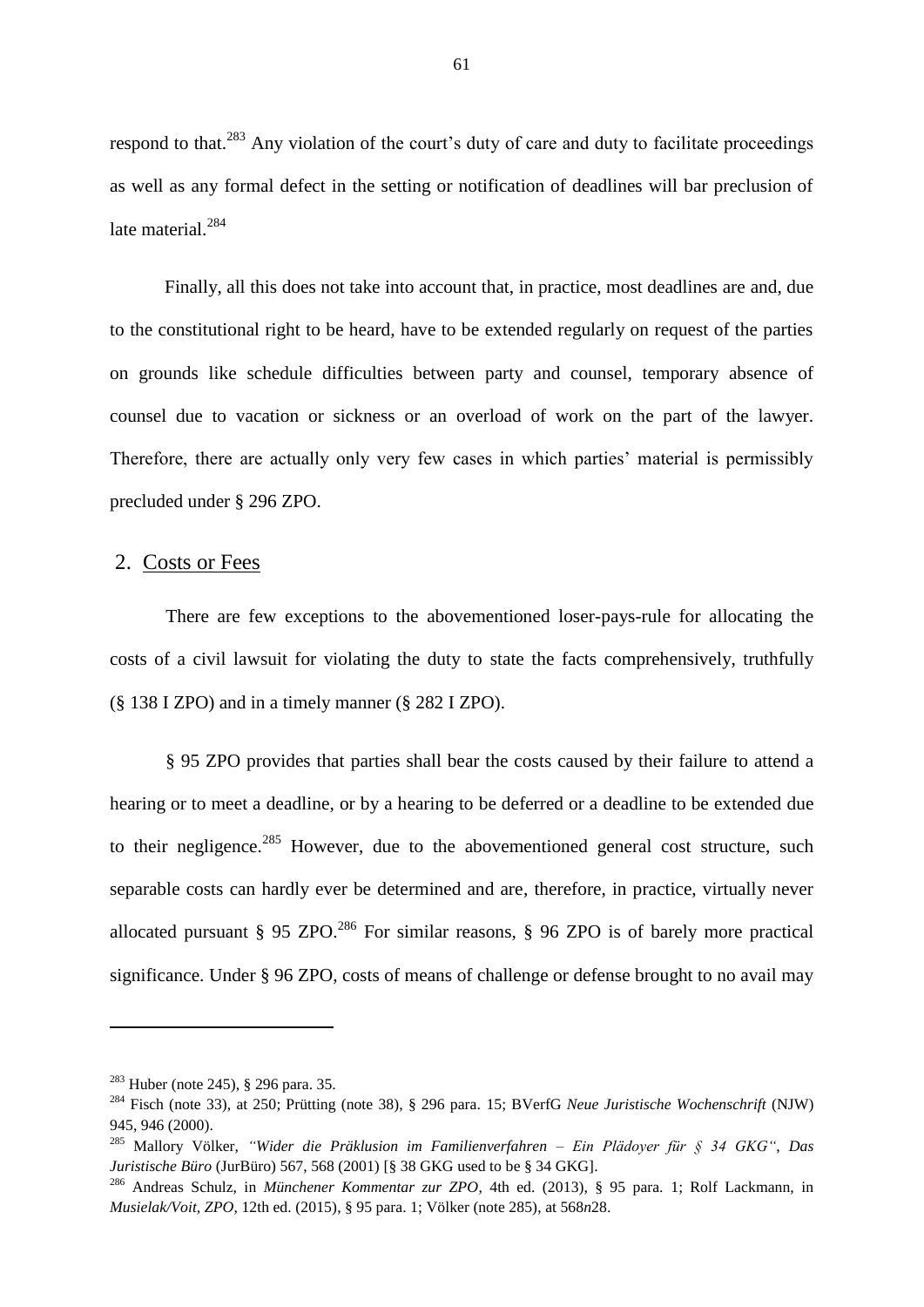be imposed on the pleading party, even if she has prevailed on the merits of the case. But, again, for a decision under § 96 ZPO judges have to be able to specify the costs caused by the specific means of challenge or defense and these costs must not already be borne by that party due to the general rules. $^{287}$ 

Historically,  $\S 278$  II ZPO, in the version effective until 1977,<sup>288</sup> provided for the court to allocate the entire costs of the lawsuit or at least part of them to a party for presenting any means of challenge or defense belatedly, even though it could have presented its material at an earlier time, and thereby delaying the proceedings. Such a provision, giving the court the opportunity to allocate a share of the overall costs to a party violating its duty to state the facts comprehensively, truthfully and in a timely manner, does no longer exist in the German Code of Civil Procedure.

Under current law, however, judges can impose a particular additional fee on either party, if, due to their fault or their lawyer's fault, a hearing had to be deferred, an additional hearing became necessary or the proceedings were delayed due to the tardy presentation of means of challenge or defense, that could have been entered at an earlier time (§ 38 GKG)<sup>289</sup>.<sup>290</sup> The amount of this so called *Verzögerungsgebühr* (retardation fee) is determined by the court, but is, in principle, also based on the general court fees and thereby also depends

 $287$  Lackmann (note 286), § 96 para. 2, 3.

<sup>288</sup> *Das Gericht hat, wenn durch das nachträgliche Vorbringen eines Angriffs- oder Verteidigungsmittels die Erledigung des Rechtsstreits verzögert wird, der obsiegenden Partei, die nach freier richterlicher Überzeugung imstande war, das Angriffs- oder Verteidigungsmittel zeitiger geltend zu machen, die Prozesskosten ganz oder teilweise aufzuerlegen*. Altered by the *Gesetz zur Vereinfachung und Beschleunigung gerichtlicher Verfahren* (BGBl. I 1976, Nr. 141, S. 3281 ff).

<sup>289</sup> *Gerichtskostengesetz* (GKG -- Court Fees Act).

<sup>290</sup> Paul Trenkle, in *Oestreich/Hellstab/Trenkle, Kommentar zum GKG und FamGKG*, (2015), § 38 para. 5; Lackmann (note 286), § 95 para. 4; Völker (note 285), at 568; Dr. Peter Jürgen Schmidt, *"Verzögerungsgebühr – Verhängung durch Urteilsausspruch und ohne vorherige Anhörung des Betroffenen"*, *Monatsschrift für Deutsches Recht* (MDR) 308, 310 (2006) [§ 38 GKG used to be § 34 GKG].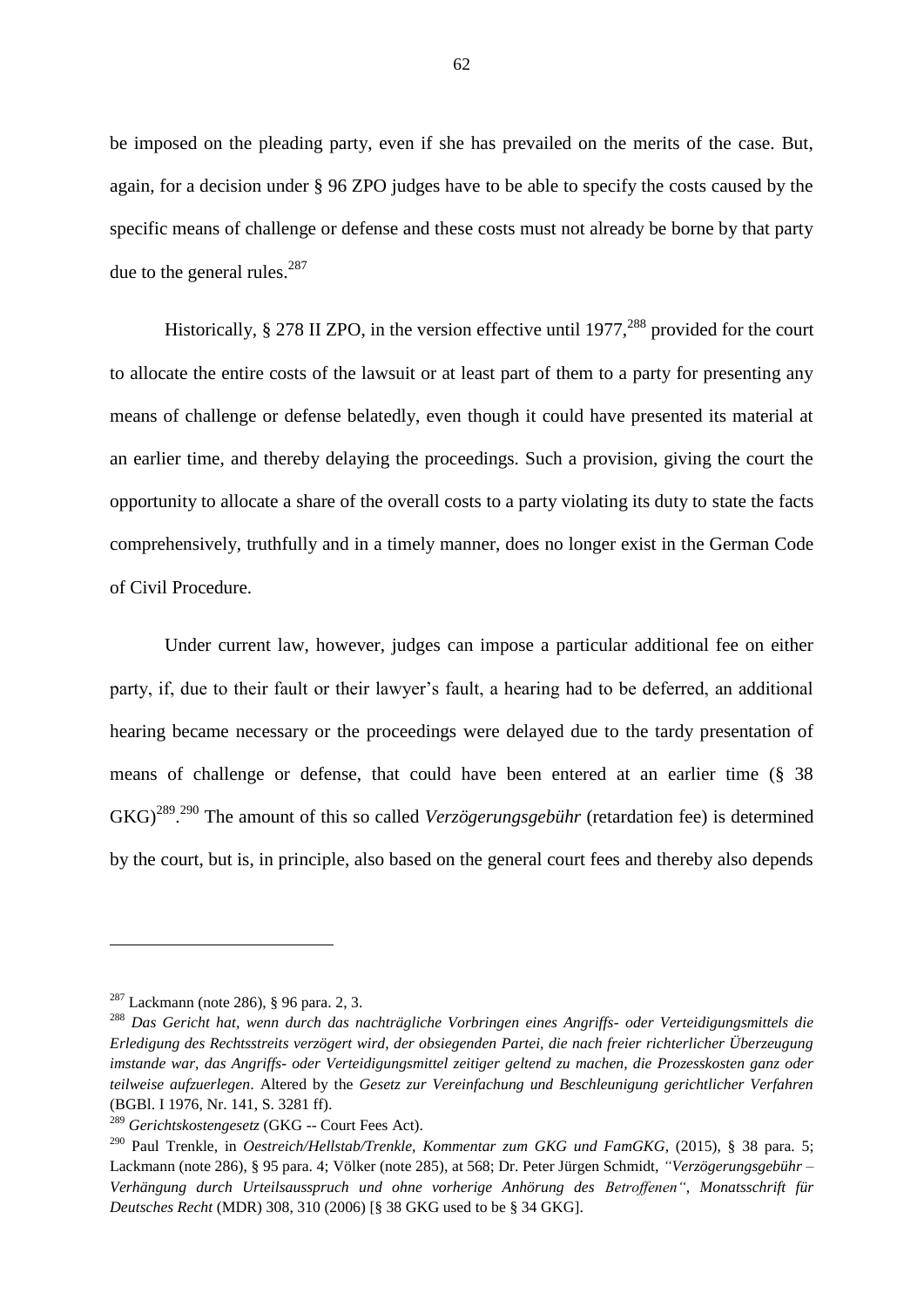on the amount in dispute.<sup>291</sup> The fee has to be paid to the court and not to the opposing party.<sup>292</sup>

The retardation fee is a true sanction and supposed to penalize culpable conduct contrary to the procedural rules.<sup>293</sup> The fee can, therefore, not be imposed, if a party's conduct, though actually delaying proceedings, stays within the rules of procedure.<sup>294</sup> Furthermore, the party's conduct alone must have caused the delay.<sup>295</sup> If the delay is in any way also caused by the court, e.g. by not giving the proper notice under § 139 ZPO in due time, the retardation fee must not be imposed due to its character as a punitive measure.<sup>296</sup> Rather, the court is obliged to exploit all options suitable to prevent the delay caused by the tardy submissions.<sup>297</sup> And, naturally, it has to give notice to the respective party and the opportunity to respond first (§ 139 ZPO) before imposing the retardation fee, to ensure the party's right to be heard.<sup>298</sup>

<sup>291</sup> Dr. Dr. Peter Hartmann, *Kostengesetze*, 45th ed. (2015), § 38 para. 26, 27; Trenkle (note 290), § 38 para. 19, 20.

<sup>292</sup> Prof. Dr. Walter Zimmermann, in *Binz/Dörndorfer/Petzold/Zimmermann, GKG*, 3rd ed. (2014), § 38 para. 1.

<sup>293</sup> OLG Hamm *Zeitschrift für Familienrecht* (FamRZ) 1192 (2003); OLG Naumburg OLG-NL 91 (2003); OLG Düsseldorf, *Neue Juristische Wochenschrift Rechtsprechungs-Report* (NJW-RR) 859, 860 (1999); Zimmermann (note 292), § 38 para. 1, 5; Trenkle (note 290), § 38 para. 1.

<sup>294</sup> OLG Hamm *Zeitschrift für Familienrecht* (FamRZ) 1192 (2003); OLG Düsseldorf *Neue Juristische Wochenschrift Rechtsprechungs-Report* (NJW-RR) 1348 (1996); Völker (note 285), at 573; Schmidt (note 290), at 310-11.

<sup>&</sup>lt;sup>295</sup> Völker (note 285), at 571; Schmidt (note 290), at 311.

<sup>296</sup> OLG Düsseldorf *Neue Juristische Wochenschrift Rechtsprechungs-Report* (NJW-RR) 859, 860 (1999); Zimmermann (note 292), § 38 para. 7; Völker (note 285), at 571; Heiner Beckmann, *"Verzögerungsgebühr gemäß § 34 GKG nach Einspruch gegen ein Versäumnisurteil"*, *Monatsschrift für Deutsches Recht* (MDR) 430, 432 (2004) [§ 38 GKG used to be § 34 GKG]; Schmidt (note 290), at 310.

<sup>297</sup> OLG München *Neue Juristische Wochenschrift Rechtsprechungs-Report* (NJW-RR) 71, 72 (2001); OLG Düsseldorf *Neue Juristische Wochenschrift Rechtsprechungs-Report* (NJW-RR) 859, 860 (1999); Zimmermann (note 292), § 38 para. 13; Hartmann (note 291), § 38 para. 18; Trenkle (note 290), § 38 para. 17; Schmidt (note 290), at 311.

See for examples: Zimmermann (note 292), § 38 para. 10; Hartmann (note 291), § 38 para. 11, 17 and Schmidt (note 290), at 311.

<sup>&</sup>lt;sup>298</sup> Schmidt (note 290), at 309; Völker (note 285), at 573; Zimmermann (note 292), § 38 para. 12; Hartmann (note 291), § 38 para. 21; Trenkle (note 290), § 38 para. 24.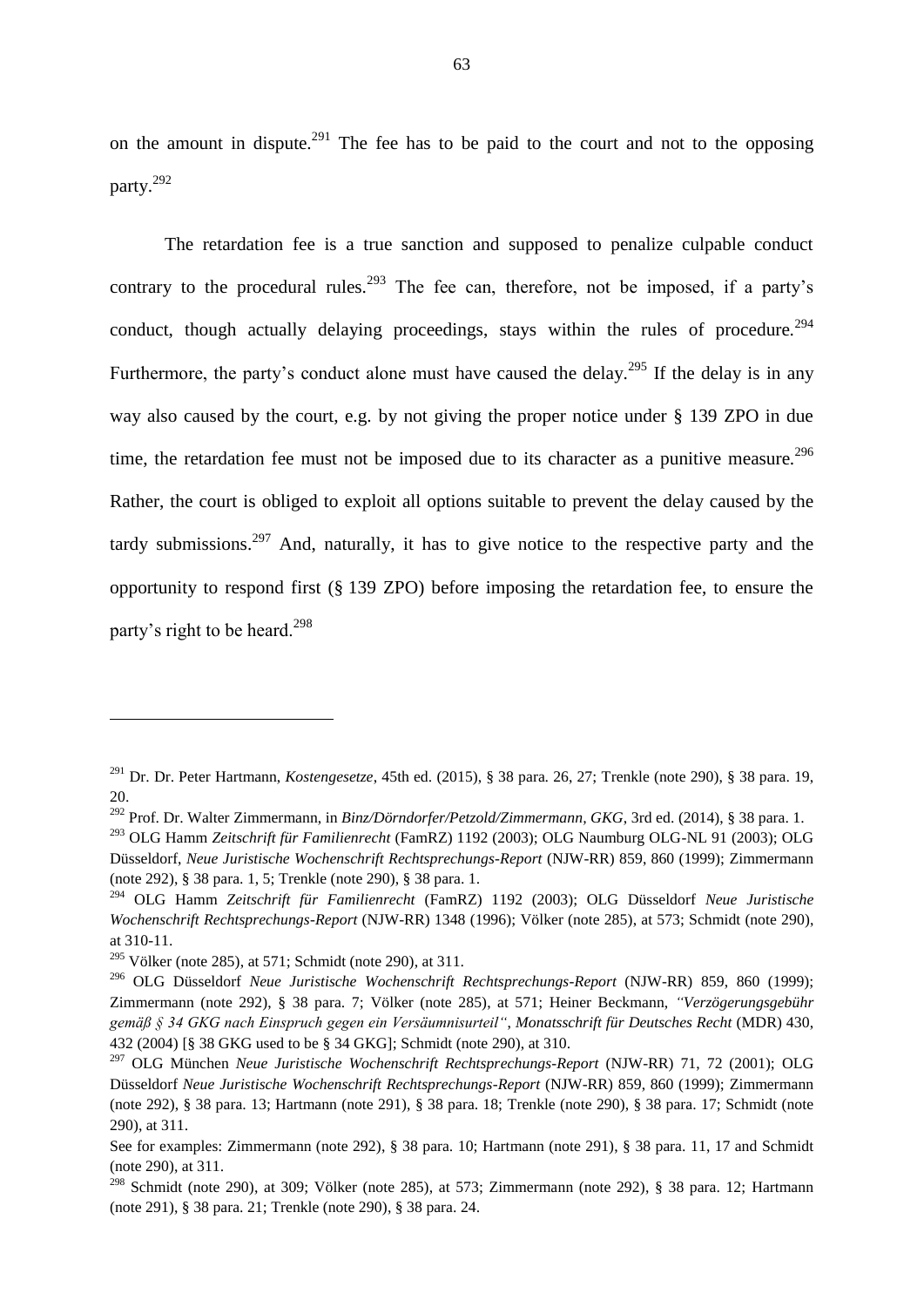Yet,  $\S$  38 GKG has virtually no relevance in the actual work of German judges.<sup>299</sup> Most judges have never applied this rule,  $300$  maybe because the requirements for its application seem too difficult to fulfill, taking the court's prior obligations into account, <sup>301</sup> maybe because it seems to be actually widely unknown.<sup>302</sup>

## 3. Lawyers' Misconduct

As initially stated the abovementioned rules concerning the allocation of specific costs or retardation fees caused by one side's procedural misconduct are all directed at the parties, not their lawyers. Though § 38 S. 3 GKG explicitly provides that any fault of the attorney is equivalent to a fault of the party, $303$  the retardation fee can by no means be imposed on the lawyer.<sup>304</sup> If parties feel to have been misrepresented by their counsel and therefore have to pay a retardation fee or have to bear specific costs under §§ 95, 96 ZPO, they will have to claim restitution by their lawyer outside of the proceedings.<sup>305</sup>

In German procedural law, there is no rule that allows judges to impose any kind of punitive fee on counsel.<sup>306</sup> The court has no immediate power to allocate any costs at or reprimand a lawyer within the respective lawsuit for any kind of procedural misconduct. Even §§ 177, 178 GVG, which enable judges to take measures like arrests or fines for contempt of court or to maintain the necessary order in the courtroom, do not apply to lawyers involved in

<sup>299</sup> *Id.*, § 38 para. 6; Hartmann (note 291), § 38 para. 2.

<sup>300</sup> Zimmermann (note 292), § 38 para. 20; Lackmann (note 286), § 95 para. 4; Kurt Herget, in *Zöller, Zivilprozessordnung*, 31st ed. (2016), § 95 para. 5; Schmidt (note 290), at 312.

 $301$  Völker (note 285), at 569.

<sup>302</sup> Beckmann (note 296), at 430; Völker (note 285), at 569.

<sup>303</sup> Beckmann (note 296), at 431.

<sup>304</sup> Zimmermann (note 292), § 38 para. 16; Trenkle (note 290), § 38 para. 8; Völker (note 285), at 572.

<sup>305</sup> *Id.* at 572; Beckmann (note 296), at 431.

<sup>306</sup> Zimmermann (note 292), § 38 para. 16.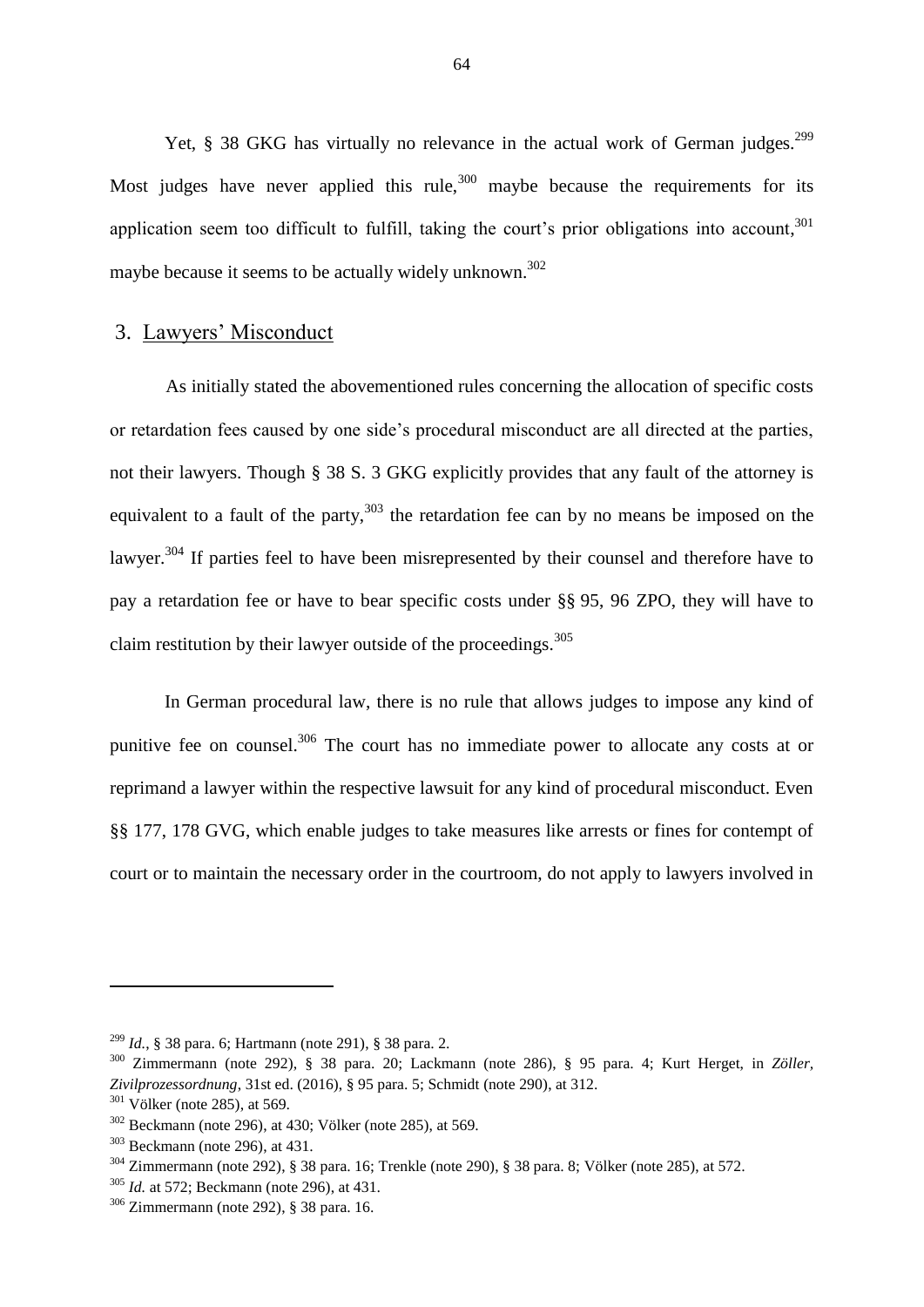the given civil lawsuit,  $307$  since they are regarded as an independent, though equally ranking *Organ der Rechtspflege* (institution of the judicature, officer of the court).<sup>308</sup> The provision that allowed judges to also fine a lawyer for contempt of court  $(\S$  180 GVG)<sup>309</sup> was invalidated in 1921<sup>310</sup> without replacement.<sup>311</sup> The same goes for § 102 ZPO<sup>312</sup> that used to provide for punitive fees for lawyers for grossly negligent procedural misconduct; it was eliminated in  $1964$ <sup>313</sup>

A possibility to impose civil sanctions on attorneys or law firms as, for example, provided in Rule 11 of the Federal Rules of Civil Procedure does not exist in German law of civil procedure. Judges also have no discretion whatsoever to impose any other sanctions that are not specifically provided by law.

## 4. Time and Page Limits

Last but not least, for the sake of completeness, I want to note that time limits during hearings as well as page limits for written statements are entirely unknown to the German law

<sup>307</sup> Prof. Dr. Walter Zimmermann, in *Münchener Kommentar zur ZPO*, 4th ed. (2013), § 177 GVG para. 3, § 178 GVG para. 2.

<sup>308</sup> OLG Hamm *Juristen Zeitung* (JZ) 205 (2004); Zimmermann (note 307), § 177 GVG para. 3.

 $309$  § 180 GVG

*Das Gericht kann gegen einen bei der Verhandlung beteiligten Rechtsanwalt oder Verteidiger, der sich in der Sitzung einer Ungebühr schuldig macht, vorbehaltlich der strafgerichtlichen oder disziplinaren Verfolgung, einer Ordnungsstrafe bis zu einhundert Mark festsetzen* (Aside from criminal or disciplinary proceedings, the court may impose an administrative penalty of up to 100 Marks on an attorney or defense lawyer involved in the trial for contempt of court).

<sup>310</sup> *Art. I Nr. 10 des Gesetzes zur Entlastung der Gerichte v. 11.03.1921* (*Reichsgesetzblatt* (RGBl.) 1921, Nr. 29, S. 229 ff.).

<sup>311</sup> OLG Köln *Neue Juristische Wochenschrift* (NJW) 307 (1968).

<sup>312</sup> § 102 ZPO *Prozessstrafe für Verschulden* (Procedural Penalty for fault)

*Urkundsbeamte der Geschäftsstelle, gesetzliche Vertreter, Rechtsanwälte und andere Bevollmächtigte sowie Gerichtsvollzieher können durch das Prozessgericht auch von Amts wegen zur Tragung der Kosten verurteilt werden, die sie durch grobes Verschulden veranlasst haben* (The trial court can, on its own motion, sentence clerks of the court, statutory agents, lawyers and other representatives as well as marshals to bear costs caused by their gross negligence).

<sup>313</sup> *Gesetz zur Änderung von Wertgrenzen und Kostenvorschriften in der Zivilgerichtsbarkeit vom 27.11.1964* (BGBl. I 1964, Nr. 60, S. 933); Völker (note 285), at 572.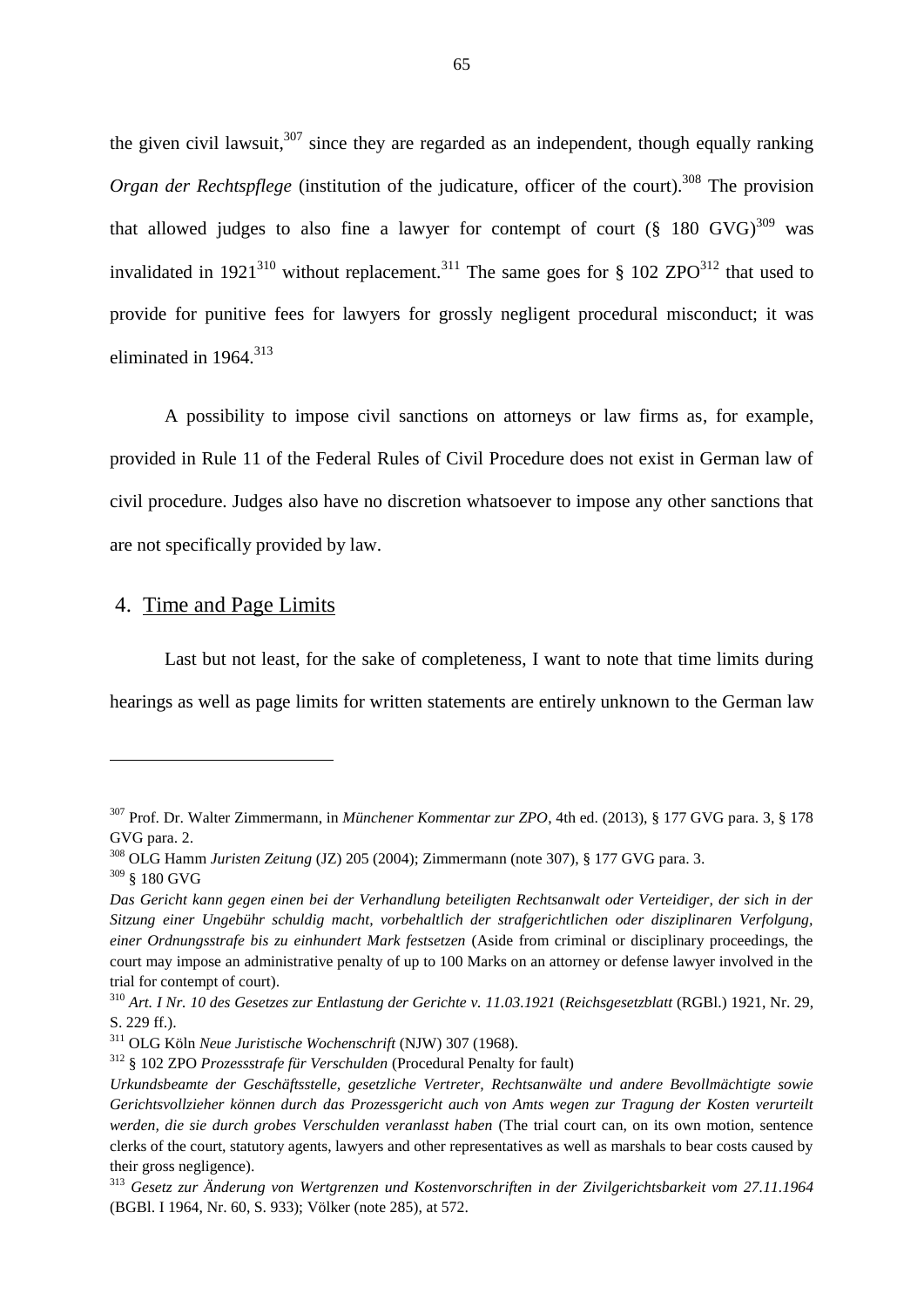of civil procedure. With regard to the often-cited, afore explained constitutional right to be heard and its outstanding impact on the German Code of Civil Procedure as well as its practical application, such regulations or restrictions are thoroughly unimaginable for German civil judges. However, looking from an outsider's point of view, I have to admit that these measures do sometimes seem appealing.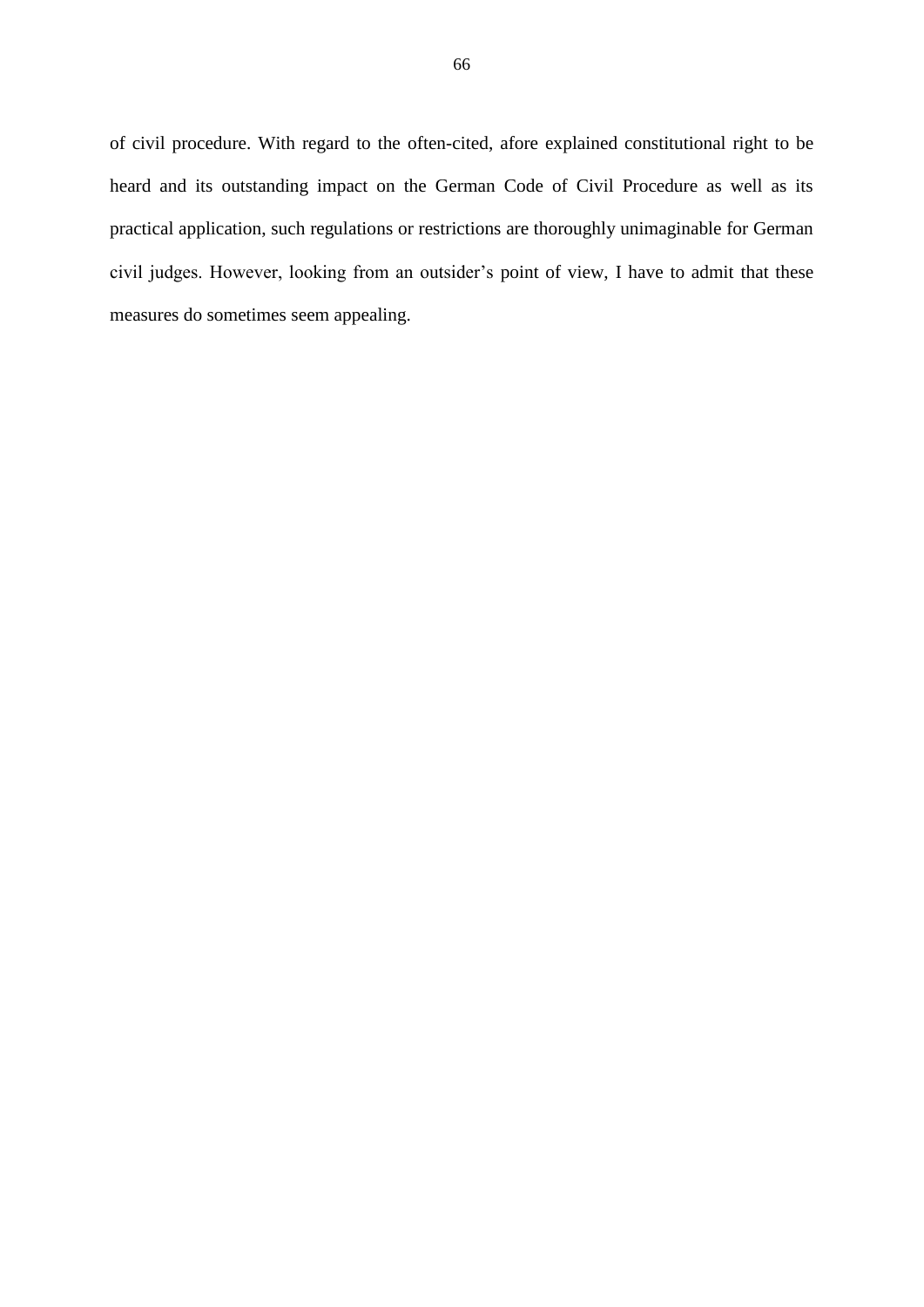# **Conclusion**

Both American and German civil courts aim to provide a system to resolve private disputes in an overall effective, cost saving, trustworthy and equitable manner. Yet, the ways both systems go about this goal could hardly be any more different.

Certainly, the most obvious and manifest difference between both systems is the role of the judge, with a German judge "operat(ing) the judicial machinery of his system"<sup>314</sup> like "the paterfamilias".<sup>315</sup> Though, as I have explained earlier, the German system is not "inquisitorial", as some describe it, civil judges undeniably play a by far more active role in civil proceedings than their American counterparts. Aside from the fact that the decision of the lawsuit always lies with them, they have to determine the necessary facts of the case and means of proof, act as examiner-in-chiefs during the taking of the evidence and, last but not least, have a broad duty of care as to the substantive conduct of the case with their obligation to give notices and advice.

Due to the fundamental differences of the American and the German Rules of Civil Procedure, it is, no doubt, interesting to compare both systems' approaches and maybe even assess which one might be better. Some American jurists, for example, seem to look enviously at German judges' entitlement to actively take part in the determination of the necessary facts of the case. John H. Langbein has started a lively discussion on a possible advantage of the German system over the American one in  $1985$ <sup>316</sup> Many arguments exchanged in this debate appear compelling, when looking at the provisions of the German

 $\overline{a}$ 

 $314$  Gross (note 9), at 752.

<sup>315</sup> Kaplan, et al., *Civil Procedure II* (note 99), at 1472.

<sup>316</sup> Langbein, *German Advantage* (note 1), at 823.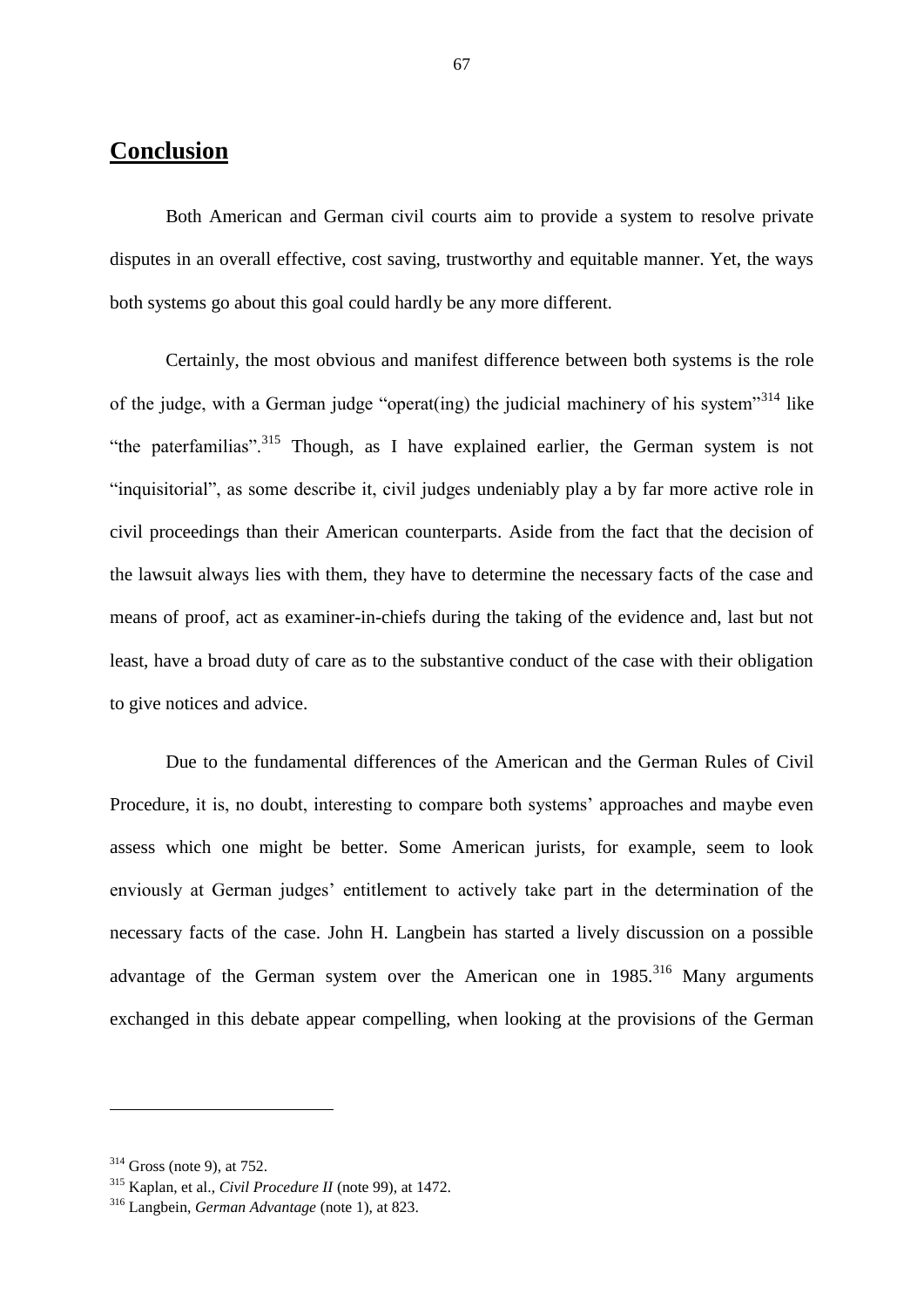Rules of Civil Procedure. But, as shown in this paper, there are some aspects that could give reasons to reconsider several of them.

For example, with the comprehensive reform of the German rules of civil procedure in 2002 the legislator has considerably strengthened the impact and the accountability of the first instance courts for the outcome of a civil lawsuit by restricting the first appellate level from a review de novo to a review for error to condense and expedite proceedings.<sup>317</sup> This is even more remarkable when taking into consideration that most first instance civil cases before German courts are decided by single judges; a rule that has also been further expanded in the abovementioned reform to save resources of the judiciary.<sup>318</sup> So the assumption that the entire proof process is so economical and speedy at the trial court level that the German system could afford a review de novo on appeal<sup>319</sup> does not hold up any longer. Also, the idea that the system of appellate review has been designed to deter and correct abuse of the undeniable power of German judges $320$  might need to be reconsidered.

Moreover, as shown in detail in Part II of this paper, the law imposes a broad obligation on judges to give extensive notices and advice to the parties at all stages of the proceedings. The current practical application of § 139 ZPO, the most prominent provision concerning the courts' *Hinweispflicht*, has judges 'walk a very thin line' and sometimes even goes so far that some have started to raise the question as to who does the lawyers' work.<sup>321</sup> This, again, might shed a different light on the efficiency of civil proceedings or the assessment of the predictability of judges' behavior as well as the outcome of civil lawsuits. In the end, one could even begin to ask, if and when the actual use of § 139 ZPO and the

<sup>317</sup> BT-Drs. 14/4722 S. 1, 94.

<sup>318</sup> See *supra* Part I 2. a); BT-Drs. 14/4722 S. 1.

<sup>319</sup> Langbein, *German Advantage* (note 1), at 857; Reitz (note 30), at 989; Halberstam (note 13), at 42.

<sup>320</sup> Langbein, *German Advantage* (note 1), at 857.

<sup>321</sup> Bohlander, *German Advantage Revisited* (note 29), at 34; Bohlander, *Störfaktor* (note 250), at 1093.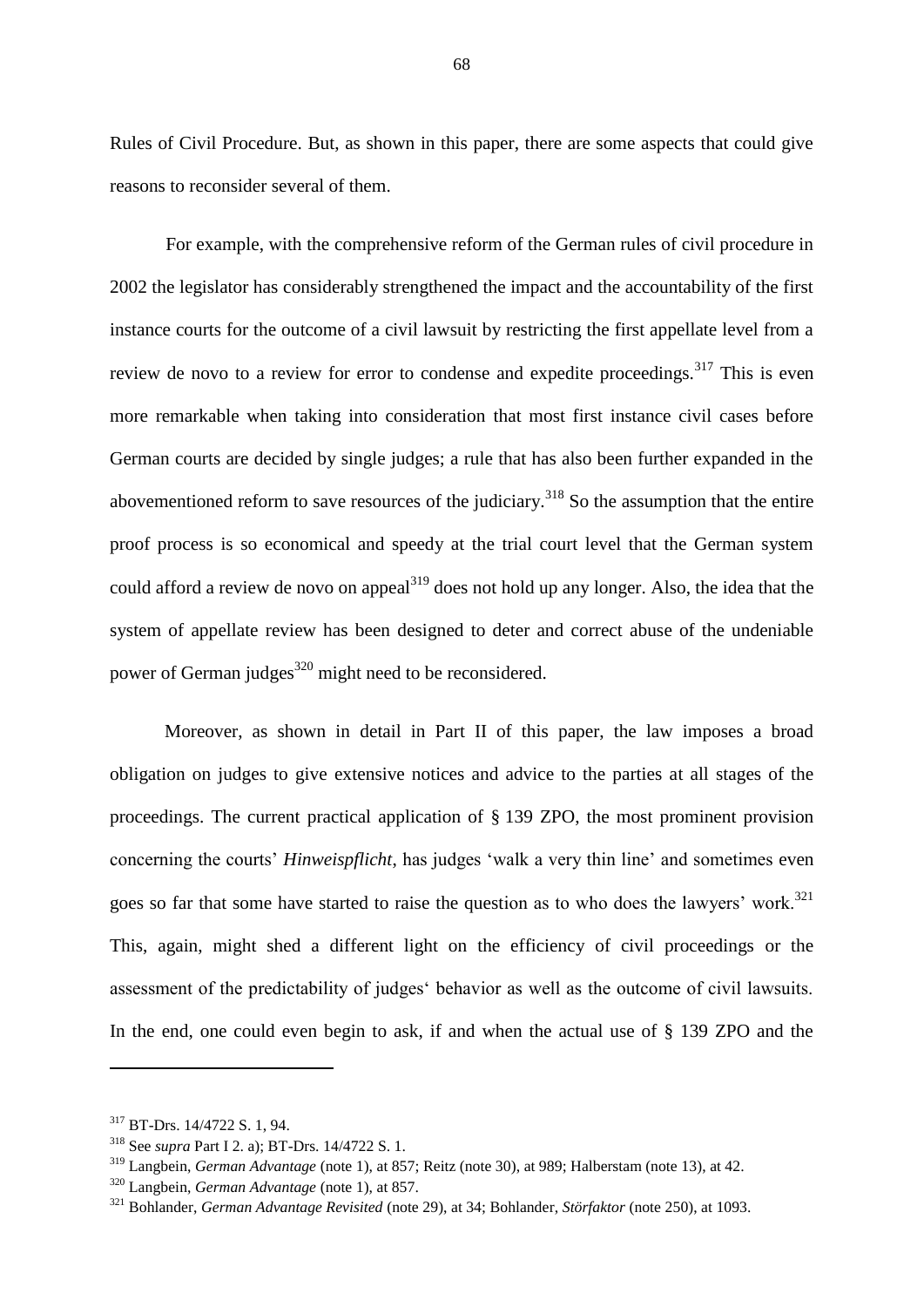broad impact and accountability of single judges for the entire case might have an effect on the quality of civil courts' decisions, again taking into account the restriction of the appellate review.

These examples show that several of the arguments exchanged in the discussion on the supposed virtues and vices of the German Rules of Civil Procedure compared to the American system of civil procedure can be challenged due to changes in the law as well as developments in the legal practice as to how certain provisions are to be applied.

Additionally, using § 139 ZPO as an example, Part II of this paper reveals that a comparison of both systems on a mere technical level by just taking into account the individual laws and the legislator's intent -- though seeming quite clear and straightforward - easily falls short. The wording of § 139 ZPO as well as the legislator's intent when enacting it clearly aim at concentrating and expediting proceedings and ensuring a fair trial for all parties without restricting the *Beibringungsgrundsatz* (principle of party presentation) or impairing the impartiality of the court. However, the practical use of the *Hinweispflicht* -- as explained in detail -- raises doubts as to the efficiency and reasonableness of § 139 ZPO.

The significance and indispensability of taking into consideration the actual everyday use of the law is also supported by criticism offered regarding both systems. As mentioned before, Chief Justice Burger described the American system of civil procedure in 1984 as being , too costly, too painful, too destructive, too inefficient for a truly civilized people".<sup>322</sup> Only recently a German civil lawyer similarly commented on civil trails in Germany as being

<sup>322</sup> Address, February 13, 1984, quoted in 52 U.S. Law Week 2471 (February 28, 1984), cited from Stiefel/Maxeiner (note 125), at 148.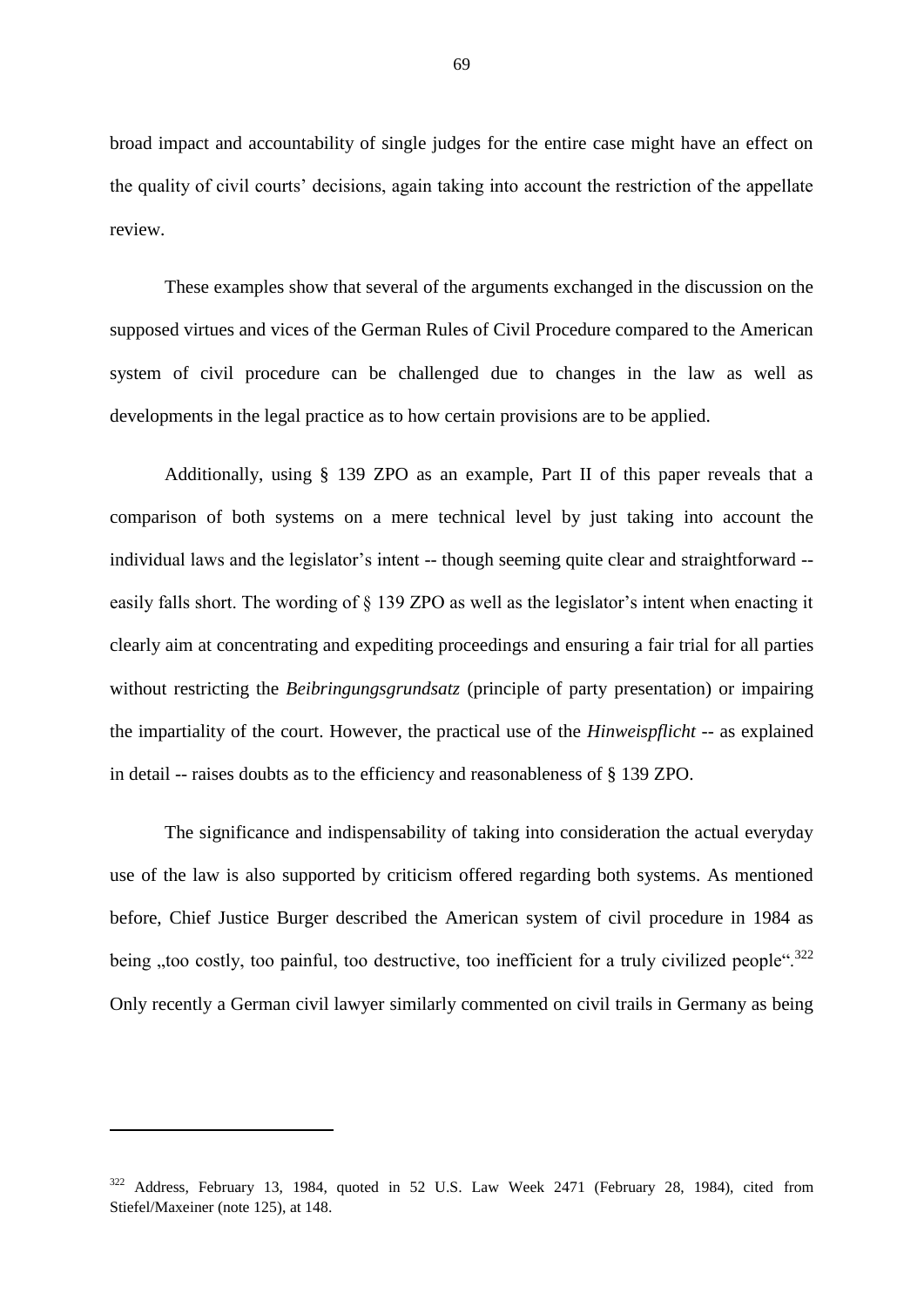"time killing, expensive and often the results could just as well be left to a game of dice." $323$ Those views, more than anything, make clear that an evaluation of any system's effectiveness, success or maybe even superiority over another should require a very close look not only at the letter of the law, but -- more than that -- a detailed appraisal of the application of it.

As a German judge, I only have an insight into the practical use of the German Code of Civil Procedure in German courtrooms. I, therefore, do not see myself in a position to legitimately determine whether the American law of civil procedure is superior to the German one or vice versa. I obviously see more of the actual problems with the practical application of the German law of civil procedure, since I do not have a comparably deep insight into the American counterpart. In view of what the American law requires and allows judges to do, I can certainly imagine that some rules of the American law of civil procedure -- like for example the option to reprimand lawyers or to set time- and page limits -- would also be beneficial to solve some common problems in German civil courts and may thus be superior. But without seeing and deeply understanding how these rules are actually applied and what benefits and detriments might result from that practice, I cannot judge on the virtues those rules actually might entail if applied in Germany.

After all, one will undoubtedly have to accept that there will never be "the best" rules of civil procedure, probably just rules of procedure that are capable of providing a certain optimum for a particular society in a particular historical era.  $324$  I am certain, though, that by taking a closer look at other countries, customs and laws one can broaden one's insight into how differently the common problems of judicial work can be approached and solved. The

 $\overline{a}$ 

<sup>323</sup> *Der Rechtsstreit (…) ist zeitraubend, teuer und das Ergebnis lässt sich häufig genauso gut würfeln.* Luc Weinmann, *"In den trägen Fängen der Justiz"*, Zeit Online, 4 February 2016 [\(http://www.zeit.de/gesellschaft/zeitgeschehen/2016-02/zivilrecht-reformen/komplettansicht\)](http://www.zeit.de/gesellschaft/zeitgeschehen/2016-02/zivilrecht-reformen/komplettansicht).

 $324$  Stürner (note 197), at 153.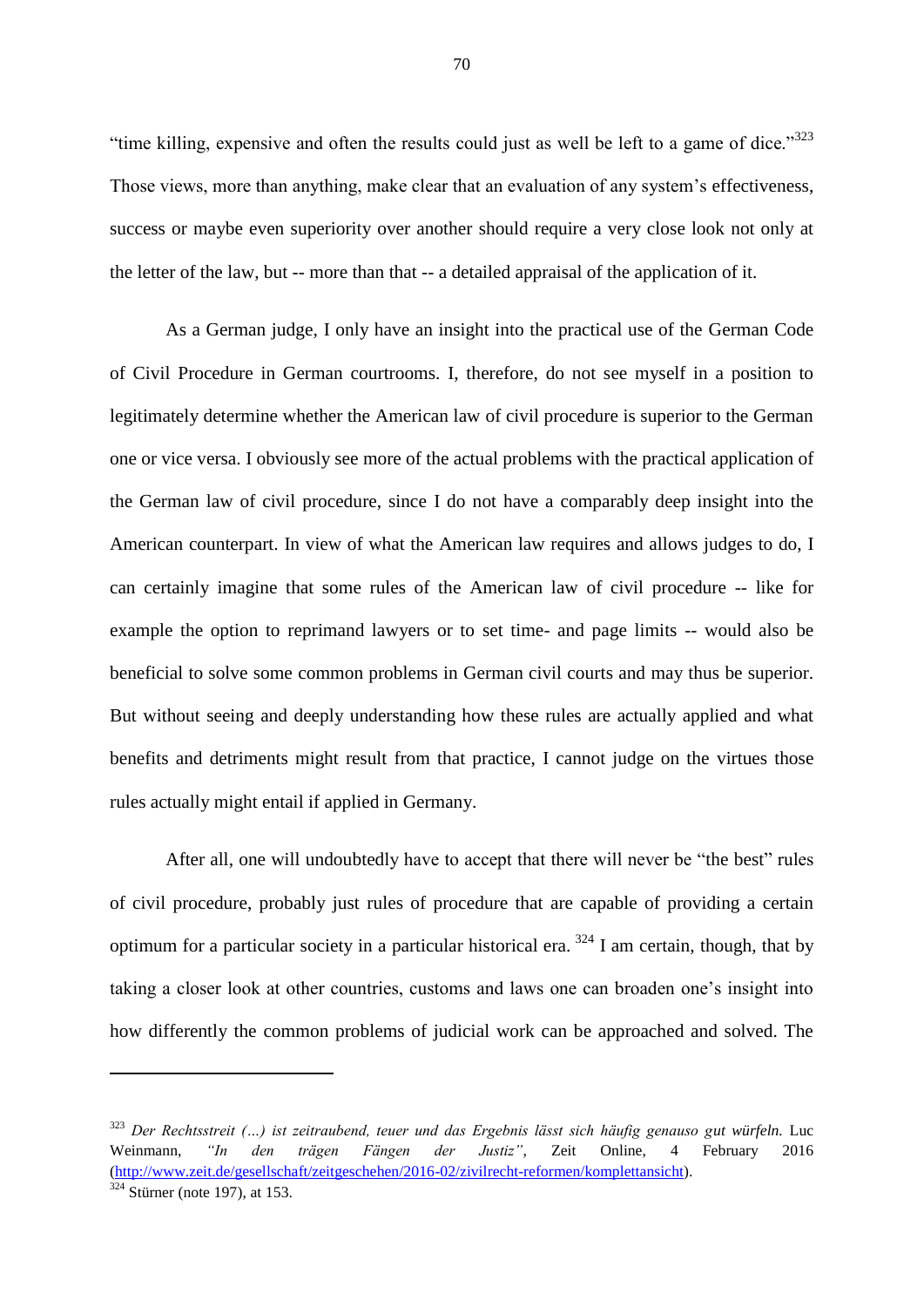full assessments and possible evaluation of alien rules of civil procedure, however, requires a deep insight far beyond the sheer letters of the law and the legislator's intent into the actual courtroom and the common, practical use of the law. Only then one can possibly understand if the system really lives up to the expectations, since theory and practice might actually look quite different.

So beware of judging a book just by its cover.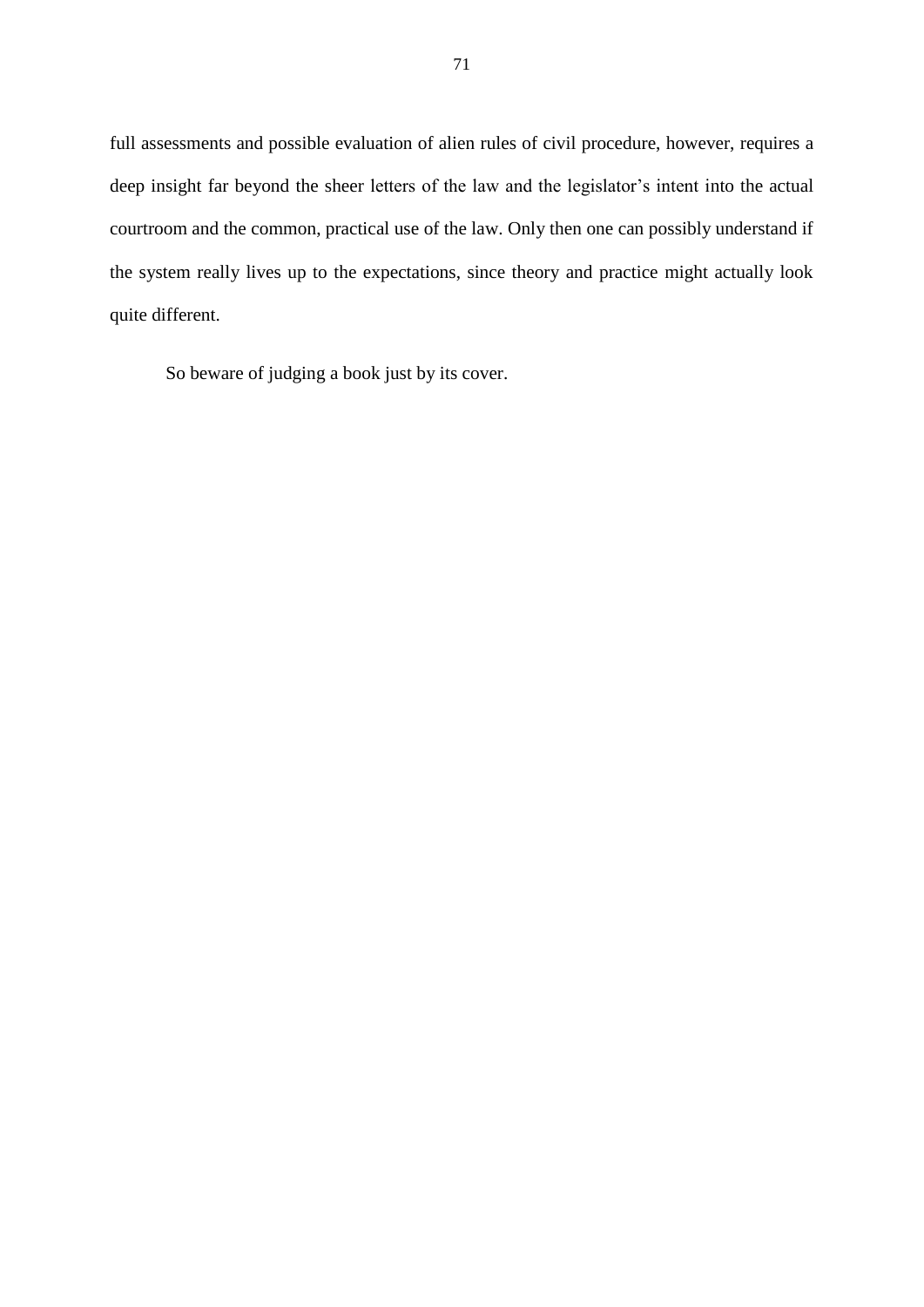## **Reading List**

- Allen, Ronald J.; Köck, Stefan; Riecherberg, Kurt; Rosen, D. Toby, *"The German Advantage In Civil Procedure: A Plea For More Details And Fewer Generalities In Comparative Scholarship"*, 82 Nw. U. L. Rev. 705,727 (1988)
- Prof. Dr. Arens, Peter, *"Zur Aufklärungspflicht der nicht beweisbelasteten Partei im Zivilprozess"*, *Zeitschrift für Zivilprozess* (ZZP) 1 (1983)
- Dr. Bacher, Klaus, in *Beck'scher Online-Kommentar ZPO*, 19th ed. (2015)
- Beckmann, Heiner, *"Verzögerungsgebühr gemäß § 34 GKG nach Einspruch gegen ein Versäumnisurteil"*, *Monatsschrift für Deutsches Recht* (MDR) 430 (2004)
- Bernstein, Herbert L., *"Whose Advantage After All?: A Comment on the Comparison of Civil Justice Systems"*, 21 U.C. Davis L. Rev. 587 (1987-1988)
- Dr. Birk, Hans-Jörg, *"Wer führt den Zivilprozess – der Anwalt oder der Richter", Neue Juristische Wochenschrift* (NJW) 1489 (1985)
- Dr. Bohlander, Michael, *"Der Richter als Störfaktor – Eine Polemik zu Egon Schneider, MDR 1996, 865 ff"*, MDR 1996, 1093
- Dr. Bohlander, Michael, *"The German Advantage Revisited: An Inside View Of German Civil Procedure In The Nineties"*, 13 Tul. Eur. & Civ. L.F. 25 (1998)
- Bryan, Bradley, *"Justice And Advantage In Civil Procedure: Langbein's Conception Of Comparative Law And Procedural Justice In Question"*, 11 Tulsa J. Comp. & Int'l L. 521 (2004)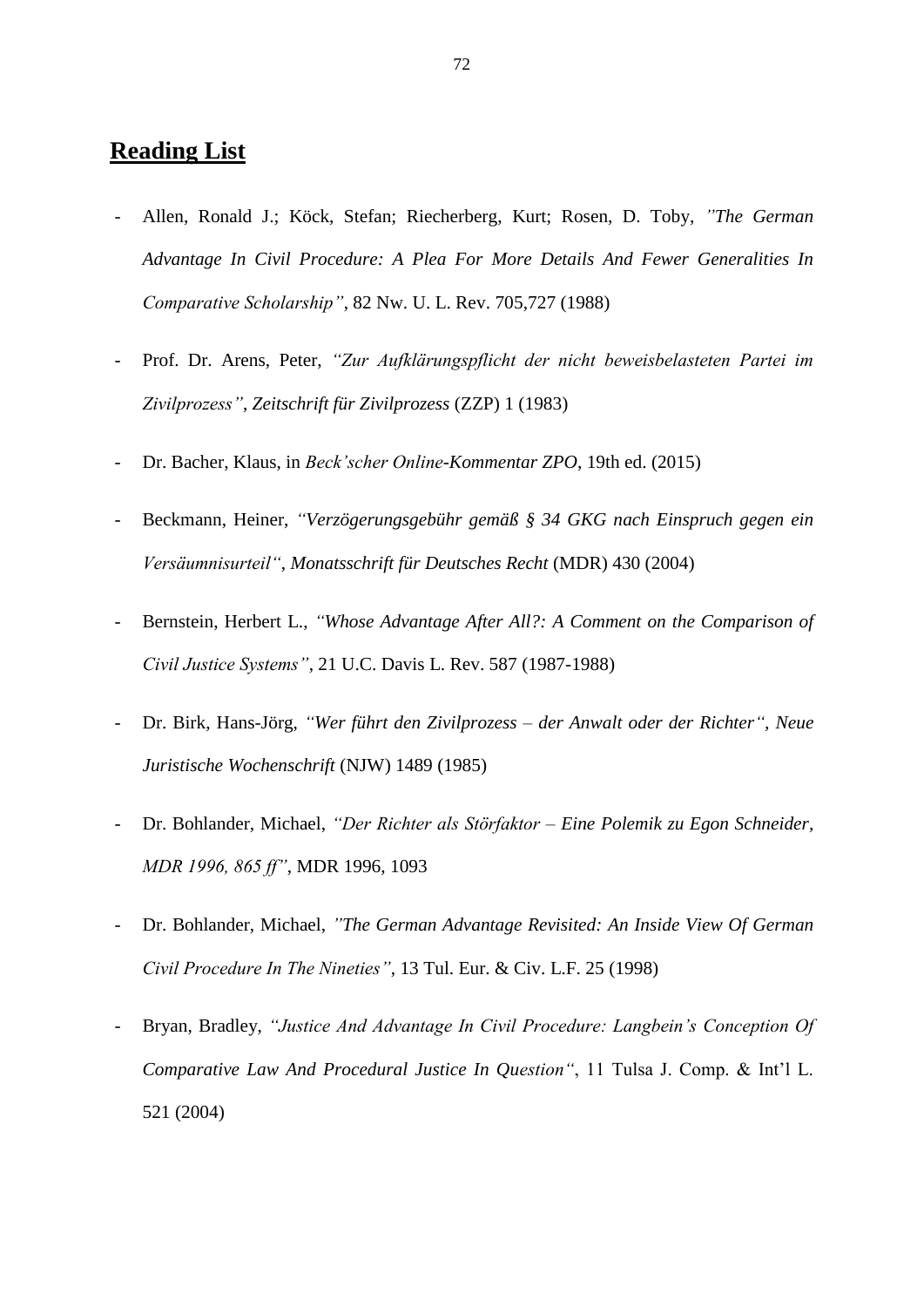- Chase, Oscar G., *"American "Exceptionalism" and Comparative Procedure"*, New York University School of Law, Public Law and Legal Theory Working Paper Series Research Paper No. 39 (2002), available at:

[http://papers.ssrn.com/sol3/papers.cfm?abstract\\_id=306759](http://papers.ssrn.com/sol3/papers.cfm?abstract_id=306759)

- Fisch, William B., *"Recent Developments in West German Civil Procedure"*, 6 Hastings Int'l & Comp. L. Rev. 221 (1982-1983)
- Dr. Gaier, Reinhard, *"Der moderne liberale Zivilprozess"*, *Neue Juristische Wochenschrift* (NJW) 2871, 2872 (2013)
- Dr. Gottschalk, Eckart, *"Der Zeuge N.N."*, *Neue Juristische Wochenschrift* (NJW) 2939 (2004)
- Gottwald, Peter, *"Civil Procedure Reform In Germany"*, 45 Am. J. Comp. L. 753 (1997)
- Dr. Greger, Reinhard, "*Richterliche Hinweispflicht im Anwaltsprozess"*, *Neue Juristische Wochenschrift* (NJW) 1182 (1987)
- Prof. Dr. Greger, Reinhold, in *Zöller, Zivilprozessordnung*, 31st ed. (2016)
- Gross, Samuel R., *"The American Advantage: The Value of Inefficient Litigation"* 85 Mich. L. Rev. 734 (1987)
- Halberstam, Michael, *"The American Advantage in Civil Procedure? An Autopsy of the Deutsche Telekom Litigation"*, Buffalo Legal Studies Research Paper Series, Paper No. 2015-021, to be published (available at: [http://ssrn.com/abstract=2576453\)](http://ssrn.com/abstract=2576453) (2015)
- Dr. Dr. Hartmann, Peter, *Kostengesetze*, 45th ed. (2015)
- Herget, Kurt, in *Zöller, Zivilprozessordnung*, 31st ed. (2016)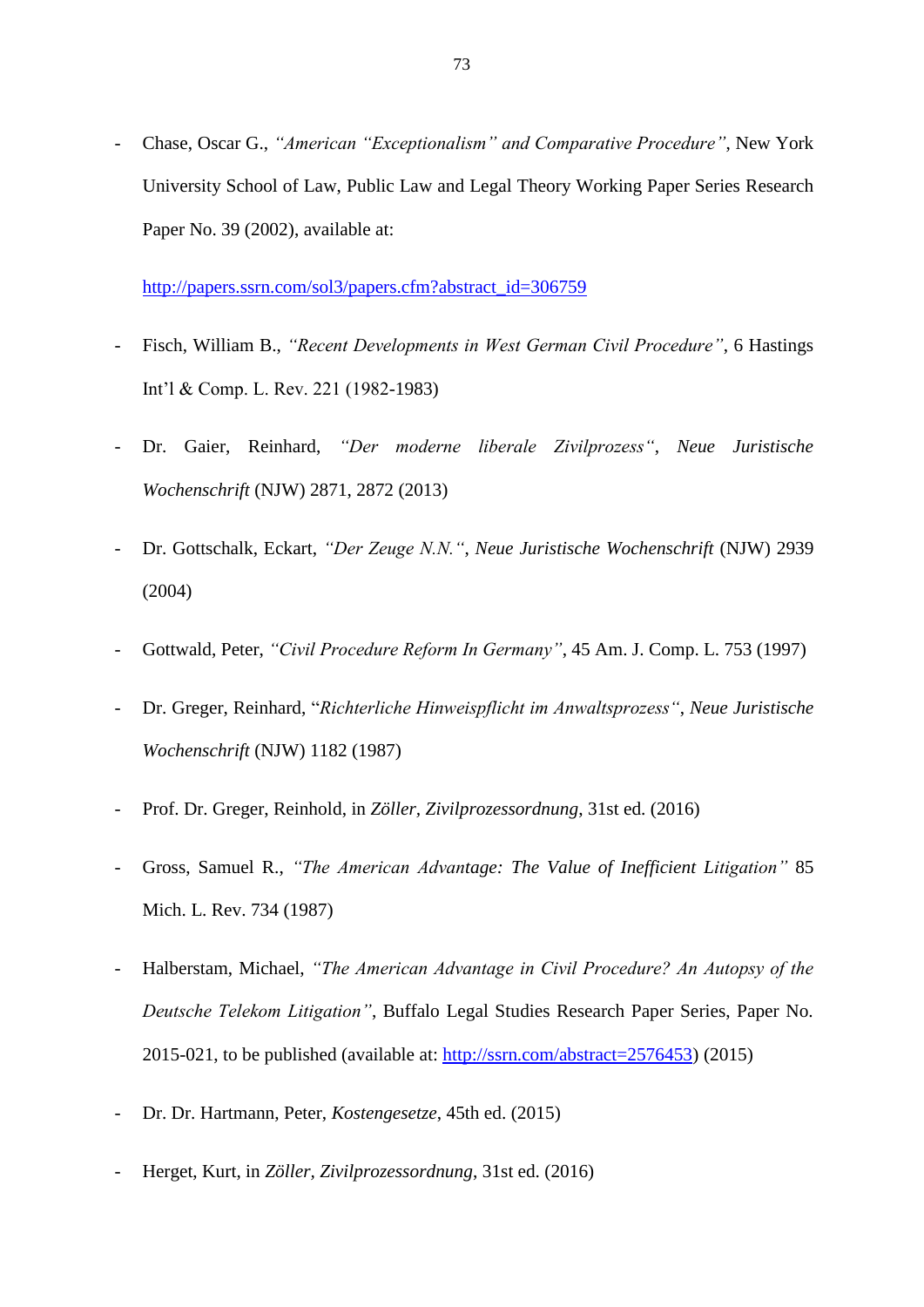- Dr. Huber, Michael, in *Musielak/Voit, ZPO*, 12th ed. (2015)
- Kaplan, Benjamin; von Mehren, Arthur T.; Schaefer, Rudolf, *"Phases of German Civil Procedure I"*, 71 Harv. L. Rev. 1193 (1958)
- Kaplan, Benjamin; von Mehren, Arthur T.; Schaefer, Rudolf, *"Phases of German Civil Procedure II"*, 71 Harv. L. Rev. 1443 (1958)
- Kaplan, Benjamin, *"Civil Procedure – Reflections on the Comparison of Systems"*, 9 Buff. L. Rev. 409 (1959-1960)
- Kötz, Hein, *"Civil Justice Systems in Europe And The United States"*, 1 Duke L. CICLOPs 1 (2009)
- Lackmann, Rolf, in *Musielak/Voit, ZPO*, 12th ed. (2015)
- Langbein, John H., "The German Advantage in Civil Procedure", 52 University of Chicago L. Rev. 823 (1985)
- Langbein, John H., *"Trashing The German Advantage"*, 82 Nw. U. L. Rev. 763 (1988)
- Maxeiner, James R., "What America Can Learn From Germany's Justice System", *The Atlantic, June 7, 2012*
- von Mehren, Arthur Taylor, *"Some Comparative Reflections On First Instance Civil Procedure: Recent Reforms In German Civil Procedure And In The Federal Rules"*, 63 Notre Dame L. Rev. 609 (1988)
- Murray, Peter L.; Stürner, Rolf, *"German Civil Justice"* (2004)
- Prof. Dr. h.c. Prütting, Hanns, in *Münchener Kommentar zur ZPO*, 4th ed. (2013)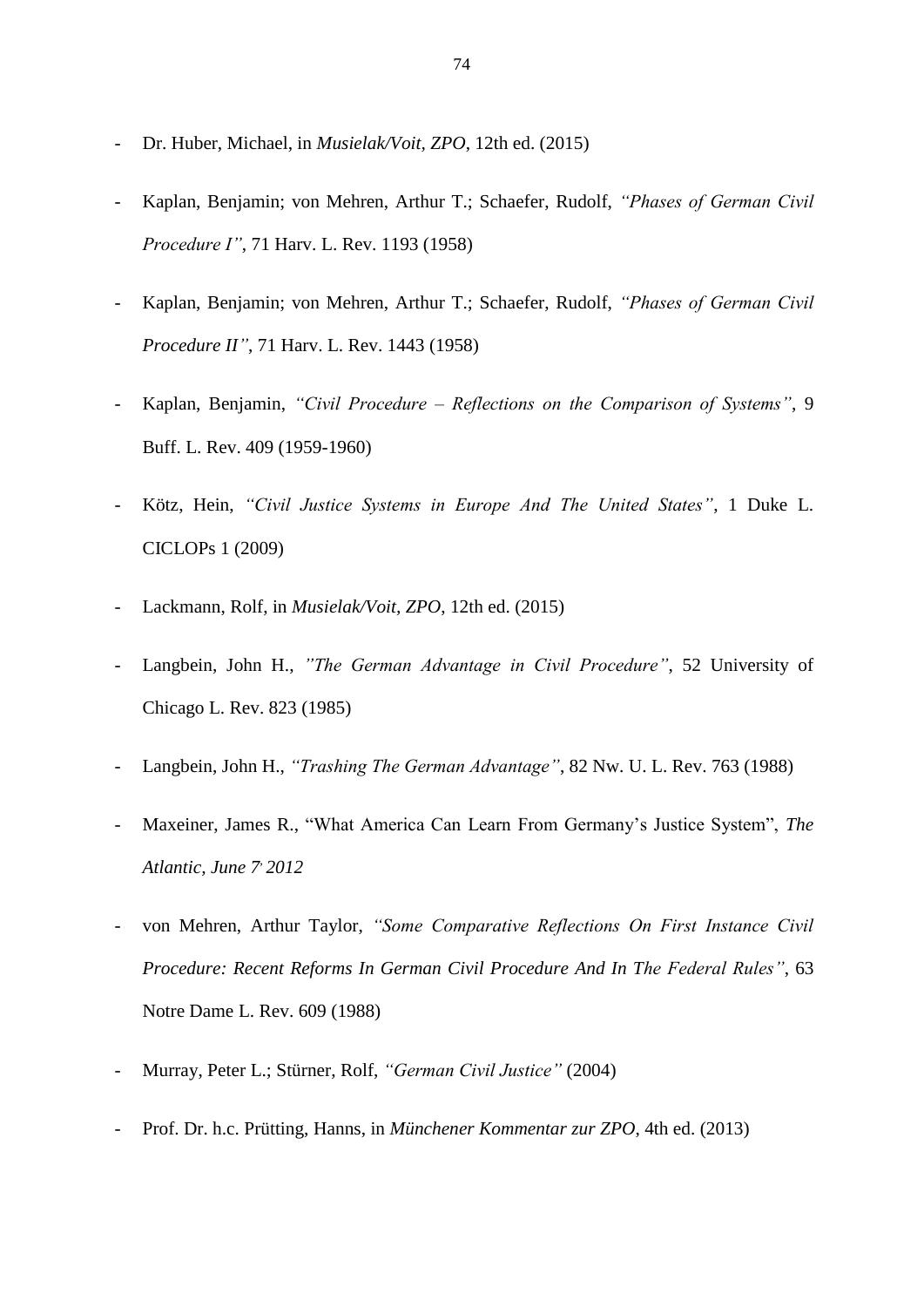- Reitz, John C., *"Why We Probably Cannot Adopt The German Advantage In Civil Procedure"*, 75 Iowa L. Rev. 987 (1990)
- Dr. Rensen, Hartmut, *"Die Rechtsprechung des Bundesgerichtshofs zur Bedeutung gegnerischer Rügen nach der ZPO-Reform"*, *Monatsschrift für Deutsches Recht* (MDR) 1075 (2008)
- Rühl, Giesela, *"Preparing Germany for the 21st Century: The Reform of the Code of Civil Procedure"*, 6 German L.J. 909 (2005)
- Dr. Schmidt, Peter Jürgen, *"Verzögerungsgebühr – Verhängung durch Urteilsausspruch und ohne vorherige Anhörung des Betroffenen"*, *Monatsschrift für Deutsches Recht* (MDR) 308 (2006)
- Dr. Schneider, Egon, *"Entlastung der Gerichte – eine Sisyphusarbeit"*, *Monatsschrift für Deutsches Recht* (MDR) 865 (1996)
- Schulz, Andreas, in *Münchener Kommentar zur ZPO*, 4th ed. (2013)
- Dr. von Selle, Dirk, in *Beck'scher Online-Kommentar ZPO*, 19th ed. (2015)
- Dr. Stadler, Astrid, in *Musielak/Voit, ZPO*, 12th ed. (2015)
- Stiefel, Ernst C.; Maxeiner, James R., *"Civil Justice Reform In The United States – Opportunity For Learning From 'Civilized' European Procedure Instead Of Continued Isolation?"*, 42 Am. J. Comp. L. 147 (1994)
- Dr. Stöber, Michael, *"Neues Berufungsvorbringen nach erstinstanzlicher Verletzung der richterlichen Hinweispflicht"*, *Neue Juristische Wochenschrift* (NJW) 3601 (2005)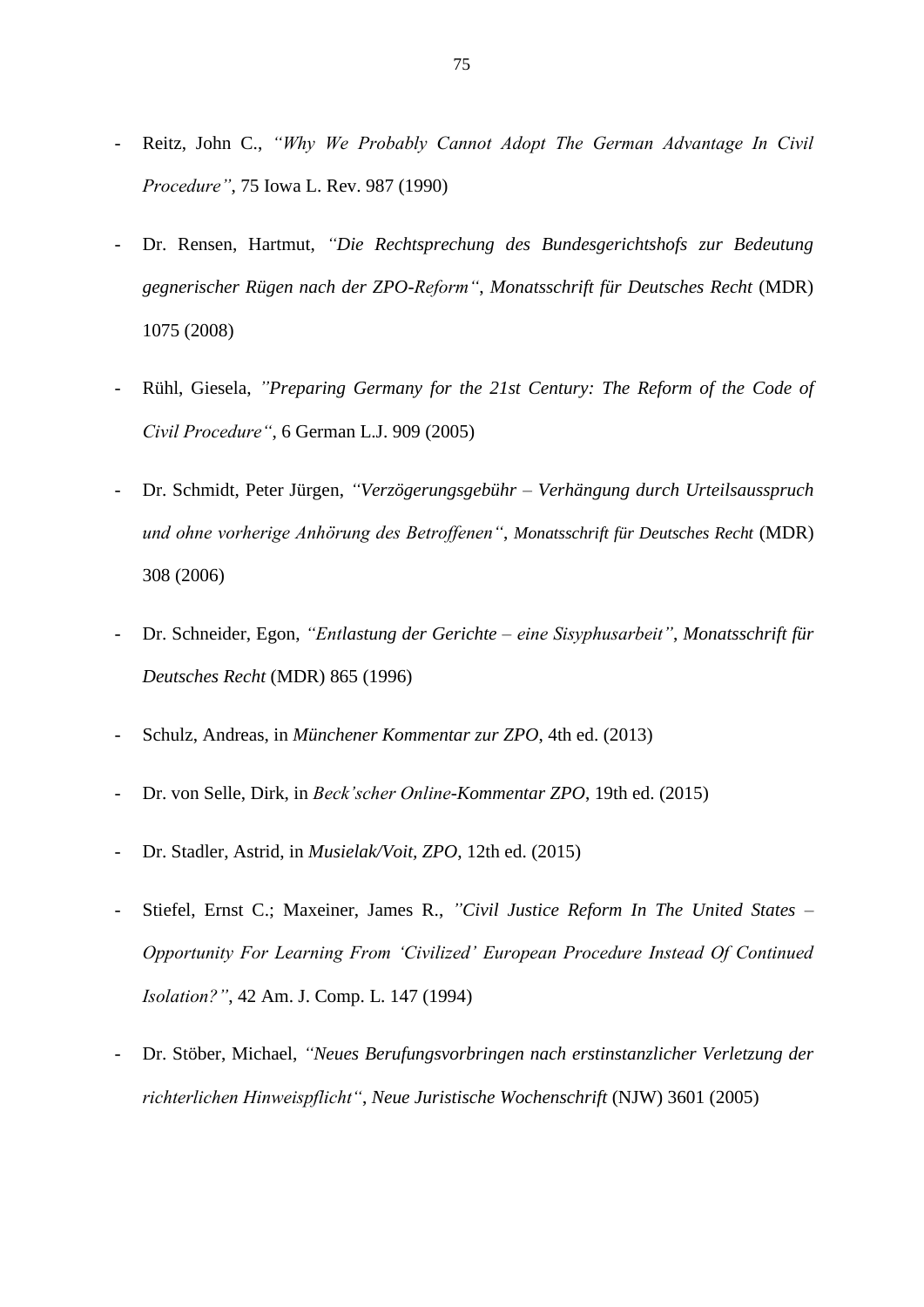- Prof. Dr. Stürner, Rolf, *"Parteiherrschaft versus Richtermacht, Materielle Prozessleitung und Sachverhaltsaufklärung im Spannungsfeld zwischen Verhandlungsmaxime und Effizienz"*, *Zeitschrift für Zivilprozessrecht* (ZZP) 147 (2010).
- Trenkle, Paul, in *Oestreich/Hellstab/Trenkle, Kommentar zum GKG und FamGKG*, (2015)
- Völker, Mallory, *"Wider die Präklusion im Familienverfahren – Ein Plädoyer für § 34 GKG"*, *Das Juristische Büro* (JurBüro) 567 (2001) = *"Familienprozessrecht – Wirkungsvolle Instrumente zur raschen Erledigung des Verfahrens"*, MDR 23/2001, 1325
- Prof. Dr. Wagner, Claus, in *Münchener Kommentar zur ZPO*, 4th ed. (2013)
- Weinmann, Luc, *"In den trägen Fängen der Justiz"*, Zeit Online, February 4 2016 [\(http://www.zeit.de/gesellschaft/zeitgeschehen/2016-02/zivilrecht](http://www.zeit.de/gesellschaft/zeitgeschehen/2016-02/zivilrecht-reformen/komplettansicht)[reformen/komplettansicht\)](http://www.zeit.de/gesellschaft/zeitgeschehen/2016-02/zivilrecht-reformen/komplettansicht)
- Prof. Dr. Zimmermann, Walter, in *Binz/Dörndorfer/Petzold/Zimmermann, GKG*, 3rd ed. (2014)
- Prof. Dr. Zimmermann, Walter, in *Münchener Kommentar zur ZPO*, 4th ed. (2013)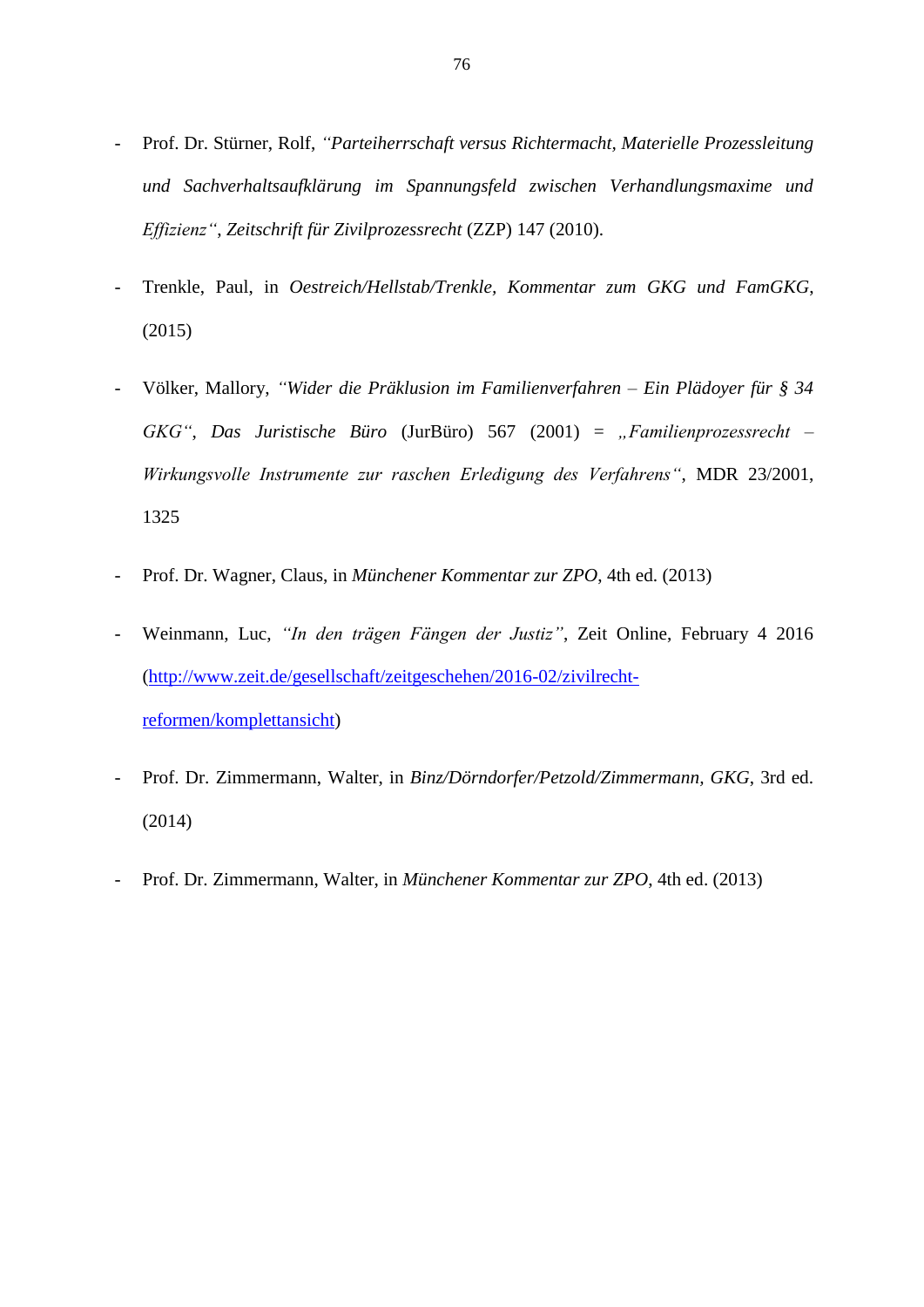## **List of Cases**

- *- Bundesverfassungsgericht* (BVerfG -- Federal Constitutional Court), 8 February 1967 (2 BvR 235/64), *Neue Juristische Wochenschrift* (NJW) 1123 (1967)
- *-* BVerfG, 25 July 1979 (2 BvR 878/74), *Neue Juristische Wochenschrift* (NJW) 1925 (1979)
- *-* BVerfG, 29 November 1990 (2 BvR 801/90), *Neue Juristische Wochenschrift* (NJW) 2275 (1991)
- *-* BVerfG, 29 May 1991 (1 BvR 1383/90), *Neue Juristische Wochenschrift* (NJW) 2823 (1991)
- *-* BVerfG, 13 August 1991 (1 BvR 72/91), *Neue Juristische Wochenschrift* (NJW) 299 (1992)
- *-* BVerfG, 8 July 1997 (1 BvR 1934/93), *Neue Juristische Wochenschrift* (NJW) 2305 (1997)
- *-* BVerfG, 26 October 1999 (2 BvR 1292/96), *Neue Juristische Wochenschrift* (NJW) 945 (2000).
- *-* BVerfG, 12 June 2003 (1 BvR 2285/02) *Neue Juristische Wochenschrift* (NJW) 2524 (2003)
- *- Bundesgerichtshof* (BGH -- Federal Supreme Court), 17 February 1970 (III ZR 139/67), *Neue Juristische Wochenschrift* (NJW) 946 (1970)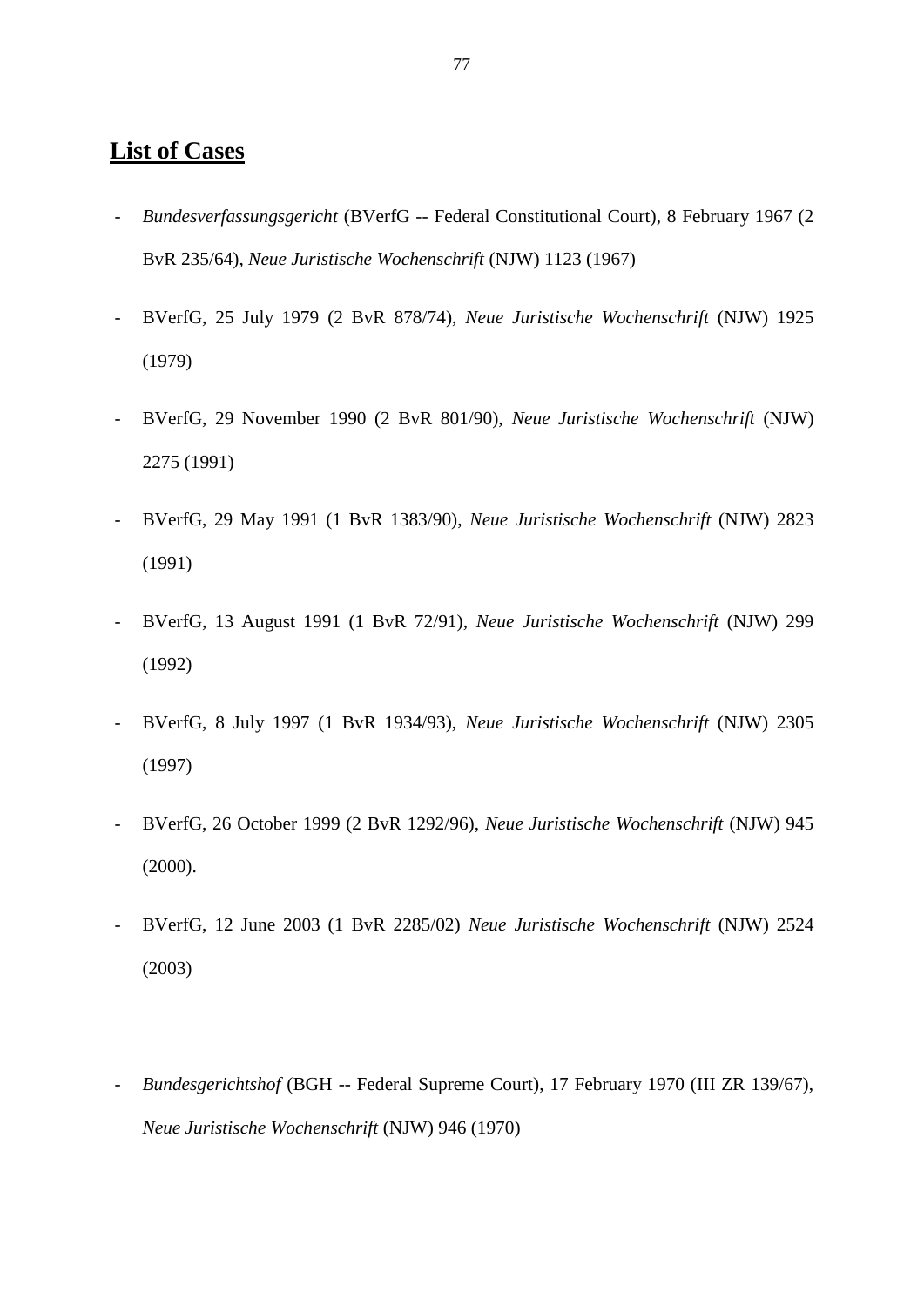- *-* BGH, 22 April 1982 (VII ZR 160/81), *Neue Juristische Wochenschrift* (NJW) 1708 (1982)
- *-* BGH, 8 April 1987 (VIII ZR 211/86), *Neue Juristische Wochenschrift* (NJW) 3077 (1987)
- *-* BGH, 11 June 1990 (II ZR 159/89), *Neue Juristische Wochenschrift* (NJW) 3151 (1990)
- *-* BGH, 31 March 1993 (VIII ZR 91/92), *Neue Juristische Wochenschrift* (NJW) 1926 (1993)
- *-* BGH, 17 October 1996 (IX ZR 293/95) *Neue Juristische Wochenschrift* (NJW) 128 (1997)
- *-* BGH, 27 November 1996 (VIII ZR 311/95), *Neue Juristische Wochenschrift Rechtsprechungs-Report* (NJW-RR) 441 (1997)
- *-* BGH, 5 May 1998 (VI ZR 24/97), *Neue Juristische Wochenschrift* (NJW) 2368 (1998).
- *-* BGH, 16 July 1999 (V ZR 56/98), *Neue Juristische Wochenschrift* (NJW) 2890 (1999)
- *-* BGH, 21 September 2000 (I ZR 135/98), *Neue Juristische Wochenschrift Rechtsprechungs-Report* (NJW-RR) 396 (2001)
- *-* BGH, 7 December 2000 (I ZR 179/98), *Neue Juristische Wochenschrift* (NJW) 2548 (2001)
- *-* BGH, 25 June 2002 (X ZR 83/00), *Neue Juristische Wochenschrift* (NJW) 3317 (2002)
- *-* BGH, 17 June 2004 (VII ZR 25/03), *Neue Juristische Wochenschrift Rechtsprechungs-Report* (NJW-RR) 1247 (2004)
- *-* BGH, 2 October 2003 (V ZB 22/03), *Neue Juristische Wochenschrift* (NJW) 164 (2004)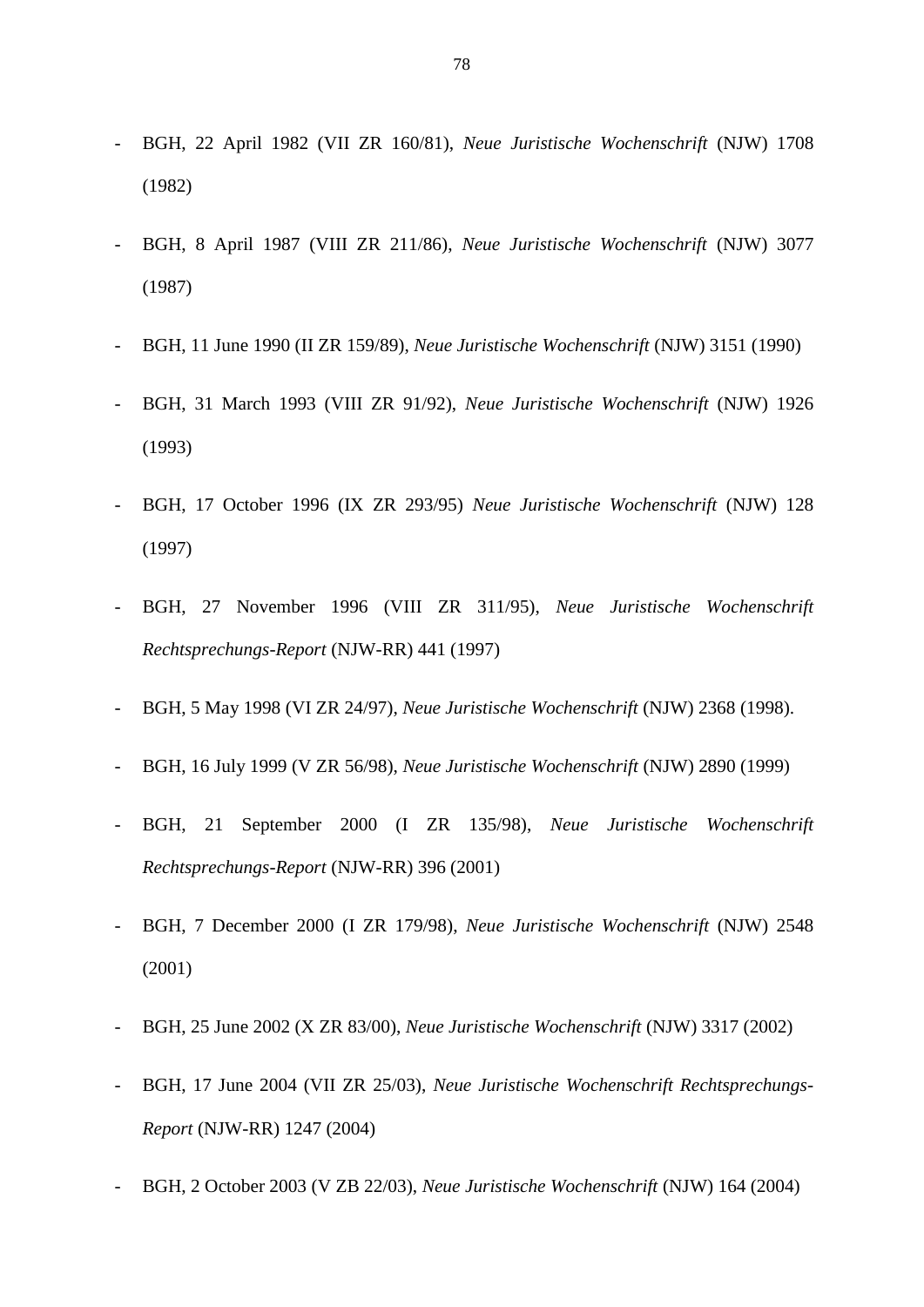- *-* BGH, 19 March 2004 (V ZR 104/03), *Neue Juristische Wochenschrift* (NJW) 2152 (2004)
- *-* BGH, 14 October 2004 (VII ZR 180/03), *Neue Juristische Wochenschrift Rechtsprechungs-Report* (NJW-RR) 213 (2005)
- *-* BGH, 18 May 2005 (VIII ZR 368/03), *Neue Juristische Wochenschrift* (NJW) 2395 (2005)
- *-* BGH, 20 July 2005 (VIII ZR 121/04), *Neue Juristische Wochenschrift Rechtsprechungs-Report* (NJW-RR) 1496 (2005)
- *-* BGH, 8 December 2005 (VII ZR 67/05 and VII ZR 90/05), *Neue Juristische Wochenschrift Rechtsprechungs-Report* (NJW-RR) 524 (2006)
- *-* BGH, 15 March 2006 (IV ZR 32/05), *Neue Juristische Wochenschrift Rechtsprechungs-Report* (NJW-RR) 937 para. 4 (2006)
- *-* BGH, 28 September 2006 (VII ZR 103/05), *Neue Juristische Wochenschrift Rechtsprechungs-Report* (NJW-RR) 17 (2007)
- *-* BGH, 22 November 2006 (VIII ZR 72/06), *Neue Juristische Wochenschrift* (NJW) 759 (2007)
- *-* BGH, 20 December 2007 (IX ZR 207/05), *Neue Juristische Wochenschrift Rechtsprechungs-Report* (NJW-RR) 581 (2008)
- *-* BGH, 16 April 2008 (XII ZB 192/06), *Neue Juristische Wochenschrift* (NJW) 2036 (2008)
- *-* BGH, 23 April 2009 (IX ZR 95/06), *Neue Juristische Wochenschrift Rechtsprechungs-Report* (NJW-RR) 70 (2010)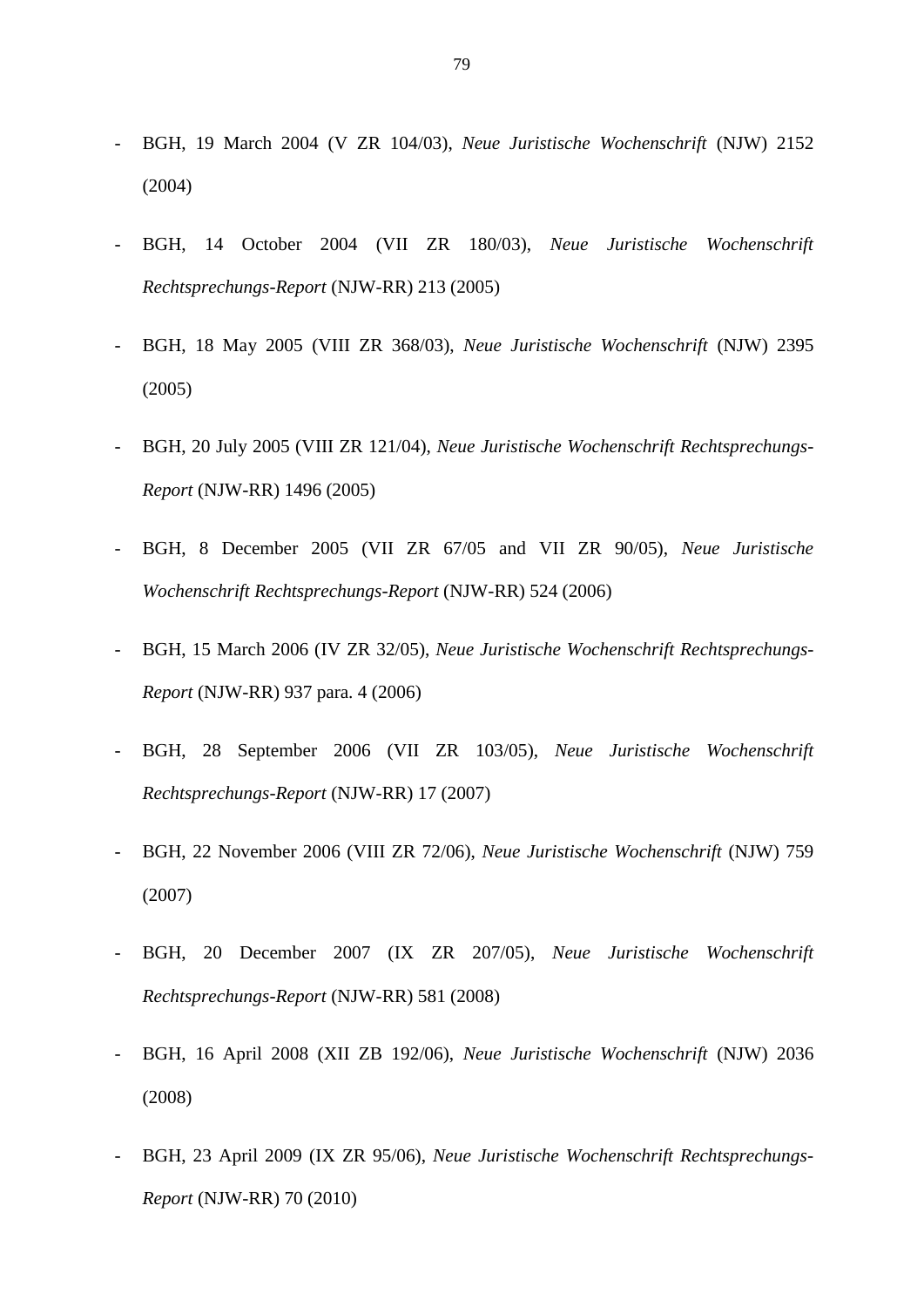- *-* BGH, 9 October 2009 (V ZR 178/08), *Neue Juristische Wochenschrift* (NJW) 363 (2010)
- *-* BGH, 15 October 2009 (VII ZR 2/09), *Zeitschrift für Baurecht* (BauR) 246 (2010)
- *-* BGH, 22 December 2009 (X ZR 56/08), *Gewerblicher Rechtsschutz und Urheberrecht* (GRUR) 314 (2010)
- *-* BGH, 27 January 2015 (VI ZB 40/14), *Neue Juristische Wochenschrift Rechtsprechungs-Report* (NJW-RR) 511 (2015)
- *- Oberlandesgericht* (OLG -- High Court) Köln, 15 February 1967 (13 W 32/66), *Neue Juristische Wochenschrift* (NJW) 307 (1968)
- *-* OLG Düsseldorf, 24 February 1994 (10 U 122/93), *Neue Juristische Wochenschrift Rechtsprechungs-Report* (NJW-RR) 636 (1995)
- *-* OLG Düsseldorf, 17 July 1995 (2 WF 156/95), *Neue Juristische Wochenschrift Rechtsprechungs-Report* (NJW-RR) 1348 (1996)
- *-* OLG München, 20 October 1993 (26 W 2449/93), *Neue Juristische Wochenschrift* (NJW) 60 (1994)
- *-* OLG Düsseldorf, 15 September 1998 (22 W 50/98), *Neue Juristische Wochenschrift Rechtsprechungs-Report* (NJW-RR) 859 (1999)
- *-* OLG München, 17 July 2000 (11 W 2003/00), *Neue Juristische Wochenschrift Rechtsprechungs-Report* (NJW-RR) 71 (2001)
- *-* OLG Rostock, 21 July 2000 (3 U 94/99), *Neue Juristische Wochenschrift Rechtsprechungs-Report* (NJW-RR) 576 (2002)